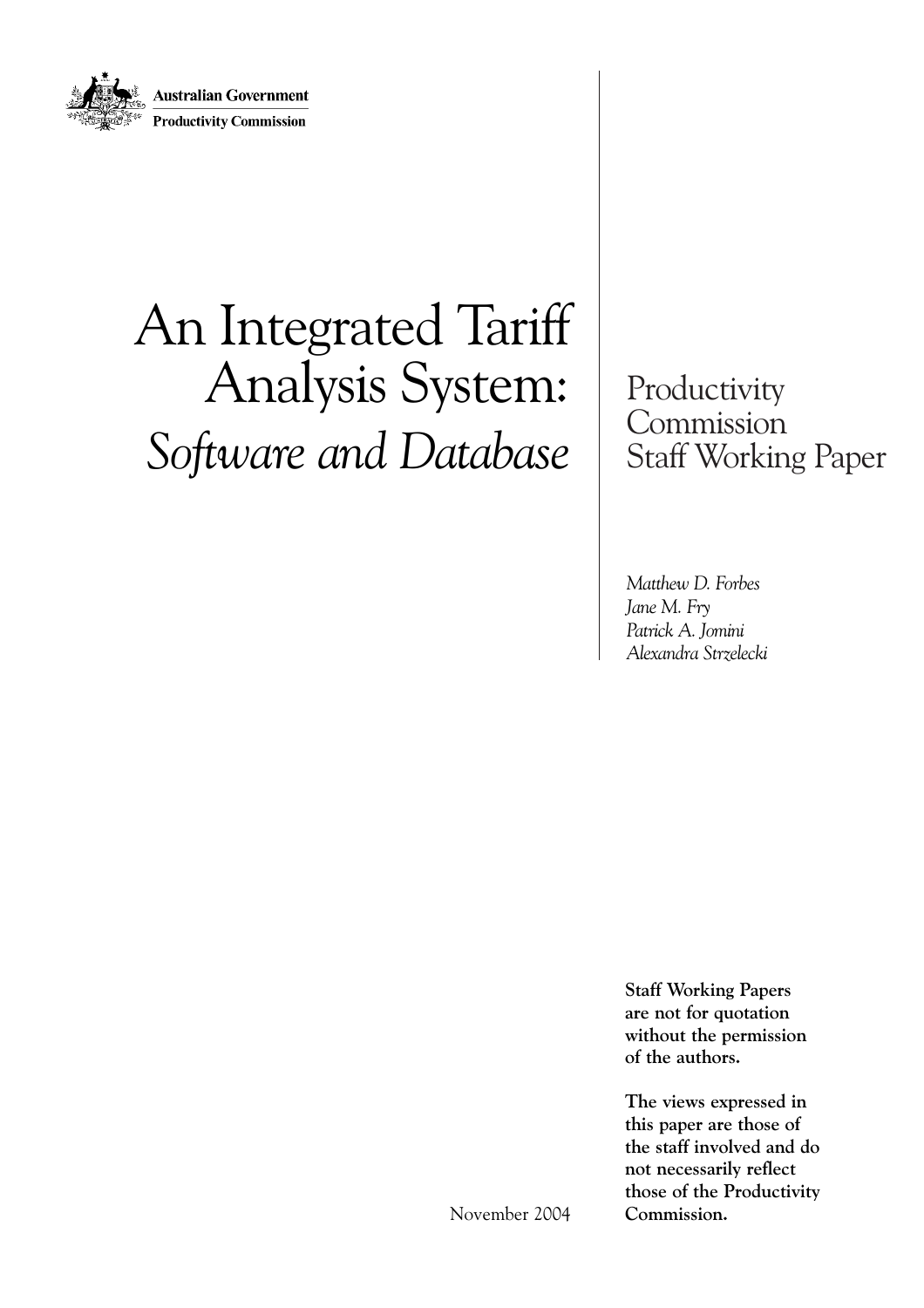#### **Inquiries about this staff working paper:**

Media and Publications Productivity Commission Locked Bag 2 Collins St East Melbourne VIC 8003

Tel: (03) 9653 2244 Fax: (03) 9653 2303 Email: maps@pc.gov.au

#### **General Inquiries:**

| Tel: | $(03)$ 9653 2100 or |
|------|---------------------|
|      | $(02)$ 6240 3200    |

#### **An appropriate citation for this paper is:**

Forbes, M.D., Fry, J.M., Jomini, P.A. and Strzelecki, A. 2004, *An Integrated Tariff Analysis System: Software and Database*, Productivity Commission Staff Working Paper, Melbourne, November.

Information on the Productivity Commission, its publications and its current work program can be found on the World Wide Web at http://www.pc.gov.au or by contacting Media and Publications on (03) 9653 2244.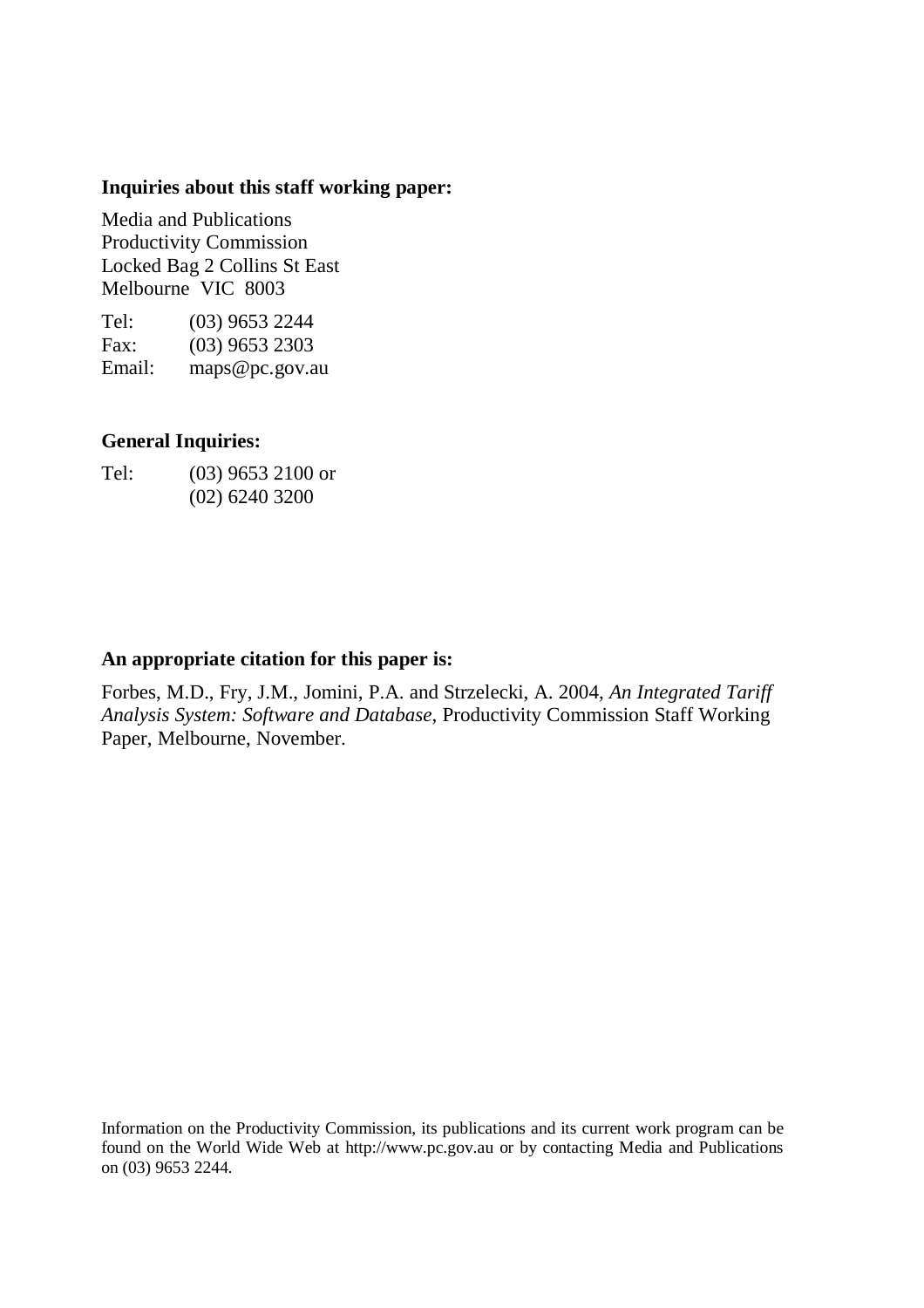# Foreword

The Productivity Commission and its predecessor organisations have had a longstanding involvement in the quantitative analysis of trade and assistance regimes. In the context of market access negotiations in the Doha Development Round, various systematic approaches and formulas have been proposed to reduce tariffs. The Integrated Tariff Analysis System (ITAS) has been developed by Commission staff to assist researchers in analysing proposals to reduce tariffs in non-agricultural markets.

As a model, ITAS involves some simplification. It incorporates a framework to address data limitations that otherwise pose serious obstacles to analysing possible tariff reduction scenarios. Until those data limitations are addressed in a definitive way, an accurate representation of tariff structures is not possible, and the assumptions that are incorporated in models such as this one are required to assess different proposals. ITAS is designed, therefore, primarily for use by trade analysts and researchers, but also by negotiators who require an accessible way to assess the effects of different proposals.

A CD-ROM accompanies this paper. It contains data and the suite of programs that were used in the implementation of ITAS that is described in the paper. For a selection of countries and customs territories, the data consist mainly of disaggregated bilateral tariffs estimated at the 6-digit level of the harmonised system of classification, which can readily be used in further analysis.

Although the ITAS framework was initially developed to facilitate the analysis of tariff reduction schemes in selected non-agricultural markets, it might be used to expand the analysis to tariffs that affect agricultural trade and to include other countries or customs territories. This paper and the companion CD-ROM provide guidance on how this might be done.

Gary Banks Chairman Productivity Commission

November 2004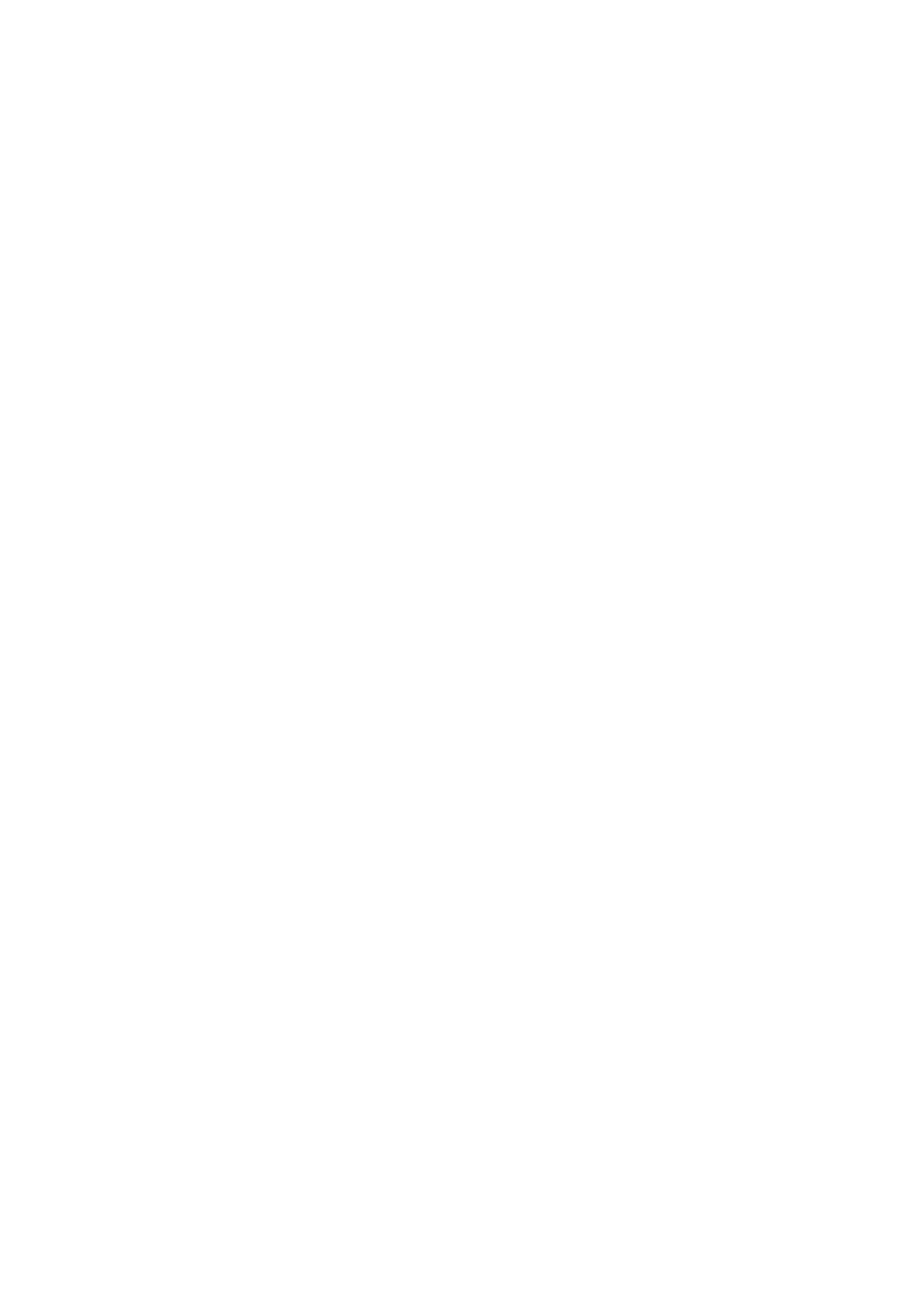# **Contents**

|                | Foreword                                       | Ш              |
|----------------|------------------------------------------------|----------------|
|                | <b>Contents</b>                                | $\mathbf{V}$   |
|                | <b>Acknowledgements</b>                        | XI             |
|                | <b>Abbreviations</b>                           | <b>XIIII</b>   |
|                | <b>Disclaimer and limits on use</b>            | <b>XIV</b>     |
|                | <b>Glossary</b>                                | XV             |
| $\mathbf{1}$   | <b>Introduction</b>                            | 1              |
|                | The ITAS framework                             | 2              |
|                | Other tariff analysis software                 | $\overline{4}$ |
|                | Structure of the paper                         | 7              |
| $\overline{2}$ | Preparing tariff and trade data for analysis   | 9              |
|                | Applied and bound tariffs                      | 9              |
|                | Raw data                                       | 10             |
|                | Converting raw data into standardised data     | 13             |
|                | Master database                                | 19             |
| 3              | <b>Tariff reduction scenarios</b>              | 21             |
|                | Tariff reduction scenarios in ITAS             | 22             |
|                | Measuring the effects of each scenario         | 24             |
| 4              | Tariff analysis - detailed and summary outputs | 31             |
|                | Analysing tariff change scenarios              | 31             |
|                | Detailed results                               | 32             |
|                | Summaries                                      | 35             |
| 5              | <b>Extensions</b>                              | 45             |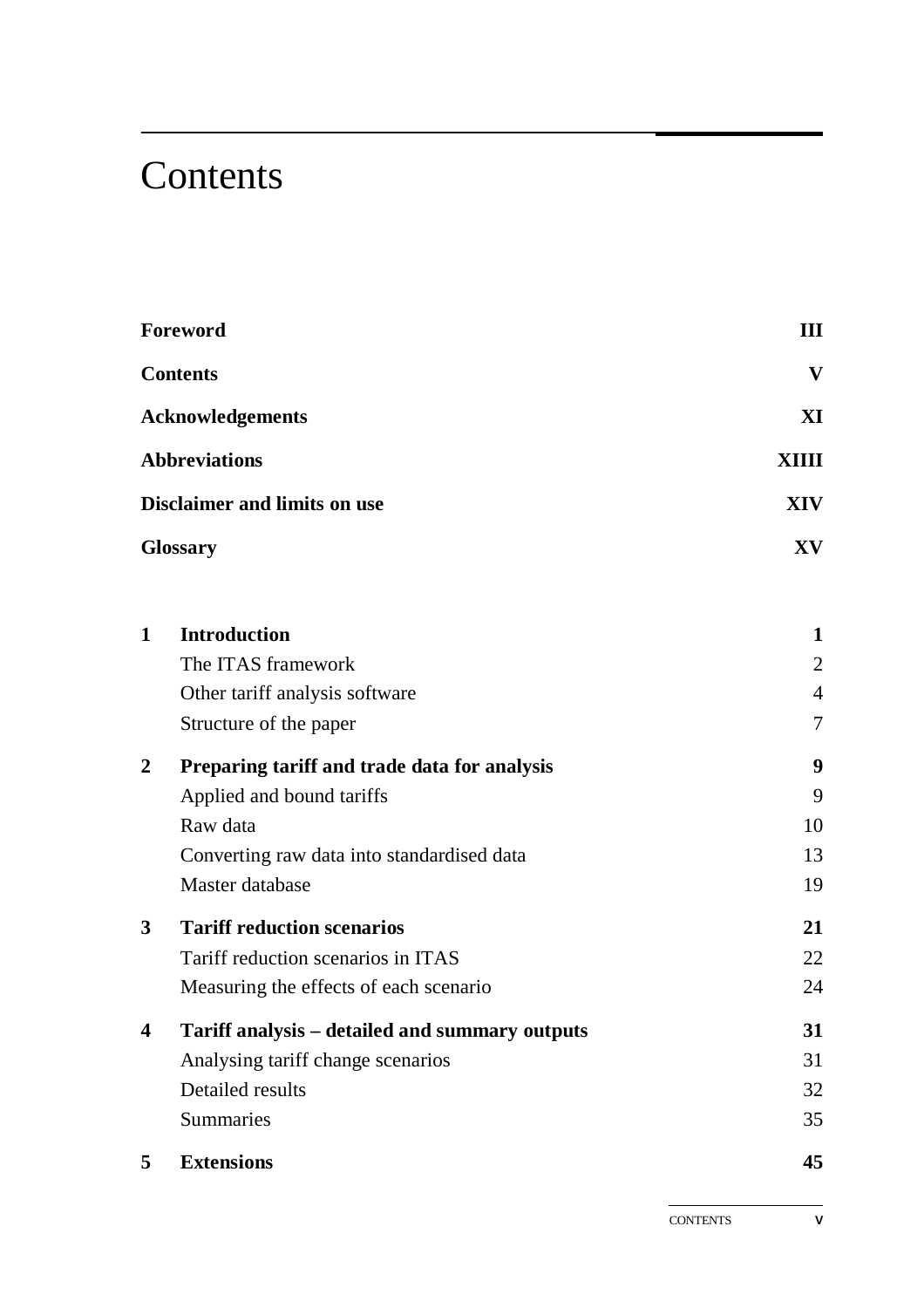|              | Incorporating planned tariff changes                   | 45             |
|--------------|--------------------------------------------------------|----------------|
|              | Non-ad valorem tariffs                                 | 46             |
|              | Prohibitive tariffs                                    | 49             |
|              | Non-tariff barriers                                    | 49             |
|              | Variations in scenarios                                | 51             |
|              | Updating ITAS after the Doha Round                     | 52             |
|              | Including additional importing countries               | 52             |
| $\mathbf{A}$ | Data                                                   | $\mathbf{A.1}$ |
|              | <b>Product classifications</b>                         | A.3            |
| B            | <b>Tariff reduction formulas in ITAS</b>               | B.1            |
|              | Proportional reduction formula                         | B.2            |
|              | European formula                                       | B.4            |
|              | Korean formula                                         | B.6            |
|              | Swiss formula                                          | B.10           |
|              | Flexible Swiss formula                                 | <b>B.11</b>    |
|              | Chinese formula                                        | <b>B.14</b>    |
|              | Girard formula                                         | <b>B.18</b>    |
| $\mathbf C$  | The cost of aggregation                                | C.1            |
|              | Tariffs averaged over line items or HS6 categories     | C.2            |
|              | Tariff dispersion within HS6 categories                | C.6            |
|              | Applying formulas to aggregated and disaggregated data | C.12           |
| D            | <b>Structure of ITAS</b>                               | D.1            |
|              | Master data preparation module                         | D.2            |
|              | Import tariff module                                   | D.16           |
|              | Market access module                                   | D.19           |
|              | Price module                                           | D.22           |
|              | Tariff revenue module                                  | D.23           |
|              | Economic modelling input module                        | D.25           |
| E            | FAQs                                                   | E.1            |
|              | Deriving new results from ITAS                         | E.1            |
|              | Using existing results from ITAS                       | E.5            |
|              | <b>References</b>                                      | R.1            |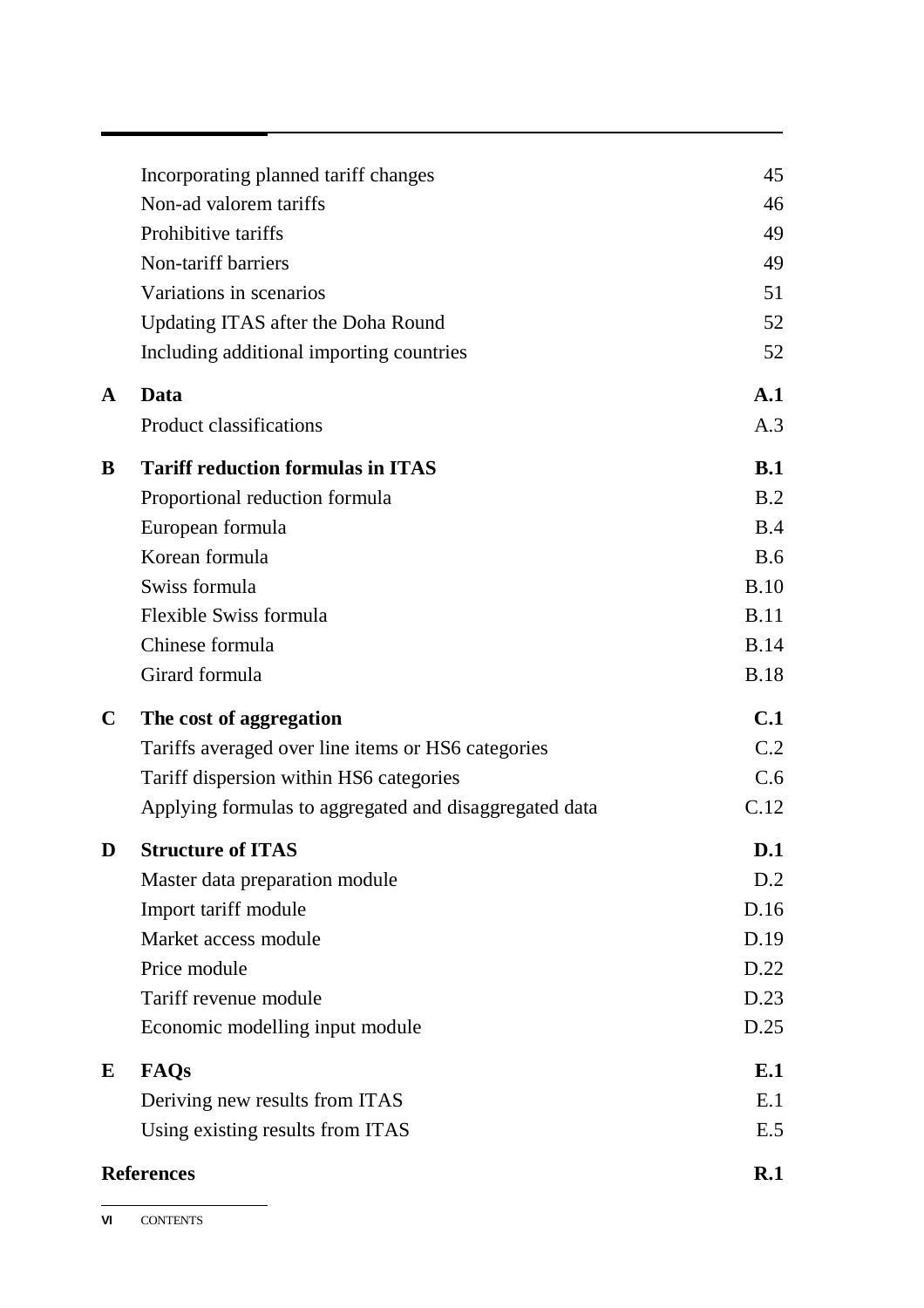#### **BOXES**

| 2.1 | The cost of aggregation $\_\$ average tariff levels and dispersion | 12 |
|-----|--------------------------------------------------------------------|----|
| 2.2 | Time frame for bound and applied tariff data (part 1)              | 17 |
| 2.3 | Time frame for bound and applied tariff data (part 2)              | 19 |
| 3.1 | The cost of aggregation $-$ effects on final rates                 | 22 |
| 3.2 | Weighted and unweighted averages                                   | 23 |
| 3.3 | Average change and change in the average                           | 26 |
| 3.4 | Estimating changes in applied tariff rates                         | 28 |

#### **FIGURES**

| 1.1         | Types of tariff data available from ITAS                                                                         | $\mathfrak{Z}$ |
|-------------|------------------------------------------------------------------------------------------------------------------|----------------|
| 4.1         | Initial tariff distribution and effects of selected formulas, estimated<br>MFN rates, US                         | 39             |
| 4.2         | Initial bound and applied (MFN) tariffs on industrial products, by<br>HS6 item, US                               | 41             |
| 4.3         | Effects of selected formulas on tariffs on industrial products, by HS6<br>item, US                               | 42             |
| 4.4         | Bound and applied tariffs on industrial products and effects of<br>selected formulas on applied rates, Australia | 43             |
| 4.5         | Bound and applied tariffs on industrial products and effects of<br>selected formulas on applied rates, Indonesia | 44             |
| B.1         | Final tariffs and reductions with proportional reduction formula                                                 | B.2            |
| B.2         | Final tariffs and reductions with European formula                                                               | B.5            |
| B.3         | Final tariffs and reductions with Korean formula                                                                 | B.8            |
| B.4         | Korean formula producing negative final tariffs                                                                  | B.9            |
| B.5         | Final tariffs and reductions with the Swiss formula                                                              | <b>B.11</b>    |
| <b>B.6</b>  | Comparing final tariffs with Swiss and Flexible Swiss formulas                                                   | <b>B.12</b>    |
| B.7         | Final tariffs and reductions with the Flexible Swiss formula                                                     | <b>B.13</b>    |
| B.8         | Final tariffs and reductions with the Chinese formula                                                            | <b>B.15</b>    |
| <b>B.9</b>  | Final tariffs with an adjusting coefficient less than one                                                        | <b>B.16</b>    |
| <b>B.10</b> | Final tariffs for low tariffs in a low tariff structure with Chinese<br>formula                                  | <b>B.17</b>    |
| <b>B.11</b> |                                                                                                                  |                |
|             | Final tariffs and reductions with the Girard formula                                                             | <b>B.19</b>    |
| C.1         | Percentage difference between HSx and HS6 bound rates                                                            | C.17           |
| C.2         | Percentage difference between HSx and HS6 bound rates                                                            | C.18           |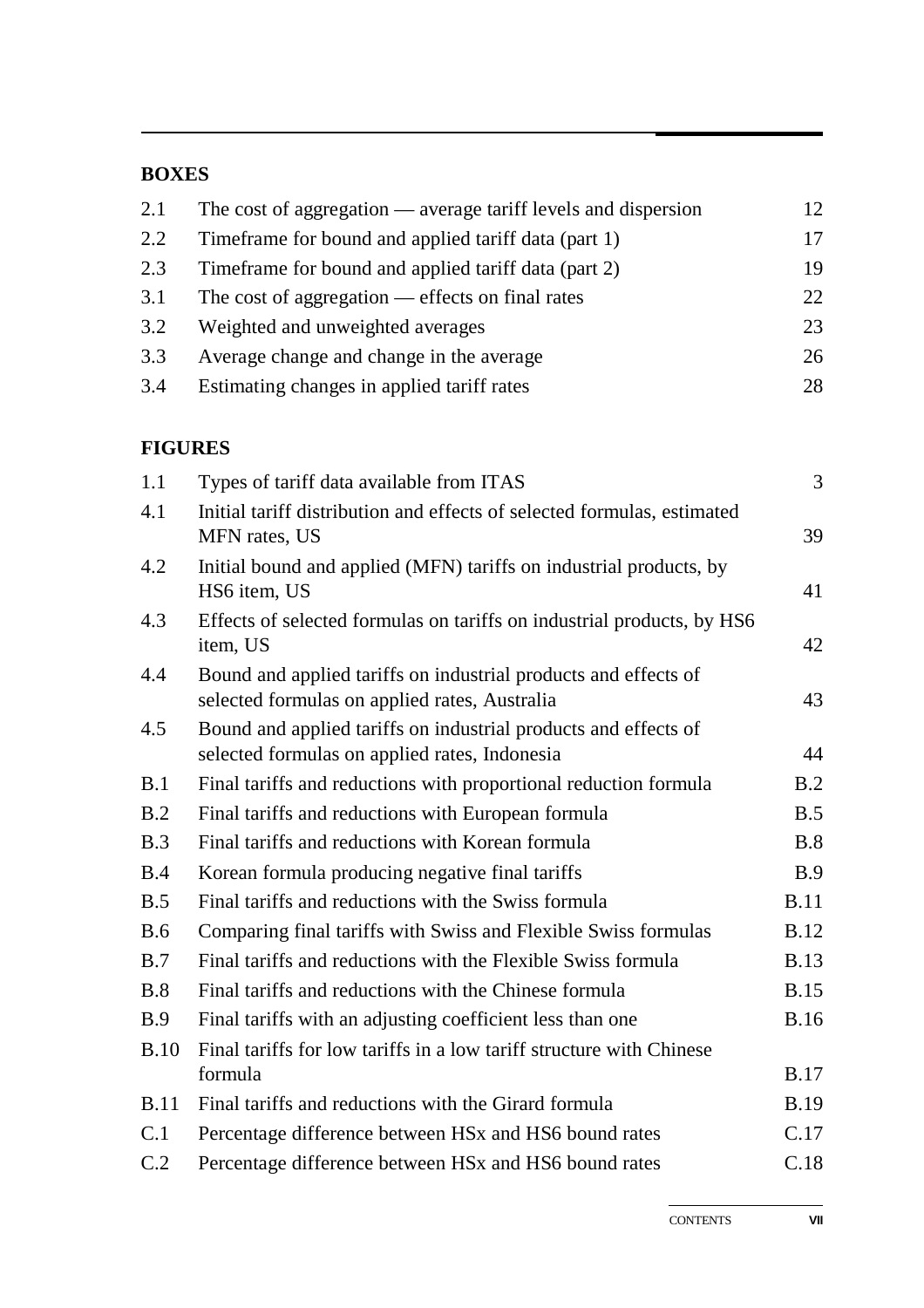| C.3  | Percentage difference between HSx and HS6 bound rates   | C.19 |
|------|---------------------------------------------------------|------|
| C.4  | Percentage difference between HSx and HS6 bound rates   | C.20 |
| C.5  | Percentage difference between HSx and HS6 applied rates | C.21 |
| C.6  | Percentage difference between HSx and HS6 applied rates | C.22 |
| C.7  | Percentage difference between HSx and HS6 applied rates | C.23 |
| C.8  | Percentage difference between HSx and HS6 applied rates | C.24 |
| D.1  | Structural summary of the ITAS                          | D.1  |
| D.2  | Summary of master data preparation module               | D.3  |
| D.3  | Module for preparing final data — Australia             | D.4  |
| D.4  | Module for preparing final data — Bangladesh            | D.6  |
| D.5  | Module for preparing final data $-$ EU                  | D.8  |
| D.6  | Module for preparing final data — Japan                 | D.10 |
| D.7  | Module for preparing final data — Thailand              | D.12 |
| D.8  | Module for preparing final data $-$ US                  | D.14 |
| D.9  | ITAS processing — import tariff module                  | D.17 |
| D.10 | ITAS processing — market access module                  | D.20 |
| D.11 | ITAS processing $-$ price module                        | D.23 |
| D.12 | ITAS processing — tariff revenue module                 | D.25 |
| D.13 | ITAS processing — economic modelling input module       | D.27 |

### **TABLES**

| 2.1 | Raw data and standardised data for conducting multi-country tariff                                        |    |
|-----|-----------------------------------------------------------------------------------------------------------|----|
|     | analysis                                                                                                  | 13 |
| 2.2 | Primary data issues, solutions and comments                                                               | 14 |
| 2.3 | Ad valorem, non-ad valorem and AVE bound tariffs, by country                                              | 15 |
| 2.4 | Ad valorem, non-ad valorem and AVE MFN tariffs, by country                                                | 16 |
| 3.1 | <b>ITAS</b> tariff reduction scenarios                                                                    | 24 |
| 3.2 | Result variables created under each tariff reduction scenario                                             | 24 |
| 4.1 | Result variables included in ITAS                                                                         | 33 |
| 4.2 | Detailed results, extract from the master database                                                        | 34 |
| 4.3 | Selected summary averages generated by ITAS                                                               | 36 |
| 4.4 | Effect of the Swiss, Girard and Combined Swiss formulas on<br>average applied tariffs, selected countries | 37 |
| 5.1 | Incidence of non-ad valorem (NAV) bound tariffs for agricultural<br>and industrial products               | 47 |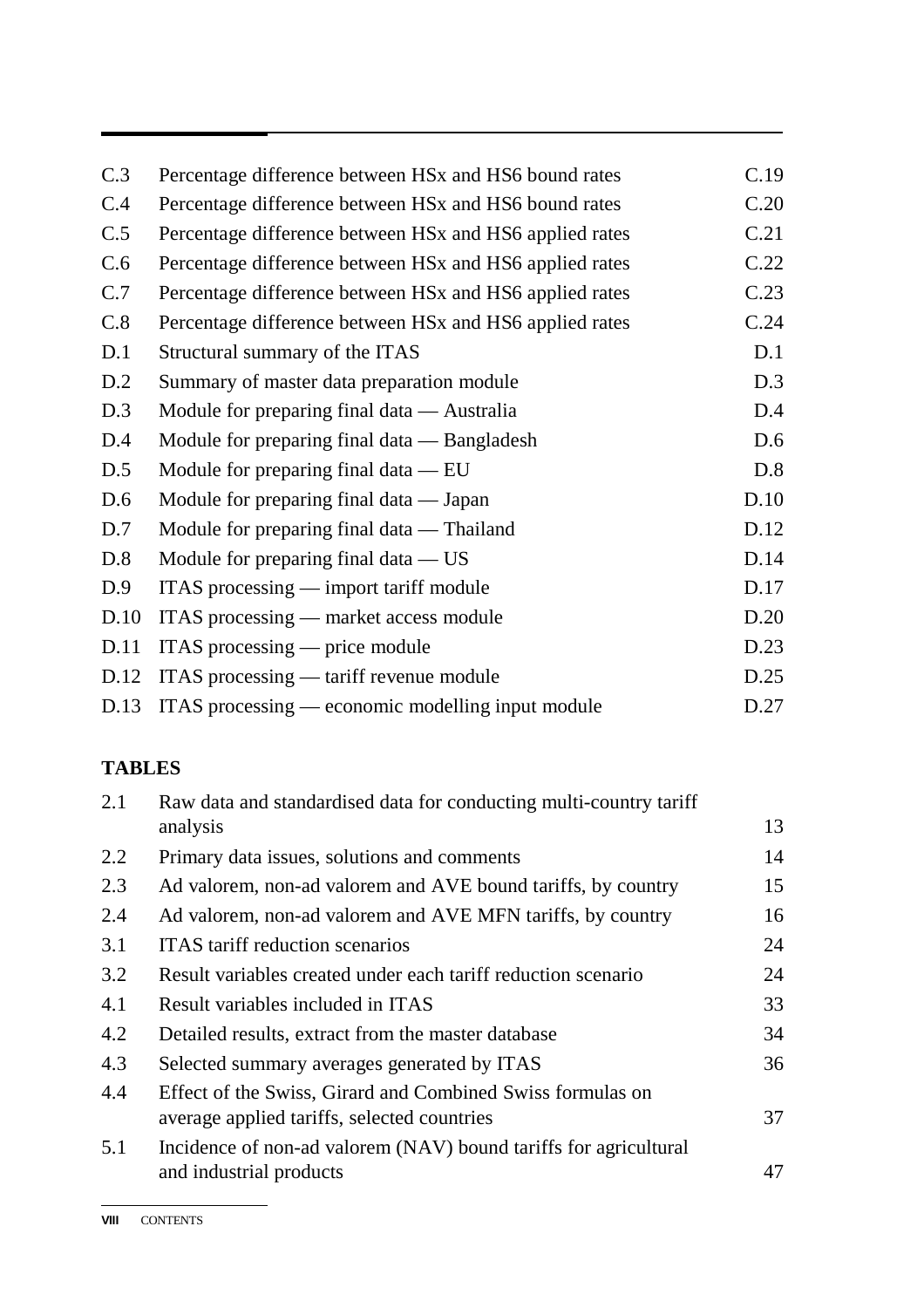| 5.2  | Incidence of non-ad valorem (NAV) MFN tariffs for agricultural and<br>industrial products                      | 48          |
|------|----------------------------------------------------------------------------------------------------------------|-------------|
| 5.3  | Total commodity trade and trade in industrial products, by country                                             | 51          |
| 5.4  | Other formulas used by ITAS                                                                                    | 52          |
| A.1  | Features of primary trade and tariff data for industrial products                                              | A.2         |
| A.2  | Importing economies included in ITAS and their program                                                         |             |
|      | abbreviations                                                                                                  | A.3         |
| A.3  | Industrial product coverage                                                                                    | A.4         |
| A.4  | Textile, clothing and footwear products                                                                        | A.5         |
| A.5  | Automotive products                                                                                            | A.6         |
| A.6  | Chemical products                                                                                              | A.7         |
| A.7  | Fish products                                                                                                  | A.7         |
| A.8  | Timber products                                                                                                | A.7         |
| A.9  | Leather products                                                                                               | A.8         |
| A.10 | Gems products                                                                                                  | A.8         |
| A.11 | <b>Electrical products</b>                                                                                     | A.8         |
| B.1  | Pursuing tariff reduction goals with each formula                                                              | B.3         |
| B.2  | Values for $a_{FS}$ , $b_{FS}$ , maximum bound tariff and target average tariffs<br>in Flexible Swiss scenario | <b>B.14</b> |
| C.1  | Tariff averages calculated using line items (HSx) and aggregated<br>(HS6) data                                 | C.5         |
| C.2  | Number of HS6 items affected by bound rate dispersion                                                          | C.7         |
| C.3  | HSx bound tariffs within 20 per cent of corresponding HS6 rates                                                | C.8         |
| C.4  | Number of HS6 items affected by applied rate dispersion                                                        | C.10        |
| C.5  | HSx applied tariffs within 20 per cent of corresponding HS6 rates                                              | C.11        |
| C.6  | Effects of aggregation process on bound rates following application<br>of Swiss8 formula                       | C.14        |
| C.7  | Effects of aggregation process on final applied rates following<br>application of Swiss8 formula               | C.16        |
| D.1  | File list — generating final data for Australia                                                                | D.5         |
| D.2  | File list — generating final data for Bangladesh                                                               | D.7         |
| D.3  | File list — generating final data for EU                                                                       | D.9         |
| D.4  | File list — generating final data for Japan                                                                    | D.11        |
| D.5  | File list — generating final data for Thailand                                                                 | D.13        |
| D.6  | File list — generating final data for US                                                                       | D.15        |
| D.7  | File list — import tariff module                                                                               | D.18        |

CONTENTS **IX**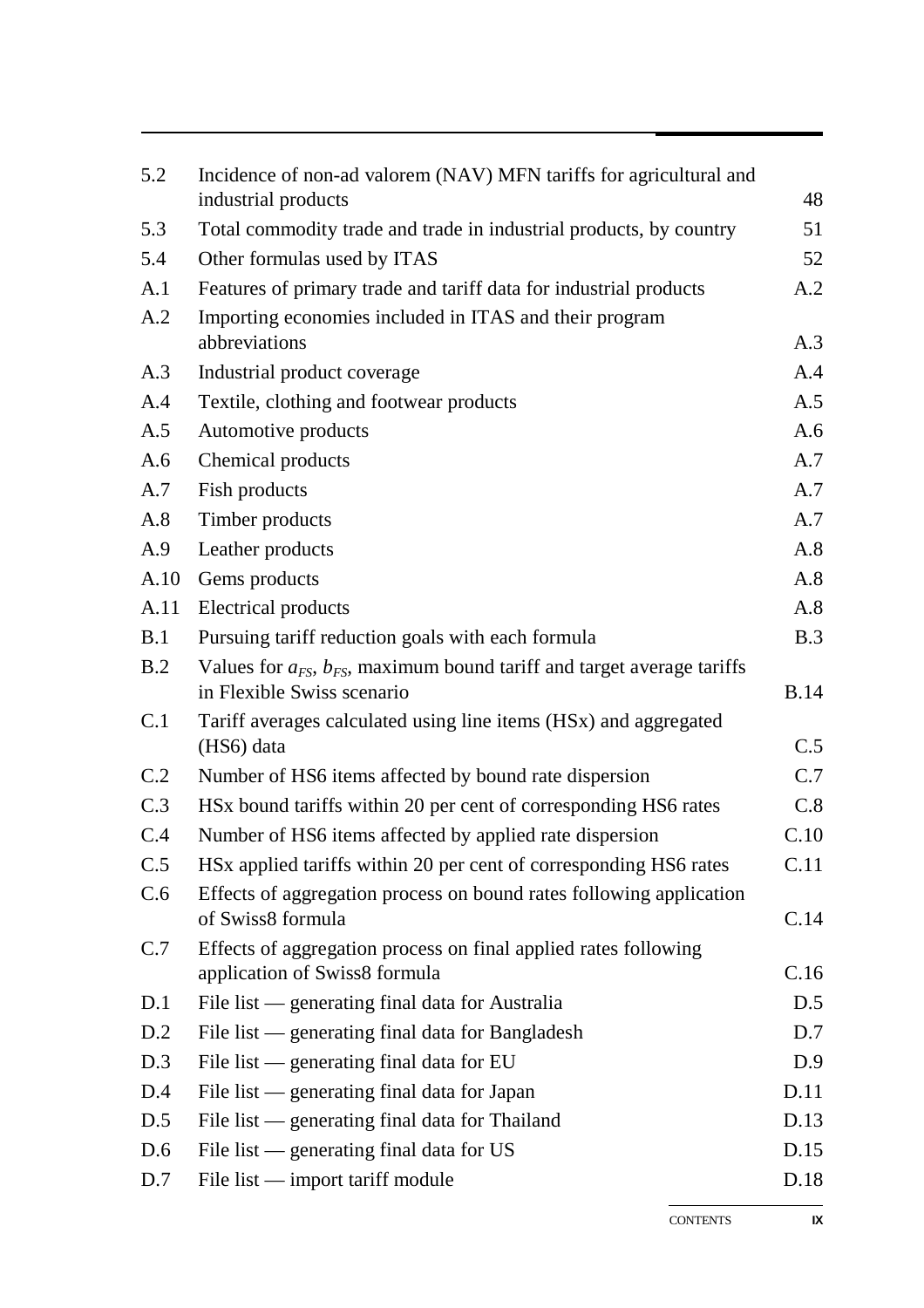| $D.8$ File list — market access module             | D.21 |
|----------------------------------------------------|------|
| $D.9$ File list — price module                     | D.23 |
| $D.10$ File list — tariff revenue module           | D.25 |
| $D.11$ File list — economic modelling input module | D.28 |
| E.1 Example code for changing a formula            | E.2  |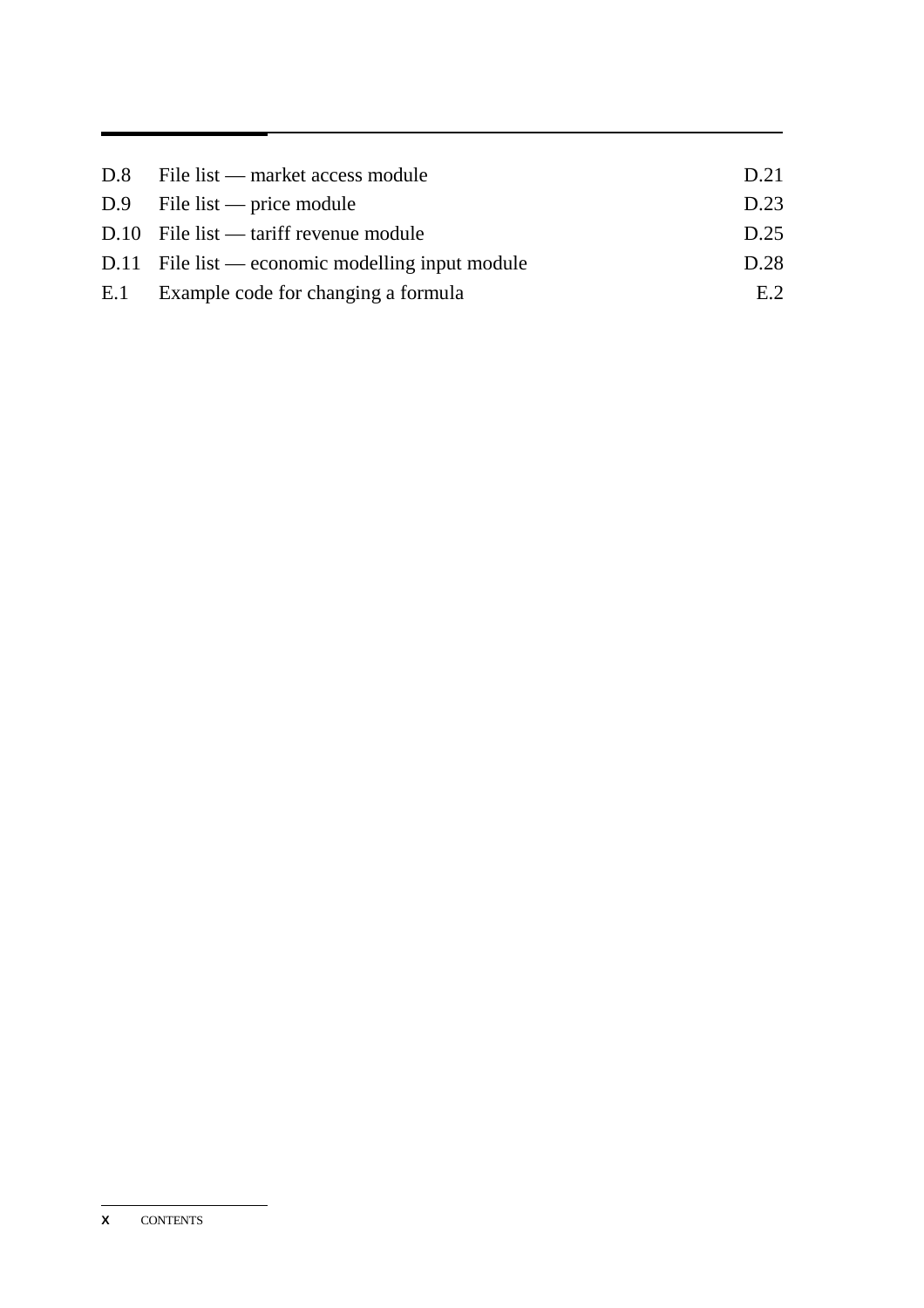# Acknowledgements

The authors would like to thank Jonathan Pincus from the Productivity Commission, Troy Podbury from the Australian Bureau of Agricultural and Resource Economics (ABARE), Frances Lisson and her colleagues from the Australian Government's Department of Foreign Affairs and Trade, Sebastien Jean from the Centre d'Etudes Prospectives et d'Informations Internationales (CEPII) and Will Martin from the World Bank for helpful comments on a draft of this paper. Rick Johnson and Andrew Smith are gratefully acknowledged for their contributions to the formula analysis contained in appendix B. The authors would also like to thank participants at a Productivity Commission seminar for helpful comments.

Peter Cribbett, Dee Hanek and Wendy Maloney are gratefully acknowledged for providing research, editorial and administrative assistance.

WTO copyright of the original data is gratefully acknowledged.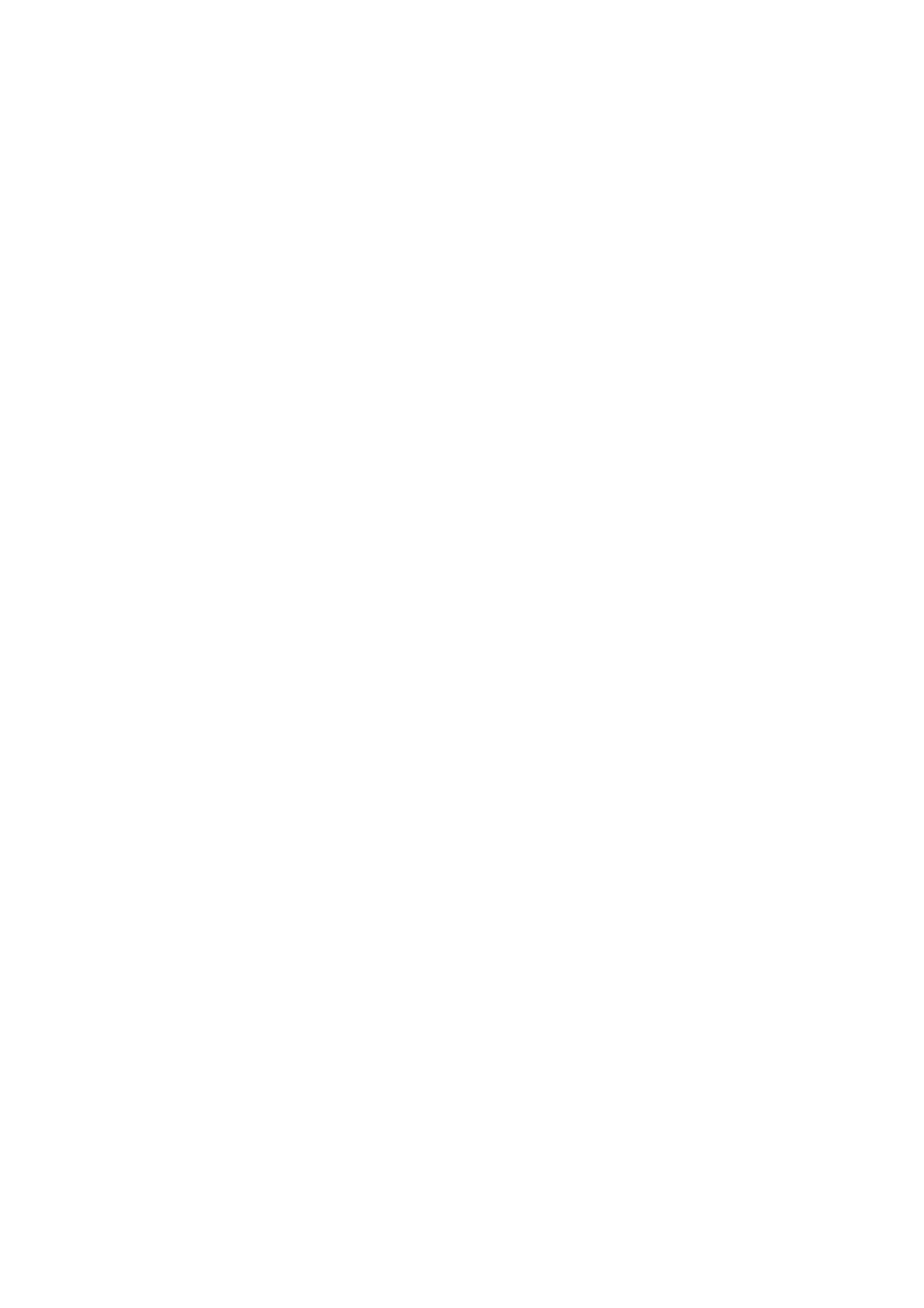# Abbreviations

| <b>ABS</b>      | <b>Australian Bureau of Statistics</b>                                                                           |
|-----------------|------------------------------------------------------------------------------------------------------------------|
| <b>AMAD</b>     | <b>Agricultural Market Access Database</b>                                                                       |
| <b>AVE</b>      | Ad valorem equivalent                                                                                            |
| <b>CEPII</b>    | Centre d'Etudes Prospectives et d'Informations<br>Internationales (Centre for International Prospective Studies) |
| CGE             | Computable General Equilibrium                                                                                   |
| <b>COMTRADE</b> | <b>Commodity Trade Database</b>                                                                                  |
| <b>CTS</b>      | <b>Consolidated Tariff Schedule</b>                                                                              |
| <b>GTAP</b>     | Global Trade Analysis Project                                                                                    |
| <b>HS</b>       | Harmonised system                                                                                                |
| <b>IDB</b>      | <b>Integrated Database</b>                                                                                       |
| <b>ITAS</b>     | <b>Integrated Tariff Analysis System</b>                                                                         |
| <b>ITC</b>      | <b>International Trade Centre</b>                                                                                |
| <b>LDCs</b>     | Least-developed countries                                                                                        |
| MAcMap          | <b>Market Access Map</b>                                                                                         |
| <b>MFN</b>      | Most-favoured nation                                                                                             |
| <b>NGMA</b>     | <b>Negotiating Group on Market Access</b>                                                                        |
| <b>NTBs</b>     | Non-tariff barriers                                                                                              |
| <b>PC-IDB</b>   | <b>Personal Computer Integrated Database</b>                                                                     |
| <b>PUR</b>      | Post-Uruguay Round                                                                                               |
| <b>SITC</b>     | <b>Standard International Trade Classification</b>                                                               |
| <b>TRAINS</b>   | <b>Trade Analysis Information System</b>                                                                         |
| <b>UNCTAD</b>   | United Nations Conference on Trade and Development                                                               |
| <b>UNSD</b>     | <b>United Nations Statistical Division</b>                                                                       |
| <b>WCO</b>      | <b>World Customs Organisation</b>                                                                                |
| <b>WITS</b>     | World Integrated Trade Solution                                                                                  |
| <b>WTO</b>      | World Trade Organisation                                                                                         |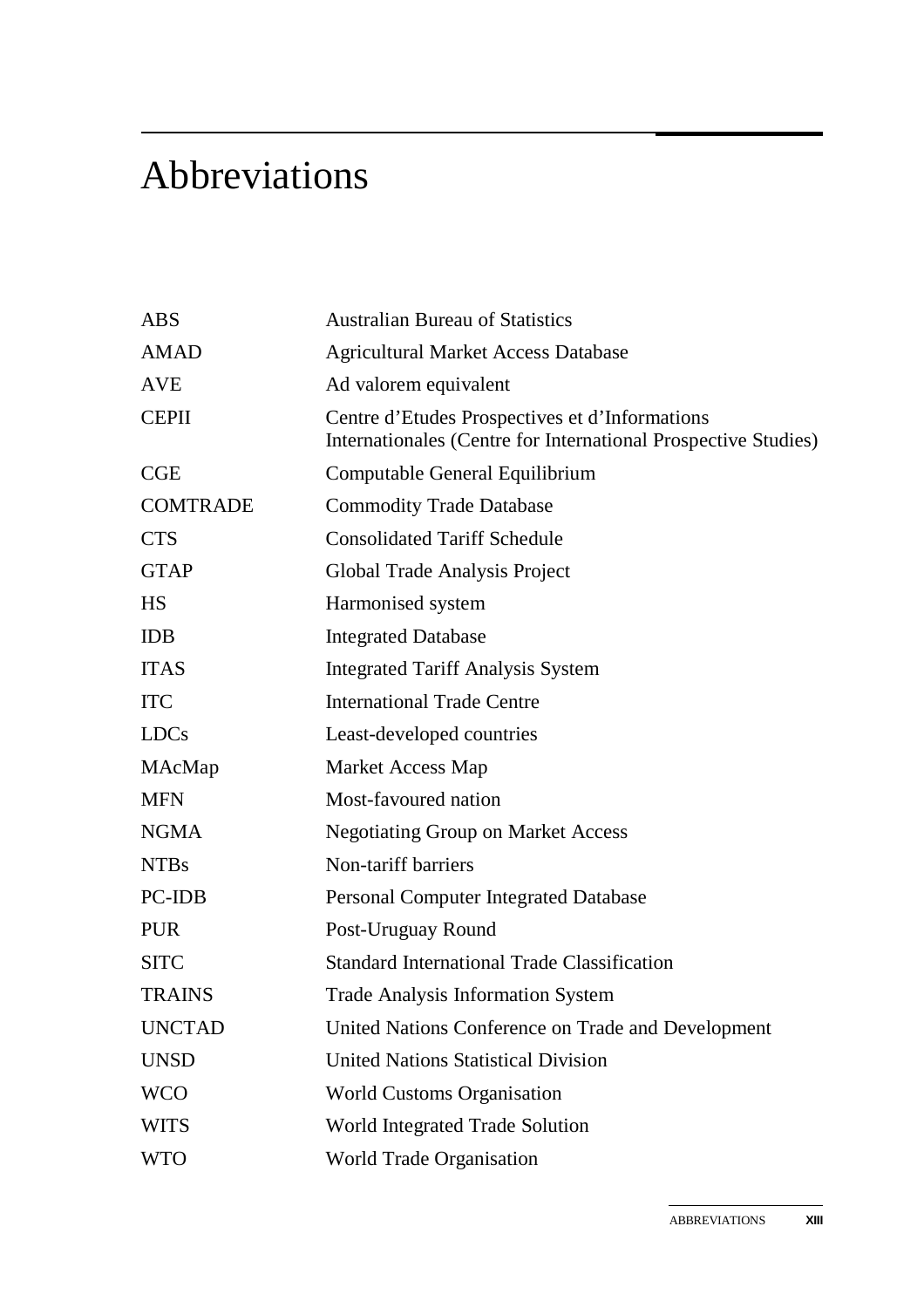#### **Disclaimer and limits on use**

- 1. To the extent permitted by law, the Commonwealth of Australia, the Productivity Commission and the World Trade Organisation (the Agencies) give no warranty of any type, either express or implied, for ITAS and its supporting databases (the Program), the Staff Working Paper, and any other material supplied with the Program.
- 2. To the extent permitted by law, the entire risk of loss, damage or unsatisfactory performance of the Program rests with any user (the User). In no event will the Agencies be liable for damages, including any general, special, incidental or consequential damages, arising out of the installation of the Program, any attempt to install the Program, the use of the Program, the inability to use the Program, the use of data obtained from the Program or the use of any documentation or other material accompanying the Program.
- 3. The numerical data and formulas contained in the Program are provided solely for the purpose of illustrating the capabilities of the ITAS framework. The Agencies give no warranty as to the accuracy, reliability, timeliness or other features of any data contained in the Program or data obtained from using the Program. The numerical data and formulas contained in the Program and the output of the Program should not be regarded as representative of any current negotiating framework or of any trade negotiations. Specifically, results presented in the Program and accompanying materials do not account for a number of aspects integral to the negotiating framework, in particular, those providing for flexibility for developing countries, the least-developed countries not being required to undertake reduction commitments, and possible credits for autonomous liberalisation (on a basis to be determined). For example, the Program illustrates the possible effects of applying formulas for reducing the tariffs of certain least-developed countries, which may have relevance only in the event of a unilateral decision by the country concerned to undertake reductions of such a nature outside of the scope of the negotiating modalities of the round. The results should not be taken to express or imply a requirement for, a commitment to, or a view favouring, tariff reductions inconsistent with the negotiating modalities of the round expressed in decisions by WTO bodies.
- 4. The numerical data and formulas contained in the Program do not represent any country's negotiating position or commitment regarding tariffs. The numerical data and formulas do not represent any commitment by parties to any WTO negotiations. The formulas used in the Program have properties similar to a number of those which have been discussed in the Negotiating Group on Market Access. The formulas are included in the Program for illustrative purposes only. Their inclusion does not imply that the form in which they have been included, what they take into account or what they omit, has any particular status in any trade negotiations.
- 5. The User should rely on the User's own inquiries to determine the current situations in, commitments, or negotiating positions of, a particular country or category of countries regarding tariffs.
- 6. The words, including designations, used in the Program and the Productivity Commission Staff Working Paper accompanying the Program do not express or imply any opinion whatsoever on the part of the Agencies concerning the legal status of any country, territory, city, or area, or of its authorities or its government, or concerning the delimitation of its frontiers or boundaries.
- 7. The Program is a model only. Tariff-line level data have been averaged to the 6-digit level. Accordingly, results obtained from the Program may not necessarily match results obtained from applying tariff reduction formulas at the tariff-line level for individual countries. The Program and accompanying material use terminology, explained in the Glossary to the Productivity Commission Staff Working Paper, that does not necessarily match that used in negotiations.
- 8. The Program is made available to Users for their own internal use only and may not be provided or re-disseminated by them in any form to any other party.
- 9. The User may modify the Program. However, the Productivity Commission would appreciate being informed of any modifications made by the User and being offered the opportunity to add any extra data and modifications to its version of the Program. When making modifications of the Program available to the Commission, please also explain who created the material contained in the modifications.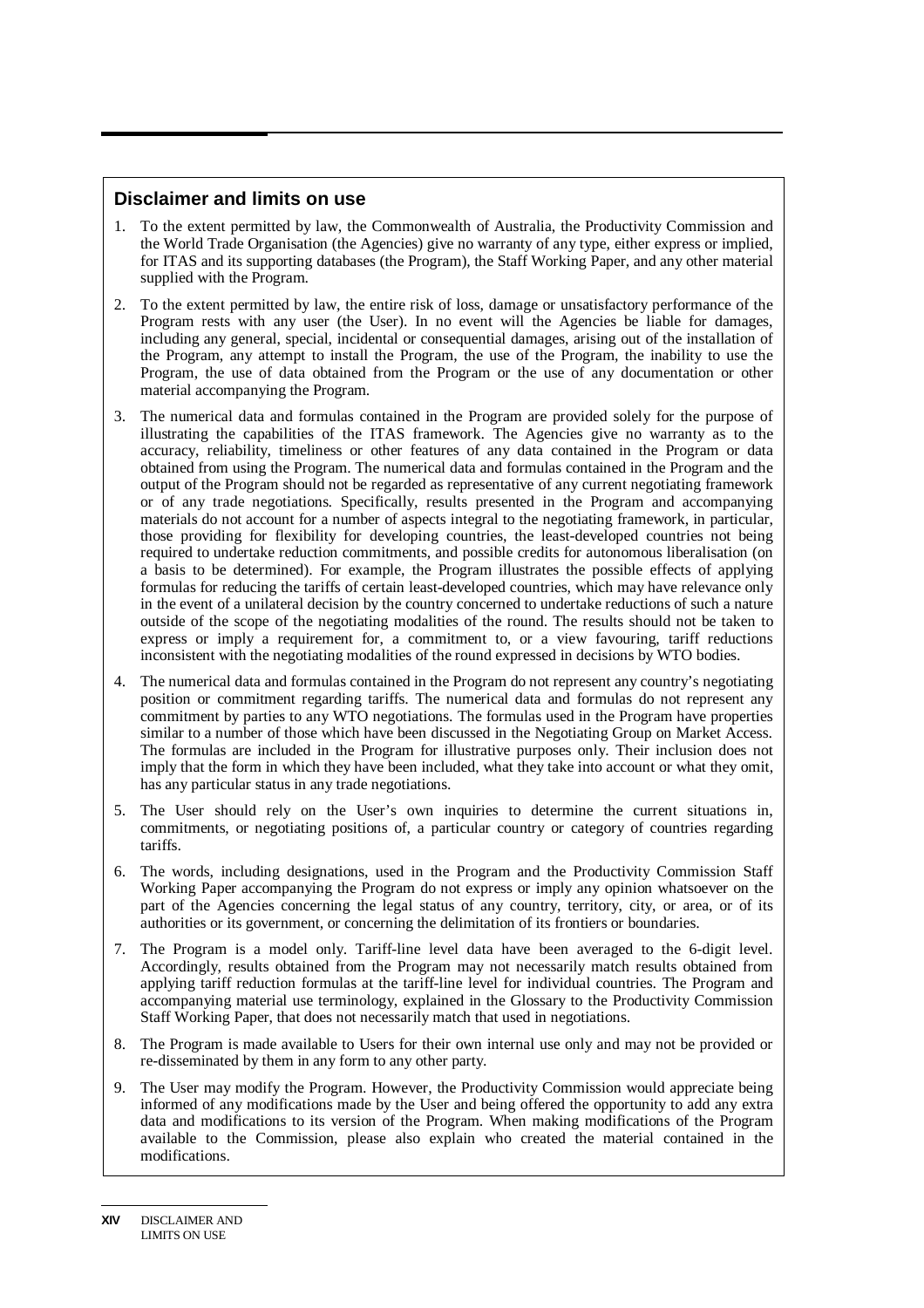# **Glossary**

| <b>Applied tariff rate</b>                             | Estimate of the tariff rate paid by importers of a product.<br>Estimated by dividing customs duty paid by import value.<br>Applied tariff rates are estimated for each bilateral trade flow<br>included in ITAS.                                                                                            |
|--------------------------------------------------------|-------------------------------------------------------------------------------------------------------------------------------------------------------------------------------------------------------------------------------------------------------------------------------------------------------------|
| <b>Average tariff rate</b>                             | A simple (usually unweighted) average of the tariff rates on a<br>group of items.                                                                                                                                                                                                                           |
| <b>Base tariff rate</b>                                | Tariff rate used as a basis for calculating a new rate.                                                                                                                                                                                                                                                     |
| <b>Bound tariff rate</b>                               | The maximum tariff on an import to which a member<br>commits. This rate is legally binding under the WTO and<br>applies on a most favoured nation (MFN) basis. WTO<br>negotiations have been conducted on the basis of bound<br>rates.                                                                      |
| <b>Compression</b>                                     | Reductions in tariffs where high tariffs are reduced by a<br>greater proportion than low tariffs. Compression results in a<br>decrease in tariff dispersion and the tariff average.                                                                                                                         |
| <b>Consolidated</b><br><b>Tariff Schedule</b><br>(CTS) | Database maintained by the WTO Secretariat, which<br>contains, among other things, members' commitments to<br>reduce bound rates. Commitments negotiated under the<br>Uruguay Round are expected to be largely implemented by<br>1 July 2005.                                                               |
| <b>Developing</b><br>economies                         | In ITAS, mostly middle income countries (as defined by the<br>World Bank), and least-developed countries. Includes<br>countries in Asia (excluding Japan); Central and Eastern<br>Europe; the Middle East and Latin America and Africa. See<br>table A.2 for those included as importing countries in ITAS. |
| <b>Dispersion</b>                                      | The spread of tariffs in a tariff structure.                                                                                                                                                                                                                                                                |
| <b>Estimated most-</b><br>favoured-nation<br>rate      | In ITAS, estimated as the maximum rate applied across<br>source countries at the 6-digit level.                                                                                                                                                                                                             |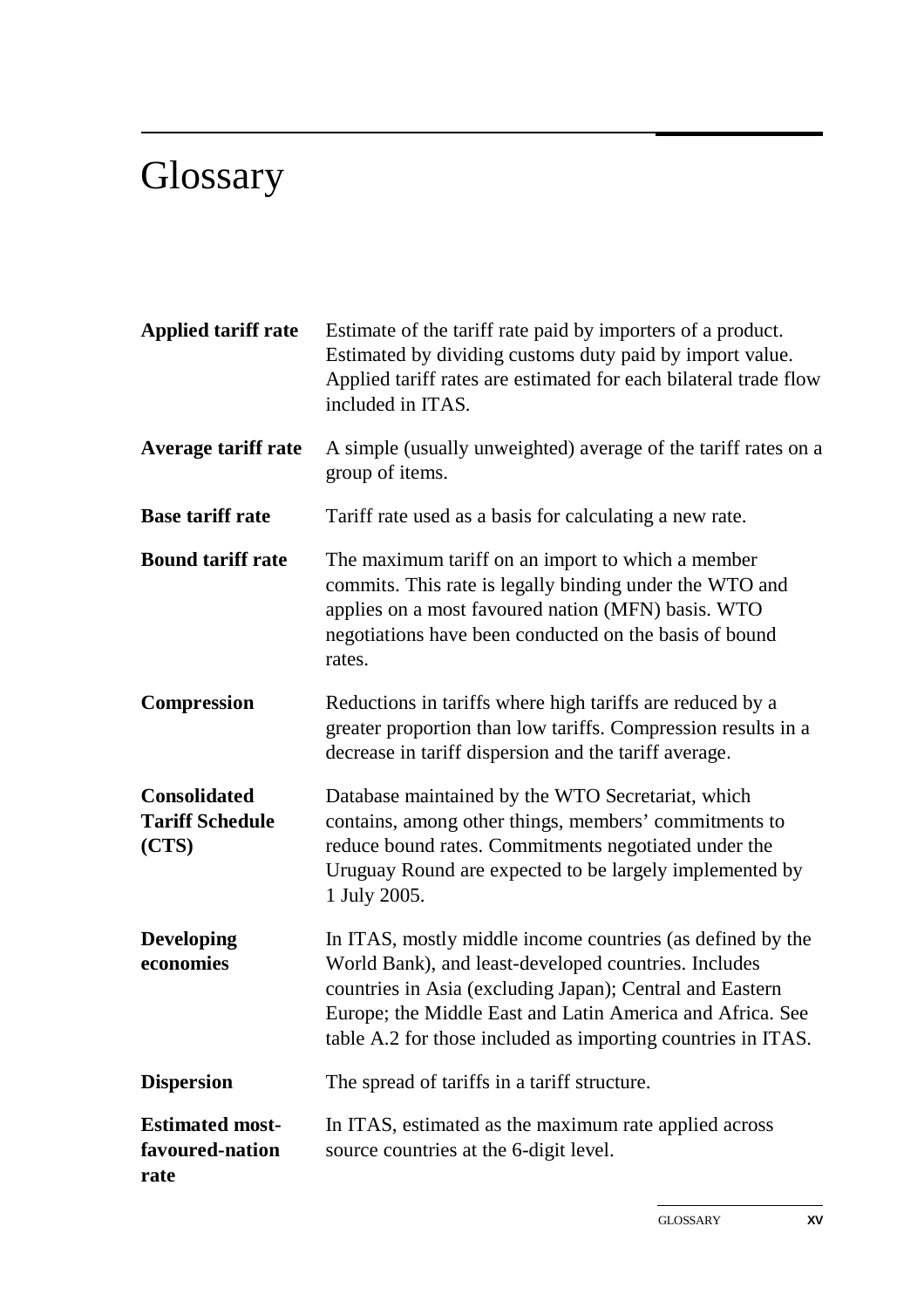| <b>Final database</b>              | In the current implementation, a collection of 38 files (one)<br>for each country and set of formulas) containing initial and<br>final tariffs on bilateral imports under each tariff reduction<br>scenario. The final database forms the basis for the<br>summaries and detailed analysis of the effects of formulas.                                                                                                                                                    |
|------------------------------------|---------------------------------------------------------------------------------------------------------------------------------------------------------------------------------------------------------------------------------------------------------------------------------------------------------------------------------------------------------------------------------------------------------------------------------------------------------------------------|
| <b>Final tariff rate</b>           | Tariff rate derived from an initial tariff by using a formula.                                                                                                                                                                                                                                                                                                                                                                                                            |
| Formula                            | A mathematical relationship between initial and final tariffs.<br>A formula frequently contains one or more parameters, each<br>of which must be given a numerical value in order to use the<br>formula.                                                                                                                                                                                                                                                                  |
| <b>Harmonisation</b>               | Term used to describe the reduction in levels and dispersion<br>of tariffs (see compression). Also used in submissions by<br>WTO members to refer to the convergence of tariffs to a low<br>level within a sector.                                                                                                                                                                                                                                                        |
| <b>Harmonised</b><br>system (HS)   | Harmonised Commodity Description and Coding System. A<br>coded classification of traded products, managed by the<br>World Customs Organisation.                                                                                                                                                                                                                                                                                                                           |
| <b>High tariff items</b>           | In ITAS, items with initial applied rates greater than 15 per<br>cent.                                                                                                                                                                                                                                                                                                                                                                                                    |
| <b>Industrial</b><br>products      | All products other than those classified as agricultural<br>products in Annex 1 of the WTO Agriculture Agreement.<br>Mostly classified in chapters 25 and above of the harmonised<br>system (HS) of commodity classification. Industrial products<br>include: manufactured products; mining products; timber and<br>timber products; and fish and fish products. Excludes food<br>processing (except fish processing). Also referred to as non-<br>agricultural products. |
| <b>Industrialised</b><br>economies | WTO members that do not self-select their development<br>status as a developing country. Typically they are economies<br>with high per capita incomes, including most OECD<br>countries. See table A.2 for the industrialised economies<br>included as importers in ITAS.                                                                                                                                                                                                 |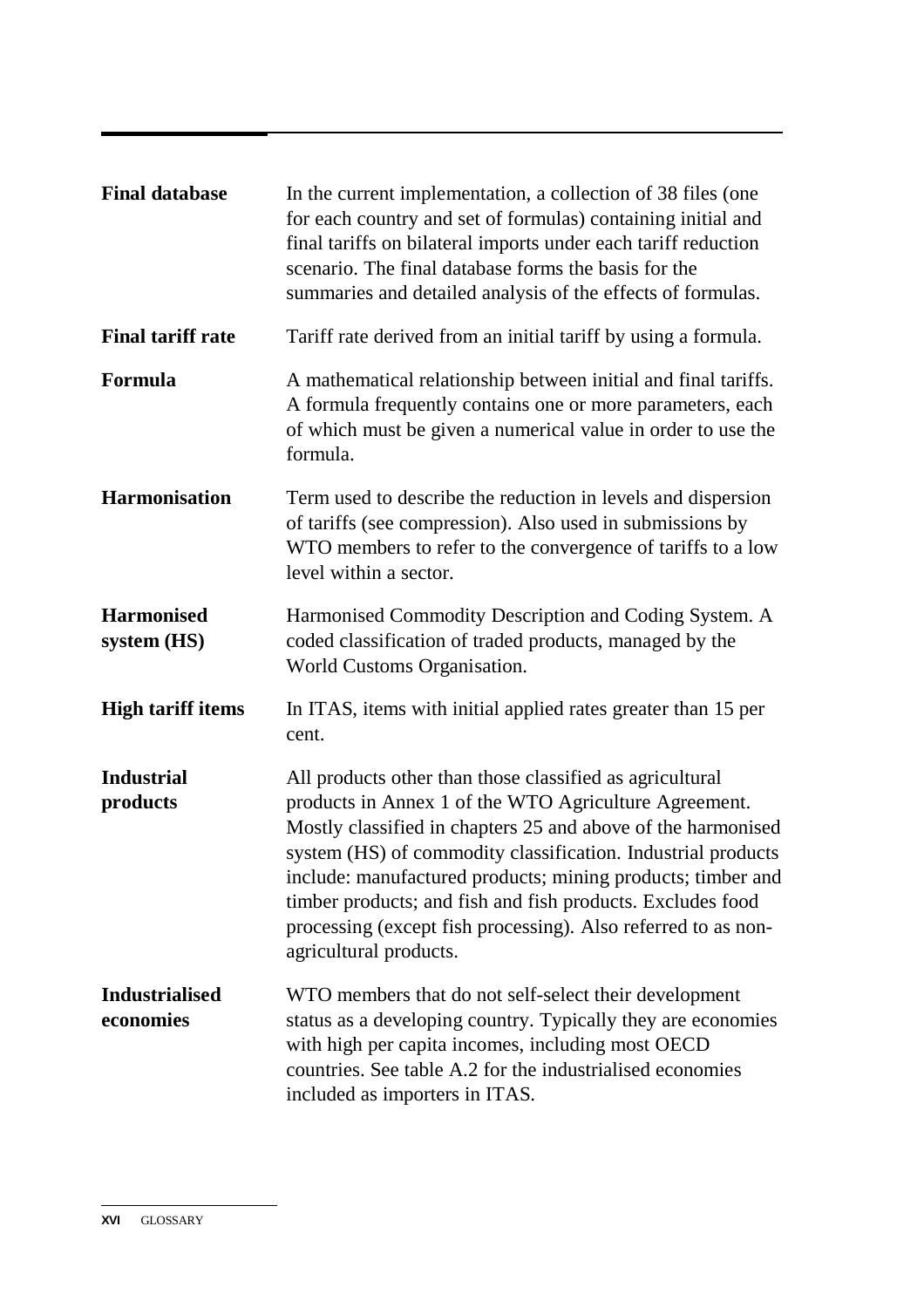| <b>Initial database</b>             | In the current implementation, a collection of 19 files (one)<br>for each country in the analysis) containing initial bound and<br>applied ad valorem (or equivalent) tariffs on imports from<br>each of their trading partners. For each country, tariffs are<br>aggregated to the 6-digit level and bindings are estimated for<br>unbound items. The estimated tariffs in the initial database<br>form the basis for the tariff reduction scenarios.                                                                                                                                                                                                        |
|-------------------------------------|---------------------------------------------------------------------------------------------------------------------------------------------------------------------------------------------------------------------------------------------------------------------------------------------------------------------------------------------------------------------------------------------------------------------------------------------------------------------------------------------------------------------------------------------------------------------------------------------------------------------------------------------------------------|
| <b>Initial tariff rate</b>          | The rate from which the new (final) rate is derived using a<br>formula. Also called the base rate.                                                                                                                                                                                                                                                                                                                                                                                                                                                                                                                                                            |
| <b>Integrated</b><br>Database (IDB) | Database maintained by the WTO Secretariat detailing,<br>among other things, tariffs applied by members and<br>corresponding import volumes and values. The data are<br>typically kept at a disaggregated commodity level and report<br>bilateral flows.                                                                                                                                                                                                                                                                                                                                                                                                      |
| Least-developed<br>countries (LDCs) | Countries that the United Nations has identified as suffering<br>from disadvantages that have hindered their economic<br>development.                                                                                                                                                                                                                                                                                                                                                                                                                                                                                                                         |
| <b>Members</b>                      | Countries or customs territories that are members of the<br>WTO.                                                                                                                                                                                                                                                                                                                                                                                                                                                                                                                                                                                              |
| Most-favoured-<br>nation (MFN)      | WTO principle that a measure applied by a member affecting<br>trade in a good (or service) should offer, and be applied in a<br>way that offers, the same competitive opportunities to all<br>other members.                                                                                                                                                                                                                                                                                                                                                                                                                                                  |
| <b>MFN</b> rate                     | The rate of duty for a product originating from an MFN<br>supplier. A product originating from non-MFN suppliers<br>may be subject to a different rate of duty from the MFN rate,<br>depending on whether suppliers are from a territory outside<br>of the WTO (may be higher), or covered by a GSP or GSTP<br>scheme (often lower) or a customs union or free trade area (a<br>final rate of zero for covered products). MFN rates are<br>imposed at the line item level, which may be more<br>disaggregated than the 6-digit level. In these cases, a<br>corresponding rate for the 6-digit level is estimated. See<br>estimated most-favoured-nation rate. |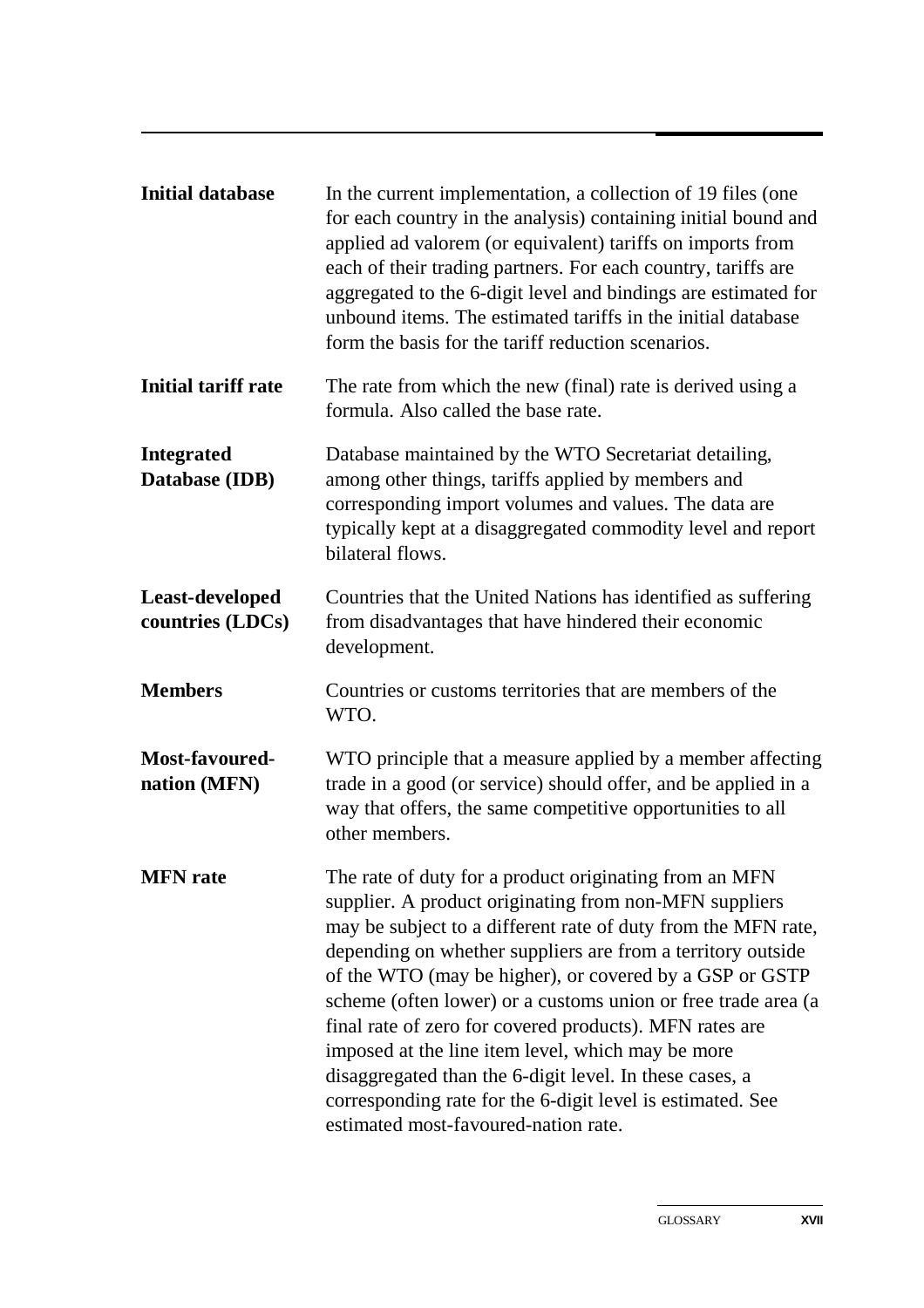| <b>Prohibitive tariff</b>               | Tariff at a level that discourages the import of a product in<br>any quantity.                                                                                                                                                                                                                   |
|-----------------------------------------|--------------------------------------------------------------------------------------------------------------------------------------------------------------------------------------------------------------------------------------------------------------------------------------------------|
| <b>Parameter</b>                        | A component of a formula. The parameters in a formula must<br>be given numerical values to derive a final tariff from an<br>initial tariff.                                                                                                                                                      |
| Post-Uruguay<br><b>Round bound rate</b> | Final bound rate committed to by a WTO member either<br>under the Uruguay Round agreements or under a more recent<br>tariff concession in relation to the product concerned,<br>whichever is later. Most commitments are binding by 1 July<br>2005, but some may be implemented as late as 2015. |
| <b>Preferential rate</b>                | Tariff rate below the MFN rate. Under WTO rules, such<br>preferential treatment can exist, for example, between<br>countries that are part of a free-trade area or as part of the<br>Generalised System of Preferences.                                                                          |
| <b>SAS</b>                              | Statistical Analysis System. An integrated system of<br>software products for data management, processing and<br>analysis.                                                                                                                                                                       |
| <b>Unbound item</b>                     | Item in relation to which a WTO member has not entered<br>into a binding commitment.                                                                                                                                                                                                             |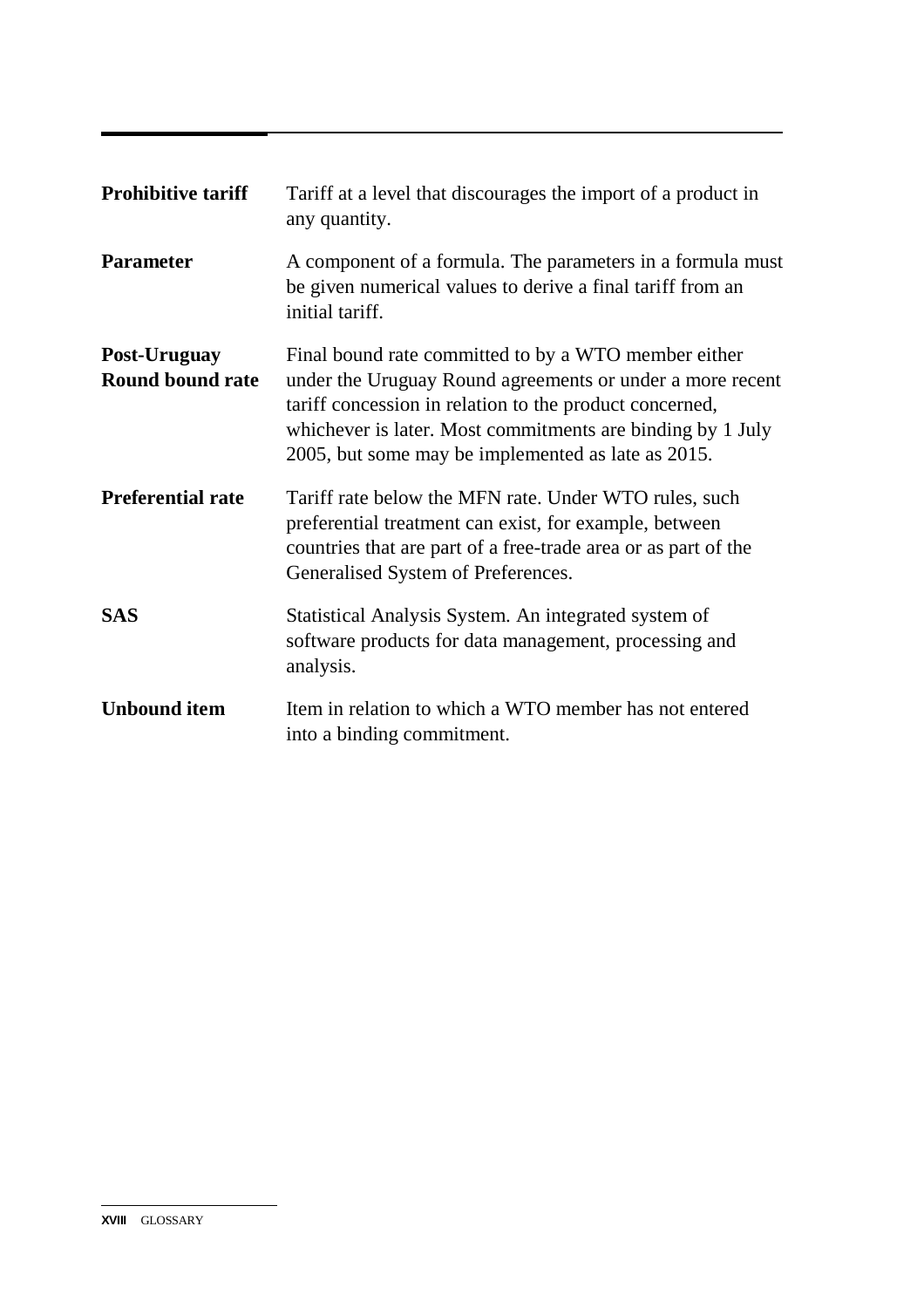# 1 Introduction

Part of the Productivity Commission's mandate is to monitor trends in trade and assistance. This, along with its ongoing interest in multilateral liberalisation, has led the Commission to develop a tool to analyse patterns of tariffs and the possible effects of different approaches to reducing tariffs.

Different tariffs apply to bilateral flows of thousands of commodities that are traded between hundreds of countries. Although tariff negotiations are conducted in terms of bound rates, the economic effects of reducing tariffs are a function of changes in applied rates, which may be most-favoured-nation (MFN) or preferential rates. There are therefore many tariff rates, and analysing their structure and the possible effects of different approaches to reducing them is made difficult by the size of the datasets. Much of the data are not provided in a consistent format across countries, adding to the difficulties of analysing such data.

Aside from any limited distribution software that might be used by individual countries to support their trade negotiators, there are few publicly available means to handle the large amounts of bilateral trade and tariff data in a consistent way. The software systems that are publicly available, such as the World Integrated Trade Solution (WITS) and Market Access Map (MAcMap), are limited in their ability to produce summaries and scenario analyses. Moreover, many analyses are based on MFN rates only and do not account for the effects of preferential rates.<sup>1</sup>

To fill this gap, the Productivity Commission has developed an Integrated Tariff Analysis System (ITAS) to provide an analytical framework with which to:

• analyse current tariff structures;

-

- calculate effects on tariffs and prices of formula-based changes in tariffs;
- calculate shocks in tariffs to simulate trade liberalisation scenarios (for example, with the Global Trade Analysis Project (GTAP) model);
- calculate effects of tariff reductions on indicators of market access, such as average tariffs and prices; and
- calculate the effects of tariff reductions on customs revenues.

<sup>1</sup> For example, the Global Trade Analysis Project (GTAP) database version 5 contains only MFN rates.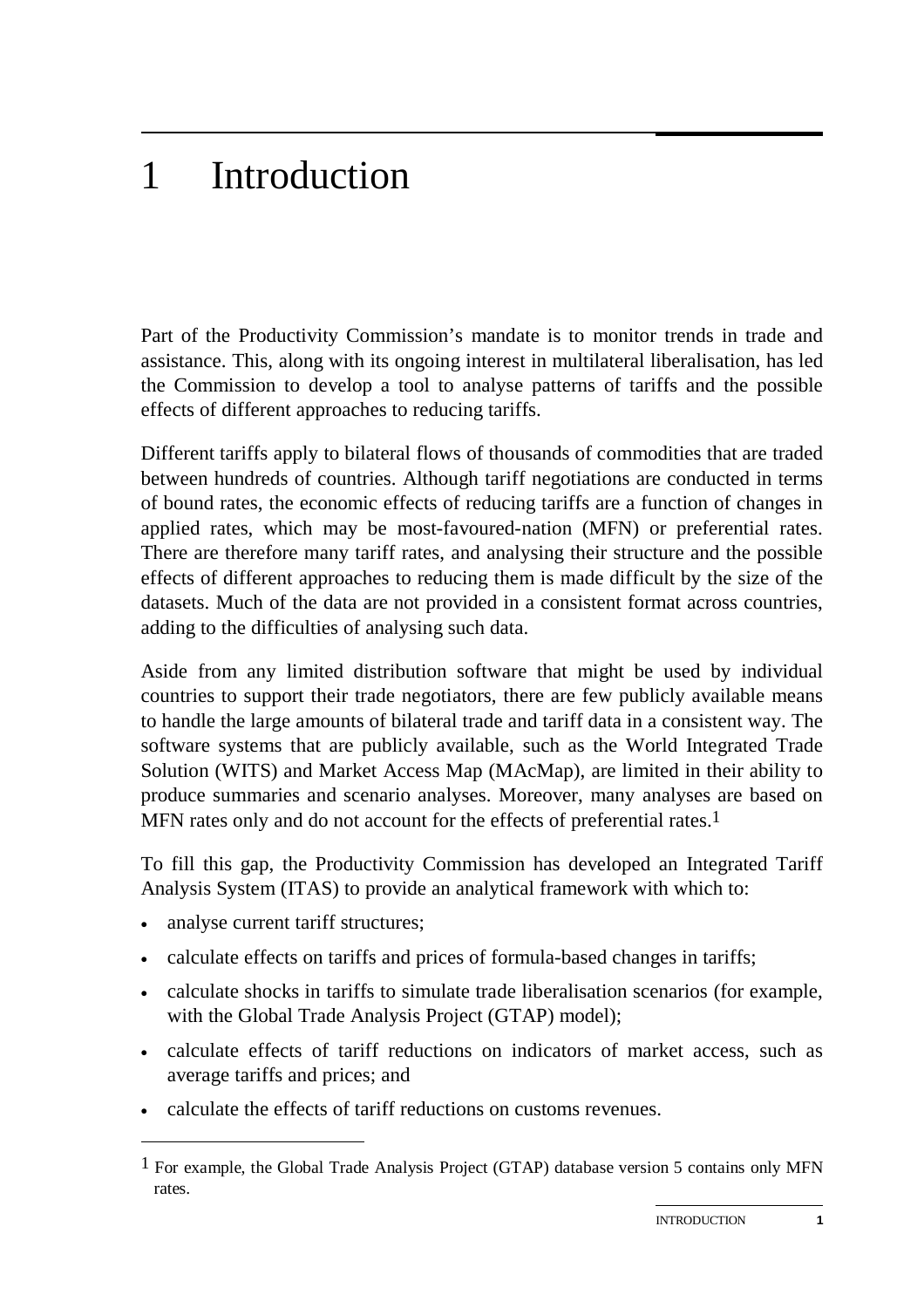$\overline{\phantom{a}}$ ITAS incorporates a systematic system for dealing with the data limitations that limit researchers' ability to analyse possible tariff reduction scenarios in a multicountry, multi-product setting. Until the data limitations are addressed, a fully accurate representation of tariffs will not be possible, and researcher will have to rely on assumptions such as those incorporated in ITAS and similar systems.

The current implementation of ITAS covers:

- 19 importing countries (table A.1). Together these countries' imports represent 56 per cent of world trade; and
- industrial products, which represent 93 per cent of commodity trade for these countries.

The ITAS framework consists of a suite of SAS programs that convert raw tariff data into a consistent form for analysis. The system also includes a facility to calculate the effects of various tariff reduction scenarios by using formulas to derive new tariffs from existing tariffs. Thus, subject to data availability, ITAS can be used to analyse the current structure of bound and applied tariffs and the possible effects of different tariff reduction schemes on these structures.2

## **The ITAS framework**

ITAS relies on the World Trade Organisation's (WTO's) Integrated Database (IDB) and Consolidated Tariff Schedule (CTS).3 To the extent that these primary data sources are up to date, ITAS can be used to analyse current tariff structures. It is worth noting, however, that in many countries, tariffs do not change very quickly and, therefore, a tariff database a few years old can be a reasonable representation of current tariffs.4

The ITAS converts raw tariff data into three main forms (figure 1.1):

- standardised data, consisting of tariffs for each bilateral trade flow of each commodity in a consistent form (initial database);
- derived data, consisting of new tariff rates calculated from a variety of tariff reduction formulas (final database); and

 $\overline{a}$ 

 $2$  ITAS is not designed to forecast actual outcomes of tariff negotiations. This is because the level of applied rates is at the government's discretion, subject to the final bound rate.

 $3$  WTO copyright of the original data is gratefully acknowledged.

<sup>4</sup> Post-Uruguay bound rates are available in ITAS but trade and applied tariff data are available in most cases for 1999 or earlier.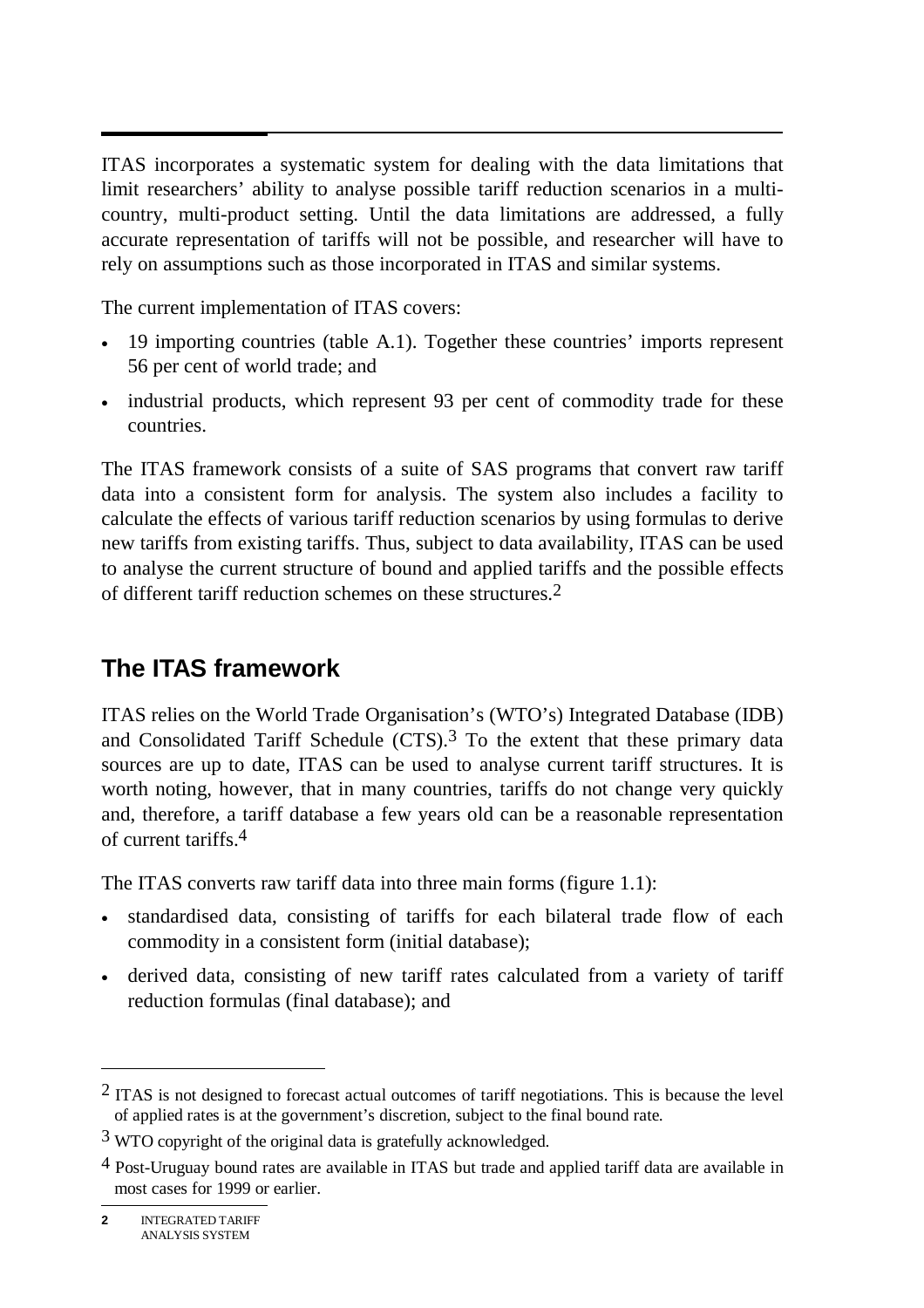• extracted/summarised data, consisting of various datasets that contain sections of the standardised and derived data (for example, for particular countries or commodity sectors) or aggregations of the data for subsequent analysis.

The datasets produced by the ITAS satisfy most data requirements for standard tariff analysis using MS Excel, with no need for additional SAS programming. However, SAS is still required to run ITAS.<sup>5</sup> Researchers experienced in the use of SAS might wish to produce other summaries and analyses. The structure of the program suite, described in appendix D, should enable these researchers to identify where they might wish to intervene. The entire system can be run from a batch file called COMBB.BAT.

#### Figure 1.1 **Types of tariff data available from ITASa**

Raw tariff data (various levels of product category definition)

↓

Standardised tariff data (initial database) (consistent product categories, ad valorem equivalent rates for some tariffs, no missing tariffs, applied rates consistent with post-Uruguay bound rates)

↓

Derived tariff data generated using various formulas (final database) (final bound and applied rates under various tariff reduction scenarios)

↓

Extracted and summarised data (individual tariffs, simple averages, trade-weighted averages, percentage changes between initial and final data)

**a** The processes that convert the raw data into standardised data, derived datasets and extracted or summarised datasets are accomplished using SAS programs. The structure of the programming system is set out in appendix D.

*Source:* Productivity Commission.

-

The ITAS' detailed and disaggregated database preserves the maximum information for users who need to find out the tariff rates on a commodity exported from one country to another. In addition to the detailed data, ITAS generates standard supplementary datasets that extract and summarise the data in several ways. Examples include: tariffs on a country's exports to specific destinations, for each commodity; average tariffs faced by a country's exports; and tariffs averaged across

<sup>5</sup> The basic program structure in appendix D could be implemented with another programming language. However, the size of the database may limit the choice of platform.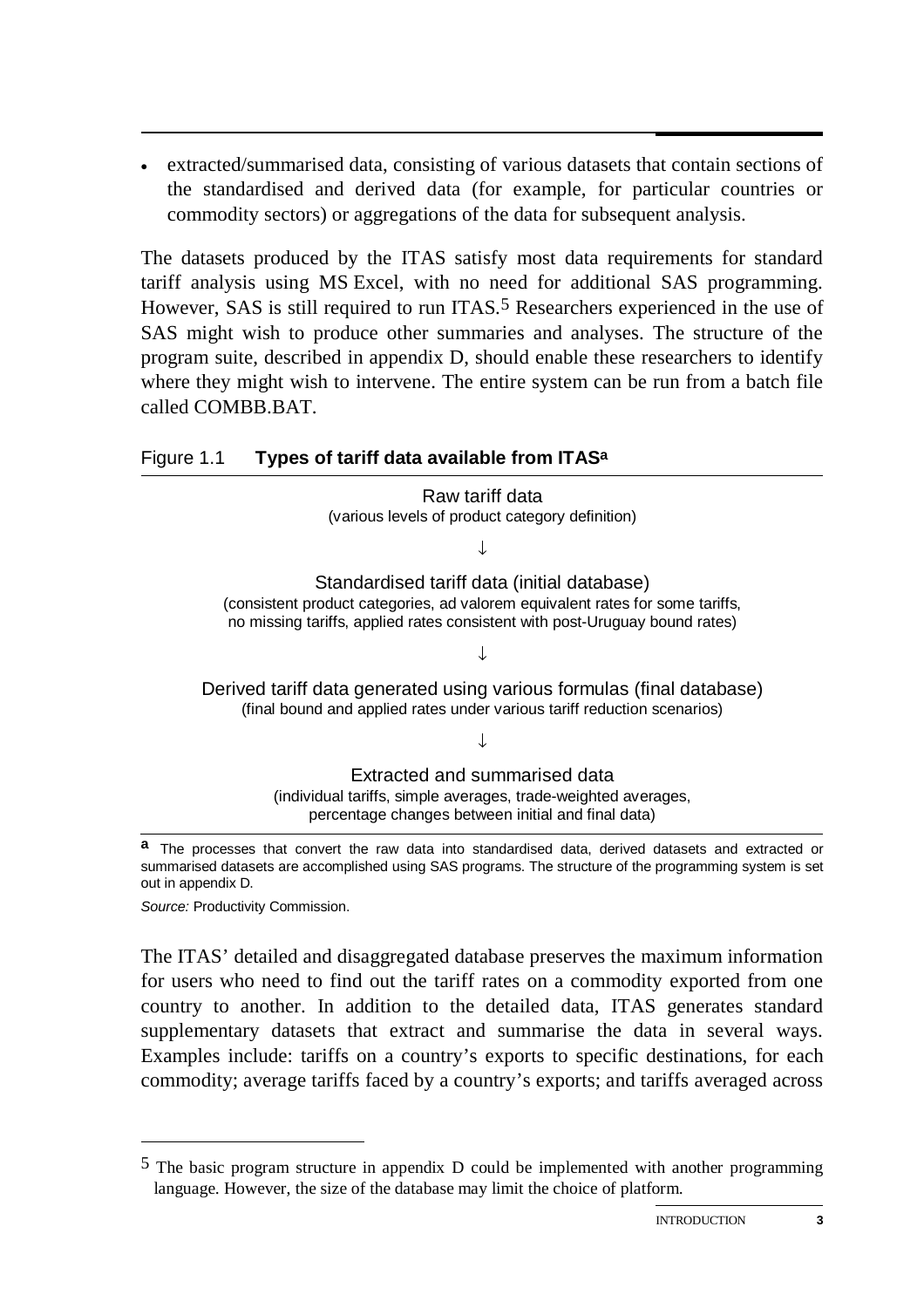a country's entire tariff schedule or across a group of commodities.6 ITAS was developed for analysis of tariffs on non-agricultural products, but can be extended to allow analysis of tariffs on agricultural products and trade flows.

## **Other tariff analysis software**

As a result of the differing needs of users, several software applications for tariff analysis have been developed. Other systems for analysing tariffs include the World Bank's World Integrated Trade Solution (WITS); the International Trade Centre (ITC) and Centre d'Etudes Prospectives et d'Informations Internationales' (CEPII) MAcMap; and the WTO's Personal Computer Integrated Database (PC-IDB).

Each of these systems complements the others by including core information (bilateral tariff data at HS6 level) and providing capabilities that are not available elsewhere.7 No single system combines all the information and analytical capabilities offered by these systems.

#### **WITS**

 $\overline{a}$ 

WITS is a windows-based software system for trade and tariff analysis. It currently allows users to combine trade and tariff data from the Commodity Trade Database (COMTRADE) compiled by the United Nations Statistical Division (UNSD); the Trade Analysis Information System (TRAINS) compiled by the United Nations Conference on Trade and Development (UNCTAD); and the IDB and CTS compiled by the WTO.8

WITS has been designed as a user-friendly way to access trade and tariff data and to examine the effects of various tariff reduction scenarios. WITS contains detailed, comprehensive tariff and trade data for over 80 countries. For many of these countries, annual data are available for 1995–2001 inclusive. Users can extract and

 $6$  Export destinations for a given country are limited to the remaining importing countries currently included in ITAS.

 $7$  For ease of exposition, we refer to the disaggregated level (which typically refers to tariff line items) as HSx. Many countries use an HS8 classification while others use an HS10 classification. Very few use an HS12 or more detailed classification. The lower levels of aggregation are based on classification systems that are peculiar to each country or customs territory concerned. Only the HS6 classification is consistent across countries.

<sup>8</sup> And other protection databases, like the Agricultural Market Access Database (AMAD) for agriculture. Access to these databases is restricted and WITS users must register to use them. However, any WITS user can analyse aggregated WTO data at the 6-digit level. See WITS website for conditions of use.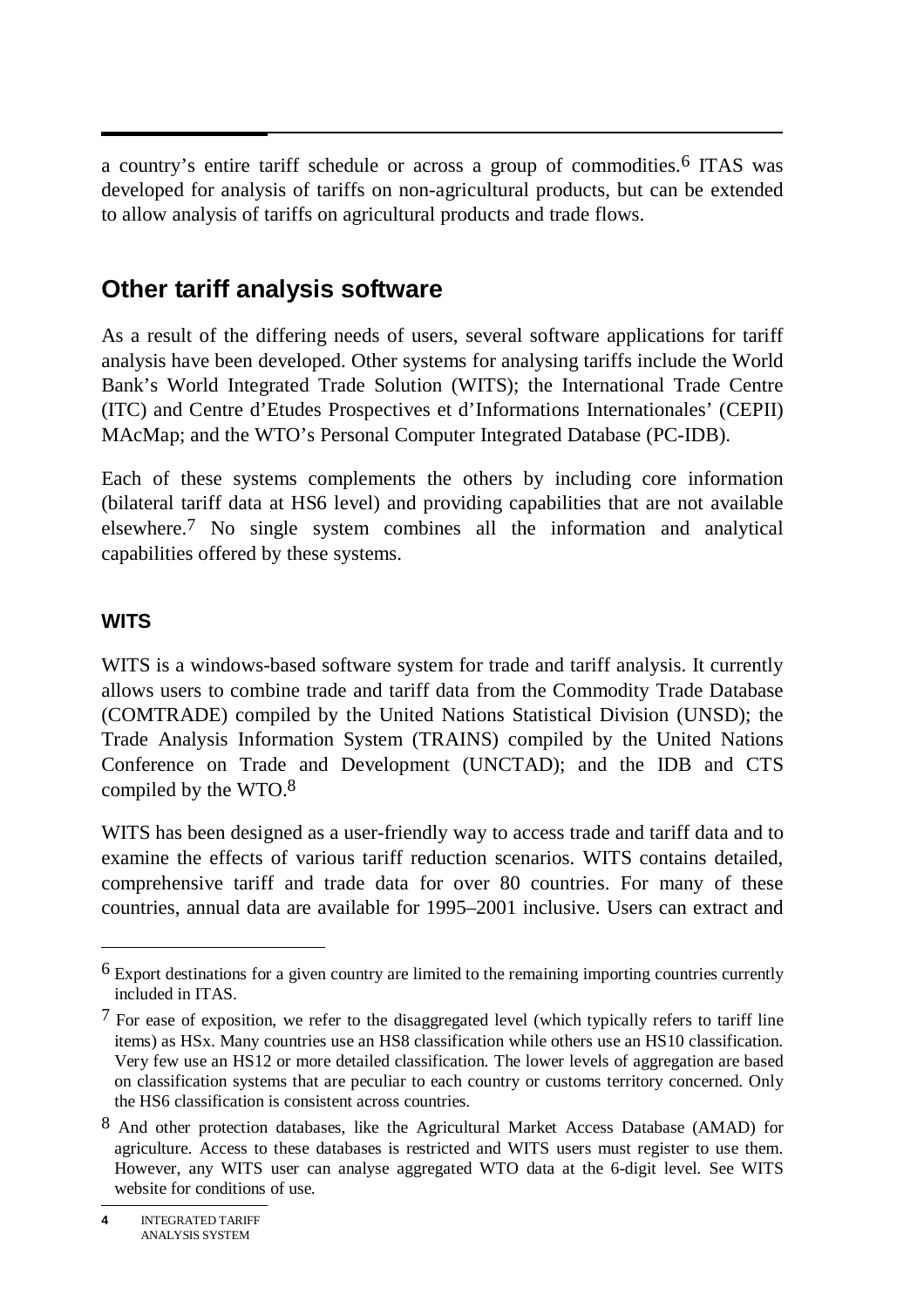summarise the data by submitting data queries over the Internet and simulate the effect on bound and applied rates of various proposals made during the Doha round. Product and country groupings can be customised to suit the user's purposes via a range of product and country classifications and concordances. Both weighted and unweighted aggregates are available.

WITS provides comprehensive tariff information for many countries in a userfriendly manner. However, several limitations currently restrict its usefulness for analysing tariff reduction scenarios.

The tariff simulation facility in WITS allows users to analyse the effects on tariffs of formulas specified in the main Doha proposals (US, EU, Korea, China, India, Girard), but users are not currently able to add new formulas or change how the formulas are implemented (for example, changing parameter values or the treatment of missing values).

Final bound and applied rates are available bilaterally for each tariff item but the system does not calculate percentage changes in tariffs and in duty-paid prices.<sup>9</sup>

Comparing the effects of different formulas requires running the simulator for each formula separately. The results must then be exported and combined using another application.

Although WITS provides initial and final tariff data at the line item level and corresponding average tariffs for groups of items, other applications such as Excel are still required to chart results, or to perform additional statistical analysis, including the production of changes in average rates and other summaries.

### **MAcMap**

-

MAcMap (Bouët et al. 2004) is a joint product of CEPII and ITC (UNCTAD-WTO). It combines detailed trade and protection data for 137 importing countries (and 223 exporting partners). Data sources are: TRAINS (UNCTAD) source files; national sources; AMAD; and notifications from WTO Member Countries regarding their anti-dumping regimes. Protection data include applied tariffs, prohibitions, tariff quotas and anti-dumping duties at a detailed level. For each line item, importing country and partner, protection data are combined into an importweighted ad valorem equivalent tariff for which trade weights are based on a reference group of countries.

 $9$  As indicated by changes in the power of the tariff (1+t).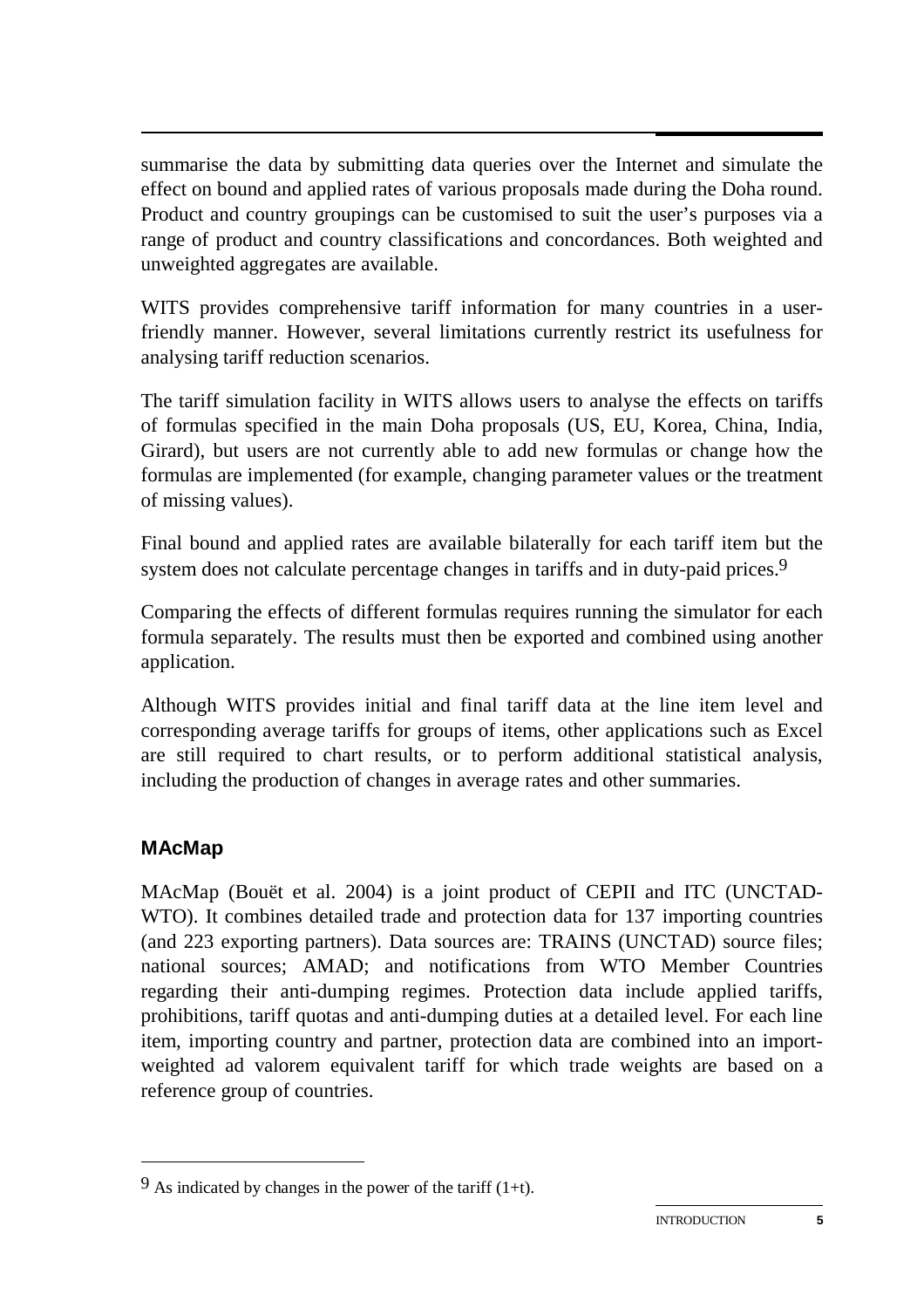$\overline{a}$ MAcMap is designed to provide a detailed picture of the current state of protection. It is not designed to calculate the effects of formulas on the current state of protection because it does not include bound rates and does not include a facility to implement tariff reduction schemes.

### **PC-IDB**

PC-IDB (WTO 2002d) combines detailed tariff and trade data for an individual reporting country from the CTS and IDB. Users can examine the latest available bound and applied tariff structures across all imported products for each WTO Member country.

PC-IDB is designed to allow users to query current and historical bound and applied tariffs at the line item level. The detailed nature of the data mean that the use of PC-IDB is restricted to WTO authorised users. Currently there is no facility for using tariff reduction formulas.

### **ITAS complements other systems of analysis**

ITAS is designed to analyse disaggregated tariffs at various levels of sectoral aggregation and whole schedules. It complements other systems for analysing trade barriers.

ITAS includes data on both applied and bound tariffs, allowing users to gauge the relative economic significance of changes in tariffs.

A number of tariff reduction formulas are included in ITAS, allowing users to analyse effects on bound and applied rates under various scenarios. The ability to change the SAS programs means that ITAS is flexible and can be adapted to examining formula-based tariff reductions and other modality issues. For example, users can change the tariff reduction formulas, change the treatment of unbound items, add countries, include non-ad valorem tariffs or include agricultural border measures in their analysis.

As a tariff analysis system, ITAS is transparent. Users can examine the programming structure and code and see exactly how the raw data are processed, how formulas are implemented and how the effects of tariff reduction formulas are summarised.

Even with the limited number of countries in the current implementation, ITAS produces detailed tariff analysis at the bilateral level.

**<sup>6</sup>** INTEGRATED TARIFF ANALYSIS SYSTEM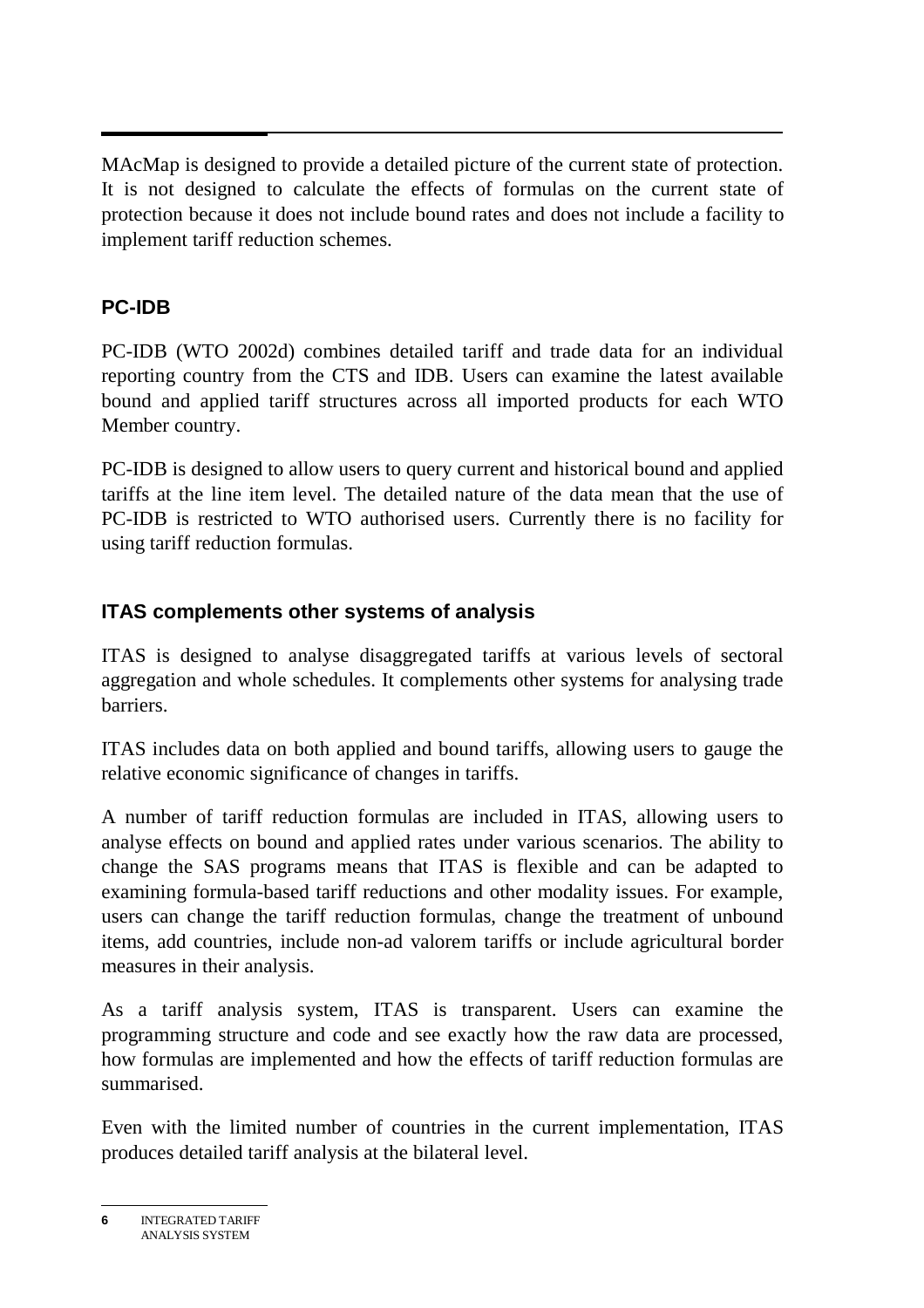$\overline{a}$ The current implementation of ITAS caters for three types of user: those wanting ready-to-use data and results; those wanting to examine the effects of a different set of tariff reduction formulas; and those wanting to change the more fundamental aspects of the system.

Most users will be interested in either using existing results or in changing the formulas and re-running ITAS. For these users we have included: the initial database at the HS6 level; the programs required for implementing formulas and generating a full set of output; and a set of ready-to-use output files for each analysis module.

Some users may wish to modify the more fundamental aspects of the system, for example, adding importing countries, updating the data or changing how post-Uruguay applied rates are estimated. For these users, there is a supplementary CD-ROM containing the raw data required to run ITAS from the beginning. To comply with WTO restrictions on the data, this supplementary CD-ROM is only available to authorised users of WTO data.

# **Structure of the paper**

This paper forms part of the documentation of the ITAS framework. A CD-ROM contains the SAS programs, an initial database on which the programs are based and the output files. Information is also available on the Productivity Commission web site at www.pc.gov.au.

The remainder of this paper provides an overview of ITAS and how it converts raw data into the data required for analysis and presentation. Chapter 2 describes the raw data on tariffs and explains how these data are converted into a form suitable for multi-country analysis of tariffs. Chapter 3 contains an explanation of how formulas are used to calculate final tariff rates from initial rates. Chapter 4 describes the resulting tariff data created by ITAS and the available data summaries. Chapter 5 outlines some ways in which ITAS could be extended.

Appendix A outlines the primary data sources, describes the data and explains some of the data issues that had to be addressed in order for ITAS to produce a consistent analysis. Appendix B provides a detailed explanation of the formulas currently included in ITAS. Appendix C contains estimates of the differences between results based on calculations at the HS6 level and at the line item level. Appendix D shows the structure of ITAS, provides instructions for running the system and contains a list of ITAS input and output files. Appendix E provides answers to some frequently asked questions.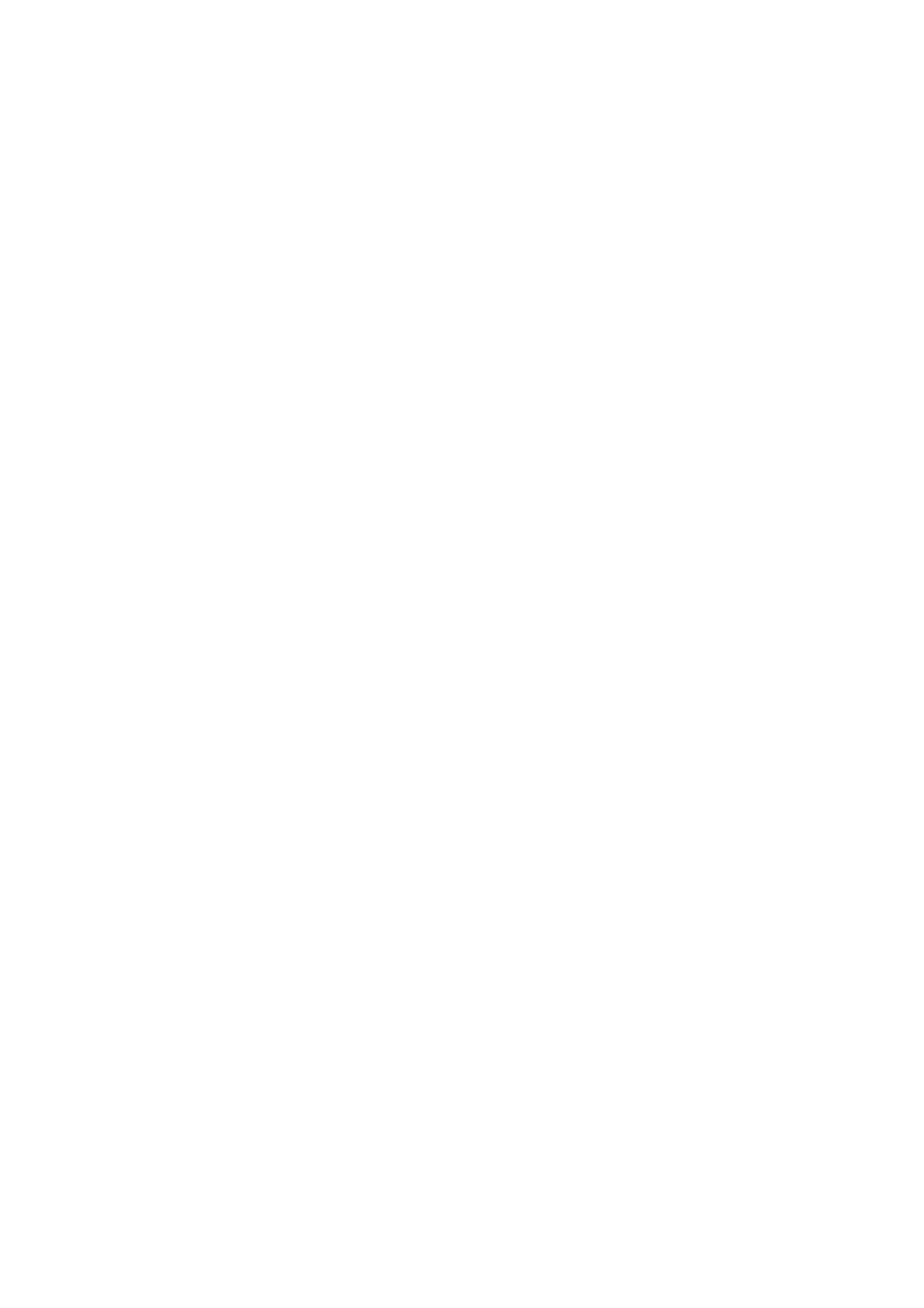# 2 Preparing tariff and trade data for analysis

This chapter describes the raw tariff data available from the WTO and the procedures used in ITAS to convert the data into a consistent form that is suitable for multi-country analysis of tariffs.

Each member country is required to provide the WTO with tariff and trade data for its imports of thousands of types of commodity from about 200 trading partners.1

In ITAS, these tariff data are used to examine the level and structure of existing tariffs, and to calculate new tariffs that are likely to result from particular approaches to reducing them. Further, tariffs affecting exports can be compared.

Variations between countries in data format impede inter-country comparisons and detailed analysis. A variety of other data issues (such as dealing with missing values) must also be addressed prior to any analysis.

# **Applied and bound tariffs**

-

Data are available for applied and bound tariffs. An applied tariff is the actual duty on a commodity paid by an importer. An importing country can impose different tariff rates on a commodity, according to the source country: in addition to the MFN rate, there are various preferential rates that might stem from bilateral or unilateral preferential agreements or concession arrangements.

For some products, tariffs are set at a level that is high enough to discourage users in a particular country from importing that product from another country. Since the available data only cover traded products for each country, these *prohibitive tariffs* are not captured in the data and thus represent a limitation of ITAS.

A bound tariff is a commitment to a ceiling on the applied tariff for that item during a specified period. That is, the bound tariff is the maximum tariff that may be

<sup>1</sup> Some WTO members do not provide bilateral trade data. Non-members do not provide trade or tariff data to the WTO, nor are they required to.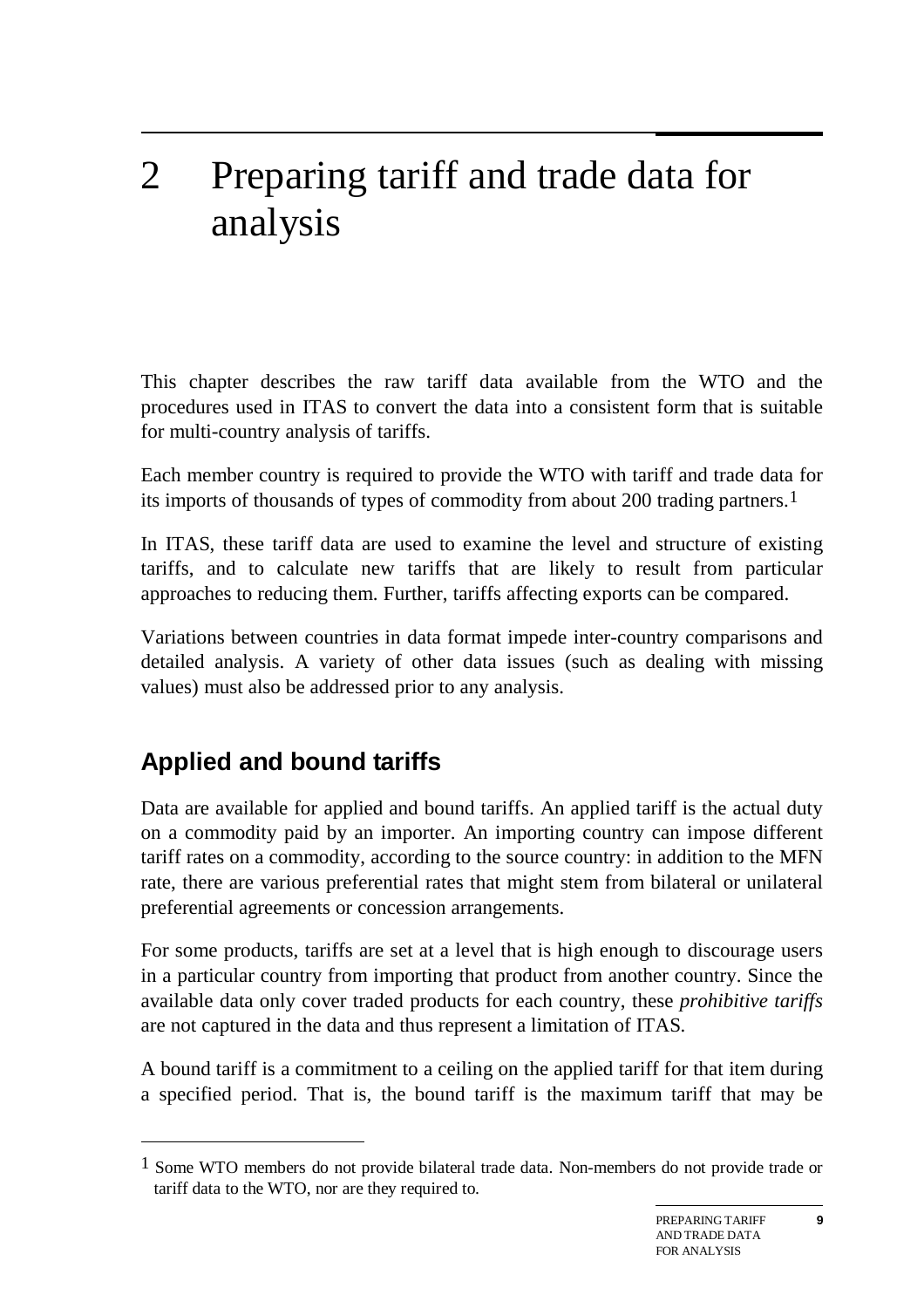$\ddot{\phantom{0}}$ imposed on imports of a particular commodity over the period of time for which the commitment has been made. In some countries, the applied tariff for a particular commodity can be significantly lower than the corresponding bound tariff.

Tariffs become bound when binding commitments are introduced. Commitments might arise, for example, as part of a round of multilateral trade negotiations between WTO members, or as part of the accession process by which countries become members of the WTO.

Many items have bound tariffs. However, there are still some items for which no binding commitment has been made. Tariffs on these items are referred to as *unbound tariffs*.

Tariff negotiations are conducted on the basis of bound tariffs. This allows some flexibility in applied rates imposed by countries while providing some certainty in trading arrangements. Negotiations include unbound items by imposing a binding that typically coincides with the current MFN applied tariff, allowing tariff reductions to be calculated for all products. ITAS adopts a similar treatment by estimating a bound rate for unbound items as the maximum applied rate for the product across all trading partners.2

Although approaches to tariff reduction focus on bound tariffs, the economic effects of tariff reductions depend on changes in prices that result from changes in applied tariff rates. That is, consumers and firms respond to the changes in duty-paid prices that occur as a result of changes in applied tariffs. For this reason, examining an approach to tariff reduction requires an analysis of effects on bound and applied rates and on prices. Further, trade flow data are required to gauge the relative economic significance of changes in tariff rates on individual items.

## **Raw data**

Detailed, comprehensive tariff data are required to conduct tariff analysis at a disaggregated level, for example when comparing the effects of a tariff reduction formula on the structure of tariffs for different countries. The WTO's Integrated Database (IDB) and Consolidated Tariff Schedule (CTS) provide such data for most member countries.<sup>3</sup> Although the data are provided in a similar format for each country, some processing is required before the data are used for multi-country tariff comparisons.

 $\overline{a}$ 

 $<sup>2</sup>$  In general. However, the implications of the Girard proposal to use twice the MFN rate were also</sup> modelled. Any other rule can be implemented in the SAS program.

 $3$  WTO (1999, 2001).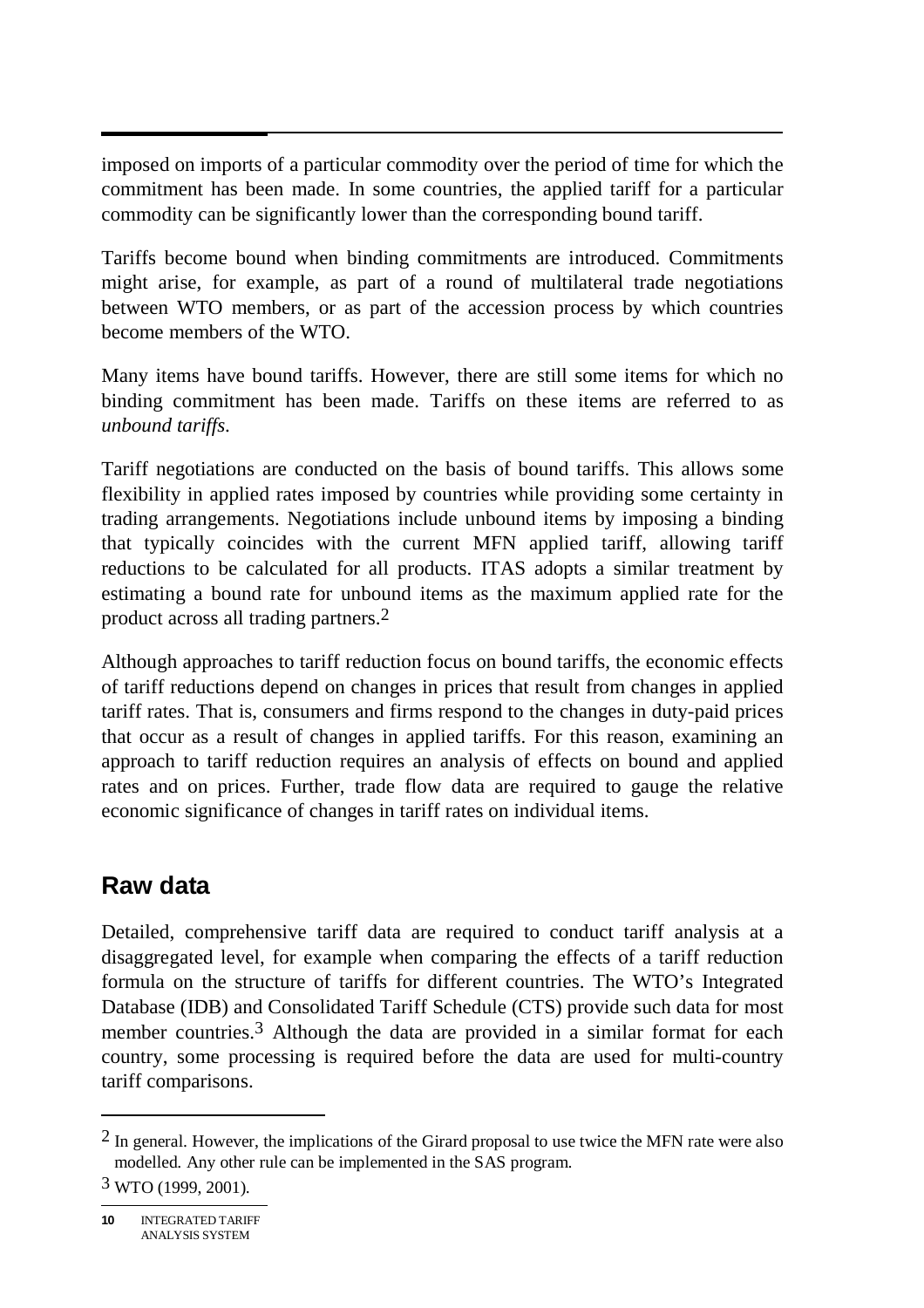$\overline{a}$ The IDB contains detailed data on bilateral trade flows for a particular year. These data are provided from the importing side of the trade flow. That is, each member country submits data to the WTO on its imports of each type of commodity from each trading partner.<sup>4</sup> Each commodity–partner combination is referred to as an item and has an import value and various tariffs associated with it. These data are then consolidated and included in the IDB, which consists of one set of files for each importing country.

The CTS contains bound tariffs (where they exist) for each type of commodity imported by each WTO member country (source country). These bound rates include those applicable before the Uruguay Round agreements came into effect (referred to as pre-Uruguay bound rates) and those that have been agreed to be put in place (mostly before 2005) as part of the Uruguay Round agreements (referred to as post-Uruguay bound rates).

#### **Commodity definitions**

-

All member countries classify commodities based on the 6-digit Harmonised System (HS6) (World Customs Organisation (WCO) 1996). However, most countries provide data at a more disaggregated level, which reflects the details of their individual tariff schedules. For example, Australian data follow an 8-digit classification that adds more detail to the HS6 classification. Korean data are classified at an even more detailed (10-digit) level. Nevertheless, classifications beyond the 6-digit level are not necessarily comparable across countries.

These variations between countries in the level of commodity detail mean that the raw data must be aggregated to the HS6 classification for multi-country comparisons.5 At the conclusion of negotiations, a formula will be agreed upon and used at the line item level to determine a final bound rate for each item. However, in ITAS tariff rates are aggregated to the HS6 level for ease of processing.6,7 This aggregation is achieved by taking the simple average of tariffs on items within each

**11**

<sup>4</sup> In most cases. However, Bangladesh does not provide any export partner disaggregation.

<sup>5</sup> In general, the order of processing is as follows: deal with missing data; estimate ad valorem equivalents (Australia only); estimate post-Uruguay applied rates; and then aggregate to HS6 level. However, Australia, Bangladesh, Japan and Thailand provide the WTO with applied tariff data at a more detailed level than their bound tariff data. For these four countries, applied tariffs are aggregated to match their HS6 bound tariff classification prior to performing other processing tasks.

<sup>6</sup> ITAS estimates of tariff levels and binding overhang are based on aggregated data. Re-calculating these estimates at the line item level may result in different answers.

<sup>7</sup> Other tariff analysis systems, such as WITS, impose formulas at the line item level.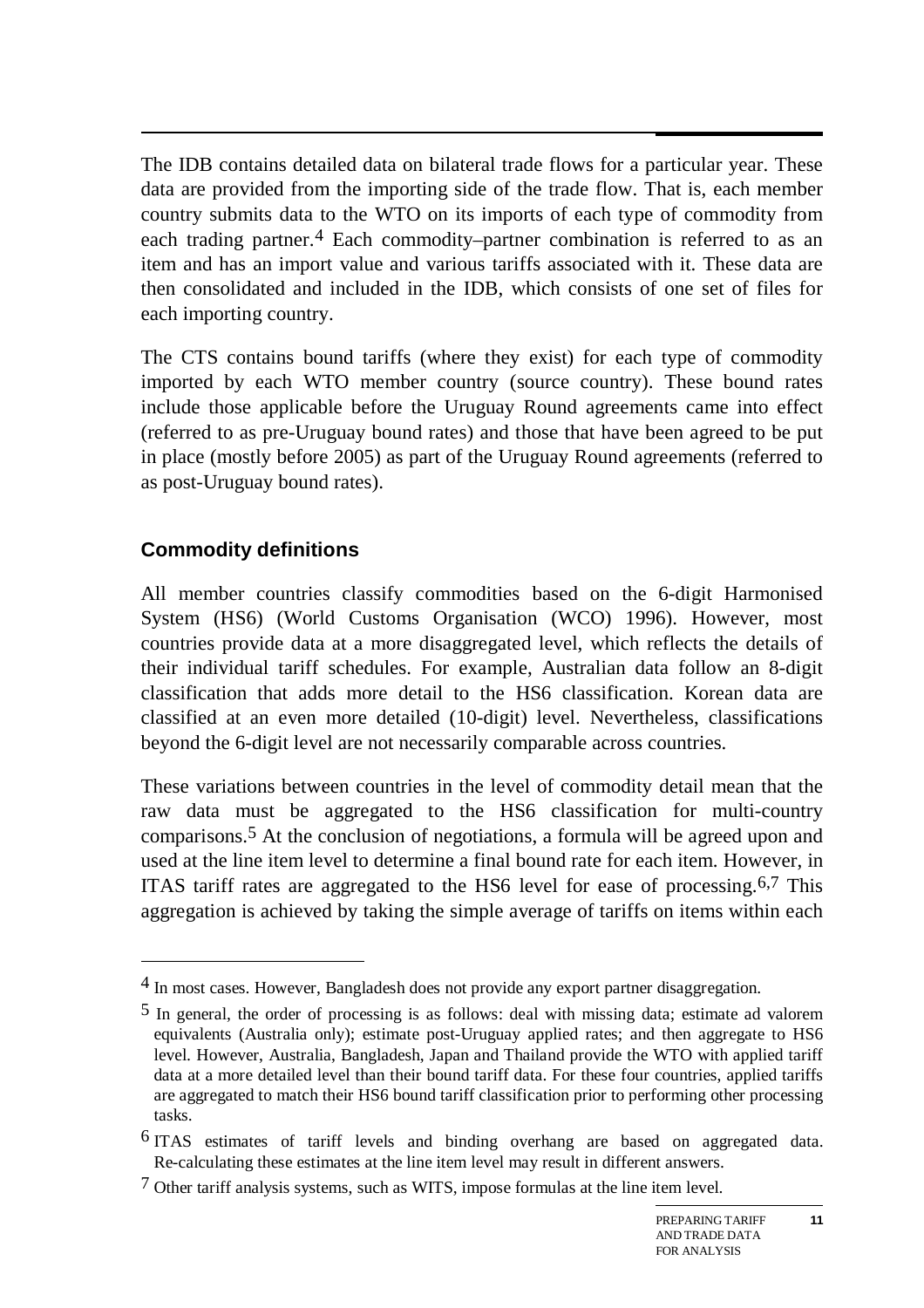$\overline{\phantom{a}}$ HS6 commodity group.<sup>8</sup> Results from analysis using either HS6 aggregated data or disaggregated line item data may differ (box 2.1).

Tariffs are not always expressed in ad valorem terms (that is, as a percentage of import value). Non-ad valorem tariffs typically include at least one component that relates the amount of duty to some physical aspect of the imported product, such as the number of units, volume or weight.<sup>9</sup> Such non-ad valorem tariffs must be standardised to allow these tariffs to be aggregated.

#### Box 2.1 **The cost of aggregation — average tariff levels and dispersion**

In ITAS, tariff analysis is conducted at the HS6 level rather than at the more disaggregated line item level. Conducting the analysis at different aggregation levels may result in different pictures of what a tariff schedule looks like. Detailed analysis of the cost of aggregation, that is, how the aggregation affects estimates of bound and applied rates, is contained in appendix C.

Analysis at the HS6 level may introduce a bias into measures of levels and dispersion in a tariff schedule. This bias increases with the extent of disaggregation and the amount of dispersion within an HS6 category. This bias is systematic and is separate from any bias introduced by other data problems (such as old data, missing values and non-ad valorem tariffs). Appendix C describes how this systematic bias can be corrected for without knowing the line item tariff levels.

For most countries, there is little or no difference between average tariffs calculated at the HS6 level or at the line item level. For the few countries for which the averages differ by more than 5 per cent, the average tariff calculated from HSx-level data tends to be higher than the corresponding average calculated from HS6-level data. In many cases the difference occurs mainly because some HS6 categories include line items that are not subject to tariffs.

For most countries in ITAS, less than 10 per cent of estimated HS6 tariffs are affected by this bias. In the case of South African bound tariffs, this proportion is 35 per cent. In HS6 categories that include dispersed HSx tariff levels, most of the HSx tariffs are within 20 per cent of the HS6 estimates.

*Source:* Productivity Commission.

 $\overline{a}$ 

<sup>8</sup> In building rates for input into economic models, the initial HS6 rates are calculated as import-weighted averages of line item rates. Corresponding final applied rates are then calculated in the usual manner.

<sup>9</sup> The various forms of non-ad valorem tariffs are further explained in chapter 5.

**<sup>12</sup>** INTEGRATED TARIFF ANALYSIS SYSTEM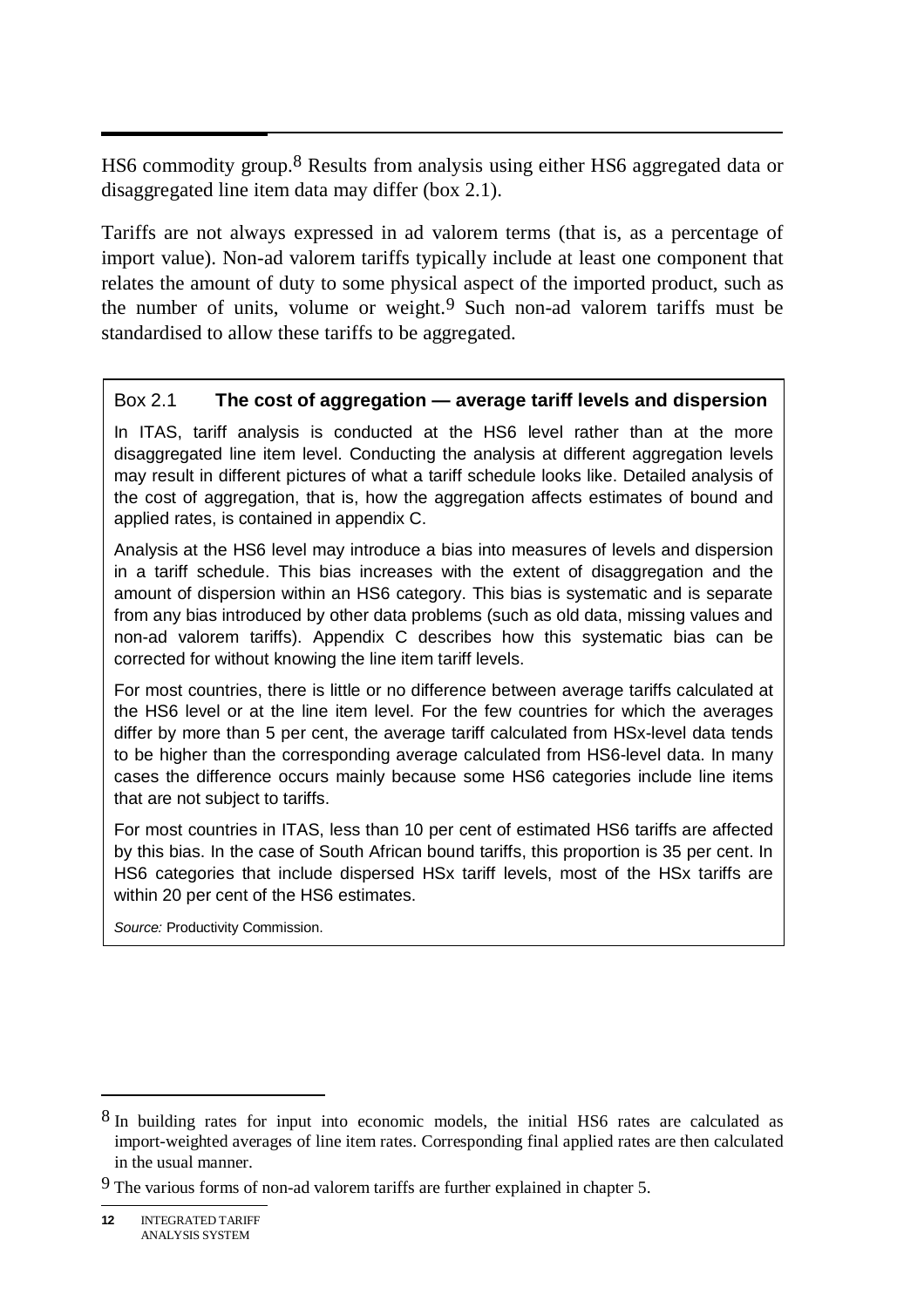# **Converting raw data into standardised data**

ITAS combines import and tariff data from the IDB and the CTS in a single consistent database of bilateral tariffs and trade flows that can be used to analyse both bound and applied rates. Standardisation ensures formulas are used in the same way for all countries. Since ITAS is designed to show how formulas work using realistic tariff data, the loss of some information as a result of standardisation does not detract from the usefulness of ITAS as a tool for examining formulas.

#### Table 2.1 **Raw data and standardised data for conducting multi-country tariff analysis**

| Post-Uruguay bound rates by importing country,<br>exporting partner and HS6 commodity (ad<br>valorem rates only)                                          |
|-----------------------------------------------------------------------------------------------------------------------------------------------------------|
| Post-Uruguay (estimate) of applied rates (MFN<br>or preferential) by importing country, exporting<br>partner and HS6 commodity (ad valorem rates<br>only) |
| Post-Uruguay (estimate) of value of imports for<br>each HS6 commodity by importing country and<br>exporting partner                                       |
|                                                                                                                                                           |

**a** Member countries are required to provide tariff data for imported items according to the HS6 classification system. However, most countries provide such data at a more disaggregated level using 8, 9 or 10-digit codes to identify commodities. As a result, levels of detail for raw data vary between countries.

*Source*: Productivity Commission.

-

Table 2.1 compares the raw tariff data with the standardised data that are required to conduct detailed multi-country analysis of post-Uruguay tariffs.10 Table 2.2 identifies primary data issues and the solutions adopted in ITAS.

<sup>10</sup> Post-Uruguay applied tariffs are estimated using available data (typically for 1999). Post-Uruguay import values are proxied using available data (typically 1999).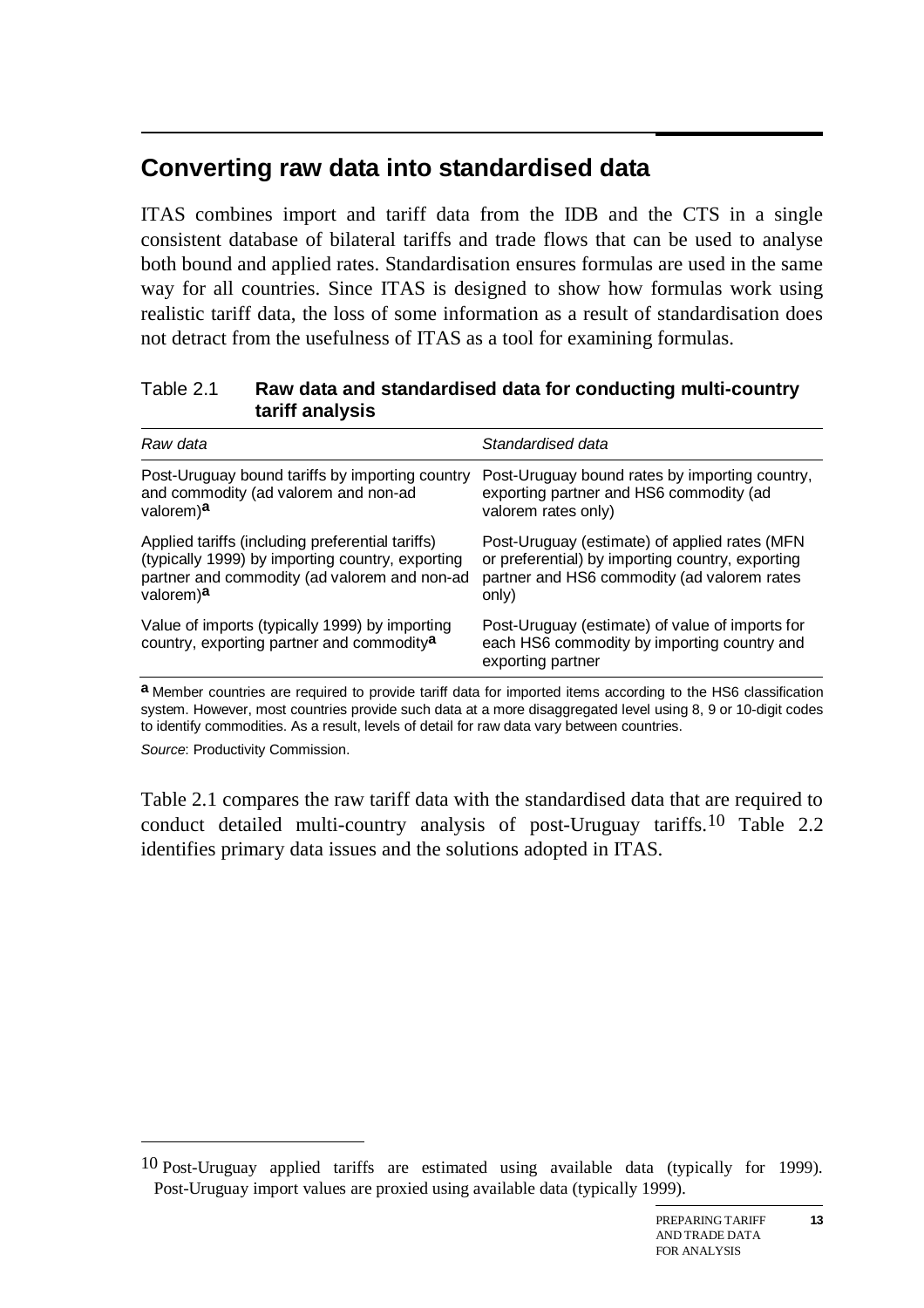| Primary data issue                                                                                                | Solution adopted                                                                                             | Comments                                                                                                    |
|-------------------------------------------------------------------------------------------------------------------|--------------------------------------------------------------------------------------------------------------|-------------------------------------------------------------------------------------------------------------|
| Item subject to specific or<br>mixed tariff                                                                       | Ad valorem equivalent (AVE)<br>rate used if available,<br>otherwise deleted                                  | Analysis limited to items<br>subject to ad valorem tariffs or<br>for which AVE tariff data are<br>available |
| Bound ad valorem tariff but<br>specific or mixed applied tariff                                                   | Applied rate estimated as the<br>bound rate                                                                  | Applied rate likely to be<br>converted to ad valorem rate<br>after Uruguay round                            |
| Missing bound tariffa                                                                                             | Use maximum applied rate for<br>the imported commodity across<br>affected country's trading<br>partners      |                                                                                                             |
| Missing applied tariffa                                                                                           | Use bound rate for commodity<br>if available. Otherwise delete<br>commodity for affected trading<br>partners |                                                                                                             |
| Trade and tariff data available<br>for different levels of<br>commodity disaggregation<br>(vary from HS6 to HS10) | Aggregate to HS6                                                                                             | Maximum level of<br>disaggregation available for<br>analysis is HS6                                         |
| No import value data                                                                                              | Item deleted                                                                                                 | Limits analysis of prohibitive<br>tariffs                                                                   |
| Trade and tariff data not<br>available for the same year                                                          | Use IDB for a different year                                                                                 | Trade values may not be<br>consistent with tariff data<br>(China, Indonesia and Malaysia<br>affected)       |
| No bilateral data available                                                                                       | Data not processed on a<br>partner basis                                                                     | Occurs for Bangladesh.<br>Bilateral import analysis not<br>possible.                                        |

### Table 2.2 **Primary data issues, solutions and comments**

**a** All other indications are that there is a tariff but the tariff is missing. *Source*: Productivity Commission.

#### **Missing ad valorem tariff data**

Where possible, missing bound tariffs for an item are replaced with the maximum applied rate across all trading partners for that item. If applied rates are not available, the item is excluded from the initial database and subsequent tariff analysis. Items with missing applied tariffs are likewise excluded.

**<sup>14</sup>** INTEGRATED TARIFF ANALYSIS SYSTEM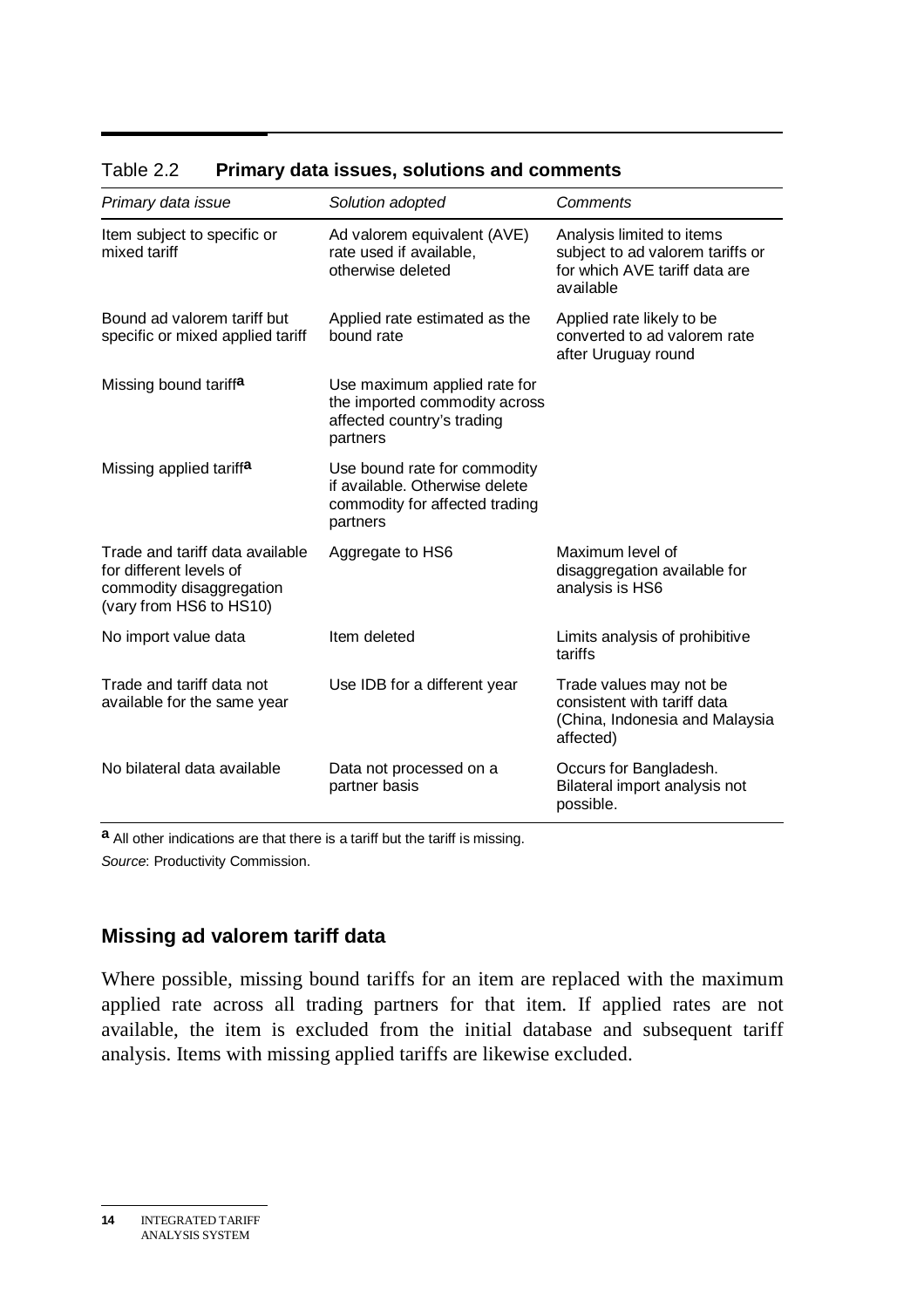#### **Conversion to ad valorem tariff rates**

Most tariffs are expressed in ad valorem terms (that is, import duty as a percentage of import value). However, tariffs on some items are recorded in non-ad valorem terms, such as dollars per unit (tables 2.3 and 2.4 show the incidence of nonad valorem bound and applied (MFN) tariffs).<sup>11</sup> For some of these items, ad valorem equivalent (AVE) tariffs are also available in the IDB. When AVE tariff rates are available, ITAS includes these items.

|                          | muustitat products-                                    |       |                                                        |                                                            |
|--------------------------|--------------------------------------------------------|-------|--------------------------------------------------------|------------------------------------------------------------|
| Country                  | Number of items (original<br>aggregation, HSx <b>b</b> |       | Number of items<br>subject to ad<br>valorem<br>tariffs | Number of<br>items subject to<br>non-ad valorem<br>tariffs |
| Australia                | (HS6)                                                  | 4289  | 4284                                                   | 5                                                          |
| Bangladesh               | (HS6)                                                  | 141   | 141                                                    | 0                                                          |
| <b>Brazil</b>            | (HS8)                                                  | 8404  | 8404                                                   | 0                                                          |
| Canada <sup>c</sup>      | (HS8)                                                  | 6880  | 6834                                                   | 21                                                         |
| China                    | (HS8)                                                  | 6099  | 6099                                                   | $\Omega$                                                   |
| EU                       | (HS8)                                                  | 8307  | 8263                                                   | 44                                                         |
| India                    | (HS6)                                                  | 3104  | 2835                                                   | 269                                                        |
| Indonesia                | (HS9)                                                  | 5913  | 5913                                                   | 0                                                          |
| Japan                    | (HS6)                                                  | 4425  | 4421                                                   | 4                                                          |
| Korea                    | (HS10)                                                 | 8607  | 8586                                                   | 21                                                         |
| Malaysia                 | (HS9)                                                  | 6025  | 6017                                                   | 8                                                          |
| Mexico                   | (HS8)                                                  | 10224 | 10223                                                  | 1                                                          |
| New Zealand <sup>c</sup> | (HS8)                                                  | 6286  | 6047                                                   | 236                                                        |
| Philippines              | (HS8)                                                  | 2858  | 2858                                                   | 0                                                          |
| Singapore                | (HS9)                                                  | 3288  | 3288                                                   | 0                                                          |
| South Africa             | (HS8)                                                  | 11570 | 11570                                                  | $\Omega$                                                   |
| Taiwan                   | (HS8)                                                  | 7260  | 7174                                                   | 86                                                         |
| Thailand                 | (HS6)                                                  | 3243  | 2509                                                   | 734                                                        |
| US                       | (HS8)                                                  | 8447  | 8090                                                   | 357                                                        |

#### Table 2.3 **Ad valorem, non-ad valorem and AVE bound tariffs, by country**  Industrial products**a**

**a** Industrial products are listed in table A.3. **b** Number of items subject to binding commitments. **c** Numbers for Canada and New Zealand do not add up due to missing tariffs for some items in the CTS.

*Source*: Productivity Commission based on WTO (2001).

-

Non-ad valorem tariffs must be converted to equivalent ad valorem rates prior to analysis. Although in many cases the required information is available to convert specific tariffs to AVE tariffs, this process is expensive. Currently, ITAS does not include items for which no ad valorem (or AVE) tariffs are available or easily proxied — both the tariff and trade value are excluded from analysis. Excluding

<sup>&</sup>lt;sup>11</sup> For some countries (for example, Switzerland), most tariffs are specific tariffs.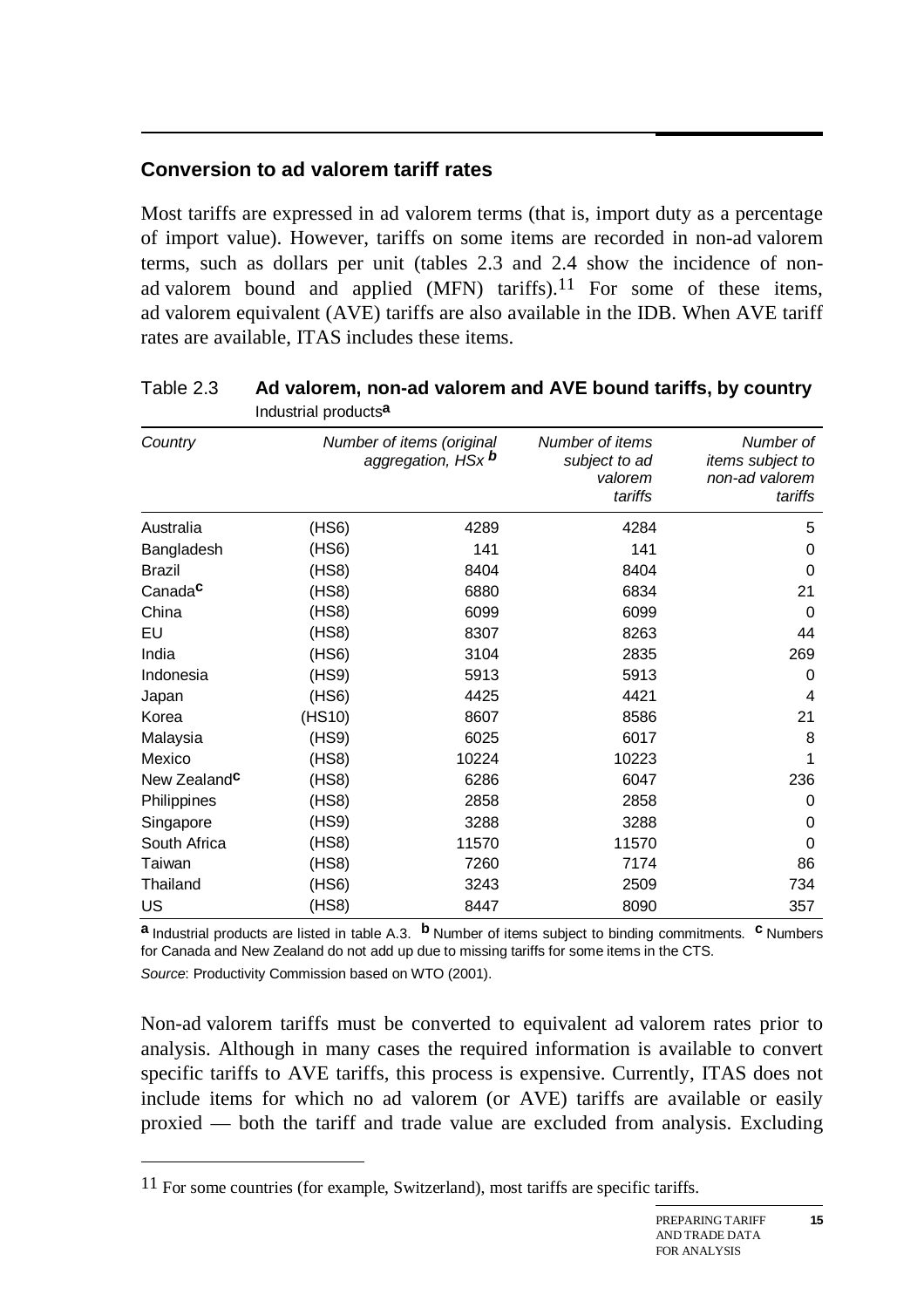these items will affect summaries based on the initial and final tariffs and will affect the trade-weighted averages that are calculated for input into economic modelling. Further analysis would be required to assess how the results would vary if these data were not excluded from the analysis modules.

| Country       | (original aggregation, | Number of<br><i>imported items</i><br>HSx) | Number of<br>items subject<br>to ad valorem<br>tariffs | Number of<br>items subject to<br>non-ad valorem<br>tariffs | Number of<br>items for which<br><b>AVE</b> tariffs<br>are available |
|---------------|------------------------|--------------------------------------------|--------------------------------------------------------|------------------------------------------------------------|---------------------------------------------------------------------|
| Australia     | (HS8)                  | 5203                                       | 5195                                                   | 8                                                          | 0 <sub>c</sub>                                                      |
| Bangladesh    | (HS8)                  | 5319                                       | 5311                                                   | 8                                                          | 0                                                                   |
| <b>Brazil</b> | (HS8)                  | 8470                                       | 8470                                                   | 0                                                          | 0                                                                   |
| Canada        | (HS8)                  | 6820                                       | 6802                                                   | 18                                                         | 0                                                                   |
| China         | (HS8)                  | 6280                                       | 6280                                                   | $\Omega$                                                   | 0                                                                   |
| EU            | (HS8)                  | 8307                                       | 8263                                                   | 44                                                         | 40                                                                  |
| India         | (HS6)                  | 4444                                       | 4436                                                   | 8                                                          | 0                                                                   |
| Indonesia     | (HS9)                  | 6285                                       | 6285                                                   | 0                                                          | 0                                                                   |
| Japan         | (HS9)                  | 7292                                       | 6993                                                   | 299                                                        | 0                                                                   |
| Korea         | (HS10)                 | 9611                                       | 9590                                                   | 21                                                         | 0                                                                   |
| Malaysia      | (HS9)                  | 9237                                       | 8870                                                   | 367                                                        | 0                                                                   |
| Mexico        | (HS8)                  | 10260                                      | 10243                                                  | 3                                                          | 0                                                                   |
| New Zealand   | (HS8)                  | 6262                                       | 6033                                                   | 229                                                        | 0                                                                   |
| Philippines   | (HS8)                  | 4835                                       | 4835                                                   | 0                                                          | 0                                                                   |
| Singapore     | (HS9)                  | 5007                                       | 5007                                                   | 0                                                          | 0                                                                   |
| South Africa  | (HS8)                  | 6980                                       | 5161                                                   | 1819                                                       | 0                                                                   |
| Taiwan        | (HS8)                  | 7194                                       | 7080                                                   | 114                                                        | 0                                                                   |
| Thailand      | (HS10)                 | 5844                                       | 4895                                                   | 949                                                        | O                                                                   |
| <b>US</b>     | (HS8)                  | 8444                                       | 7901                                                   | 543                                                        | 538                                                                 |

#### Table 2.4 **Ad valorem, non-ad valorem and AVE MFN tariffs, by country**  Industrial products**a,b**

**a** Industrial products are listed in table A.3. **b** The number of imported items typically differs from the number of items subject to binding commitments reported in table 2.3. There are three main reasons for these differences: bound and applied rates are reported at different levels of aggregation, some imported items have unbound tariffs, or some items subject to binding commitments are not imported during the year for which applied tariff data are available. **c** IDB data for Australia in 1999 does not contain ad valorem equivalent tariffs. However, ad valorem equivalent applied tariffs are calculated in ITAS using ABS data.

*Source*: Productivity Commission based on WTO (1999) (provisional data for China).

#### **Estimating post-Uruguay Round rates**

ITAS is designed to analyse the effects of formulas in reducing post-Uruguay Round rates. As part of Uruguay Round trade agreements, each bound rate is reduced to an agreed level over time according to a staging process, which will typically be completed by 2005. That is, rather than reduce bound rates to a new level in one step, they are reduced in several steps over the implementation period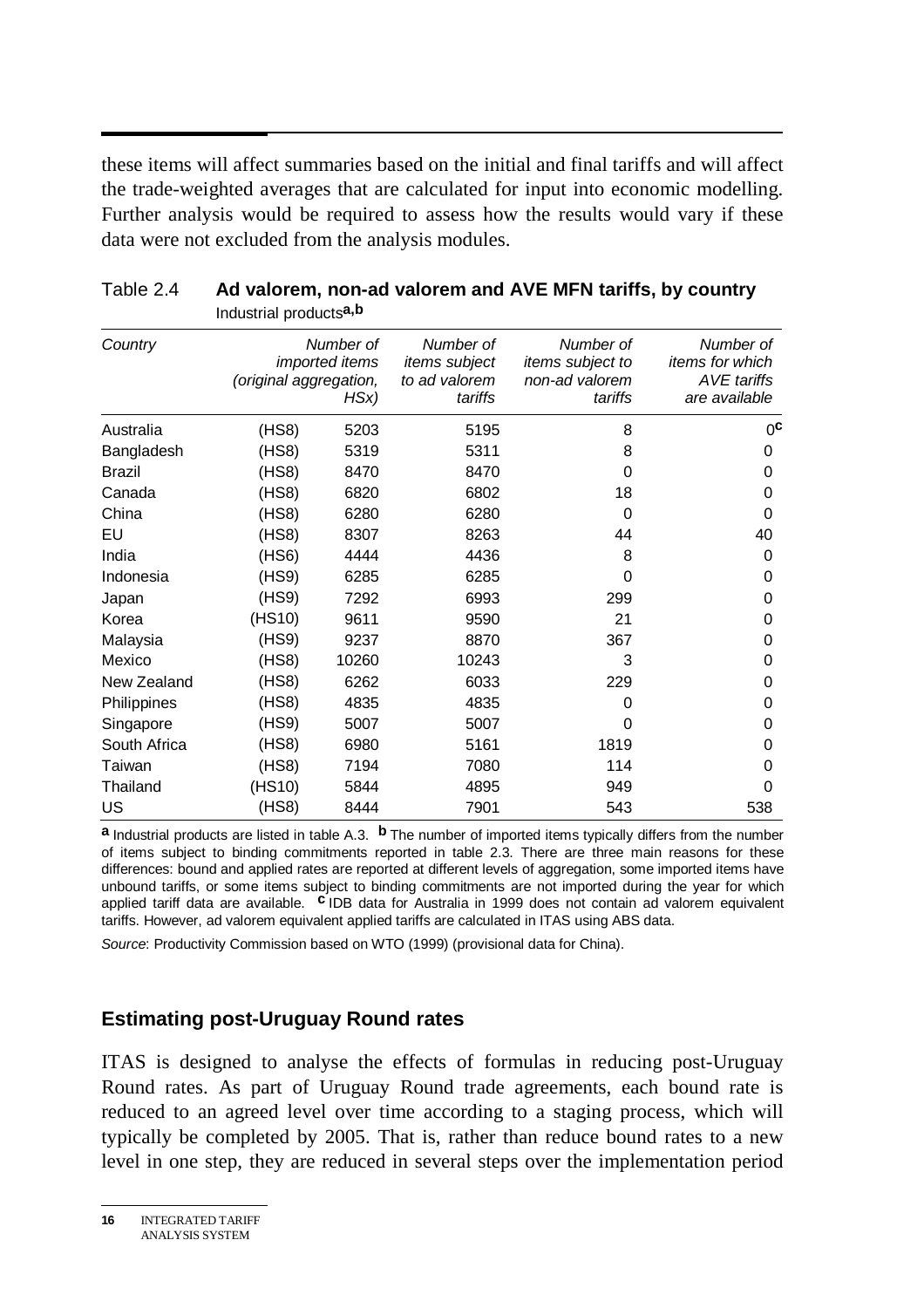until the final post-Uruguay Round level is reached (box 2.2). These post-Uruguay bound rates come from the CTS and are used in ITAS because further negotiations are based on these rates.

An applied rate cannot exceed the corresponding bound rate that is in force at the time of measurement of the applied rate. However, it is possible for a current applied rate (typically measured in 1999 in ITAS) to exceed the post-Uruguay bound rate, which will apply in 2005.



**17**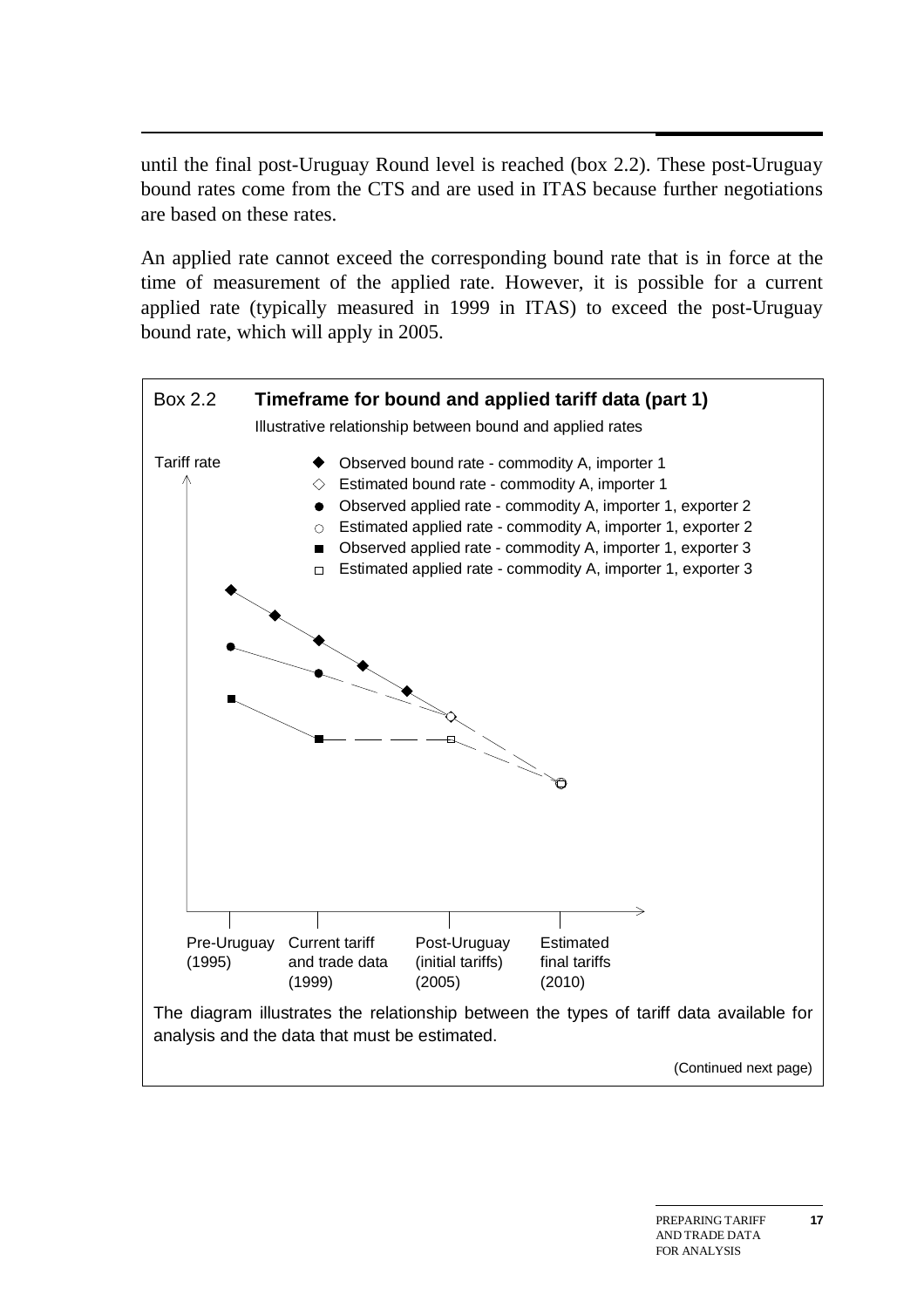#### Box 2.2 (continued)

#### *Bound rates*

Bound rates decline to known post-Uruguay levels according to a staging process that was agreed in the Uruguay Round. As a result, we know at what levels bound rates will be in 2005. Direct application of formulas to these post-Uruguay bound rates provides estimates of what the final level of bound rates are likely to be when agreements are reached and implemented as part of the Doha round. These final bound rates are only estimates, as the calculations are not conducted at the line item level.

#### *Applied rates*

Unlike with bound rates, there is no agreed target or staging process for applied rates. Thus future applied rates are estimated based on estimated bound rates. The only constraint on applied rates at any point in time is that they be lower than the bound rate in force at that time — in fact, applied rates may be set anywhere below this level.

In ITAS, post-Uruguay applied rates are estimated conservatively  $-$  they are only reduced from current levels by the minimum required to ensure that they are below post-Uruguay bound rates. That is, if a current applied rate is lower than the post-Uruguay bound rate then it is assumed that there will be no change in the applied rate. If the current applied rate is higher than the post-Uruguay bound rate then the applied rate is reduced to the level of the post-Uruguay bound rate. In this case the post-Uruguay applied and bound rates are assumed to be equal.

The same process is then used to estimate final applied rates corresponding to final bound rates — formulas are not used directly on applied rates to derive final applied rates. Again, these final applied rates are only estimates and are based on calculations at the HS6 level.

*Source:* Productivity Commission.

Data on post-Uruguay applied rates are not available, and are estimated on the basis of current applied rates and commitments (bound rates) recorded in the CTS.<sup>12</sup> If the current applied rate is greater than the post-Uruguay bound rate, the estimate of the post-Uruguay applied rate is the post-Uruguay bound rate (box 2.3). Calculating post-Uruguay applied rates in this manner implies that they represent an upper estimate of what these rates are likely to be in 2005 (post-Uruguay).

 $\overline{a}$ 

<sup>12</sup> In the current implementation, CTS and IDB data were downloaded from the WTO in July 2004 for Brazil and Mexico, and in August 2002 for the other countries.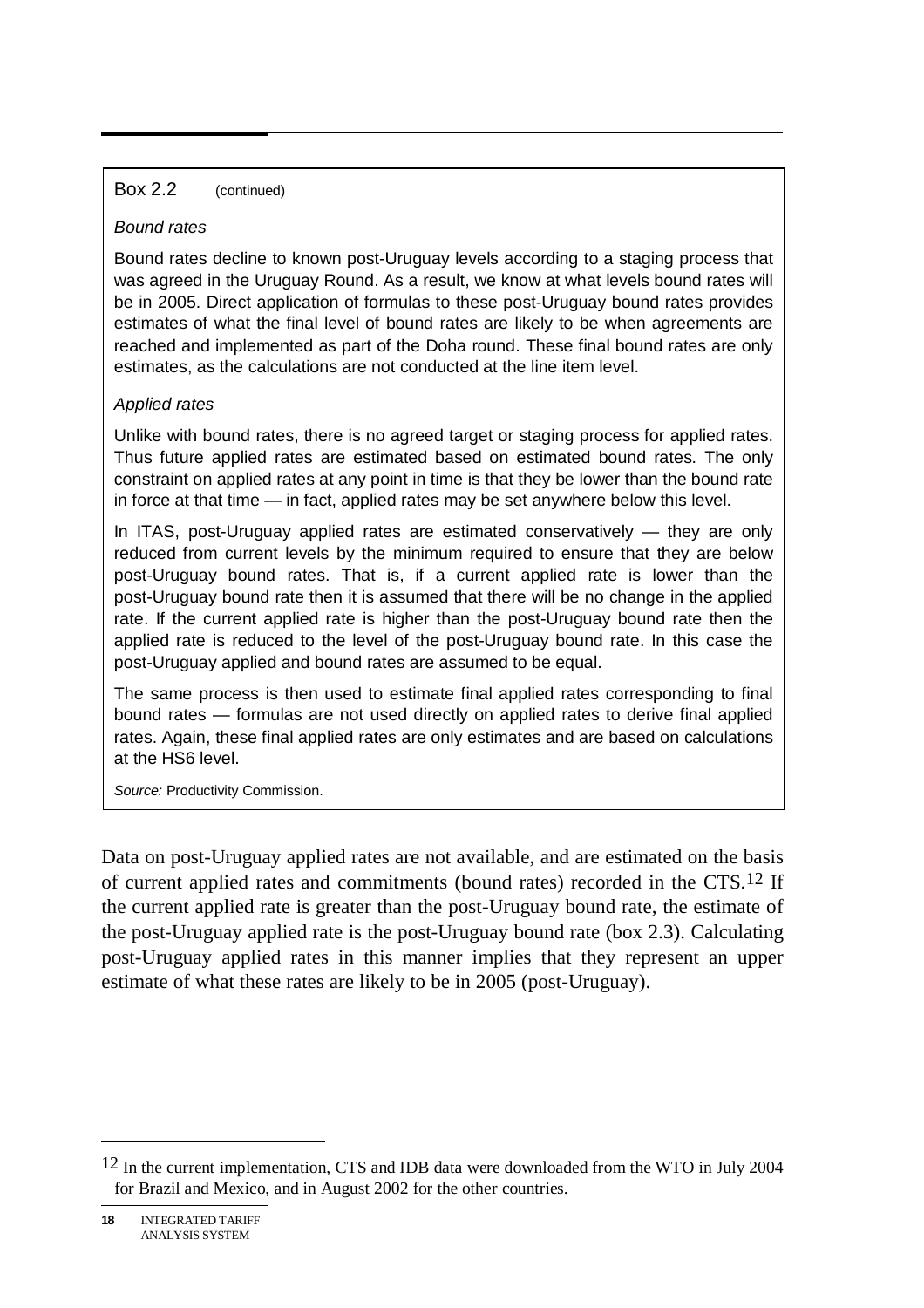# Box 2.3 **Timeframe for bound and applied tariff data (part 2)**

### *Bound rates*

These tariff rates are agreed at WTO negotiations. Negotiated reductions in bound rates are implemented according to a 'staging process'. Some tariffs are not bound.

Post-Uruguay bound rates are the maximum tariff levels committed to under the Uruguay Round agreements. They will be in force when Uruguay Round agreements have been fully implemented (that is, at the end of the staging process). Most commitments are binding by 1 July 2005 (for example, the Agreement on Textiles and Clothing).

The WTO Consolidated Tariff Schedule (CTS) lists commitments. If a rate is not bound, it is usually estimated in ITAS as the maximum corresponding applied rate across all trading partners (usually the MFN rate).

#### *Applied rates*

Conceptually, applied tariff rates represent the customs duty actually paid on imports.

The applied tariff rate is calculated as the ratio of duty paid to the value of the item traded. This method of calculation accounts for preferential rates and concessions. For many economies, 1999 data are used in ITAS.

By definition, applied rates are equal to, or below, the corresponding bound rates. However, given the difference in timing between applied rates based on 1999 information (or prior) and post-Uruguay bound rates, the relationship may not always hold in the raw data.

The maximum applied rate is assumed to be the MFN rate. This is correct if at least one bilateral trade flow is subject to the MFN tariff. Other (lower) rates are possible on other bilateral flows, reflecting preferential agreements or tariff concessions (for example on imports of inputs into production). The resulting rate is a simple average of the rates applied to the corresponding bilateral trade flow.

*Source:* Productivity Commission.

# **Master database**

-

As a result of the treatment described in this chapter, ITAS produces a consistent set of trade flows and bound and applied rates, at the HS6 level, bilaterally for 19 members of the WTO.13,14 This *initial database* provides a consistent basis to

<sup>&</sup>lt;sup>13</sup> Bilateral data in the current implementation of ITAS refers to 19 importers and more than 200 exporters but the system can be adapted to include any number of importing countries for which data are available in the CTS and IDB.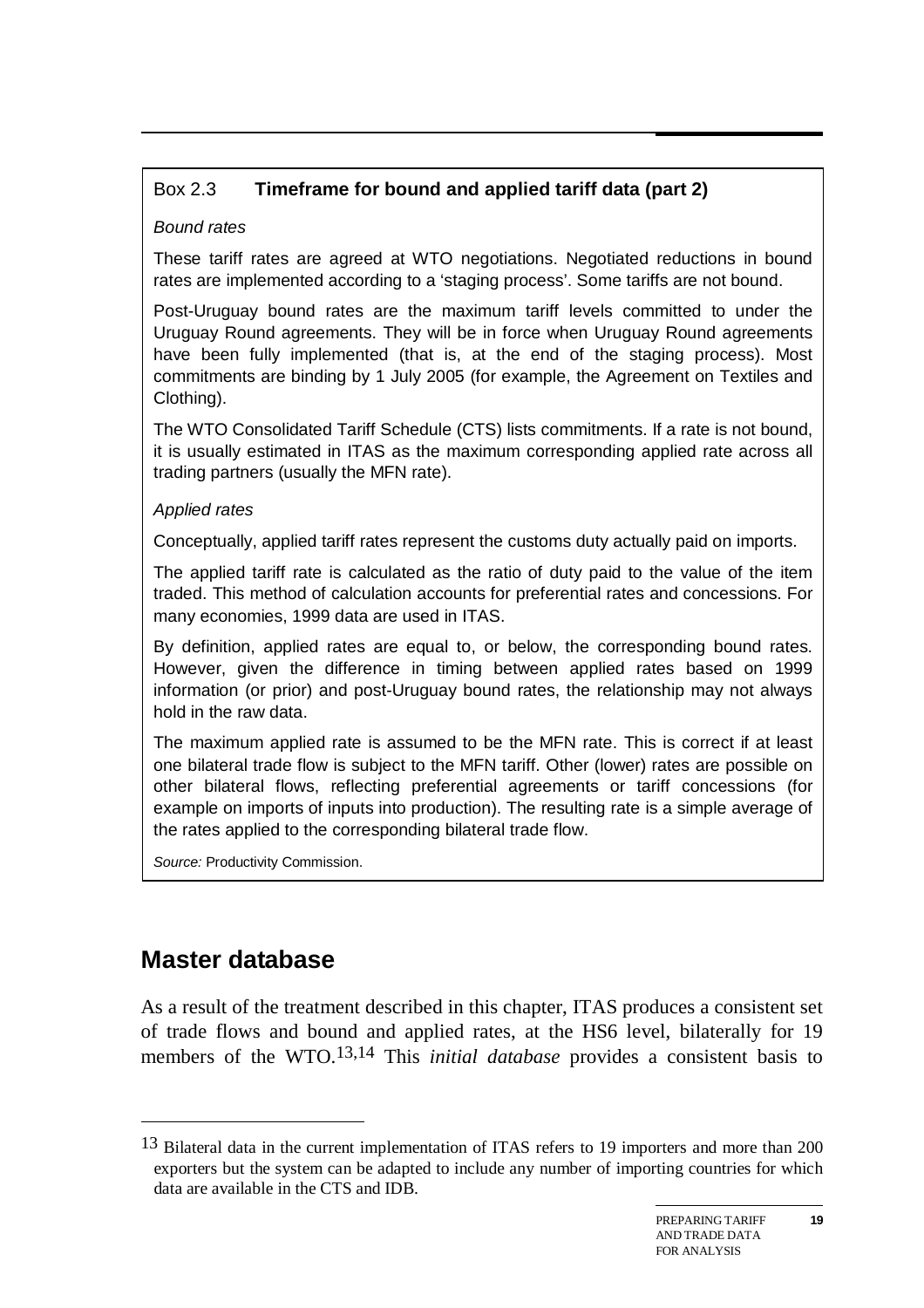apply various approaches to reducing tariffs. Although the ITAS is currently set up to analyse tariffs on industrial products, it is also possible to use the same framework to analyse tariffs on agricultural products (but not domestic assistance or export subsidy commitments).

<sup>14</sup> The master (initial) database includes over 80,000 initial bound rates (importing country x HS6 product) and over 1.2 million initial applied rates (importing country x HS6 product x exporting partner). It consists of 19 files and occupies 566 Mb of disk space.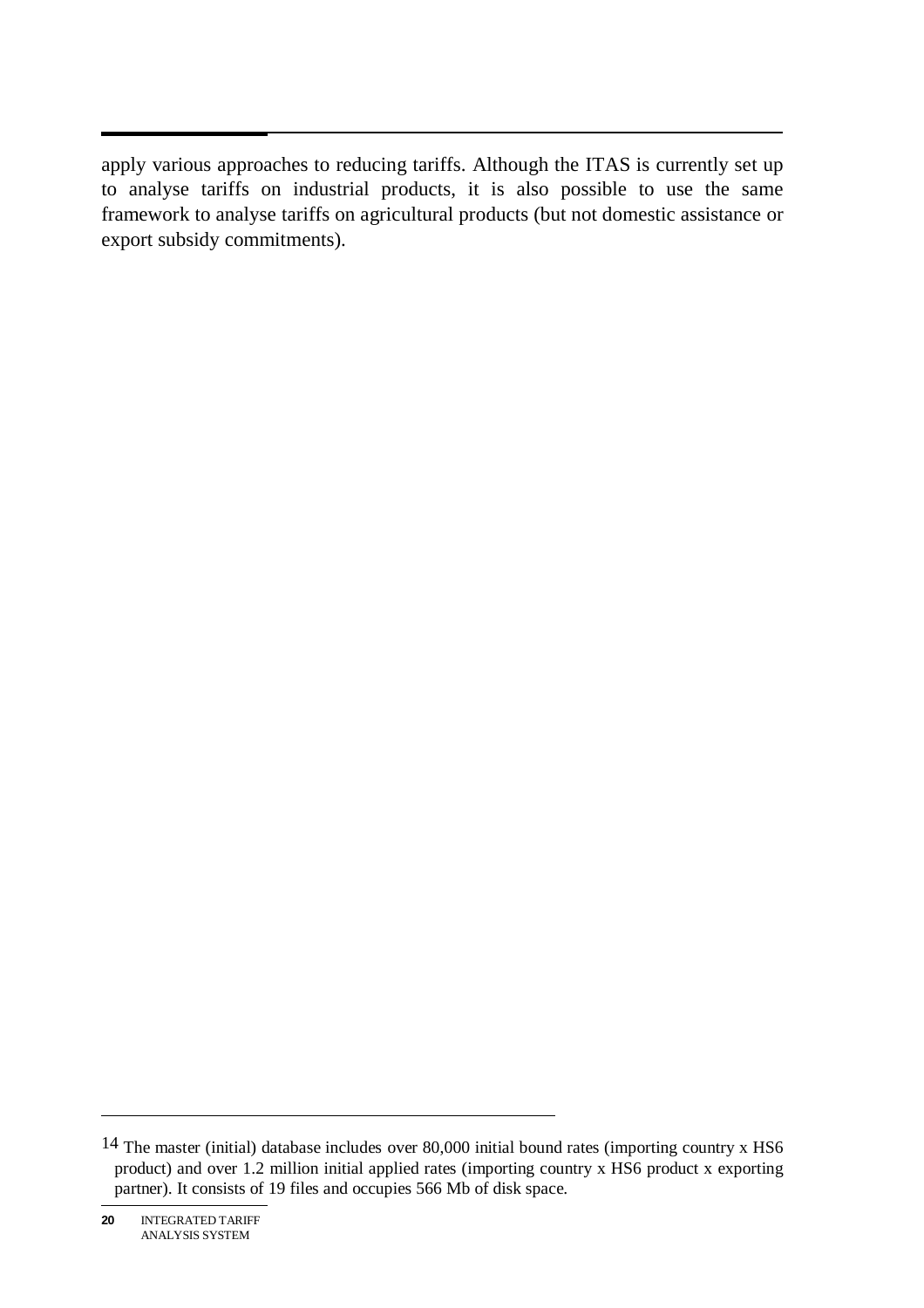#### 3 3 Tariff reduction scenarios

This chapter outlines the formulas included in ITAS and explains how the system measures the effects of each tariff reduction scenario.

Many formulas on which to base tariff reduction scenarios were proposed in late  $2002$  and early  $2003<sup>1</sup>$ . The ITAS provides a tool for evaluating the effects of formulas on HS6 tariffs and tariff summaries and duty-paid prices (assuming no change in quantities).

ITAS is a model that contains some simplifying assumptions that are necessary to produce a sensible database from disparate data and to manage the analysis. For example, the initial rates are estimates of post-Uruguay Round rates and are consistent with the detailed commitments made by members, as recorded in the CTS. In addition, ITAS does not assume any demand responses. Finally, calculations are not implemented at the line item level but at the HS6 level. Box 3.1 explains how applying formulas to aggregated data might affect results.

The ITAS is set up to run 10 scenarios, each based on a particular formula approach to tariff reduction.2 Under each scenario, final bound and applied tariffs are calculated for each commodity, importing country and exporting partner.3

-

<sup>&</sup>lt;sup>1</sup> Formulas used in the current implantation of ITAS are further explained in appendix B. Many other formulas were considered.

<sup>&</sup>lt;sup>2</sup> Although other tariff analysis systems such as WITS are also set up to examine the effects of several tariff reduction formulas, these systems currently only show the results of one scenario at a time. ITAS output files include the results for all scenarios to allow direct comparison.

 $3$  The final tariff rate is the new tariff rate calculated from applying the formula to the initial tariff rate (for bound rates) or from applying the decision rule to the initial rate (for applied rates). The final bound rate represents the (estimated) end point in the scenario, as distinguished from any intermediate rates that apply during the staging process.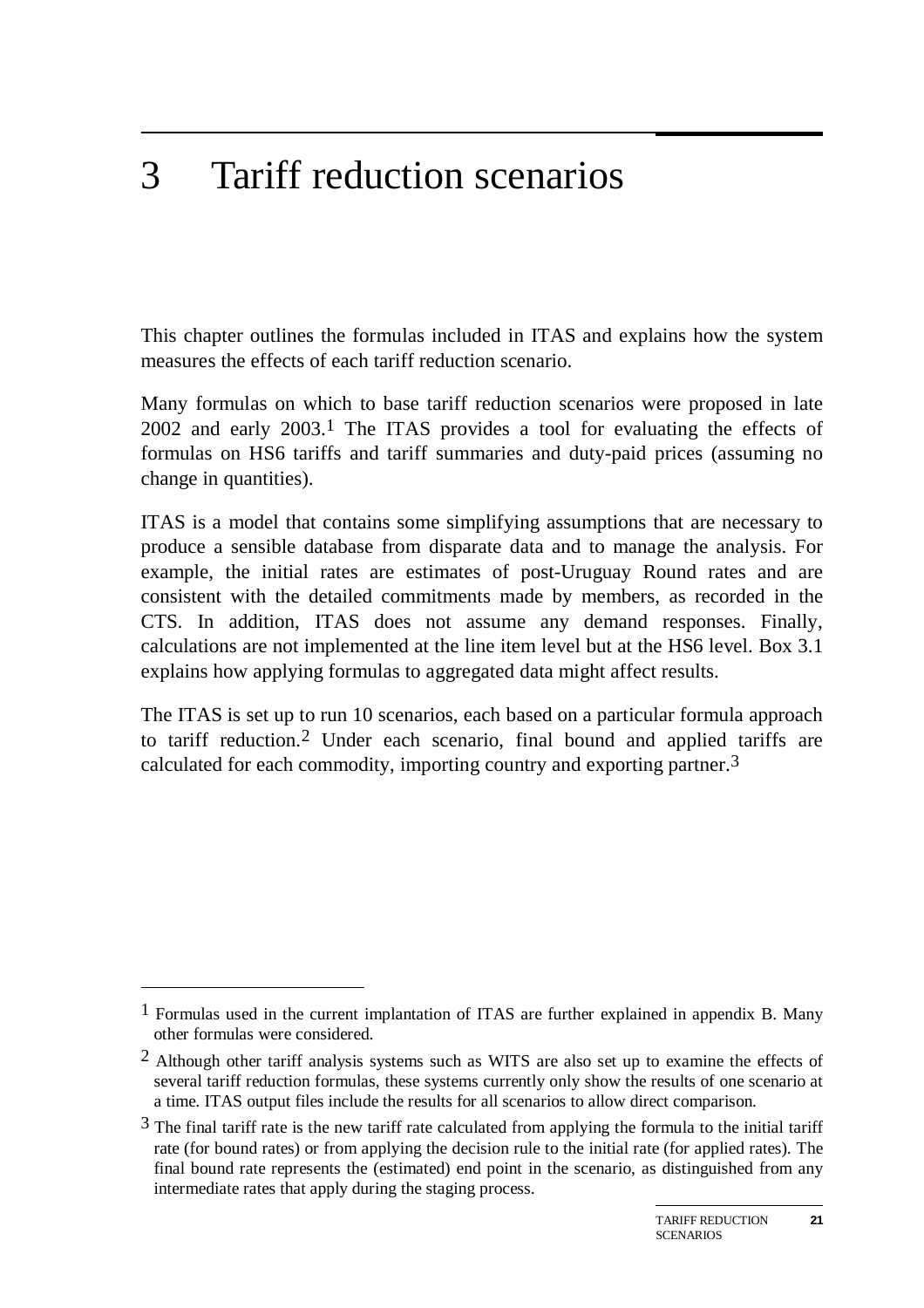## Box 3.1 **The cost of aggregation — effects on final rates**

In ITAS, tariff reductions are simulated using aggregated data at the HS6 level. However, in practice, tariff reductions are made at the line item level. Conducting the analysis at a different aggregation level may result in ITAS estimates being different from those produced when using more disaggregated rates. A detailed analysis of the cost of aggregation is contained in appendix C.

Applying formulas at the HS6 level (rather than applying formulas at the line item level and then aggregating to HS6) may result in some differences in estimates for some items and some countries. For the countries included in the current implementation of ITAS, average final tariffs estimated at the line item level and at the HS6 level differ by less than 5.2 per cent for bound rates and less than 3.2 per cent for applied rates.

For New Zealand, when applying a Swiss8 formula, the final average bound rate estimated at the HS6 level is 3.0 per cent. The final bound rate calculated at the HSx level and then aggregated to HS6 is 2.9 per cent.

The average final applied rates estimated using the two approaches for Canada are 1.6 per cent when estimated with HS6 data and 1.5 per cent with the line item (HS8) data.

*Source:* Productivity Commission.

# **Tariff reduction scenarios in ITAS**

Each tariff reduction scenario uses a rule (formula) to derive a final tariff rate from an initial rate. The effects of a specific approach to tariff reduction are then summarised by examining or by aggregating the effects on individual tariffs.

In most of the ITAS, tariff averages are not weighted by trade flows. This provides a better indication of barriers to market access than averages weighted by trade flows (box 3.2). However, these averages are not consistent with duty collection and cannot be used to estimate the effects of reducing tariffs on government revenues.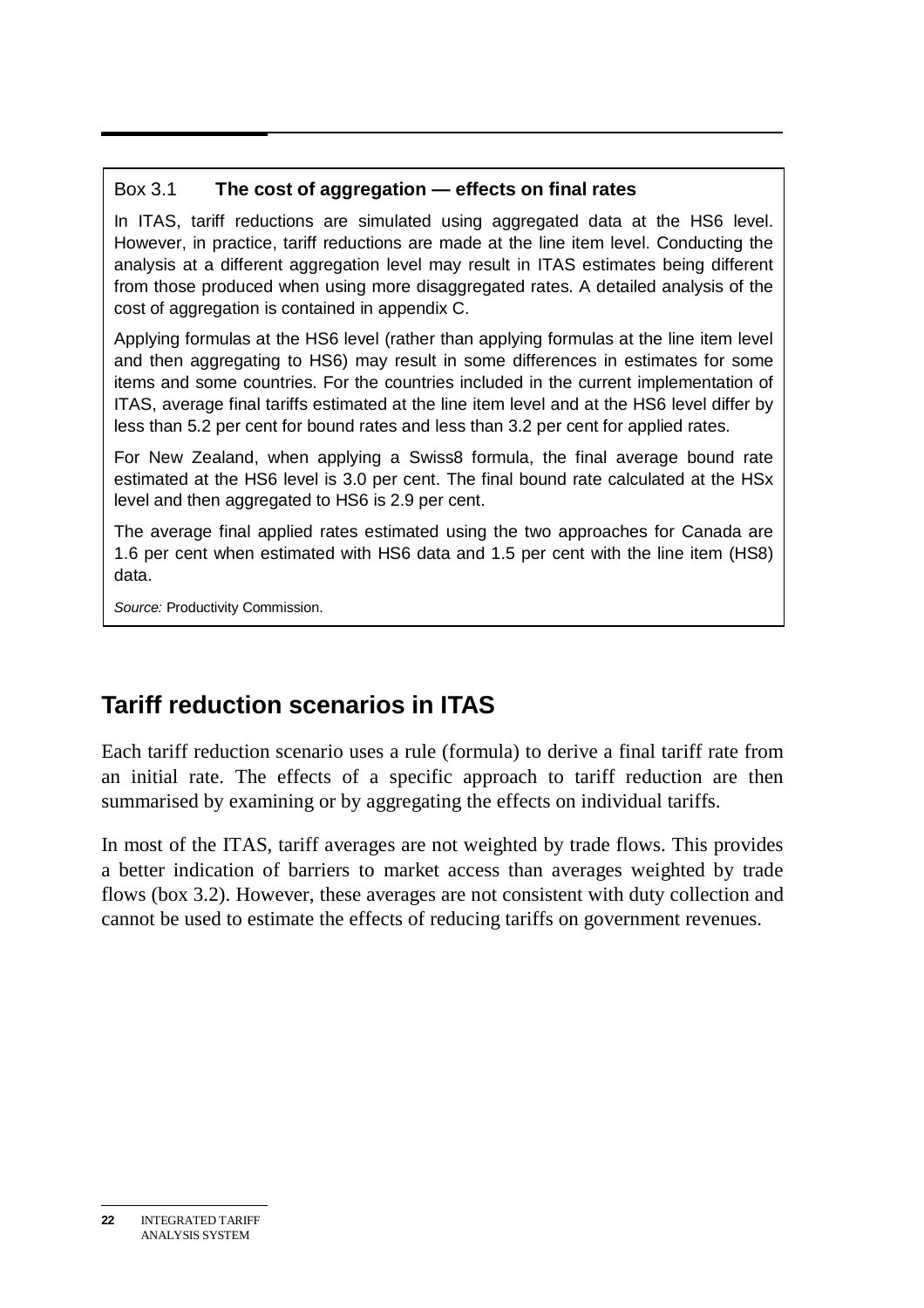## Box 3.2 **Weighted and unweighted averages**

Simple average tariff rates are used as indicators of tariff barriers, or the extent of market access. The average rate is calculated as the simple (unweighted) average of the rates for traded commodities (including those with zero tariffs). The use of simple averages means that high tariffs are given the same weight as low tariffs.

Trade-weighted average tariff rates, where individual tariffs are weighted by their corresponding import values, may be less appropriate than the simple average rates to measure market access. High tariffs, which inhibit market access and reduce the volume of trade in the products that they are applied to, are typically under-represented in a trade-weighted measure. At the extreme, commodities with prohibitive tariffs (and therefore not traded) are excluded from the calculation.

Prohibitive tariffs are not included in the current implementation of ITAS and estimates of the average tariff may under-estimate the overall measure of the barrier to market access.

On the other hand, trade-weighted averages account for the relative importance of trade flows. They are also consistent with tariff revenue collections. For these reasons, trade-weighted tariffs are used for the economic modelling input outlined in appendix D.

*Source:* Productivity Commission.

Table 3.1 lists the tariff reduction scenarios included in the current implementation of ITAS. The choice of formulas illustrates the ability of ITAS to handle a variety of options, including:

- different formulas:
- different parameter values;
- different treatments for specific products and sectors;
- the implementation of tariff ceilings and floors;
- different treatments for tariffs on unbound items; and
- different parameter values for selected countries.

It is relatively easy to modify the existing scenarios to suit the user's specifications. For the Swiss and Chinese formulas, several scenarios are included and tariff reductions using a variety of parameter values for each formula can be compared. Appendix E details how alternative formulas may be included in ITAS.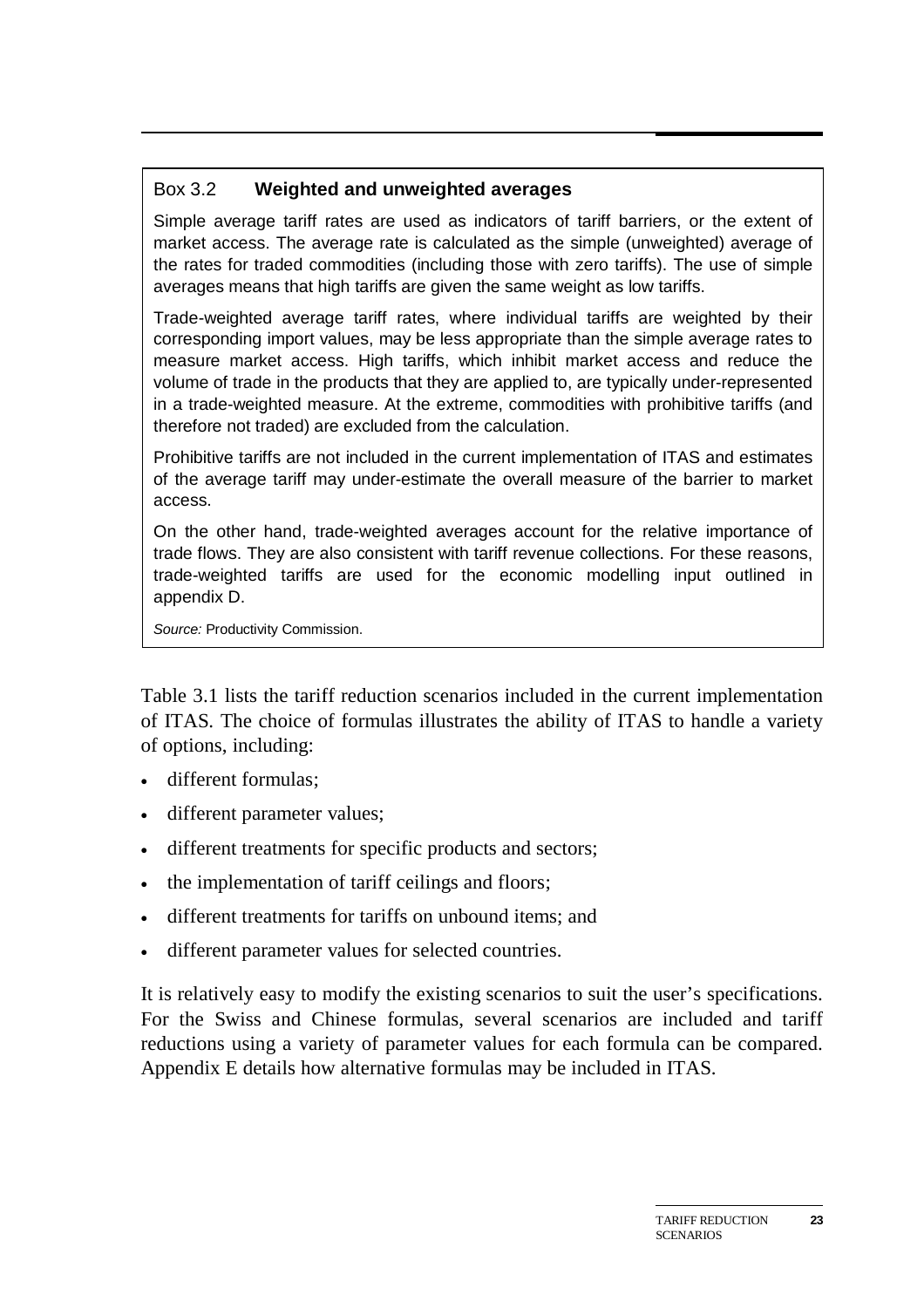|         | opoolito to tho carroth implomation of its to |                                                                                         |  |  |  |  |  |
|---------|-----------------------------------------------|-----------------------------------------------------------------------------------------|--|--|--|--|--|
|         | Scenario                                      | Explanation                                                                             |  |  |  |  |  |
|         | First 5 scenarios                             |                                                                                         |  |  |  |  |  |
| $1_{-}$ | Girard1b                                      | Girard formula with a parameter of 1; and selected sectoral elimination                 |  |  |  |  |  |
|         | 2. Girard1c                                   | Girard formula with a parameter of 1; Girard treatment of unbound<br>items <sup>a</sup> |  |  |  |  |  |
| 3.      | Girard1d                                      | Girard formula with a parameter of 1; ceiling and floor imposed <sup>b</sup>            |  |  |  |  |  |
|         | 4. Girard1a                                   | Girard formula with a parameter of 1                                                    |  |  |  |  |  |
|         | 5. Girard2a                                   | Girard formula with a parameter of 2                                                    |  |  |  |  |  |
|         | Second 5 scenarios                            |                                                                                         |  |  |  |  |  |
| 6.      | Chinese3                                      | Maximum tariff equal to 3 times the average base tariff                                 |  |  |  |  |  |
| 7.      | Chinese1                                      | Maximum tariff equal to the average base tariff                                         |  |  |  |  |  |
|         | 8. Combined Chinese                           | Chinese1 for industrialised economies and Chinese3 for developing<br>economies and LDCs |  |  |  |  |  |
| 9.      | Swiss8                                        | Maximum possible final tariff of 8 per cent                                             |  |  |  |  |  |
|         | <b>10. Swiss16</b>                            | Maximum possible final tariff of 16 per cent                                            |  |  |  |  |  |
|         | ь.                                            |                                                                                         |  |  |  |  |  |

# Table 3.1 **ITAS tariff reduction scenarios**

Specific to the current implementation of ITAS

**a** Unbound rates estimated at twice the MFN rate. **b** Ceiling at 25 and floor at 16 for developing countries. Note: Formulas used in these scenarios are further explained in appendix B. *Source*: ITAS.

# **Measuring the effects of each scenario**

For each scenario, the effects of tariff reduction are captured in terms of new rates and in terms of percentage changes relative to the initial rates (table 3.2). Results are calculated at the most disaggregated level at which the analysis is conducted (HS6 commodity imported into country A from country B).

| Table 3.2<br>Result variables created under each tariff reduction scenario |
|----------------------------------------------------------------------------|
|----------------------------------------------------------------------------|

| Variable                                | Explanation                                     |
|-----------------------------------------|-------------------------------------------------|
| Final bound rate                        | New bound rate after application of formula     |
| Final applied rate                      | New applied rate consistent with new bound rate |
| Percentage change in bound rate         | Final relative to initial bound rate            |
| Percentage change in applied rate       | Final relative to initial applied rate          |
| Percentage change in price <sup>a</sup> | Final relative to initial power of applied rate |

**a** Percentage change in the duty-paid price, measured by the change in the power of the tariff. Data for price levels are not directly available. However, calculations using tariff data can indicate the initial percentage changes in prices, since the proportional change in the power of the (applied) tariff indicates the proportional change in the duty-paid price before any market responses have occurred. Refining this estimate of price change by including market responses, and therefore, changes in market price and trade flows, requires knowledge of various elasticities and a model of demand responses (of which GTAP is one example).

*Source*: ITAS.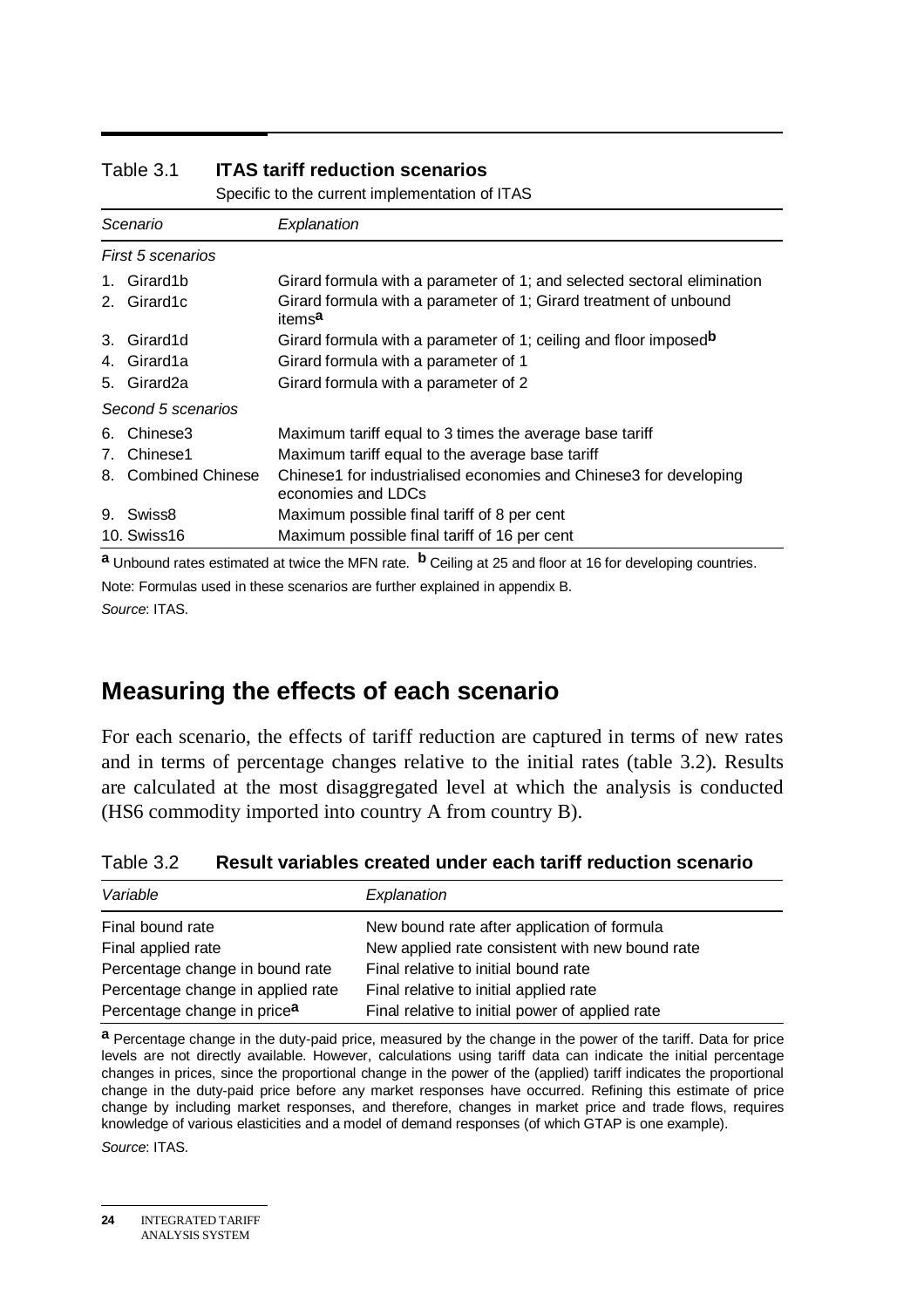$\overline{a}$ Levels of final disaggregated tariffs show the new structure of a schedule. Further, simple analysis of these data identifies final average or maximum tariffs across a range of items. Percentage changes in tariffs show the proportional change in final tariffs from their initial levels and indicate changes in market access due to estimated tariff reductions. Percentage changes in prices are a first measure of the likely economic effects of tariff reduction assuming no market response.

The remainder of this section outlines each variable and how it is calculated.

# **Final bound rates and percentage changes**

-

For each scenario, ITAS converts the initial bound rates at the HS6 level into final bound rates using a specific tariff reduction formula and particular parameter values.4 Percentage changes in bound rates can be interpreted as an indicator of negotiation performance, but are often not related to economically-significant changes since there can be big differences between bound and applied rates (binding overhang).

The simplest summary of a change in a tariff structure is the change in the average tariff (see box 3.3). The World Bank (2003, p. 92) advocates targeting the change in the average rather than the average change, because 'the fundamental problem with the average cut approach is that it provides no reward for cutting a high tariff rather than a low one, and hence allows policymakers to avoid the agreed goal of achieving substantial improvements in market access'.5

<sup>4</sup> Calculating final bound rates at the line item level and then aggregating to HS6 may result in some differences in final bound rates from those calculated in ITAS.

<sup>5</sup> Although ITAS provides both measures, the change in the average is more likely to be useful in economic analysis.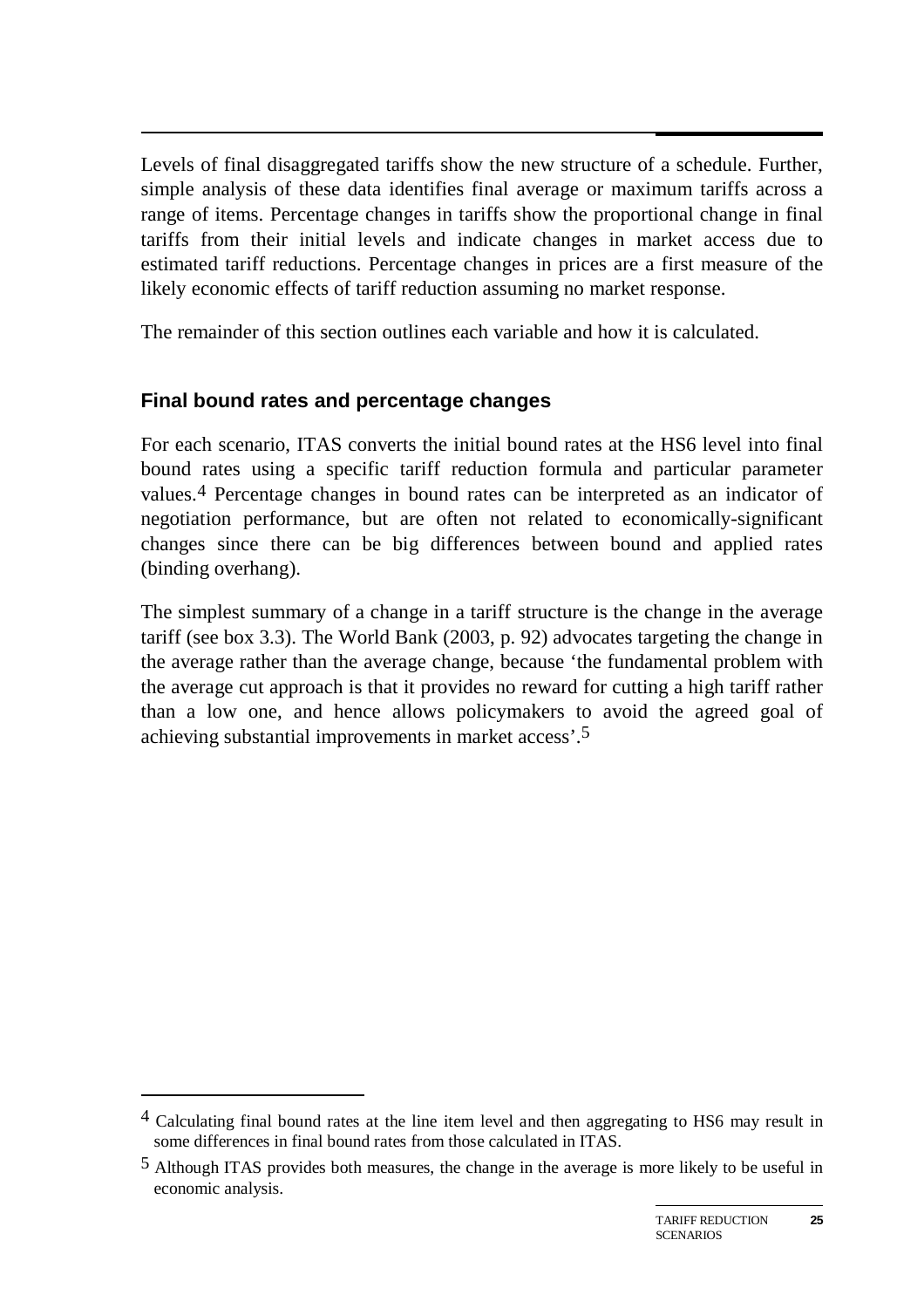# Box 3.3 **Average change and change in the average**

The relationship between the average of the changes and the change in the average is determined by the distribution of the changes in individual tariffs. Since the formulas included in ITAS produce larger tariff reductions for high tariffs than for low tariffs, the change in the average is larger than the corresponding average change (as in scenario B in the table below). This is illustrated for two hypothetical scenarios in the table below.

### **Change in the average tariff and average change in tariffs**

Scenario A: 50 per cent change in low tariff Scenario B: 50 per cent change in high tariff

|                   | Base | Final | Change | Average<br>change |  |
|-------------------|------|-------|--------|-------------------|--|
| <b>Scenario A</b> |      |       |        |                   |  |
| Low tariff item   | 2    | 1     | $-50%$ | $-25%$            |  |
| High tariff item  | 100  | 100   | 0%     |                   |  |
| Average tariff    | 51   | 50.5  | $-1\%$ |                   |  |
| <b>Scenario B</b> |      |       |        |                   |  |
| Low tariff item   | 2    | 2     | $0\%$  | $-25%$            |  |
| High tariff item  | 100  | 50    | $-50%$ |                   |  |
| Average tariff    | 51   | 26    | -49%   |                   |  |

If the reductions in low tariffs are large and reductions in high tariffs small or zero, the average of the individual reductions is much larger than the change in the average reduction (scenario A in the table). This results in a slight increase in the dispersion of the tariffs.

When the reductions in low tariffs are small and reductions in high tariffs large, as is the case for the formulas included in ITAS, the average of the individual reductions is smaller than the reduction in the average (scenario B in the table). This results in a large decrease in the dispersion of the tariffs (see also World Bank 2003, p. 92).

*Source:* Productivity Commission.

# **Final applied rates and percentage changes**

In order to estimate the effects of tariff reduction scenarios on applied rates, final applied rates are estimated using initial applied rates and final bound rates.<sup>6</sup> There are two main points affecting the method of estimation.

<sup>6</sup> Calculating final applied rates at the line item level and then aggregating to HS6 may result in some differences in final applied rates from those calculated in ITAS.

**<sup>26</sup>** INTEGRATED TARIFF ANALYSIS SYSTEM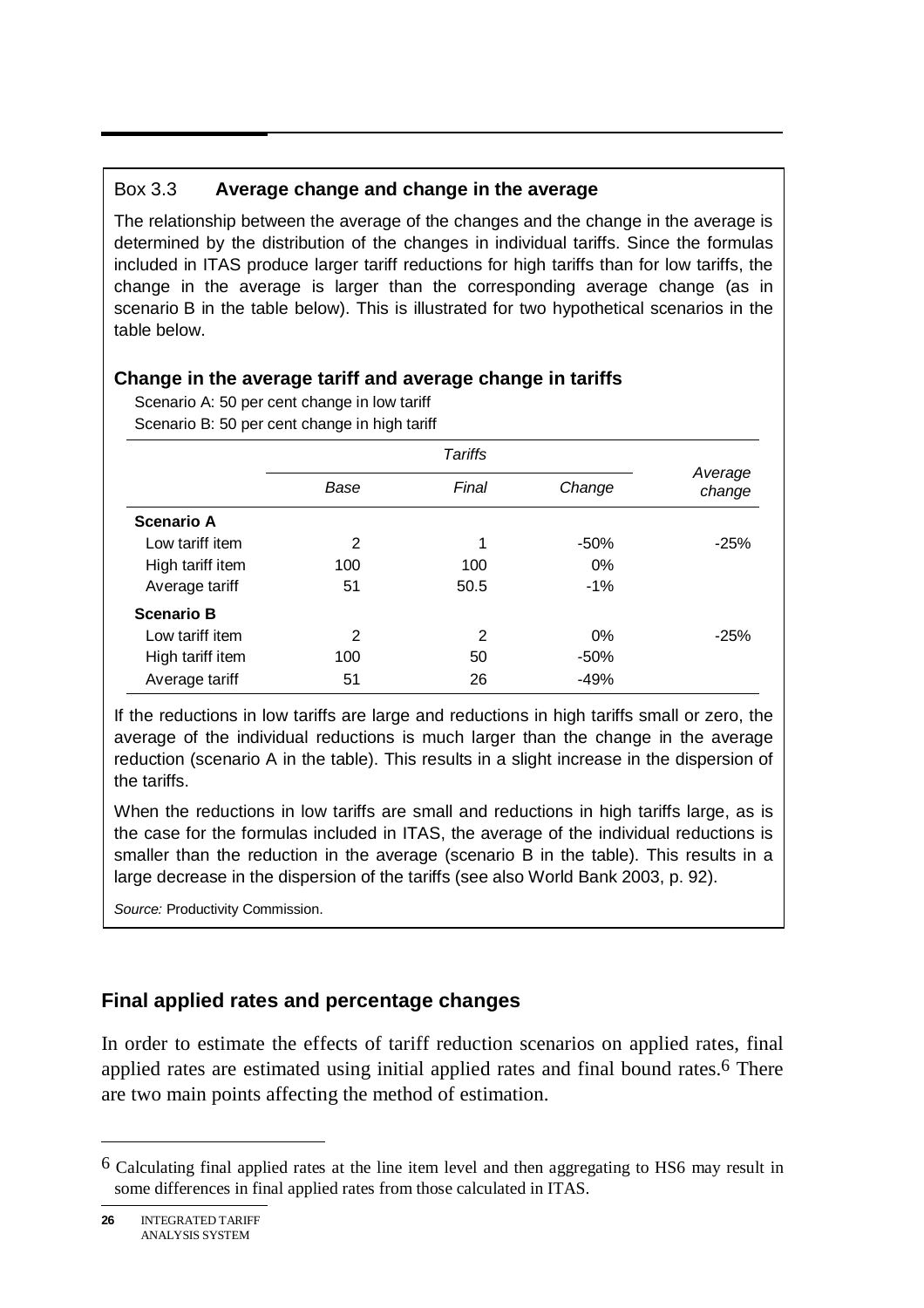$\overline{a}$ First, trade negotiations do not typically lead to agreements on applied rates and thus the only constraint on future applied rates is that they do not exceed corresponding bound rates at the same point in time. Second, there is no reason to assume that a country would reduce applied rates according to the same formula approach that was used to reduce its bound rates in trade negotiations.

Consistent with these two points, a conservative estimate of a final applied rate is given by the minimum of the final bound rate and the initial applied rate for that item (box 3.4).7 This estimate is consistent with the minimum possible reduction in applied rates required to comply with the final bound rate. However, if the initial applied rate is below the final bound rate for a product, there is nothing to stop a country from increasing the applied rate up to the level of the final bound rate for that product. This would result in a smaller overall reduction in applied rates than is given by ITAS.

An applied rate reduced to meet the final bound rate is not reduced further than this level in ITAS (that is, the final bound and final applied rates coincide). One implication of this assumption is that final applied rates projected by ITAS represent the upper limit for estimates of final applied rates under each scenario for items that require a reduction in applied tariffs.

Since applied rates are interpreted as the measure of the effective barrier to market access, percentage changes in applied rates are interpreted as a measure of the change in market access.

-

 $7$  Final applied rates are estimated for each bilateral import. Each estimate includes the effect of preferences if applicable to the trade route and product.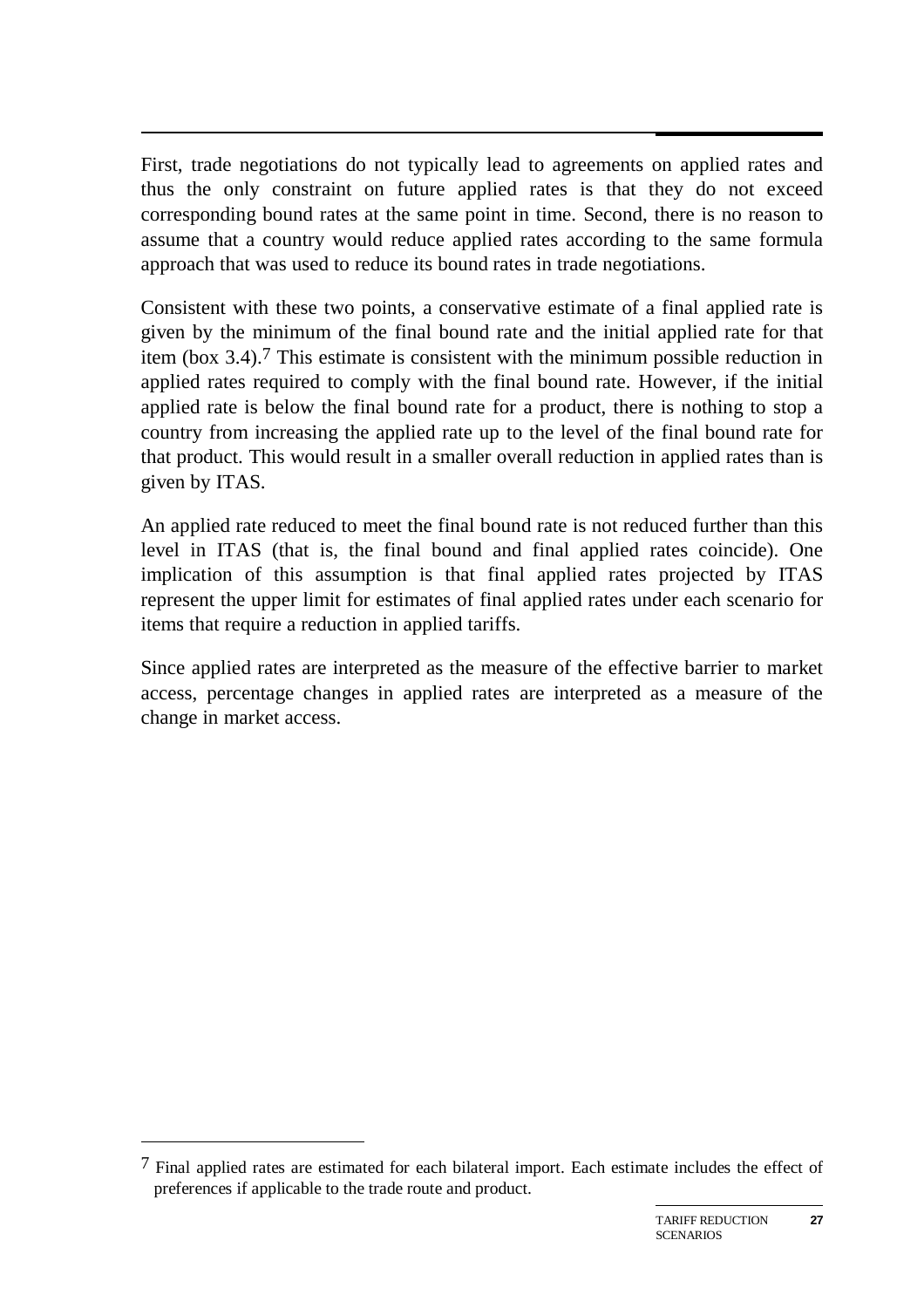### Box 3.4 **Estimating changes in applied tariff rates**

The estimated change in an applied tariff is based on the initial applied rate and the effects of changes in the corresponding bound rate. The diagrams below illustrate this for three cases. In each case, the effects on an MFN and a preferential rate are shown.

In panel (i), the bound rate is reduced from  $B_0$  to  $B_1$  but the initial MFN and preferential rates are still below the final bound rate. The MFN and preferential rates remain unchanged ( $M_0 = M_1$ ;  $P_0 = P_1$ ) and no change in these applied rates is recorded.

In panel (ii), the bound rate is reduced to  $B_1$ , below the initial MFN rate ( $M_0$ ) but above the initial preferential rate  $(P_0)$ . The MFN rate is reduced to the level of the final bound rate, but the preferential rate remains unchanged  $(B_1 = M_1; P_0 = P_1)$ .

In panel (iii), the bound rate is reduced by *b* to below both the initial MFN  $(M<sub>0</sub>)$  and initial preferential (*P0*) rates. The MFN and preferential rates are reduced (by *m* and *p*, respectively) to the same level as the final bound rate  $(B_1 = M_1 = P_1)$ .

Thus, if initial applied and bound rates are the same, applying a formula will produce the same reduction in the applied rate as in the bound rate. However, if an initial bound rate exceeds the initial applied rate, as in the diagrams, a formula will produce a smaller reduction in the applied rate on a bilateral import (*m* or *p*) than in the bound rate (*b*).

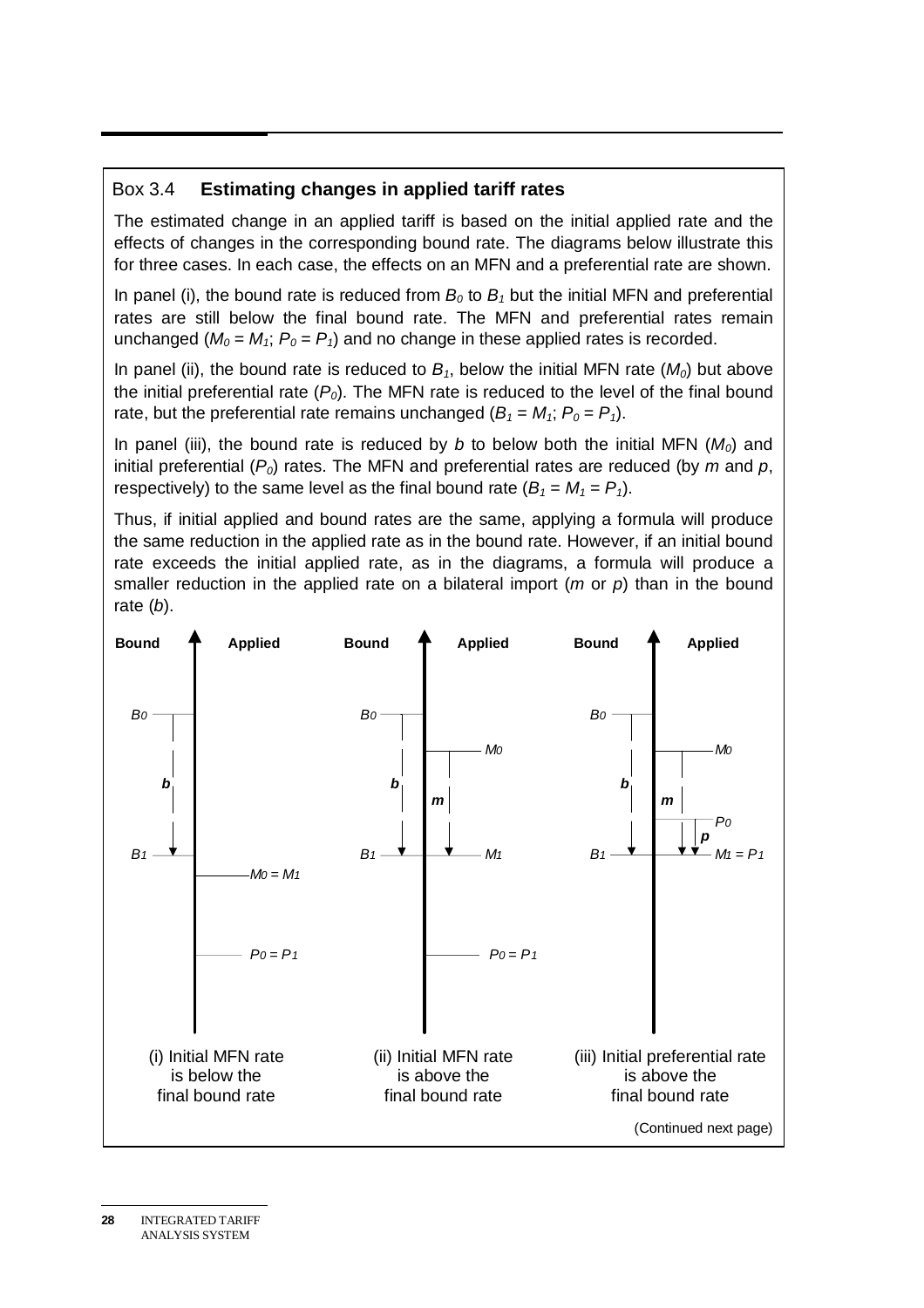#### Box 3.4 (continued)

The following numerical example illustrates further how a change in the MFN rate is estimated. With a bound rate of 30 per cent and an MFN rate of 20 per cent, a one-third reduction in the bound rate takes it down to 20 per cent and leaves the MFN rate unchanged. A 50 per cent reduction in the bound rate takes both the bound and MFN rates down to 15 per cent. In this case, the reduction in the MFN rate is 25 per cent.

Some members may reduce applied rates below the final bound rates. In this case, the approach in ITAS overestimates the final applied rates and underestimates the reduction in applied rates.

If there has been a reduction in the applied rate since the last date of measurement, it is possible that the existing applied rate has been overestimated. In this case, reductions reported here might be overestimated, although the prediction of the final applied rate may still be correct. This problem will be alleviated by maintaining an up-to-date Integrated Database.

*Source:* Productivity Commission.

# **Percentage changes in duty-paid prices**

### *Direct and market effects*

It is important to measure the effect of tariff reduction scenarios on prices, since economic agents respond to changes in commodity prices rather than the changes in tariffs. Changes in applied tariffs change the purchase price of commodities in two ways — directly and through market adjustments.

Changes in tariffs affect prices directly by changing the duty-paid price (before taking account of any market responses). Further responses by users of the commodity and in other related markets lead to further changes in duty-paid prices.

For each scenario, ITAS only includes the direct effects of reductions in applied tariffs on duty-paid prices. Further market effects are not included in ITAS, as these calculations require knowledge of various elasticities (including own- and crossprice elasticities with competing or complementary products). These market effects may be estimated using a model that allows demand responses, such as the GTAP model of world trade.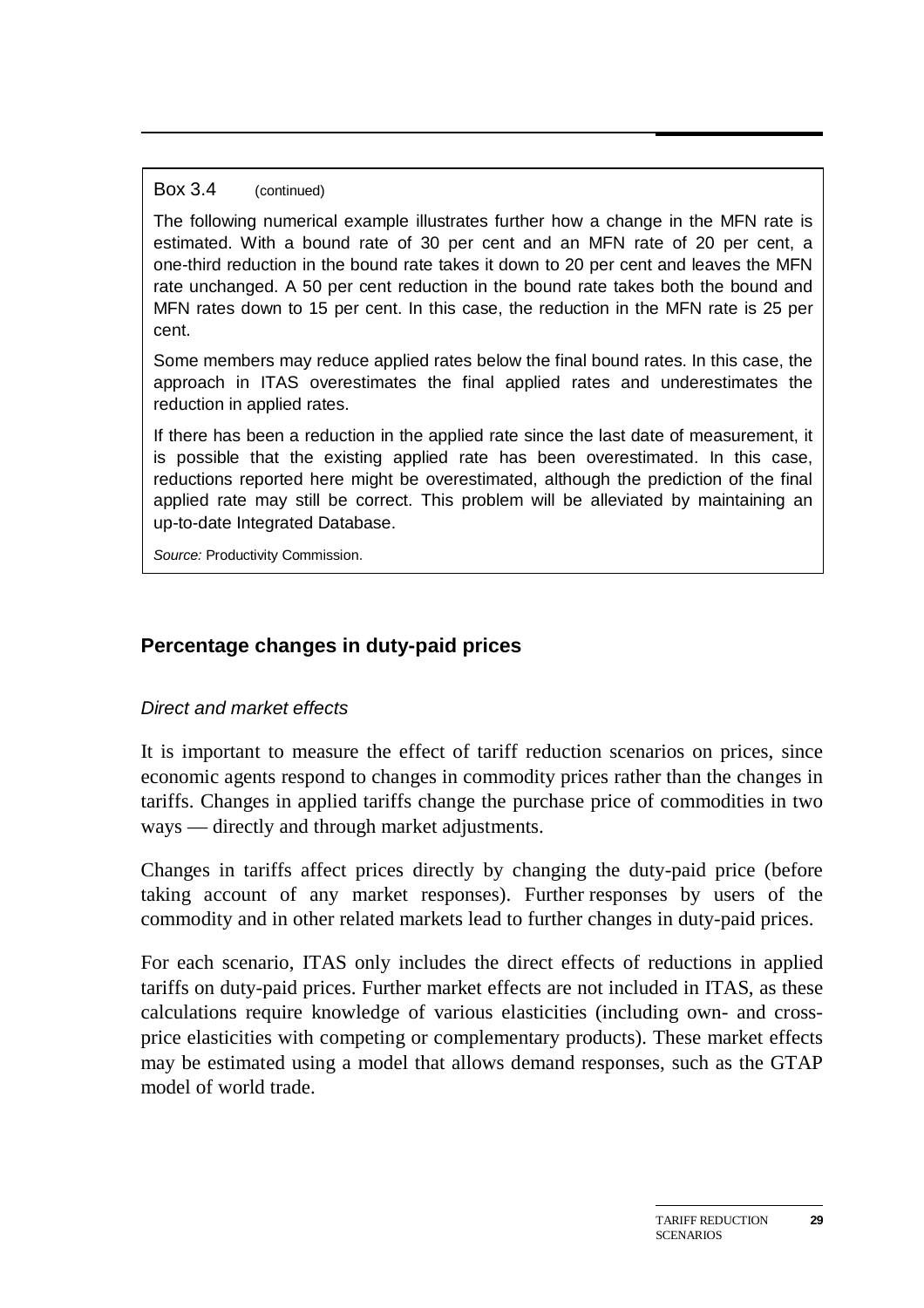### *Measuring direct effects*

Detailed data are not available for commodity price levels. However, changes in prices (direct effects) can be estimated from changes in the power of the tariff. If demand for the relevant import is inelastic (vertical), then the direct effect is the total effect on the duty-paid price of the import.

The power of the tariff is calculated as one *plus* the applied tariff rate, where this tariff rate is expressed as a decimal. For example, a tariff of 5 per cent has a power of 1.05 and directly increases the price paid by the purchaser by 5 per cent.

The percentage change in price directly associated with the change in tariff is calculated as the percentage change in the power of the final applied tariff from the power of the initial tariff. For example, if the initial rate is 10 per cent and the final rate is 5 per cent, (a 50 per cent reduction) the price changes by  $(1.05/1.10 - 1)$  100  $\begin{array}{c} 100 \\ \text{per} \\ \text{two} \end{array}$ or declines 4.5 per cent. If the initial rate is 50 per cent and the final rate is 25 per cent, the price changes by  $(1.25/1.50 - 1)$  100, or declines 16.7 per cent. These two ·100, or declines 16.7 per cent. These two examples illustrate the difference to users between the effects of a 50 per cent cut in a small rate and a large rate.8

This chapter has described the estimation of new bound and applied rates and the estimation of corresponding changes in the tariffs and duty-paid prices. Chapter 4 reviews the main types of summaries produced in the ITAS to date.

<sup>8</sup> Additional market effects can be gauged by using the effects of tariff scenarios in a partial equilibrium, sectoral model or a global trade model.

**<sup>30</sup>** INTEGRATED TARIFF ANALYSIS SYSTEM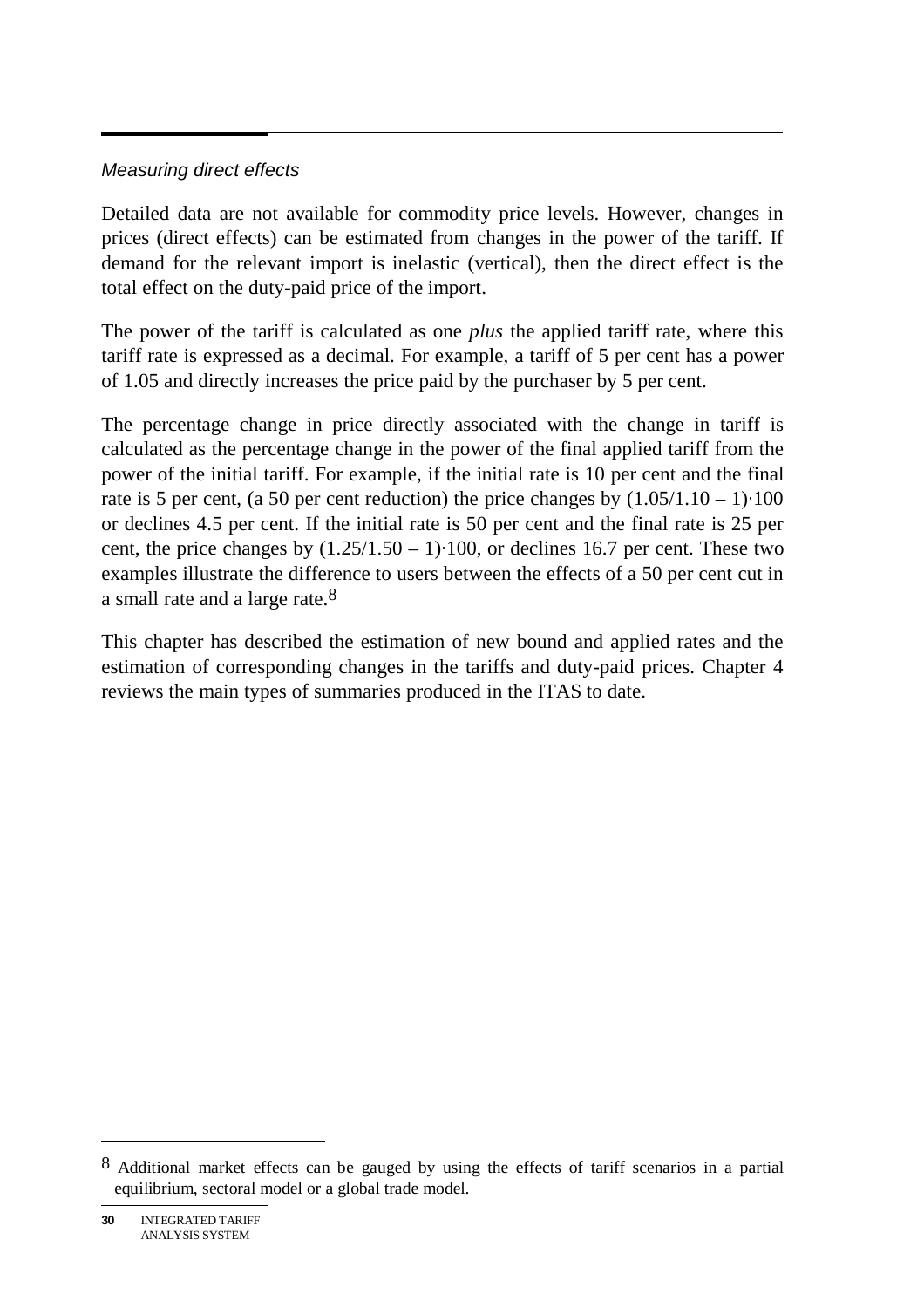# 4 Tariff analysis – detailed and summary outputs

To illustrate how the analytical tools are produced and can be used for analysis, this chapter includes examples of scenarios applied to sample tariff schedules. The specific scenarios used are:

- the Swiss formula with a parameter of 8;
- the Girard formula with a parameter of 1; and
- a Combined Swiss formula which consists of the Swiss formula with a parameter of 8 for industrialised countries and a parameter of 16 for developing countries.

The structure of the ITAS output is detailed in appendix D, along with the entire structure of the ITAS suite of programs and the input requirements. Variable names in this chapter refer to those used in the ITAS programs and relevant input and output files.

# **Analysing tariff change scenarios**

In addition to standardising initial bound and applied tariff data at the HS6 level for bilateral trade flows, ITAS produces projections and summaries of the effects of formulas combined with specific parameter values. Tariff change scenarios can be analysed by:

- using changes in bound and applied tariffs that apply to trade between an importer and an exporter at the HS6 level (usually presented in tables);
- using changes in the average bound and applied tariffs, interpreted as an importer's overall barriers to trade (usually presented in tables, for average applied rates that account for preferences);
- using changes in the average bound and applied tariffs for a sector, interpreted as an importer's barriers to trade on this sector (usually presented in tables, for average applied rates that account for preferences);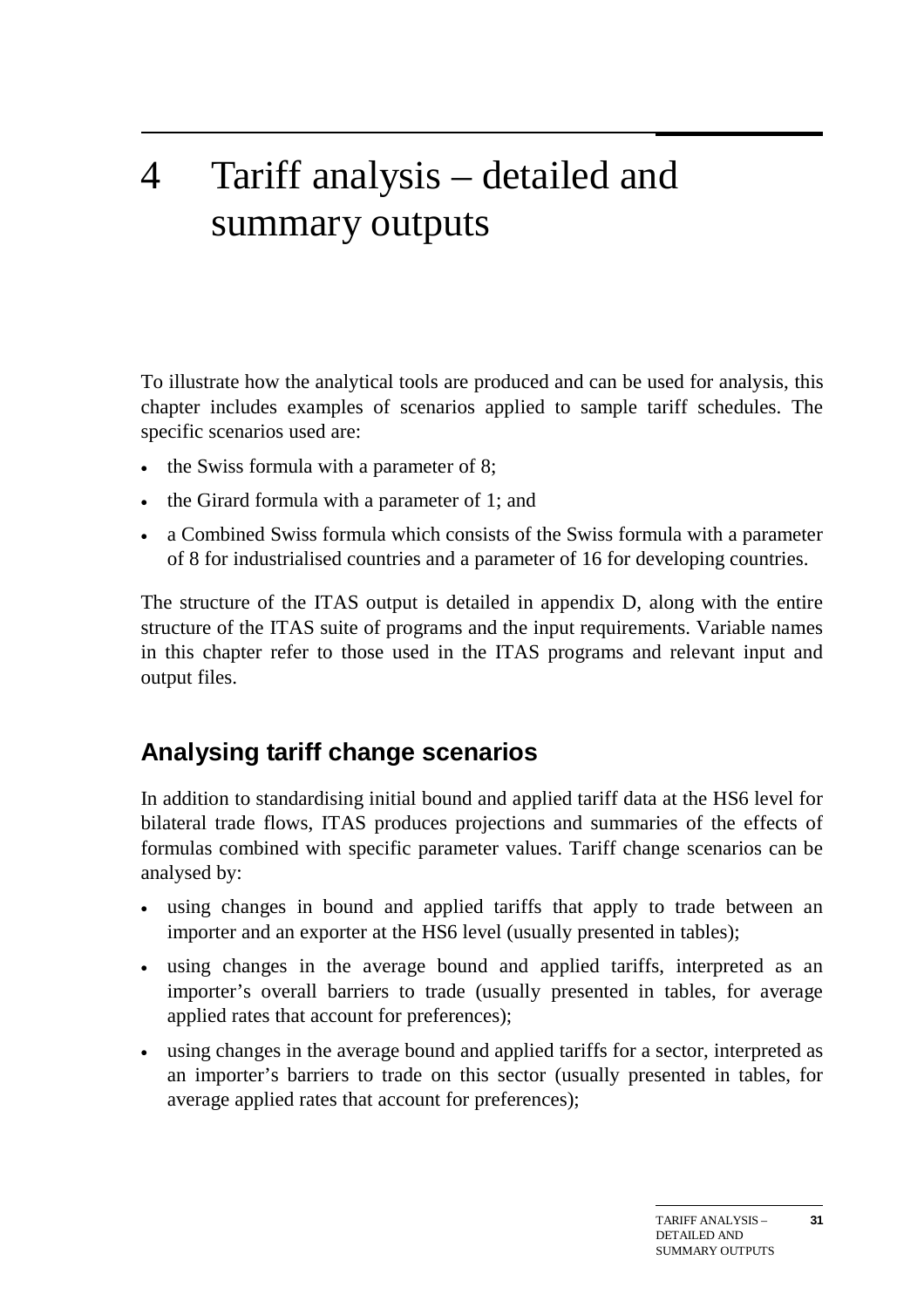- comparing the frequency distribution of tariff structures to assess the effects of a scenario on the dispersion of tariffs (usually in frequency diagrams, for MFN rates<sup>1</sup>); and
- comparing the structure of initial and final bound and applied rates (usually in line diagrams, for MFN rates).

This chapter provides an overview of these different analytical tools. Although the ITAS produces weighted and unweighted summaries, the remainder of the discussion in this chapter concentrates on unweighted averages.

# **Detailed results**

Commodity detail results can be obtained at the HS6 level, and within a specific HS6 code, for tariffs that apply to imports from different exporting partners. These results are available in the master database. These results are most useful in very detailed negotiations about individual line items. However, they are a simplified representation of the underlying line item rates. The master database is the basis for the different summaries that are produced in an ITAS analysis.

Detailed results are provided for the variables described in table 4.1, for almost 5000 HS6 commodities imported by each country, and disaggregated by exporting partner. Table 4.2 provides a sample of the entries in the master database for Australia.

 $<sup>1</sup>$  MFN rates are estimated as the maximum rate applied to an import across exporting partners. The</sup> estimated MFN rate for an HS6 item is likely to be the average MFN rate that applies to the corresponding tariff line items. However, this may not be the case for several reasons. For example, a line item might actually be imported under preferential rates, either because all suppliers of the product benefit from preferential arrangements or because the MFN rate is effectively prohibitive.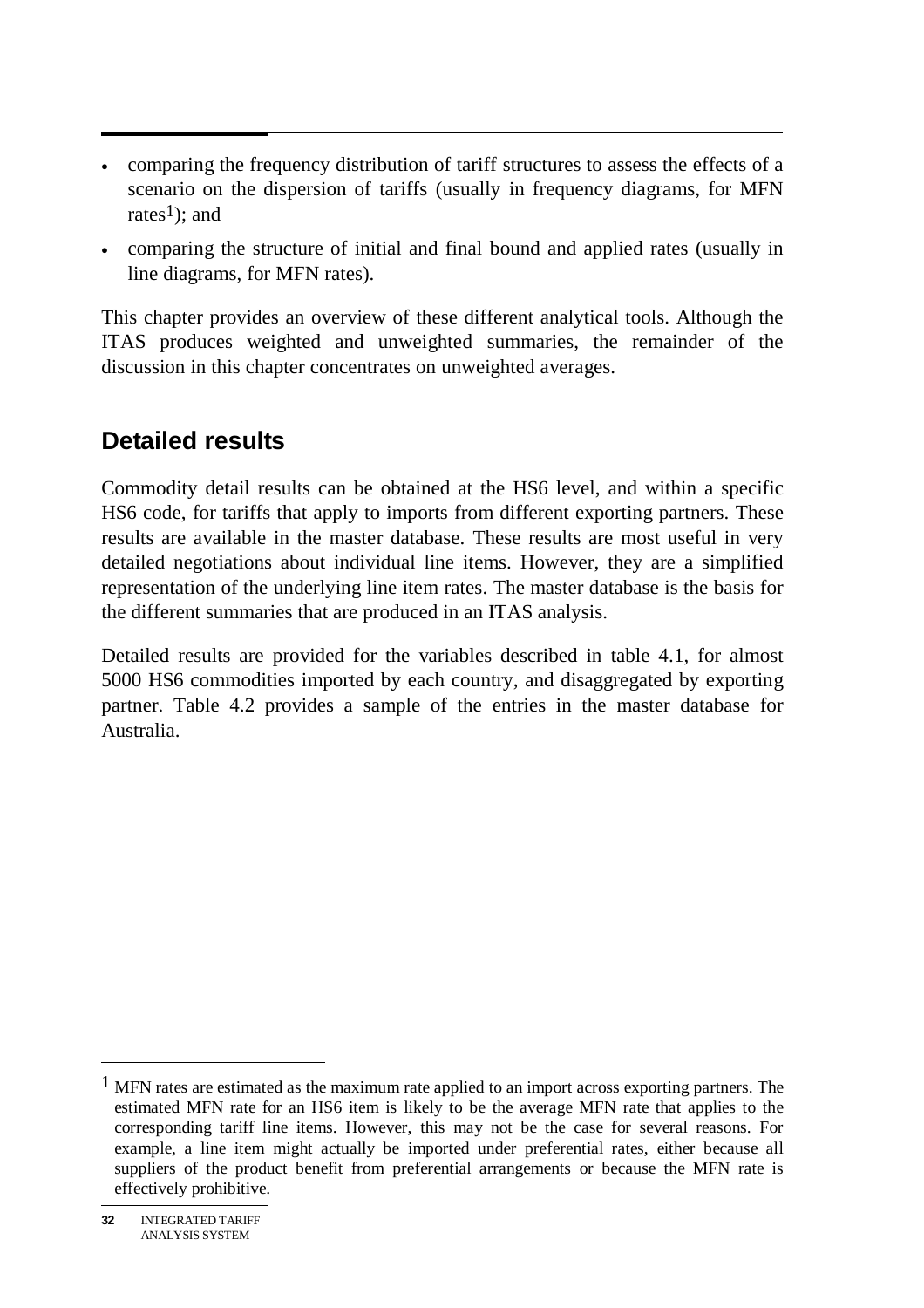|                                                                         | SAS variable |                            |  |
|-------------------------------------------------------------------------|--------------|----------------------------|--|
| <b>Description</b>                                                      |              | <b>Unweighted Weighted</b> |  |
| Levels                                                                  |              |                            |  |
| Initial bound rate (post Uruguay bound rate)                            | tu_bound     | t bound                    |  |
| Final bound rate after application of formulas 1 and 6 <sup>a</sup>     | tu_bnd1      | t_bnd1                     |  |
| Final bound rate after application of formulas 2 and 7                  | tu_bnd2      | t bnd2                     |  |
| Final bound rate after application of formulas 3 and 8                  | tu bnd3      | t bnd3                     |  |
| Final bound rate after application of formulas 4 and 9                  | tu_bnd4      | t_bnd4                     |  |
| Final bound rate after application of formulas 5 and 10                 | tu bdfs1     | t bndfs1                   |  |
| Current applied rate (typically 1999)                                   | tu_appb      | t_appb                     |  |
| Initial applied rate (estimate of post Uruguay applied rate)            | tu_app       | $t$ <sub>_app</sub>        |  |
| Final applied rate consistent with final bound rate - formulas 1 and 6  | tu_app1      | $t$ <sub>_app1</sub>       |  |
| Final applied rate consistent with final bound rate - formulas 2 and 7  | tu_app2      | $t$ <sub>_app2</sub>       |  |
| Final applied rate consistent with final bound rate - formulas 3 and 8  | tu_app3      | $t$ <sub>_app</sub> $3$    |  |
| Final applied rate consistent with final bound rate - formulas 4 and 9  | tu_app4      | $t$ <sub>_app4</sub>       |  |
| Final applied rate consistent with final bound rate - formulas 5 and 10 | tu_apfs1     | t_appfs1                   |  |
| Percentage changes (final relative to initial levels) <sup>b</sup>      |              |                            |  |
| Percentage change in bound rate - formulas 1 and 6                      | dtubnd1      | dtbnd1                     |  |
| Percentage change in bound rate - formulas 2 and 7                      | dtubnd2      | dtbnd2                     |  |
| Percentage change in bound rate - formulas 3 and 8                      | dtubnd3      | dtbnd3                     |  |
| Percentage change in bound rate - formulas 4 and 9                      | dtubnd4      | dtbnd4                     |  |
| Percentage change in bound rate - formulas 5 and 10                     | dtubfs1      | dtbfs1                     |  |
| Percentage change in applied rate - formulas 1 and 6                    | dtuapp1      | dtapp1                     |  |
| Percentage change in applied rate - formulas 2 and 7                    | dtuapp2      | dtapp2                     |  |
| Percentage change in applied rate - formulas 3 and 8                    | dtuapp3      | dtapp3                     |  |
| Percentage change in applied rate - formulas 4 and 9                    | dtuapp4      | dtapp4                     |  |
| Percentage change in applied rate - formulas 5 and 10                   | dtuafs1      | dtafs1                     |  |
| Percentage change in price - formulas 1 and 6                           | dpuapp1      | dpapp1                     |  |
| Percentage change in price - formulas 2 and 7                           | dpuapp2      | dpapp2                     |  |
| Percentage change in price - formulas 3 and 8                           | dpuapp3      | dpapp3                     |  |
| Percentage change in price - formulas 4 and 9                           | dpuapp4      | dpapp4                     |  |
| Percentage change in price - formulas 5 and 10                          | dpuafs1      | dpafs1                     |  |

#### Table 4.1 **Result variables included in ITAS**

**a** ITAS includes the code for all the formulas listed in appendix B. A typical run of ITAS is for 10 scenarios. See table 3.1 to identify which variable corresponds to which formula in the current implementation of ITAS. **b** Percentage change variables at the disaggregated level are used to calculate average changes (see box 3.3). They are most relevant for the calculation of average changes in duty-paid prices. *Source:* ITAS.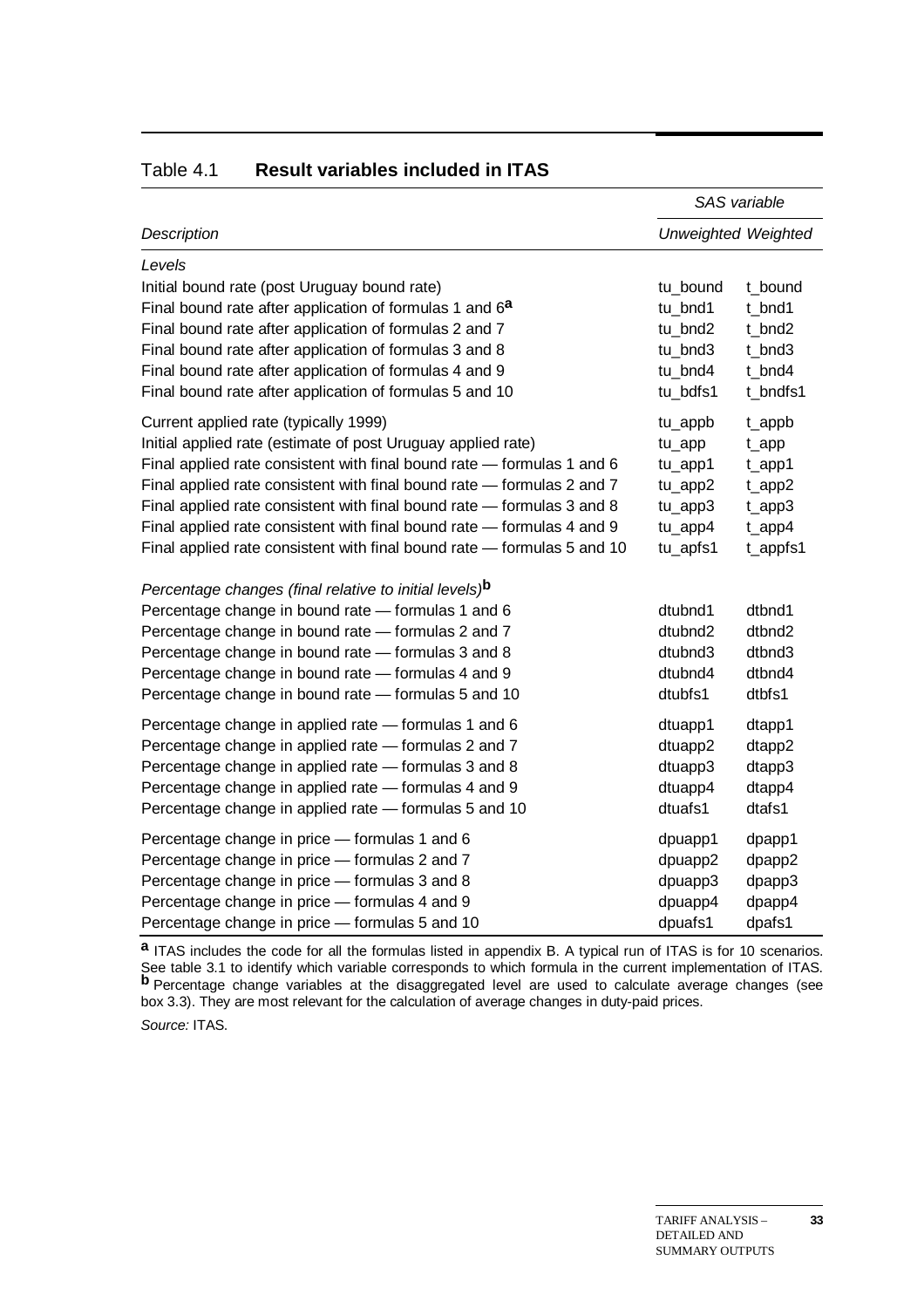| HS <sub>6</sub><br>code <sup>b</sup> | <b>Exporting partner</b> | Initial bound | Final bound<br>(Swiss) | Initial applied      | Final applied<br>(Swiss) |
|--------------------------------------|--------------------------|---------------|------------------------|----------------------|--------------------------|
|                                      |                          | tu_bound      | tu_bnd4                | $tu$ <sub>_app</sub> | tu_app4                  |
| 252620                               | China                    | 10.00         | 4.44                   | 4.00                 | 4.00                     |
| 252620                               | Japan                    | 10.00         | 4.44                   | 5.00                 | 4.44                     |
| 252620                               | Norway                   | 10.00         | 4.44                   | 5.00                 | 4.44                     |
| 252620                               | Singapore                | 10.00         | 4.44                   | 5.00                 | 4.44                     |
| 252620                               | US                       | 10.00         | 4.44                   | 5.00                 | 4.44                     |
|                                      |                          | .             | $\cdots$               | .                    | $\cdots$                 |
| 271500                               | Canada                   | 10.00         | 4.44                   | 0.00                 | 0.00                     |
| 271500                               | Malaysia                 | 10.00         | 4.44                   | 3.86                 | 3.86                     |
| 271500                               | New Zealand              | 10.00         | 4.44                   | 0.67                 | 0.67                     |
| 271500                               | Saudi Arabia             | 10.00         | 4.44                   | 4.01                 | 4.01                     |
| 271500                               | South Africa             | 10.00         | 4.44                   | 5.00                 | 4.44                     |
| 271500                               | US                       | 10.00         | 4.44                   | 4.98                 | 4.44                     |
|                                      |                          | $\cdots$      | $\cdots$               | $\cdots$             | $\cdots$                 |
| 370244                               | Chinese Taipei           | 10.00         | 4.44                   | 0.05                 | 0.05                     |
| 370244                               | Hong Kong, China         | 10.00         | 4.44                   | 0.47                 | 0.47                     |
| 370244                               | Japan                    | 10.00         | 4.44                   | 2.90                 | 2.90                     |
| 370244                               | Korea                    | 10.00         | 4.44                   | 0.00                 | 0.00                     |
| 370244                               | Malaysia                 | 10.00         | 4.44                   | 5.00                 | 4.44                     |
| 370244                               | Mexico                   | 10.00         | 4.44                   | 3.00                 | 3.00                     |
| 370244                               | New Zealand              | 10.00         | 4.44                   | 3.00                 | 3.00                     |
| 370244                               | Switzerland              | 10.00         | 4.44                   | 3.02                 | 3.02                     |
| 370244                               | US                       | 10.00         | 4.44                   | 1.86                 | 1.86                     |
|                                      |                          | $\cdots$      | $\cdots$               | $\cdots$             | $\sim$ $\sim$            |
| 870324                               | Canada                   | 27.5          | 6.20                   | 7.50                 | 6.20                     |
| 870324                               | Hong Kong, China         | 27.5          | 6.20                   | 15.00                | 6.20                     |
| 870324                               | Japan                    | 27.5          | 6.20                   | 7.14                 | 2.62                     |
| 870324                               | Korea                    | 27.5          | 6.20                   | 5.00                 | 5.00                     |
| 870324                               | New Zealand              | 27.5          | 6.20                   | 5.03                 | 4.79                     |
| 870324                               | Singapore                | 27.5          | 6.20                   | 15.00                | 6.20                     |
| 870324                               | South Africa             | 27.5          | 6.20                   | 9.41                 | 6.20                     |
| 870324                               | US                       | 27.5          | 6.20                   | 3.51                 | 3.22                     |

#### Table 4.2 **Detailed results, extract from the master database**

Selected HS6 imports into Australia, from various partners**a**

**a** Extracted from file AUSTM3D.SD2. **b** Descriptions for the HS6 codes included in the table are as follows. **252620**: Natural steatite and talc, crushed or powdered; **271500**: Bituminous mixtures based on natural asphalt, on natural bitumen, on petroleum bitumen, on mineral tar or mineral tar pitch (for example, bituminous mastics, cut-backs); **370244**: Photographic film nes in rolls, without sprocket holes, width exceeding 105 mm but not exceeding 610 mm, sensitised and unexposed; **870324**: Motor cars and vehicles designed for the transport of persons (excl. for ten or more persons, snow, golf or similar vehicles) with spark-ignition internal combustion reciprocating piston engine with a cylinder capacity exceeding 3000cc.

*Source:* ITAS.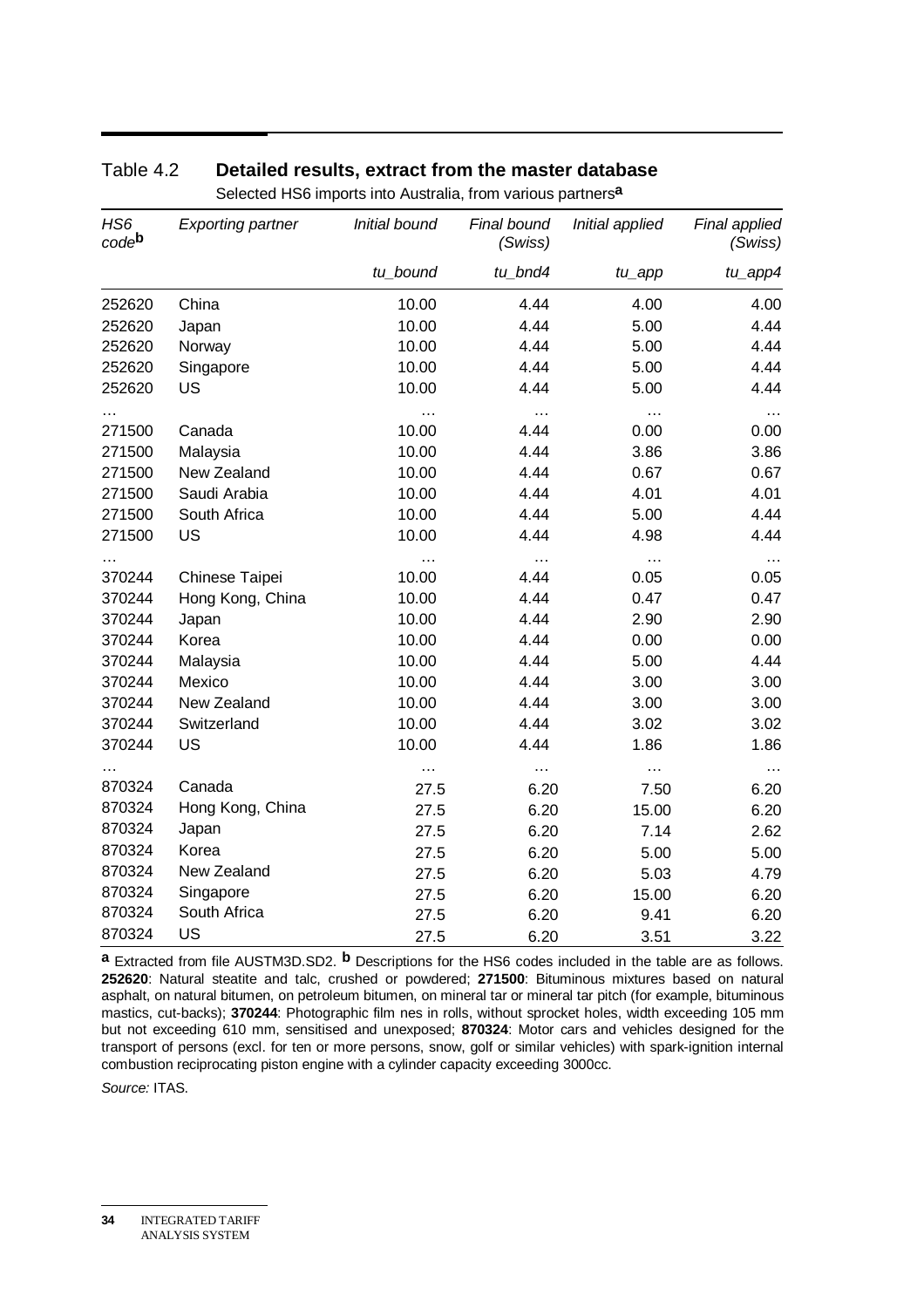#### $\overline{a}$ **Summaries**

Data extracts at the HS6 level are difficult to analyse, given the number of individual items. These detailed data are, however, relevant to negotiations. The ITAS produces several summary measures to analyse the initial and final tariff structures and the changes that result from 10 scenarios.2 The summary measures can be used either:

- to analyse the effects of different formulas on tariffs and duty-paid prices; or
- to identify commodities whose tariff characteristics warrant further analysis.

# **Summary 1: tariff averages**

Table 4.3 lists the variables required to produce the illustrative tariff averages and changes reported in table 4.4. Tariff averages and changes in averages are the most tractable indicators of the effects of a scenario. The averages are designed to provide an indication of the overall access to a country's markets.3 Therefore they:

• include zero tariffs; and

-

• are calculated as simple, unweighted averages.

<sup>2</sup> ITAS is set up to run 10 scenarios. Programs can be changed and re-run for more or different scenarios.

<sup>3</sup> Similar averages can be calculated for specific markets, that is, groups of commodities (for example, automotive products or chemical products). See appendix A.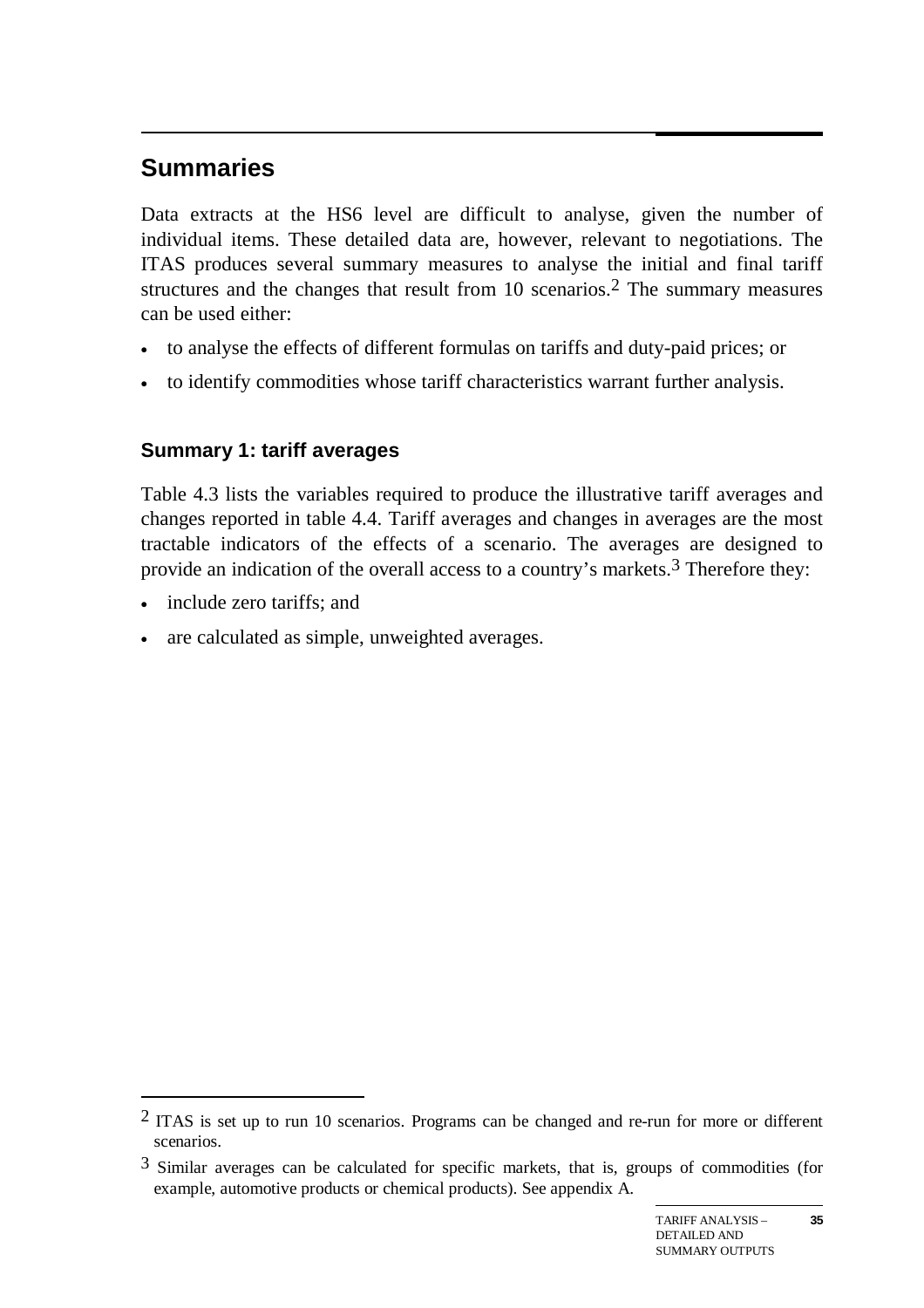| Summary variable a,b                                             | Detailed HS6 information that is<br>summarised                                               | <b>SAS</b> summary<br>variable name |
|------------------------------------------------------------------|----------------------------------------------------------------------------------------------|-------------------------------------|
| Number of HS6 products imported <sup>c</sup>                     | number of HS6 codes that apply to a<br>country's imports                                     | FREG                                |
| Average bound rate, initial and finald                           | bound rate for each HS6 code                                                                 | TU_BND_AA                           |
| Average applied rate, initial and final                          | applied rate for each HS6 code <sup>e</sup>                                                  | TU APP                              |
| Average change in bound rates<br>(per cent changes) <sup>f</sup> | for each HS6 code, change in the<br>average bound rate                                       | DTUBND AA                           |
| Average change in applied rates<br>(per cent changes)            | for each HS6 code, change in average<br>applied rate (averaged across export<br>partners)    | <b>DTUAPP</b>                       |
| Average change in power of the tariff<br>(per cent changes)      | for each HS6 code, change in the power<br>of the tariff (averaged across export<br>partners) | <b>DPUAPP</b>                       |

#### Table 4.3 **Selected summary averages generated by ITAS**

**a** Variables included in output file WTOMCMB1.xls and WTOMCMB2.xls. All averages unweighted and based on industrial products only. **b** Variables contain values for initial and final values for the 10 formulas. **c** The denominator used to calculate the averages in the rest of the table. **d** Estimate of average initial and final bound rates across HS6 codes. **e** Applied rate for each HS6 product group is averaged across partners. **f** Average of the changes in bound rates for each HS6 code.

*Source*: ITAS.

**<sup>36</sup>** INTEGRATED TARIFF ANALYSIS SYSTEM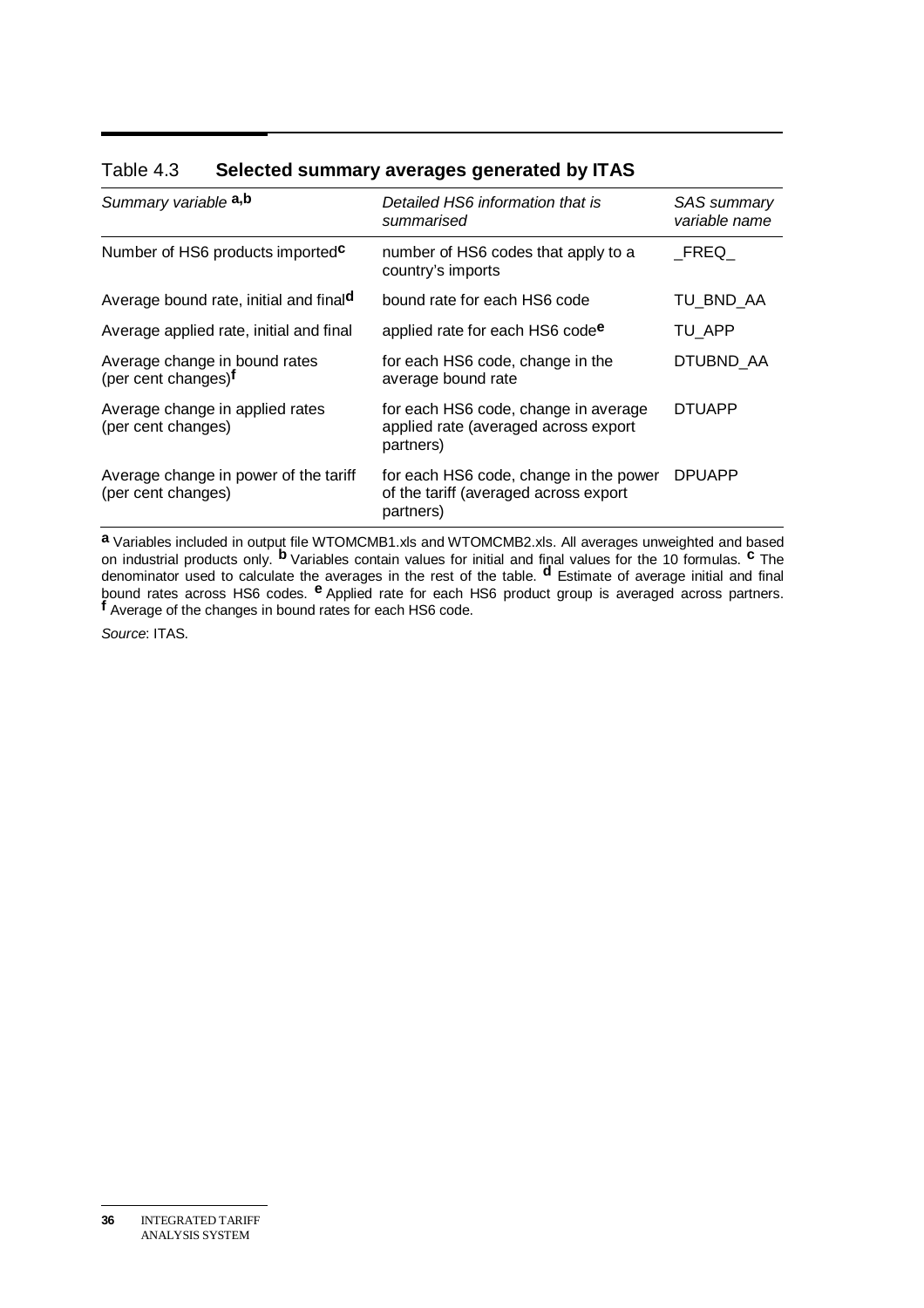|                                | <b>Initial</b><br>average<br>tariff | <b>Swissc</b>     |        | Girard <sup>d</sup> |        | Combined Swisse   |        |
|--------------------------------|-------------------------------------|-------------------|--------|---------------------|--------|-------------------|--------|
|                                |                                     | Average<br>tariff | Change | Average<br>tariff   | Change | Average<br>tariff | Change |
| All items                      |                                     |                   |        |                     |        |                   |        |
| US                             | 3                                   | 1                 | $-51$  | 1                   | $-68$  | 1                 | $-51$  |
| EU                             | 4                                   | $\overline{2}$    | $-45$  | $\overline{2}$      | $-61$  | $\overline{2}$    | $-45$  |
| Japan                          | $\overline{2}$                      | 1                 | $-40$  | $\mathbf 0$         | $-70$  | 1                 | $-40$  |
| Australia                      | 4                                   | $\overline{2}$    | $-40$  | $\overline{2}$      | $-33$  | $\overline{2}$    | $-40$  |
| <b>Brazil</b>                  | 15                                  | 6                 | $-61$  | 13                  | $-17$  | 9                 | $-38$  |
| China                          | 9                                   | 4                 | $-58$  | 4                   | $-55$  | 5                 | $-42$  |
| India                          | 34                                  | 6                 | $-82$  | 18                  | $-48$  | 11                | $-69$  |
| Indonesia                      | 8                                   | 4                 | $-46$  | 8                   | $-6$   | $\,6$             | $-25$  |
| Thailand                       | 13                                  | 5                 | $-63$  | 8                   | $-41$  | $\overline{7}$    | $-46$  |
| Malaysia                       | 9                                   | 3                 | $-71$  | 3                   | $-64$  | 4                 | $-56$  |
| Mexico                         | 17                                  | 6                 | $-65$  | 14                  | $-18$  | 10                | $-42$  |
| High tariff items <sup>f</sup> |                                     |                   |        |                     |        |                   |        |
| US                             | 21                                  | 6                 | $-72$  | 3                   | $-85$  | 6                 | $-72$  |
| EU                             | 20                                  | 6                 | $-71$  | 3                   | $-83$  | 6                 | $-71$  |
| Japan                          | 21                                  | 6                 | $-73$  | $\overline{2}$      | $-90$  | $6\phantom{1}6$   | $-73$  |
| Australia                      | 24                                  | 7                 | $-73$  | 9                   | $-65$  | $\overline{7}$    | $-73$  |
| <b>Brazil</b>                  | 20                                  | 6                 | $-68$  | 15                  | $-23$  | 11                | $-46$  |
| China                          | 20                                  | 6                 | $-72$  | 6                   | $-69$  | 9                 | $-57$  |
| India                          | 37                                  | $\overline{7}$    | $-82$  | 19                  | $-49$  | 11                | $-69$  |
| Indonesia                      | 21                                  | $\overline{7}$    | $-69$  | 18                  | $-16$  | 11                | $-48$  |
| Thailand                       | 25                                  | 6                 | $-75$  | 12                  | $-54$  | 10                | $-60$  |
| Malaysia                       | 25                                  | 6                 | $-75$  | 8                   | $-69$  | 10                | $-60$  |
| Mexico                         | 22                                  | $\overline{7}$    | $-71$  | 17                  | $-23$  | 11                | $-51$  |

## Table 4.4 **Effect of the Swiss, Girard and Combined Swiss formulas on average applied tariffs, selected countries**

Per cent and percentage changes**a,b**

**a** Tariff figures have been rounded. **b** Average tariff levels from WTOMCMB1.XLS (all items) and WTOMCMB2.XLS (high tariff items). Percentage changes calculated from data presented in output spreadsheets. **c** Swiss formula with a parameter of 8. **d** Girard formula with a parameter of 1. **e** Swiss formula with a parameter of 8 for industrialised countries and 16 for developing countries. **f** High tariff items are defined as those with initial applied tariffs greater than 15 per cent.

*Source:* ITAS.

### **Summary 2: frequency distributions**

The main features of proposed formulas are that they:

- 1. reduce all tariffs within a schedule; and
- 2. reduce the dispersion of tariffs within a schedule.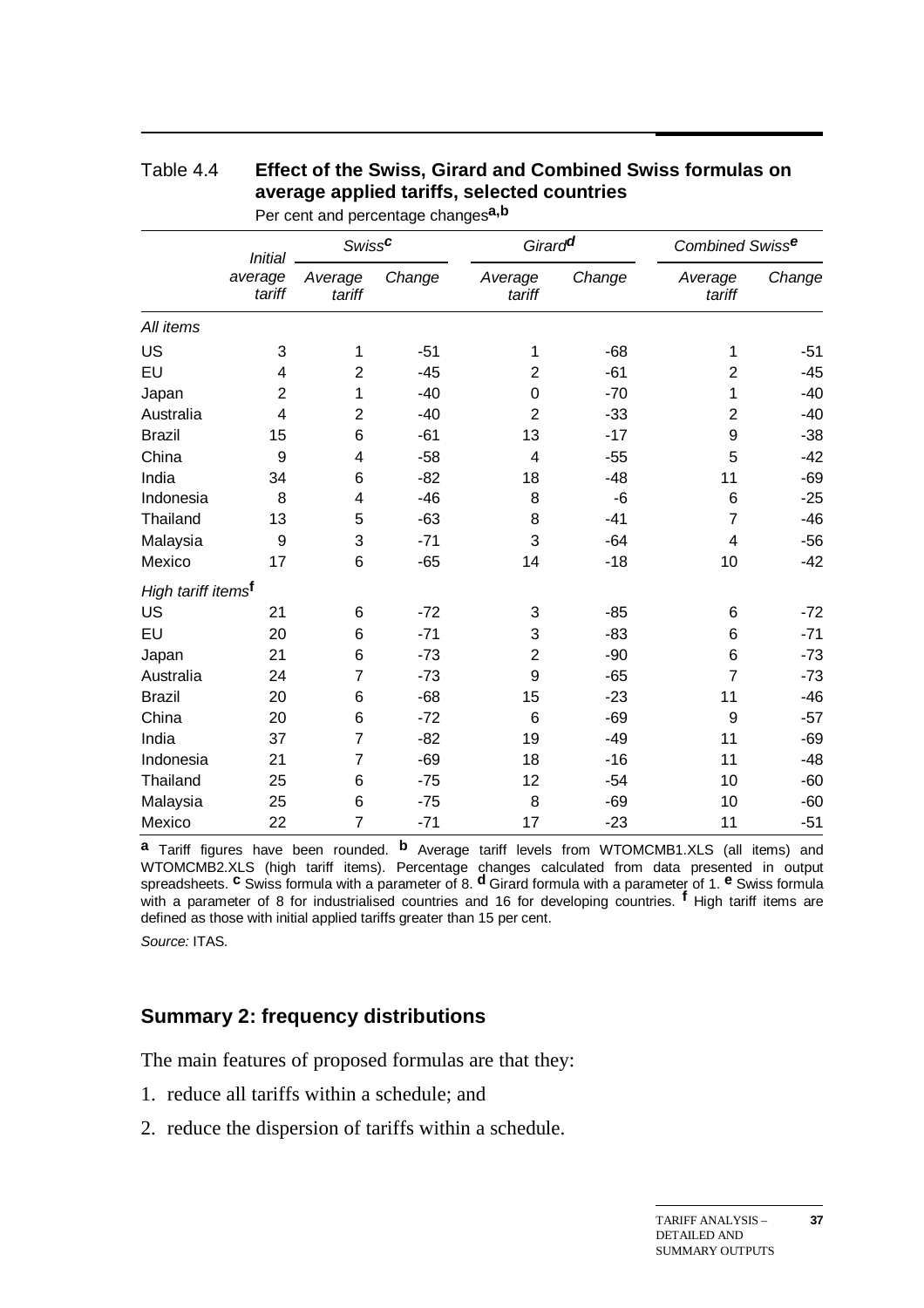An aggregate measure of the first effect is the change in the average tariff provided in summary 1. A frequency distribution of a tariff schedule before and after implementing a scenario provides a summary of the effect of the scenario. Figure 4.1 illustrates this for the initial US MFN rates and for projections under the Girard and Swiss formulas.

In figure 4.1, the first panel represents the distribution of initial MFN tariffs. The first column represents the number of HS6 items imported duty-free. Unless the Girard and Swiss formulas are augmented by a rule that reduces 'nuisance' tariffs to zero, this number does not change. The second column represents the number of HS6 items with average MFN rates between 0 and 1 per cent (very few). These low average rates result from a combination of some line items that are subject to low tariffs and others that are imported duty-free within an HS6 item. The initial distribution includes a few high tariffs, including the 37.5 per cent tariff on footwear. The average tariff is around 3 per cent.

The Girard formula panel shows that all tariffs are reduced below the initial average bound rate of 3.4 per cent. Under this scenario, most tariffs are concentrated between 1 and 3 per cent. In the Swiss formula panel, tariffs are all reduced below 8 per cent. The Swiss scenario has a smaller effect than the Girard scenario on the dispersion of tariffs in industrialised countries because initial tariff averages in industrialised countries are less than 8 per cent.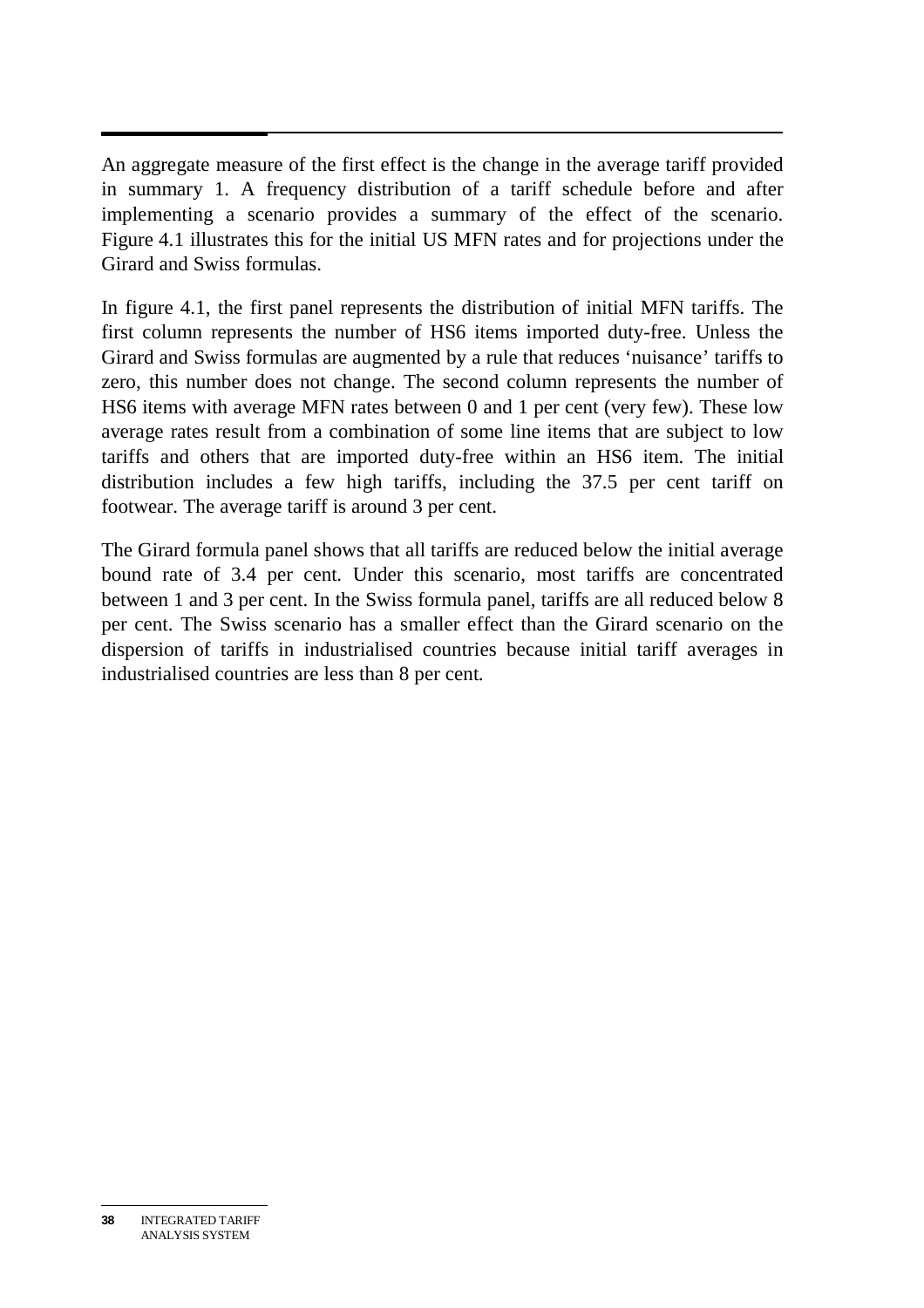

#### Figure 4.1 **Initial tariff distribution and effects of selected formulas, estimated MFN rates, USa,b**

**a** Vertical axis shows the numbers of imported products in each class. Tariff levels grouped in 1 per cent classes along the horizontal axis (except class labelled 0, which represents items imported tariff free). Class labelled 5 includes items subject to tariffs between 4 and 5 per cent. **b** Estimated MFN tariffs from WTOMCMAX2.XLS (Girard) and WTOMAMAX2.XLS (Swiss). Distribution graphs produced using the histogram facility in MS Excel.

*Source:* Productivity Commission estimates.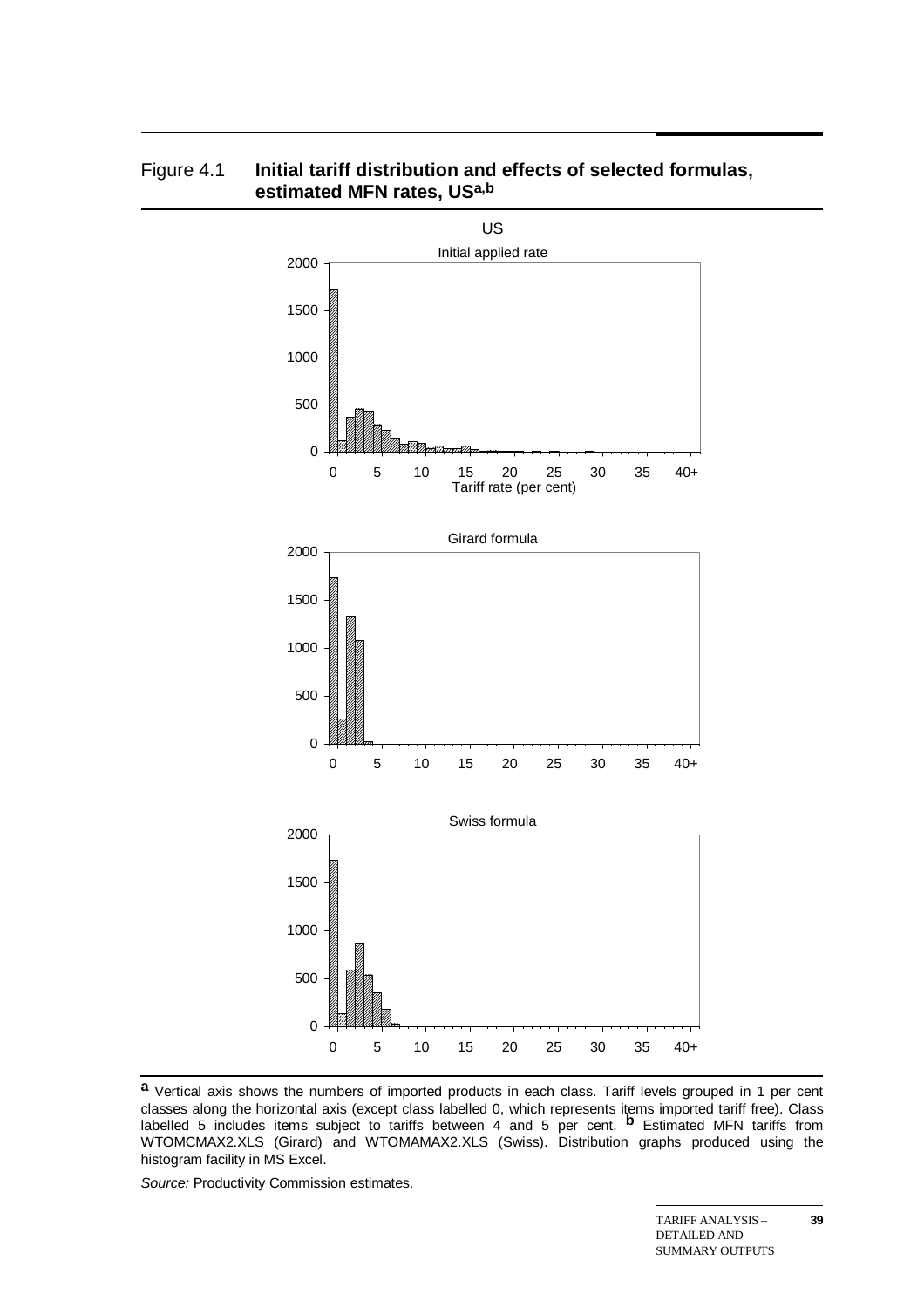## **Summary 3: charts of tariff structures**

A graphical representation of the entire tariff structure provides an overview and detailed information for analysis. Figure 4.2 summarises a country's entire initial tariff structure. Figure 4.3 summarises how a country's structure is changed by implementing the Swiss and Girard formulas. In both figures, HS6 items are ordered along the horizontal axis in decreasing order of initial MFN rates. Tariff rates are measured along the vertical axis.

Figure 4.2 indicates that about 2700 HS6 items are subject to some tariff, and 1700 are imported duty free. To a large extent, MFN rates correspond to bound rates in the US tariff schedule. In figure 4.2, this results in the line representing the applied rate and the line representing the bound rate coinciding to a large extent. The spikes represent binding overhangs, that is, HS6 items for which the binding exceeds the MFN rate. The overview provided by the figure enables the analyst to quickly identify individual commodities that might be of particular interest by searching the detailed results file for a combination of applied and bound rates, or by ordering the data by applied rates.

The effect of formulas on a tariff structure is illustrated in figure 4.3, where, as in figure 4.2, HS6 items are ordered by decreasing order of applied rates. In addition to the tariff rates, the figure identifies the main HS chapter headings that comprise groups of HS6 items. The initial schedule of MFN rates is reproduced from figure 4.2.

The main feature of figure 4.3 is that, since there is little binding overhang in the US tariff schedule, applying a formula to the bound rates is reflected to a large extent in reductions in MFN rates. This is not always the case. For example, figure 4.4 for Australia and figure 4.5 for Indonesia indicate that large binding overhangs:

- show up in the pattern of new applied rates; and
- can mean that formulas used on bound rates are ineffective in reducing applied rates.

The combination of the figures with the initial bound and applied rates and the projections under different scenarios provides an overview of the effects of formulas on an entire tariff schedule. The analyst can quickly identify areas of interest from the figures and identify in the master dataset the relevant HS6 items and detailed tariff information that is relevant to a negotiation or to analysing effects at a detailed level.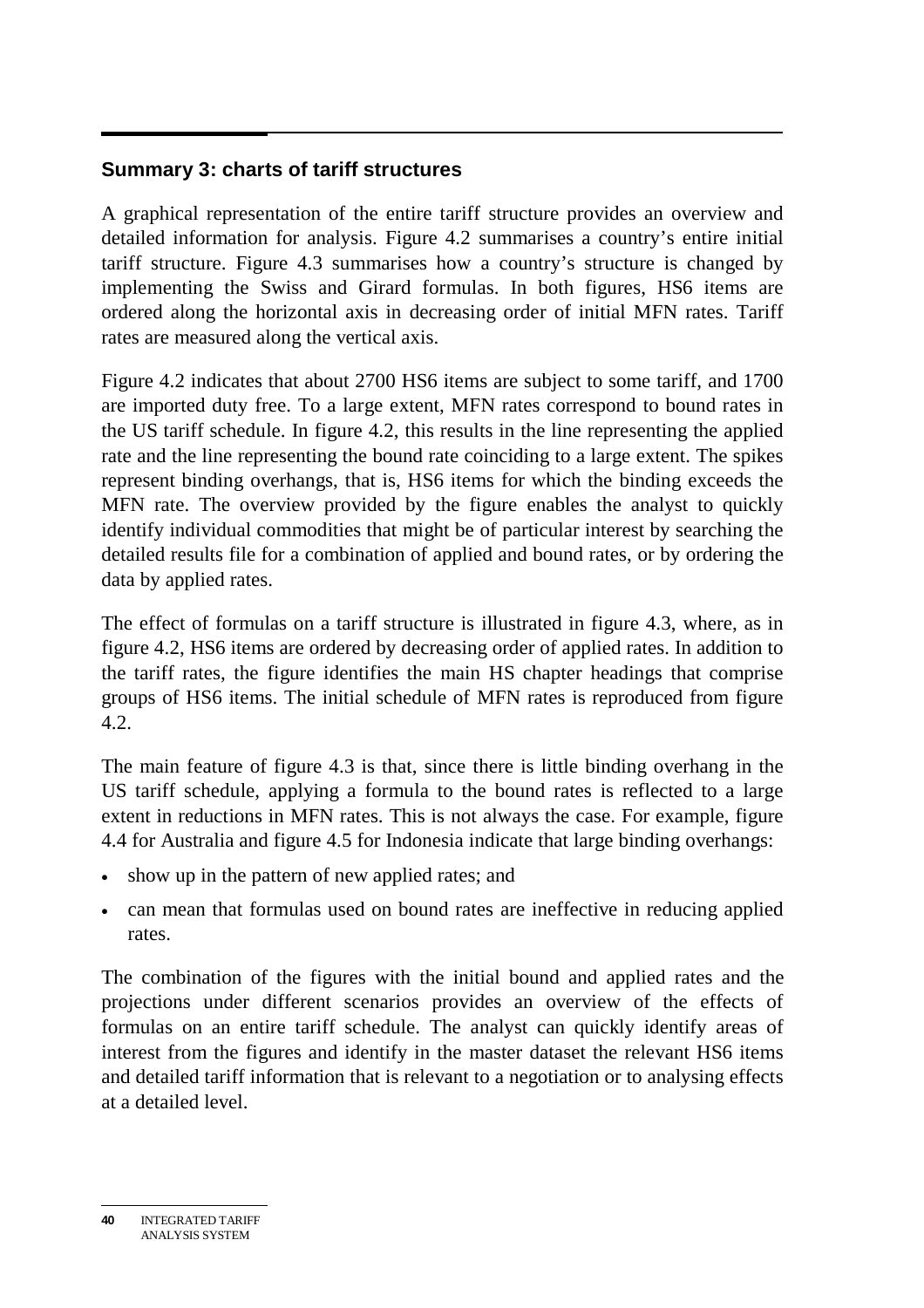

Figure 4.2 **Initial bound and applied (MFN) tariffs on industrial products, by HS6 item, US** 

*Source:* Productivity Commission estimates.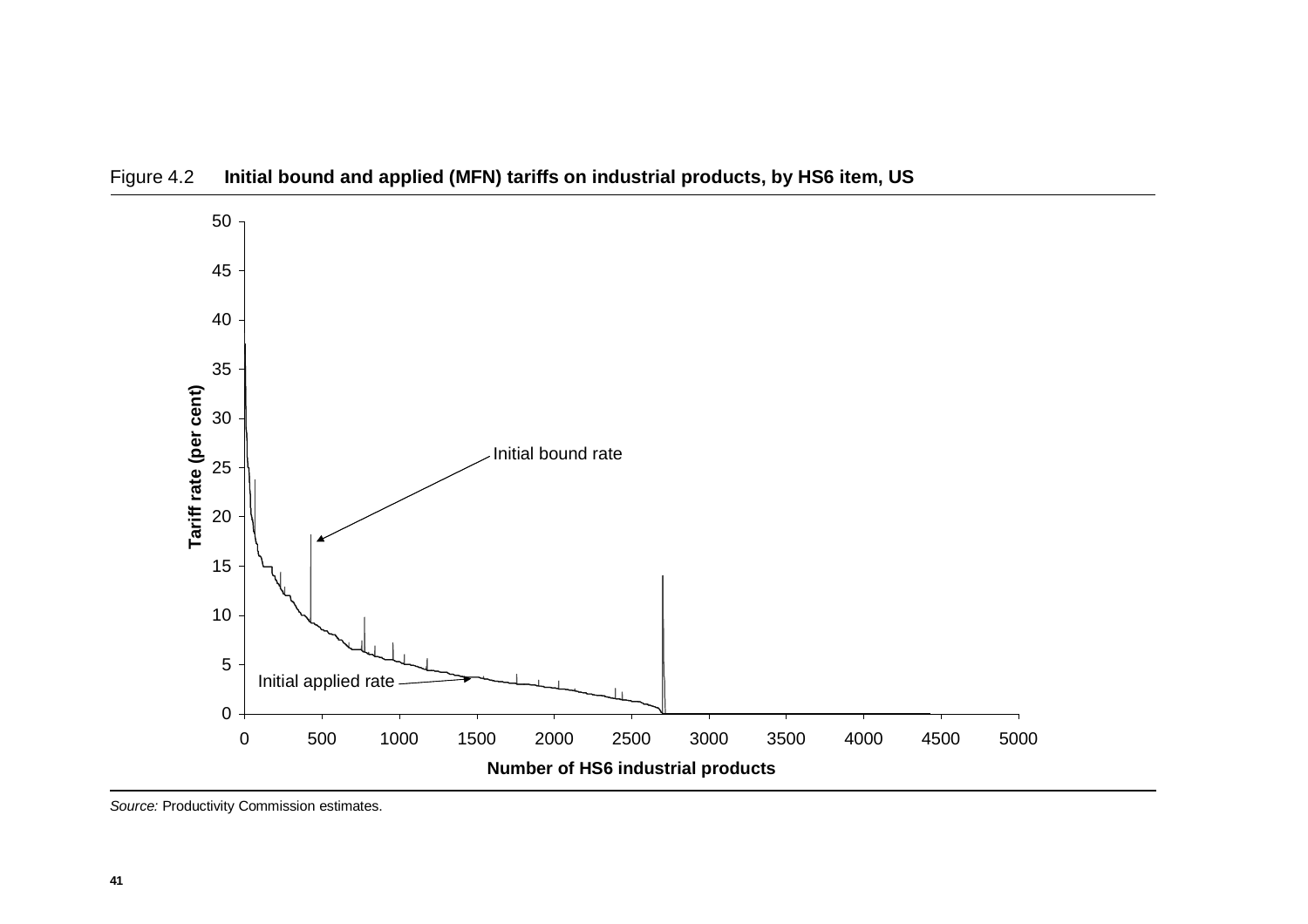

### Figure 4.3 **Effects of selected formulas on tariffs on industrial products, by HS6 item, US**

Note: HS chapters indicated on the chart account for the largest number of HS6 products in the designated range. *Source:* Productivity Commission estimates.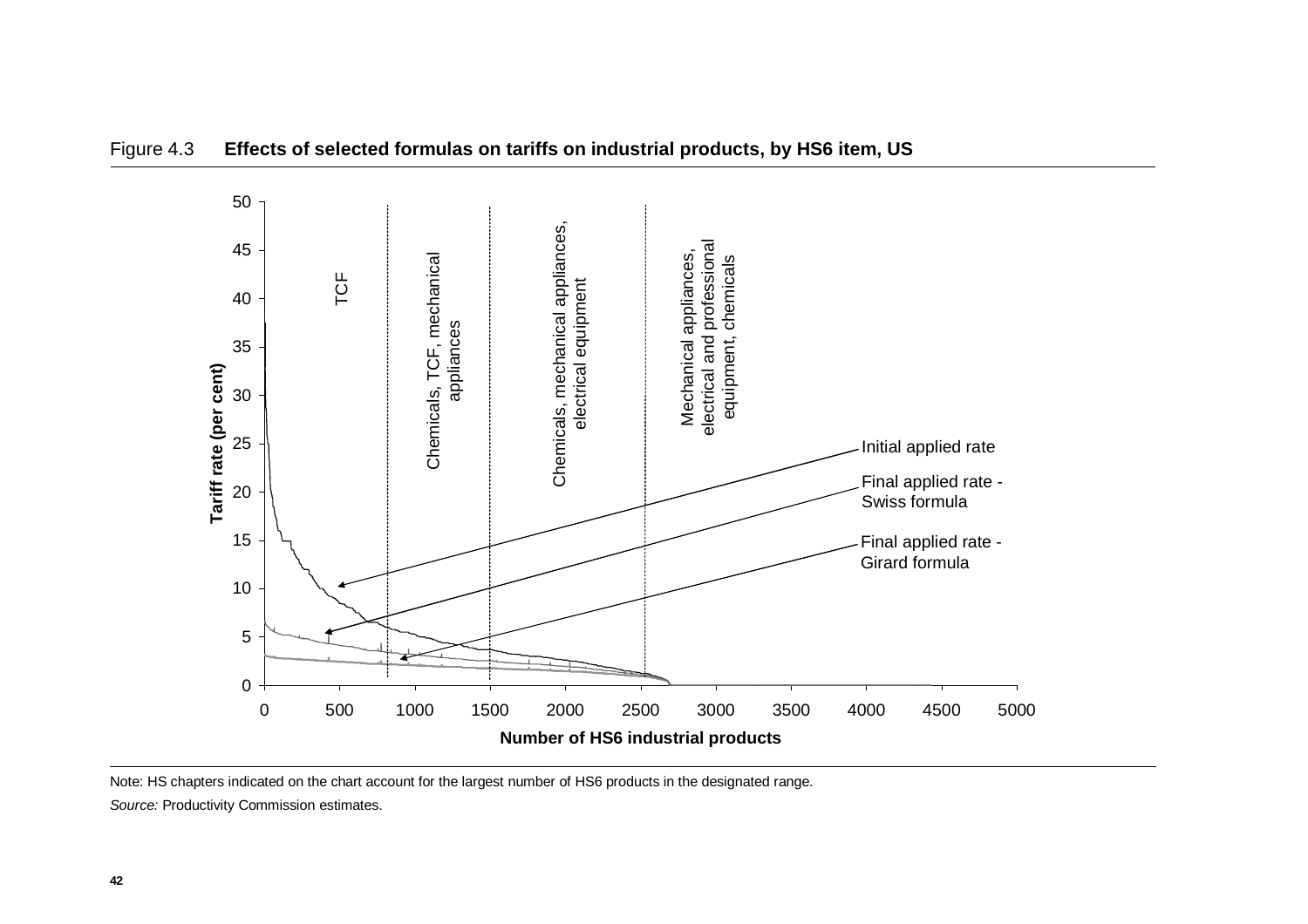### Figure 4.4 **Bound and applied tariffs on industrial products and effects of selected formulas on applied rates, Australia**





Note: HS chapters indicated on the chart account for the largest number of HS6 products in the designated range.

*Source:* Productivity Commission estimates.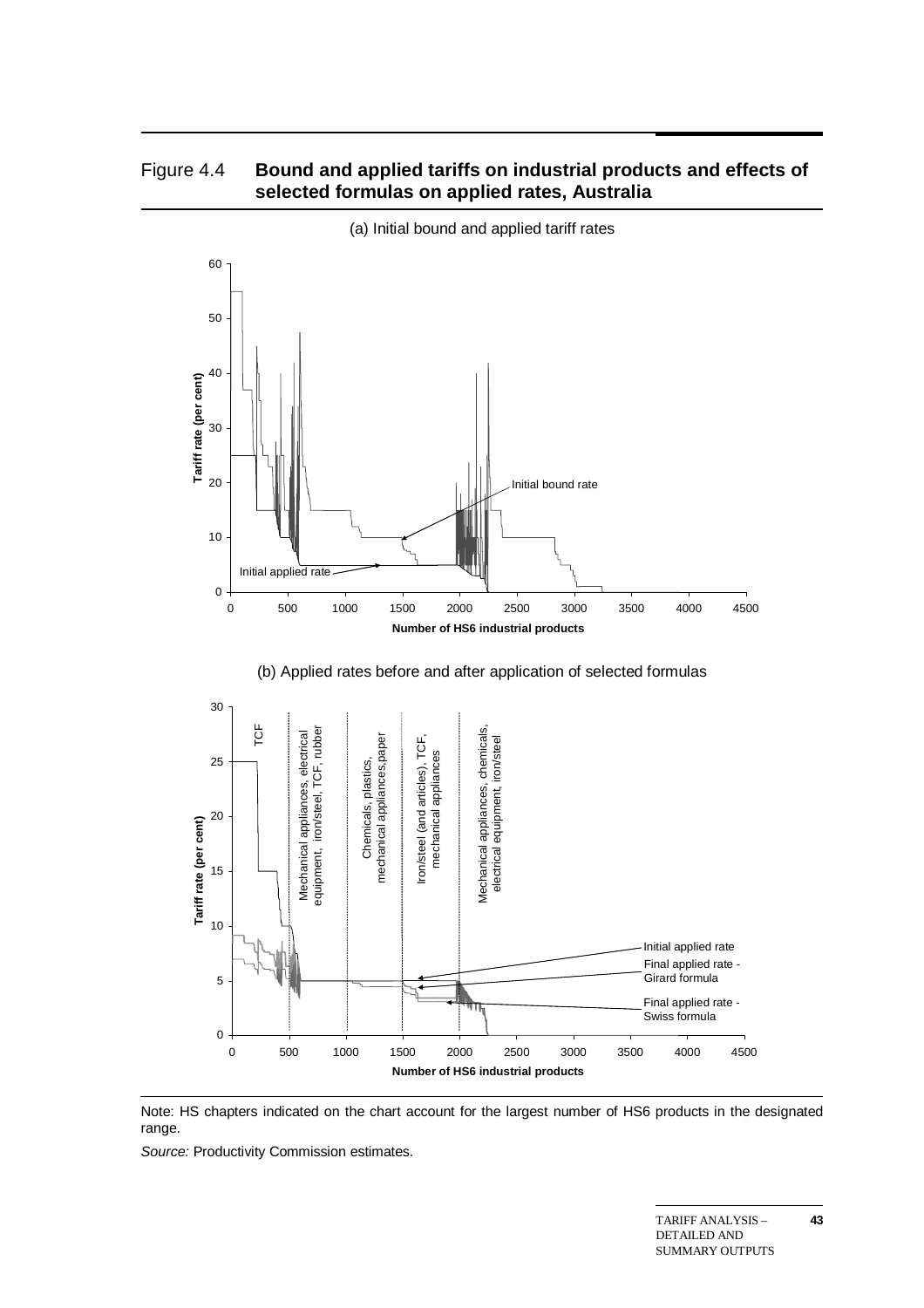

#### Figure 4.5 **Bound and applied tariffs on industrial products and effects of selected formulas on applied rates, Indonesia**

(b) Applied rates before and after application of selected formulas



Note: HS chapters indicated on the chart account for the largest number of HS6 products in the designated range.

*Source:* Productivity Commission estimates.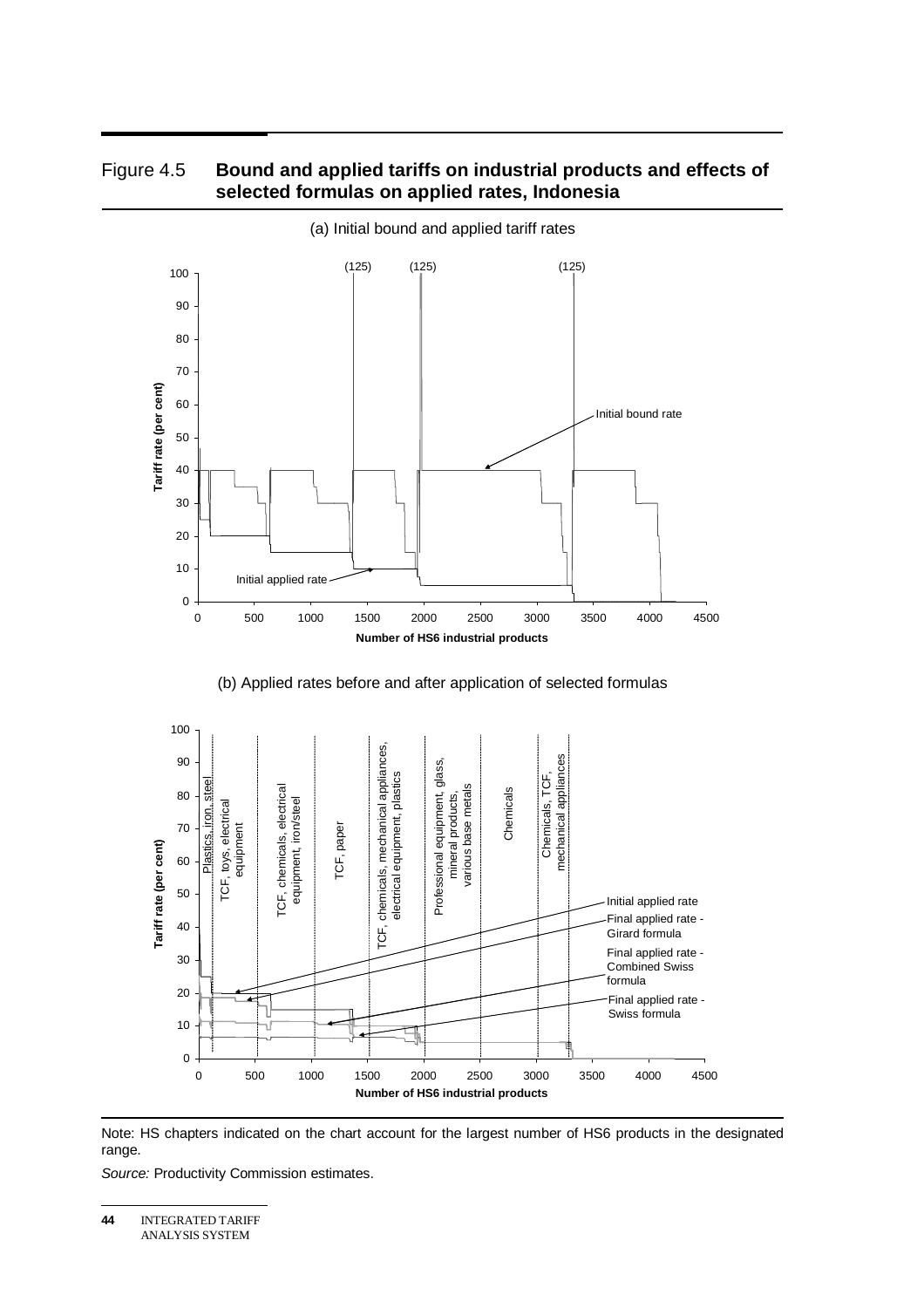#### 5 **Extensions**

-

This chapter sets out a variety of ways in which ITAS could be usefully extended and describes how these extensions might be implemented.

# **Incorporating planned tariff changes**

Governments sometimes announce planned changes in tariffs to allow businesses and workers time to adapt and to provide opportunities for improving competitiveness within a manageable timeframe. In particular, businesses in the more highly-protected industries may require especially large adjustments in work practices and resource allocation to remain competitive. Announcing planned tariff reductions in advance can help to reduce and spread out the costs of making these adjustments.

Planned tariff changes would not affect bound rates but would affect post-Uruguay applied rates. To incorporate this type of information, current applied rates would be changed to reflect tariff announcements and post-Uruguay applied rates would then be estimated in the usual way using this new applied rate in place of the current applied rate.<sup>1</sup> When examining data on planned tariff changes, the likelihood of these changes being implemented should be assessed prior to adjustments being made to the ITAS database.

Incorporating planned tariff changes would enhance ITAS analysis by improving the accuracy of estimates of future (post-Uruguay) applied rates for countries affected by the announcements. For example, the Australian Government has announced that automotive tariffs will remain at 10 per cent until January 2010. These tariffs will then be reduced to 5 per cent and remain at this level until (at least) 2015 (PC 2002). The Australian Government has also introduced legislation to reduce tariffs on apparel and certain finished textiles, footwear and fabrics to 17.5, 10 and 7.5 per cent, respectively, in January 2005 (PC 2002).2

<sup>1</sup> Box 3.3 contains an explanation of how post-Uruguay applied rates are estimated in ITAS.

 $2$  These planned tariff reductions could be incorporated in ITAS by adapting the program MECAUS3B.SAS.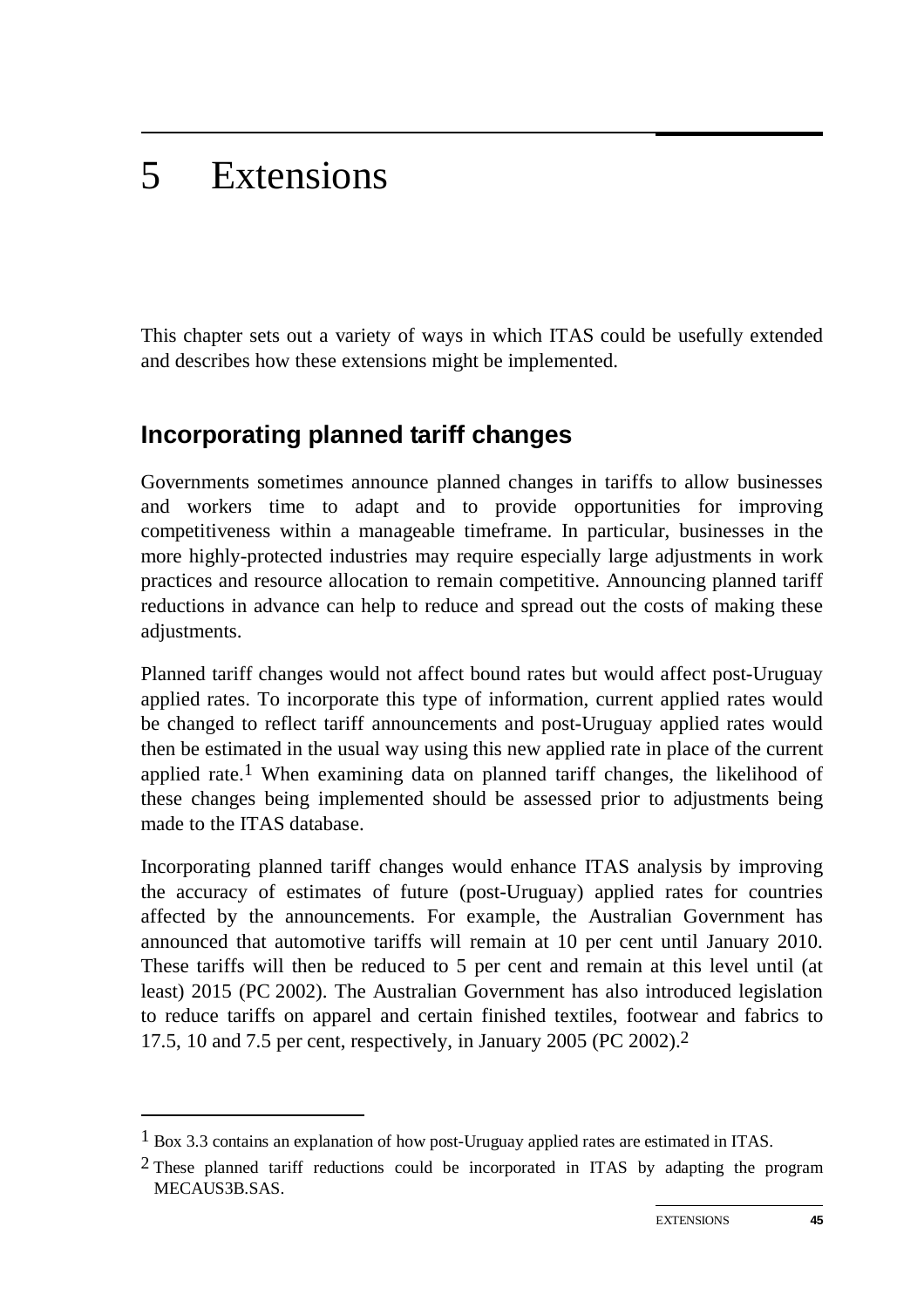#### $\overline{a}$ **Non-ad valorem tariffs**

Some tariffs are expressed in non-ad valorem terms:

- a *specific* tariff relates customs duty to a quantity measure, such as weight (for example, \$10 per tonne);
- a *compound* tariff combines an ad valorem tariff and a specific tariff (for example, 5 per cent plus £2.00 per litre, 10 per cent minus  $\epsilon$ 0.50 per kg);
- a *mixed* tariff specifies more than one tariff from which the rate yielding a minimum or maximum amount of duty is chosen (for example, 5 per cent or ¥0.04 per barrel, whichever is greater);
- a *technical* tariff relates duty collection to other characteristics of the product and may be expressed using specific and/or ad valorem components (for example, 6 per cent plus \$30 per litre of alcohol, calculated on that alcohol content by which the percentage by volume of alcohol of the goods exceeds 1.15).

These non-ad valorem tariffs represent about 17 per cent of agricultural tariff lines and about 4 per cent of industrial tariff lines (table 5.2).

Examining the effects of tariff reduction formulas requires tariff information in an ad valorem format. Only tariffs expressed in ad valorem terms (that is, duty as a percentage of import value) are currently included in ITAS. With appropriate additional information any of these non-ad valorem tariffs can be converted to an ad valorem equivalent and thus included in the tariff analysis in ITAS.3

<sup>3</sup> However, the CTS and IDB do not currently provide the additional information required to convert technical duties to ad valorem equivalents.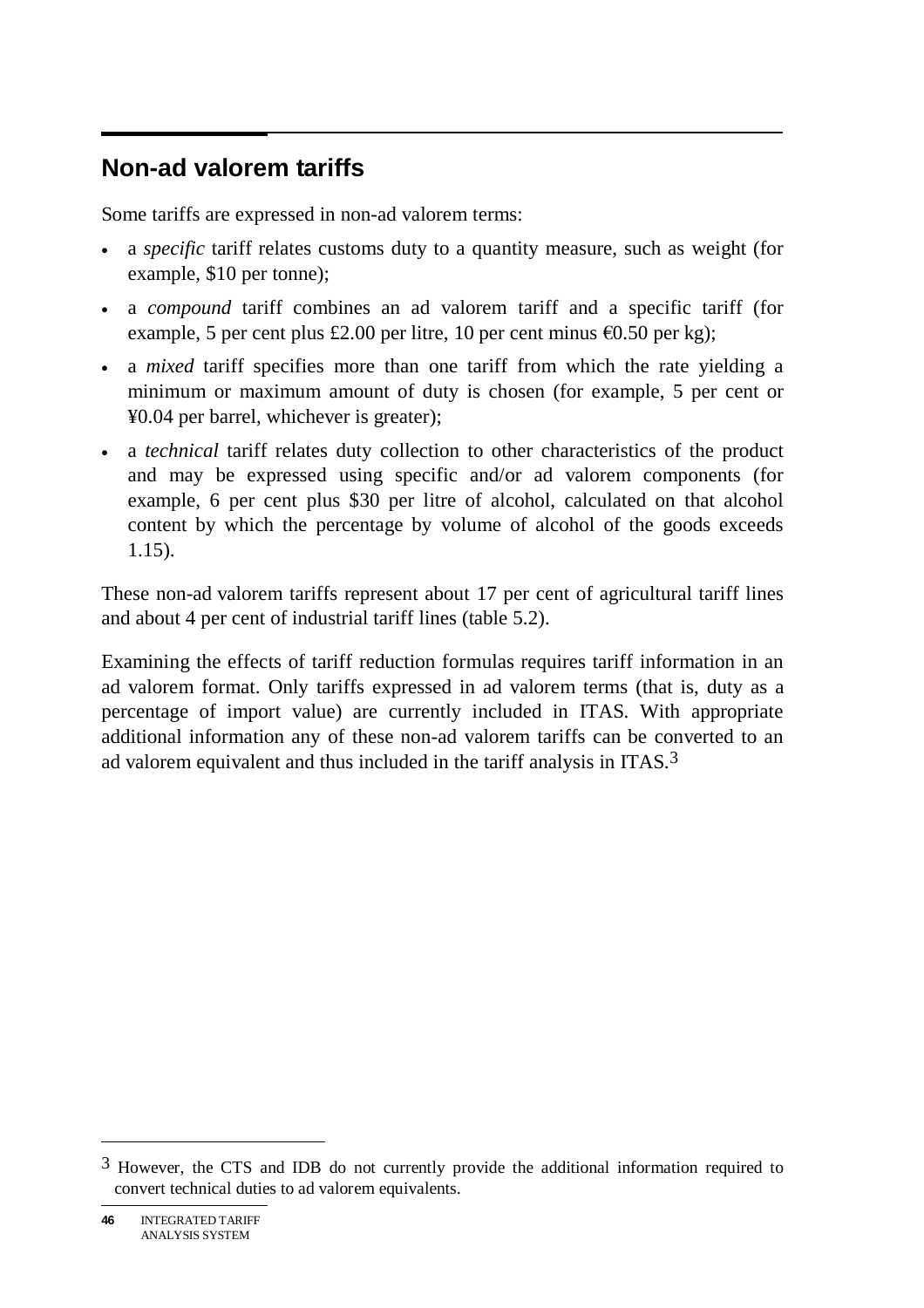|                      |                               |                                                | Agricultural products                          |                                                     |                         | Industrial products                                     |                                                                |
|----------------------|-------------------------------|------------------------------------------------|------------------------------------------------|-----------------------------------------------------|-------------------------|---------------------------------------------------------|----------------------------------------------------------------|
| Country              | Level of HS<br>classification | Number of Number of<br>line items <sup>a</sup> | line items<br>subject to<br><b>NAV</b> tariffs | Share of<br>tariffs<br>expressed<br>in NAV<br>terms | line items <sup>a</sup> | Number of Number of<br>line items<br><b>NAV</b> tariffs | Share of<br>tariffs<br>subject to expressed<br>in NAV<br>terms |
| Australia            | HS <sub>6</sub>               | 669                                            | 8                                              | 1.2                                                 | 4289                    | 5                                                       | 0.1                                                            |
| Bangladesh           | HS <sub>6</sub>               | 669                                            | 0                                              | 0.0                                                 | 141                     | 0                                                       | 0.0                                                            |
| <b>Brazil</b>        | HS <sub>8</sub>               | 929                                            | 0                                              | 0.0                                                 | 8404                    | 0                                                       | 0.0                                                            |
| Canada               | HS <sub>8</sub>               | 1327                                           | 402                                            | 30.3                                                | 6880                    | 21                                                      | 0.3                                                            |
| China                | HS <sub>8</sub>               | 963                                            | 0                                              | 0.0                                                 | 6099                    | $\Omega$                                                | 0.0                                                            |
| EU                   | HS <sub>8</sub>               | 2121                                           | 949                                            | 44.7                                                | 8307                    | 44                                                      | 0.5                                                            |
| India                | HS <sub>6</sub>               | 669                                            | $\overline{2}$                                 | 0.3                                                 | 3104                    | 269                                                     | 8.7                                                            |
| Indonesia            | HS <sub>9</sub>               | 980                                            | 0                                              | 0.0                                                 | 5913                    | 0                                                       | 0.0                                                            |
| Japan                | HS <sub>6</sub>               | 669                                            | 69                                             | 10.3                                                | 4425                    | 4                                                       | 0.1                                                            |
| Korea                | <b>HS10</b>                   | 1477                                           | 68                                             | 4.6                                                 | 8607                    | 21                                                      | 0.2                                                            |
| Malaysia             | HS <sub>9</sub>               | 1293                                           | 342                                            | 26.5                                                | 6025                    | 8                                                       | 0.1                                                            |
| Mexico               | HS <sub>8</sub>               | 1060                                           | 80                                             | 7.5                                                 | 10224                   | 1                                                       | 0.0                                                            |
| New Zealand          | HS <sub>8</sub>               | 967                                            | 10                                             | 1.0                                                 | 6286                    | 236                                                     | 3.8                                                            |
| Philippines          | HS <sub>8</sub>               | 800                                            | 0                                              | 0.0                                                 | 2858                    | 0                                                       | 0.0                                                            |
| Singapore            | HS <sub>9</sub>               | 832                                            | 55                                             | 6.6                                                 | 3288                    | 0                                                       | 0.0                                                            |
| South Africa         | HS <sub>8</sub>               | 467                                            | $\overline{0}$                                 | 0.0                                                 | 11570                   | 0                                                       | 0.0                                                            |
| Taiwan               | HS <sub>8</sub>               | 1334                                           | 88                                             | 6.6                                                 | 7260                    | 86                                                      | 1.2                                                            |
| Thailand             | HS <sub>6</sub>               | 734                                            | 322                                            | 43.9                                                | 3243                    | 734                                                     | 22.6                                                           |
| US                   | HS <sub>8</sub>               | 1729                                           | 746                                            | 43.1                                                | 8447                    | 357                                                     | 4.2                                                            |
| Average <sup>b</sup> | n/a                           | n/a                                            | n/a                                            | 11.9                                                | n/a                     | n/a                                                     | 2.2                                                            |

### Table 5.1 **Incidence of non-ad valorem (NAV) bound tariffs for agricultural and industrial products**

By country

**a** Number of items subject to binding commitments. **b** Average for the 19 countries listed. *Source*: ITAS.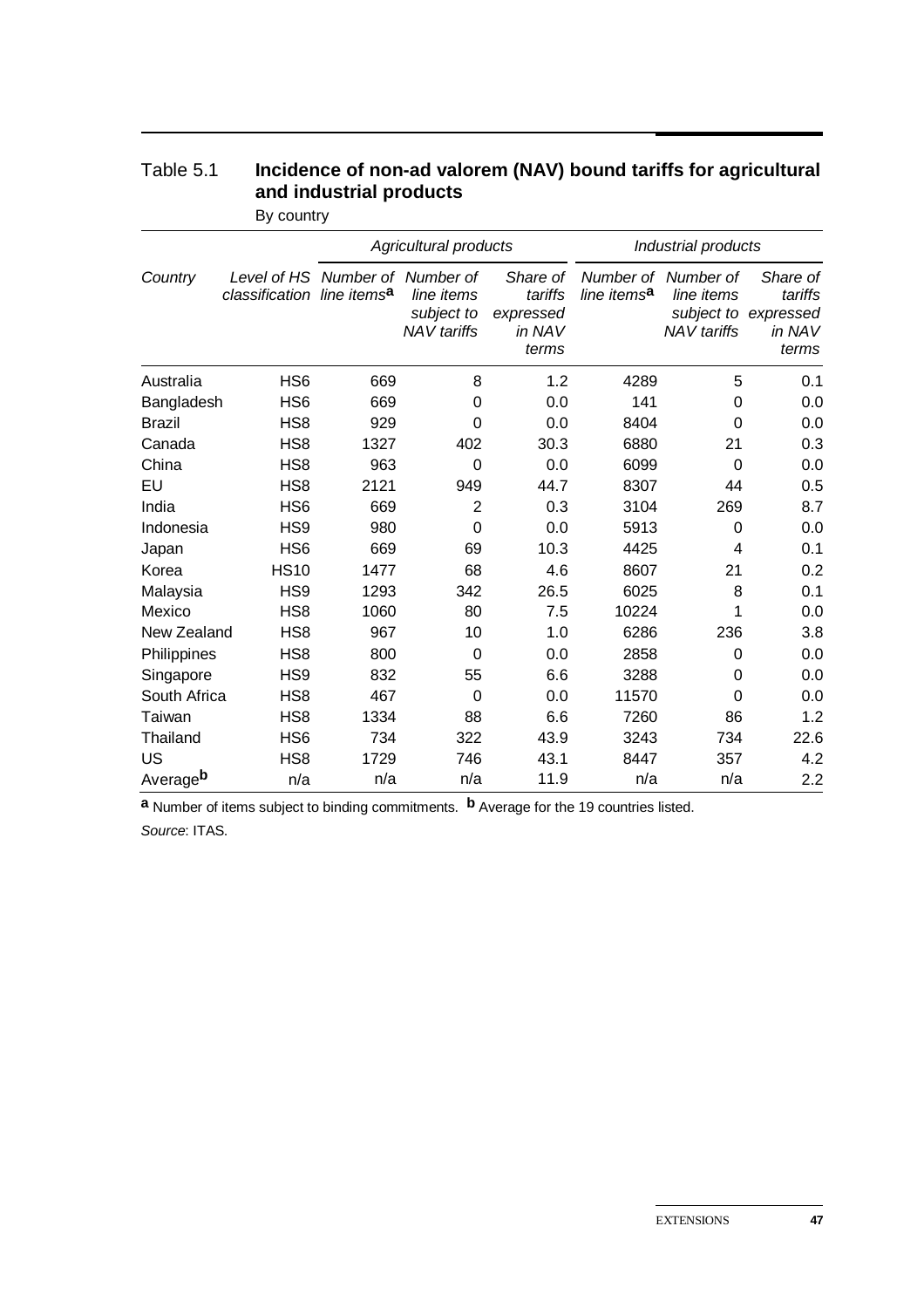|                      |                                         |                        | Agricultural products                                       |                                                     |                                     | Industrial products                                         |                                                              |
|----------------------|-----------------------------------------|------------------------|-------------------------------------------------------------|-----------------------------------------------------|-------------------------------------|-------------------------------------------------------------|--------------------------------------------------------------|
| Country              | Level of HS Number of<br>classification | line items<br>imported | Number of<br>line items<br>subject to<br><b>NAV</b> tariffs | Share of<br>tariffs<br>expressed<br>in NAV<br>terms | Number of<br>line items<br>imported | Number of<br>line items<br>subject to<br><b>NAV</b> tariffs | Share of<br>tariffs<br>imported expressed<br>in NAV<br>terms |
| Australia            | HS <sub>8</sub>                         | 706                    | 7                                                           | 1.0                                                 | 5203                                | 8                                                           | 0.2                                                          |
| Bangladesh           | HS <sub>8</sub>                         | 786                    | $\Omega$                                                    | 0.0                                                 | 5319                                | 8                                                           | 0.2                                                          |
| <b>Brazil</b>        | HS <sub>8</sub>                         | 934                    | $\Omega$                                                    | 0.0                                                 | 8470                                | $\overline{0}$                                              | 0.0                                                          |
| Canada               | HS <sub>8</sub>                         | 1352                   | 374                                                         | 27.7                                                | 6820                                | 18                                                          | 0.3                                                          |
| China                | HS <sub>8</sub>                         | 1036                   | $\Omega$                                                    | 0.0                                                 | 6280                                | 0                                                           | 0.0                                                          |
| EU                   | HS <sub>8</sub>                         | 2121                   | 1011                                                        | 47.7                                                | 8307                                | 44                                                          | 0.5                                                          |
| India                | HS <sub>6</sub>                         | 669                    | $\overline{2}$                                              | 0.3                                                 | 4444                                | 8                                                           | 0.2                                                          |
| Indonesia            | HS9                                     | 981                    | $\overline{0}$                                              | 0.0                                                 | 6285                                | $\Omega$                                                    | 0.0                                                          |
| Japan                | HS <sub>9</sub>                         | 1756                   | 300                                                         | 17.1                                                | 7292                                | 299                                                         | 4.1                                                          |
| Korea                | <b>HS10</b>                             | 1485                   | 32                                                          | 2.2                                                 | 9611                                | 21                                                          | 0.2                                                          |
| Malaysia             | HS9                                     | 1152                   | 113                                                         | 9.8                                                 | 9237                                | 367                                                         | 4.0                                                          |
| Mexico               | HS <sub>8</sub>                         | 1059                   | 52                                                          | 4.9                                                 | 10260                               | 3                                                           | 0.0                                                          |
| New Zealand          | HS <sub>8</sub>                         | 967                    | 4                                                           | 0.4                                                 | 6262                                | 229                                                         | 3.7                                                          |
| Philippines          | HS <sub>8</sub>                         | 803                    | 0                                                           | 0.0                                                 | 4835                                | 0                                                           | 0.0                                                          |
| Singapore            | HS9                                     | 836                    | 4                                                           | 0.5                                                 | 5007                                | $\Omega$                                                    | 0.0                                                          |
| South Africa         | HS <sub>8</sub>                         | 845                    | 122                                                         | 14.4                                                | 6980                                | 1819                                                        | 26.1                                                         |
| Taiwan               | HS <sub>8</sub>                         | 1205                   | 41                                                          | 3.4                                                 | 7194                                | 114                                                         | 1.6                                                          |
| Thailand             | <b>HS10</b>                             | 990                    | 554                                                         | 56.0                                                | 5844                                | 949                                                         | 16.2                                                         |
| US                   | HS <sub>8</sub>                         | 1729                   | 772                                                         | 44.7                                                | 8444                                | 543                                                         | 6.4                                                          |
| Average <sup>a</sup> | n/a                                     | n/a                    | n/a                                                         | 12.1                                                | n/a                                 | n/a                                                         | 3.3                                                          |

# Table 5.2 **Incidence of non-ad valorem (NAV) MFN tariffs for agricultural and industrial products**

By country

**a** Average for the 19 countries listed.

*Source*: ITAS.

### **Converting a non-ad valorem tariff to an ad valorem equivalent (AVE)**

WTO (2003c) outlines two methods by which each of the types of tariff expressions listed above may be converted to an AVE rate. Essentially, these calculations involve using the non-ad valorem tariff, import value and quantity information contained in the IDB to:

- estimate the total duty collected relative to the total import value (revenue method); or
- estimate the duty collected per unit relative to the import value per unit (unit value method).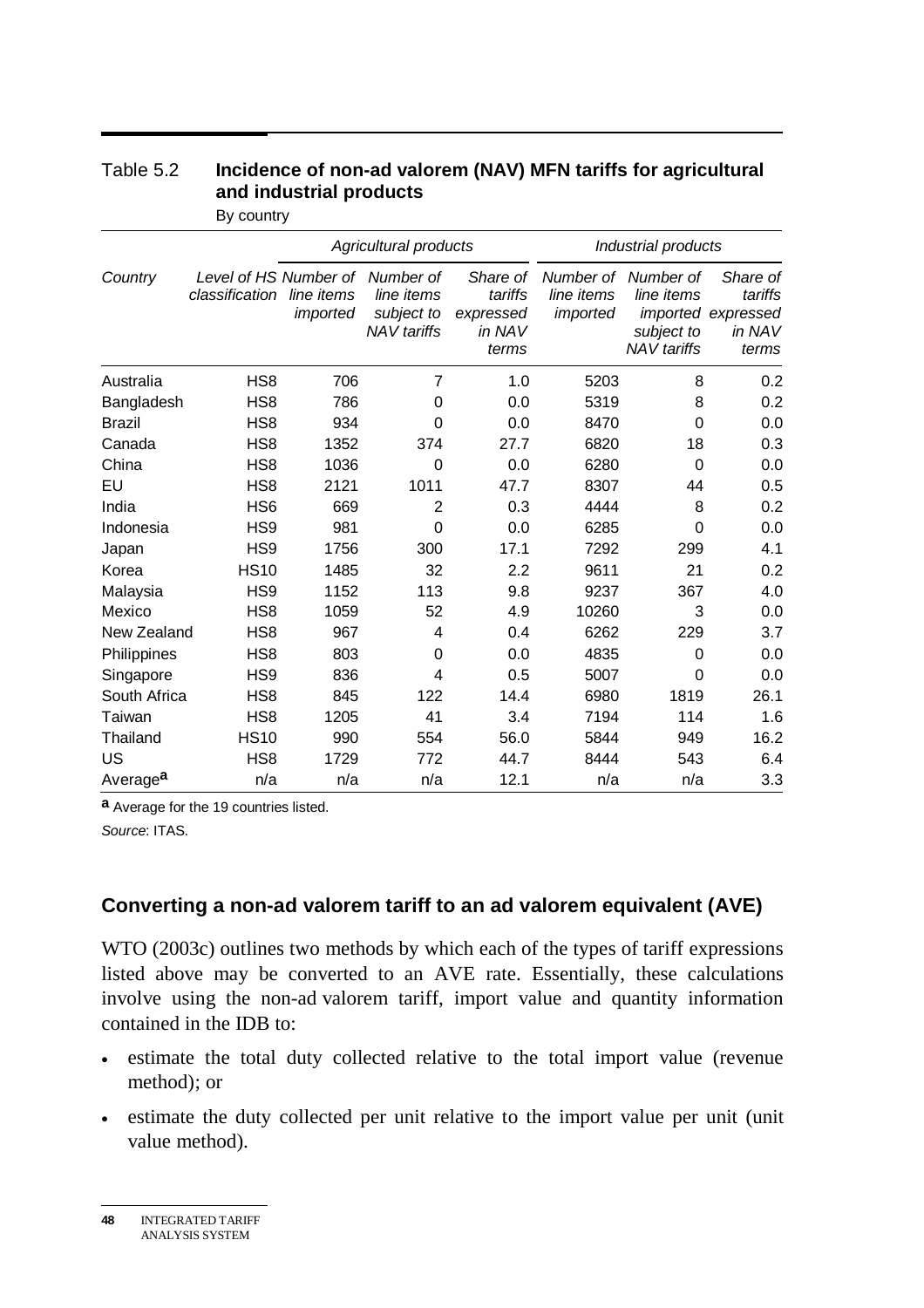Assuming that the bilateral import values and quantities are representative for the post-Uruguay period, the same information and process may be used to convert non-ad valorem bound rates from the CTS into AVEs.

Currently there is no agreement on which method is more appropriate to use. Further, significant additional work is required to convert existing information from text strings into appropriate variables prior to calculations being performed.

MAcMap uses the unit value method to calculate AVE rates for applied tariffs. Although this might be used as a supplementary data source, ad valorem equivalents for bound rates are not available and would have to be calculated using CTS tariff data and IDB import data.

Many assumptions are involved in estimating AVE tariffs and should be borne in mind when conducting tariff analysis based on such estimates. Bouët et al. (2004) outline a new methodology for calculating more robust estimates of AVE tariffs in MAcMap.

# **Prohibitive tariffs**

A tariff is prohibitive if it is sufficiently high to discourage a country from importing the associated product. ITAS includes data for traded commodities by importing country and exporting partner. Thus, it does not currently contain data on commodities subject to prohibitive tariffs. As a result, ITAS underestimates trade barriers and, therefore, overestimates the level of access to markets in each importing country.

With appropriate additional information it would be possible to extend the ITAS framework to include prohibitive tariffs. However, estimating the effect of prohibitive tariffs is labour intensive, due to the necessity of also considering the effects of geographical impediments like transport costs.

# **Non-tariff barriers**

Non-tariff barriers (NTBs) include prohibitions, tariff quotas, anti-dumping duties and sanitary, environmental and technical norms. Each type of NTB reduces market access for imports. The ITAS framework does not include an analysis of NTBs and thus underestimates barriers to market access.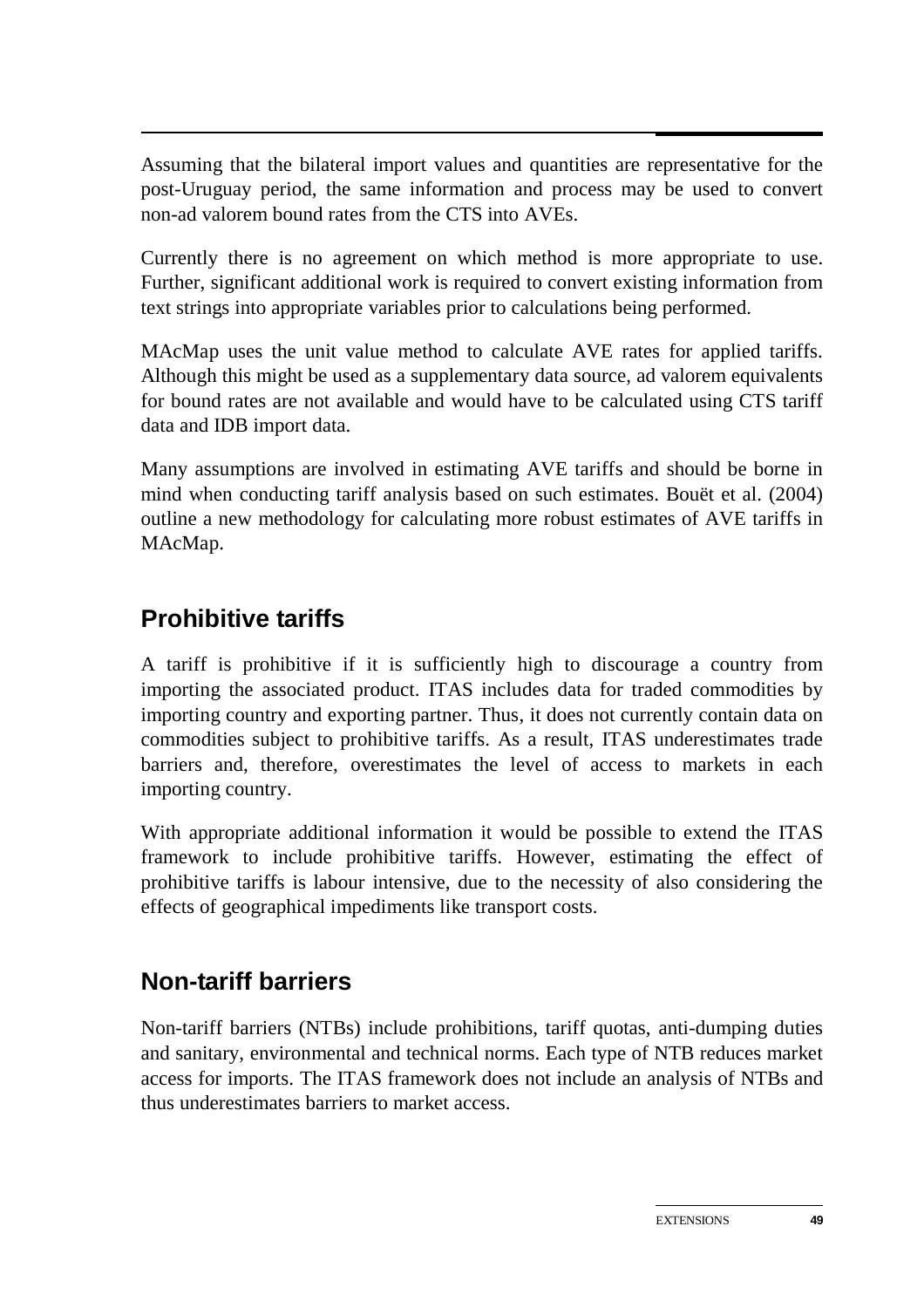$\overline{\phantom{a}}$ In future, some NTBs may be tariffied (formally converted into a tariff). When this happens, ITAS will be able to incorporate their effects on market access and tariff reduction calculations.

ITAS could be extended by supplementing IDB data on applied rates with MAcMap and/or TRAINS data to gauge the overall level of (current) market access. Bouët et al. (2004) contains a detailed explanation of how each of these instruments of protection is translated into a common metric (ad valorem equivalent) in MAcMap.

# **Agricultural products**

The source data on which ITAS is based uses the 1996 HS classification. In total, there are 5734 HS6 items, of which 4938 (86 per cent) are classified as industrial products. Agricultural products represent about 7 per cent of trade (table 5.3).4

ITAS could be extended to include the effects of tariff reduction formulas on agricultural tariffs. However, the issue of converting non-ad valorem tariffs to AVE tariffs becomes more important when agricultural products are to be included, as these products tend to have a much higher incidence of specific tariffs applied to them than for industrial products (see tables 5.1 and 5.2). Further, the existence of tariff quotas and preferential access into highly-protected markets complicates the calculation of ad valorem equivalents.

<sup>4</sup> Average across 19 countries included in ITAS.

**<sup>50</sup>** INTEGRATED TARIFF ANALYSIS SYSTEM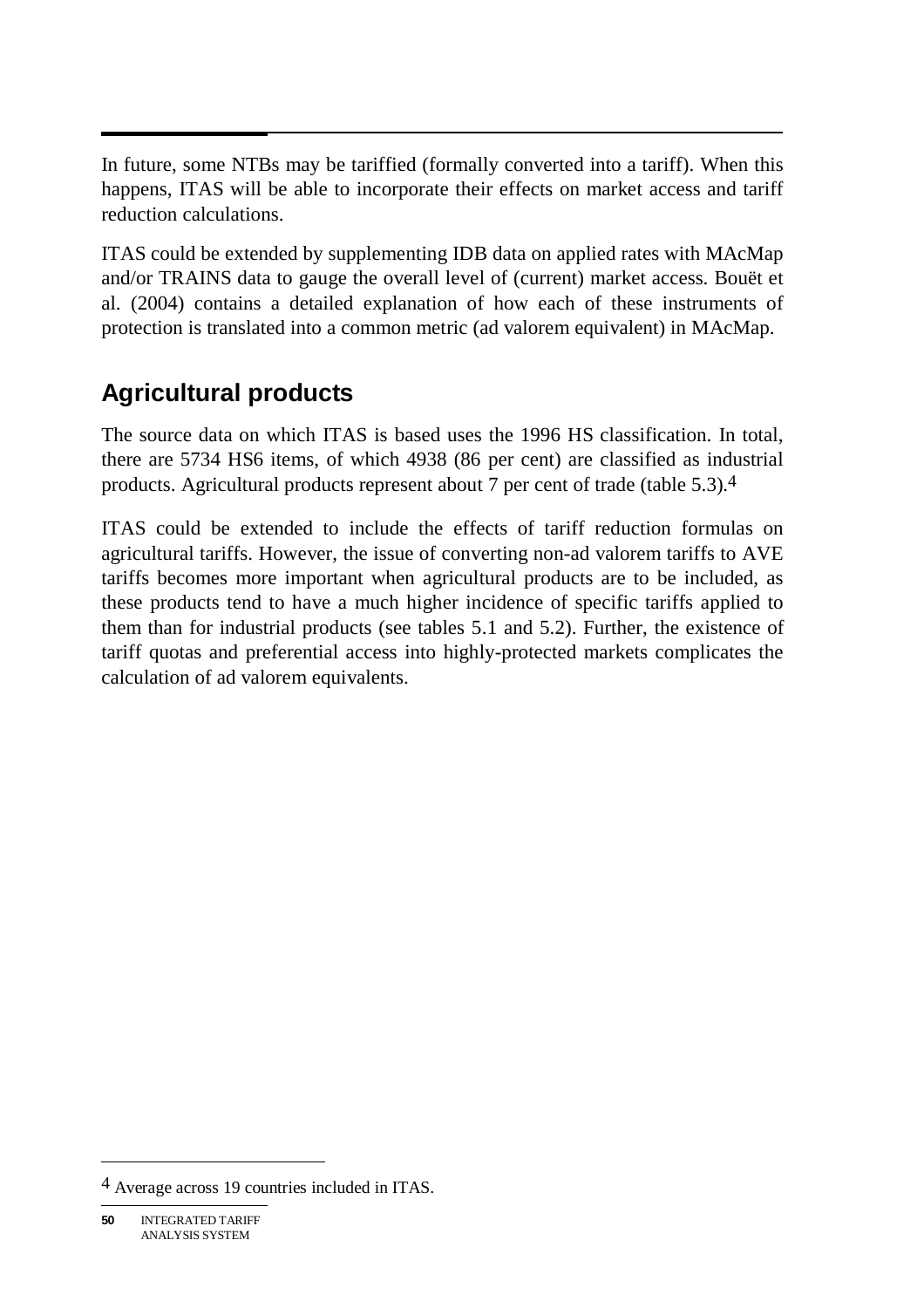| Country            | Value of trade <sup>a</sup> |                     | Share of industrial products in |
|--------------------|-----------------------------|---------------------|---------------------------------|
|                    | All commodities             | Industrial products | total commodity trade           |
|                    | (US\$m)                     | (US\$m)             | $(\%)$                          |
| Australia          | 62739                       | 59 822              | 95.35                           |
| Bangladesh         | 7018                        | 6 2 8 2             | 89.51                           |
| <b>Brazil</b>      | 57 725                      | 54 217              | 93.92                           |
| Canada             | 209 730                     | 197 845             | 94.33                           |
| China              | 161 559                     | 153 285             | 94.88                           |
| EU                 | 701 406                     | 649 907             | 92.66                           |
| India              | 39 131                      | 34 794              | 88.92                           |
| Indonesia          | 41 680                      | 37 137              | 89.10                           |
| Japan              | 309 613                     | 269 550             | 87.06                           |
| Korea              | 119 752                     | 112 475             | 93.92                           |
| Malaysia           | 77 952                      | 72 092              | 92.48                           |
| Mexico             | 174 473                     | 160 407             | 91.94                           |
| New Zealand        | 13847                       | 12776               | 92.26                           |
| Philippines        | 32 568                      | 29 831              | 91.60                           |
| Singapore          | 111 005                     | 105 392             | 94.94                           |
| South Africa       | 26 754                      | 23 2 28             | 86.82                           |
| Taiwan             | 109 661                     | 102 275             | 93.27                           |
| Thailand           | 49 586                      | 46 960              | 94.71                           |
| <b>US</b>          | 970 724                     | 930 617             | 95.87                           |
| Total <sup>b</sup> | 3 276 924                   | 3 058 892           | 93.35                           |

#### Table 5.3 **Total commodity trade and trade in industrial products, by country**

**a** Includes items subject to ad valorem tariffs, specific tariffs and tariff-free items. **b** Total across the 19 countries in ITAS.

*Source*: WTO (1999); UN (2000) for Bangladesh.

# **Variations in scenarios**

Using the existing programs and structure as a guide, it is possible to increase the number of tariff reduction scenarios included in ITAS. However, it is significantly easier to replace the existing scenarios with up to 10 new scenarios than to increase the dimensions of the final database and many of the output files.

Other formulas are in the code but disabled in the current implementation (table 5.4).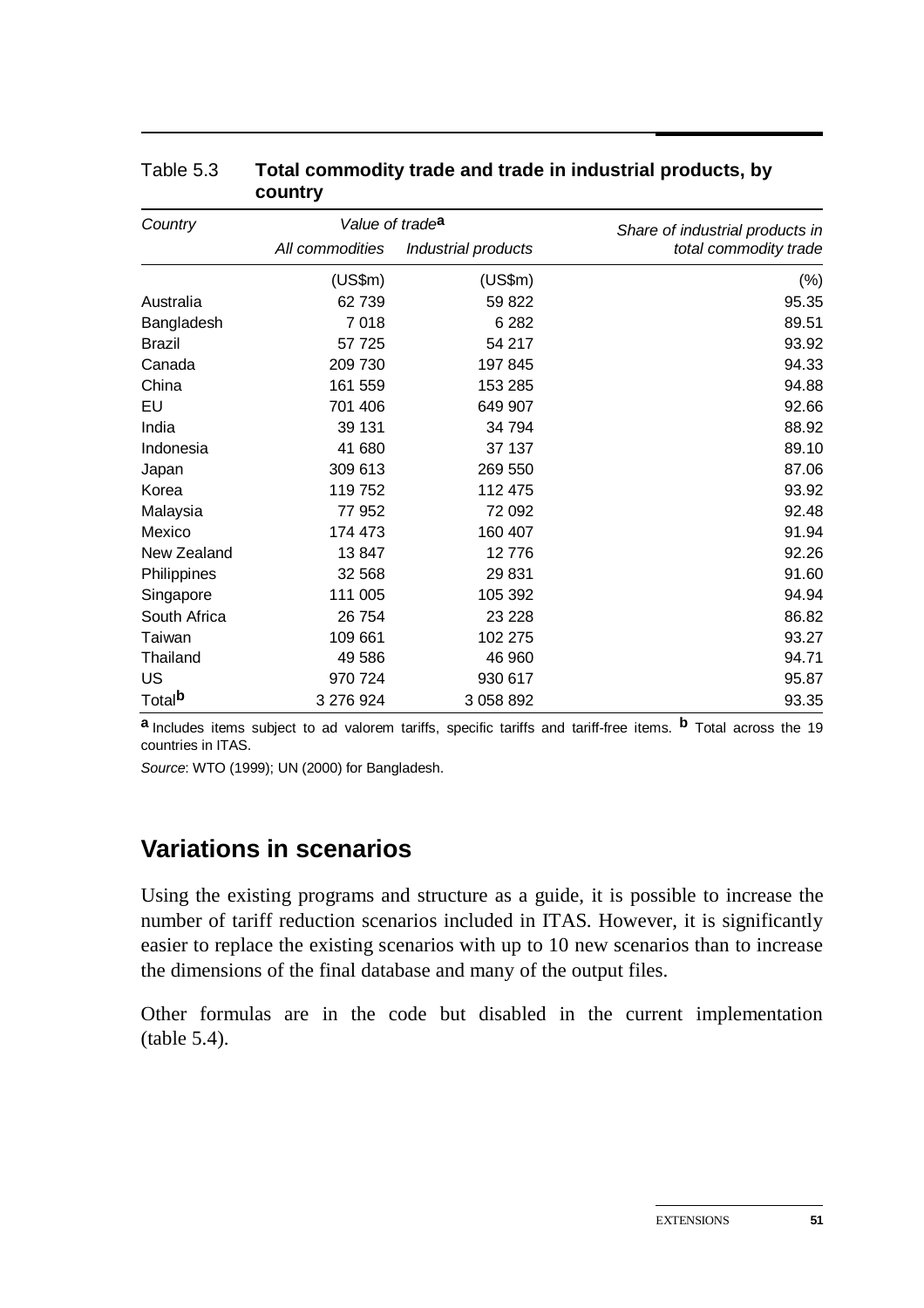| Scenario                    | Explanation                                                                                                                                                                                                                  |
|-----------------------------|------------------------------------------------------------------------------------------------------------------------------------------------------------------------------------------------------------------------------|
| Linear <sub>66</sub>        | Two-thirds proportional reduction in all tariffs                                                                                                                                                                             |
| Swiss25                     | Maximum possible final tariff of 25 per cent                                                                                                                                                                                 |
| European                    | EU compression formula with parameters for 3 intervals, each interval<br>defined by the following lower base/final and upper base/final tariffs:<br>zero/zero and 15/10; 15/10 and 50/25, and 50/25 and a cap at 25 per cent |
| Flexible Swiss <sup>a</sup> | Modification of the Swiss8 formula, which allows a 15 per cent maximum<br>tariff and targets the average tariff for each member, based on the prior<br>application of Swiss8                                                 |
| Korean                      | Each new rate is 0.8 of the base rate less 0.7 of the excess of the initial<br>rate above a specified level                                                                                                                  |

#### Table 5.4 **Other formulas used by ITAS**

**a** Based on a formula proposed by Francois and Martin (2003). See appendix B for this implementation. *Source*: Productivity Commission.

# **Updating ITAS after the Doha Round**

ITAS is currently set up to examine the effects on post-Uruguay tariffs of formulas proposed in the Doha round of negotiations. Given appropriate data, it will be possible to update the master data in ITAS to examine the effects of new formulas on post-Doha tariffs.

# **Including additional importing countries**

ITAS currently includes 19 importing countries and their bilateral trade with all other countries of the world.<sup>5</sup> This coverage currently represents some 56 per cent of world commodity trade. The CTS and IDB include trade and tariff data for more than 100 importing countries and customs unions. In principle, each of these countries/unions could be included as an importer in ITAS. Such inclusions would allow better analysis of the effects of tariff reduction formulas on market access for each country's exports and on trade among developing countries.

<sup>5</sup> Importing countries included in ITAS are listed in table A.1 in appendix A.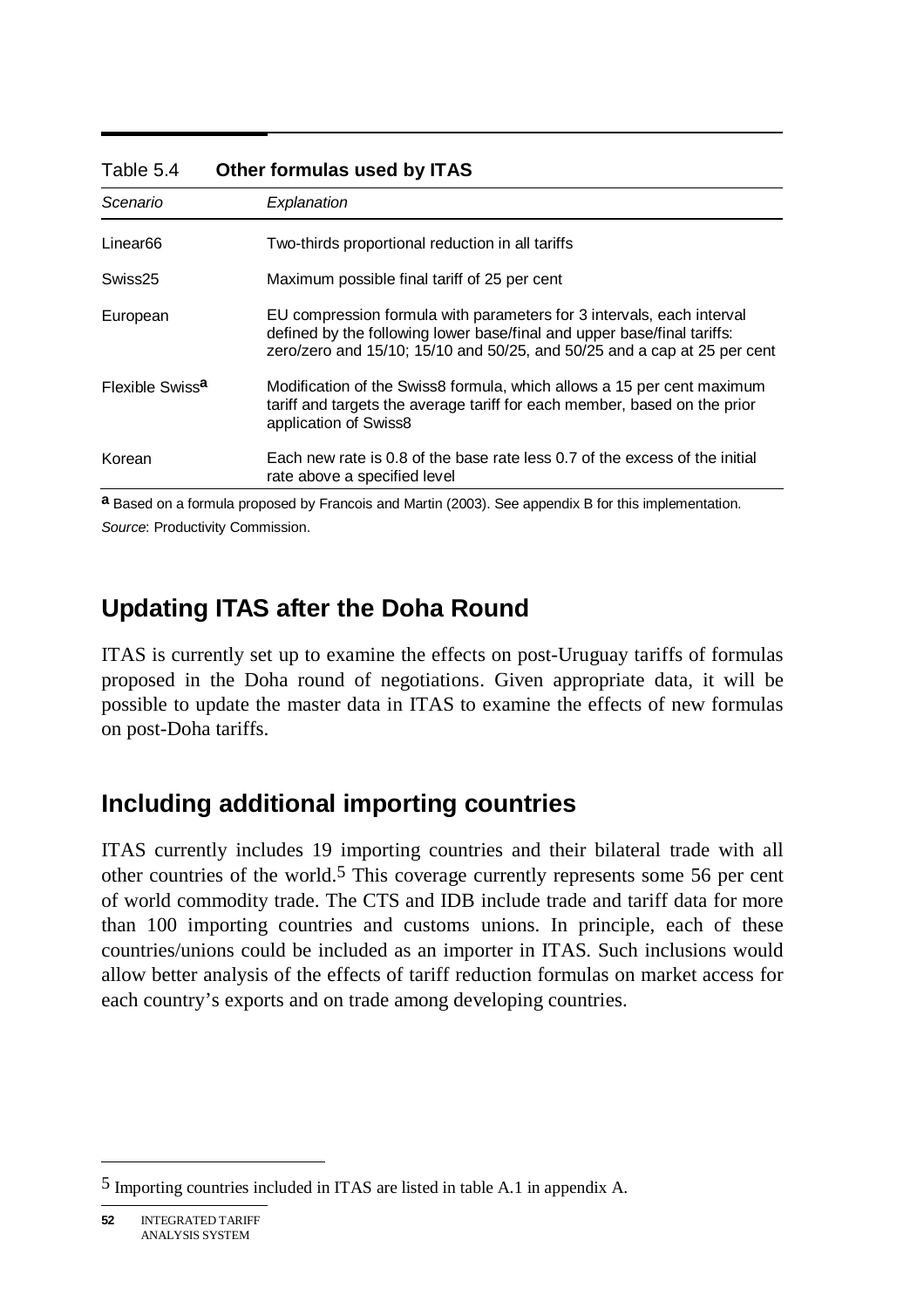# A Data

-

Trade and tariff data form the core of ITAS. These data are required in order to examine commodity tariffs on bilateral trade flows for a variety of countries and partners. Primary data come from two sources:

- 1. the WTO's Integrated Database (IDB), which describes trade flows and detailed applied tariff structures for most member countries (latest year: 1999 for most economies).1
- 2. the WTO's Consolidated Tariff Schedule (CTS), which describes tariff commitments (or bound tariff rates) of all member countries, made under various trade agreements including the Uruguay Round (most will be in place by 1 July 2005).

These two sources are supplemented by a third source, namely, *International Trade Australia* (ABS Cat. No. 5465.0), which describes Australia's trade flows and tariff collection at the HS8 level (latest year: 2001-02). This supplementary data source serves two purposes.

First, the Australian Bureau of Statistics (ABS) data contain more recent tariff data for Australian imports than the IDB. Second, these data identify Australian exports to Bangladesh and allow identification of tariffs imposed by Bangladesh on Australian exports (as IDB data for Bangladesh contain commodity tariffs but no partner information).

Although data are available in the IDB and CTS for most member countries, only 19 are included in ITAS.2 Table A.1 presents key features of the primary data used for each of these countries.3

 $<sup>1</sup>$  Some data are not currently available for some member countries, for example trade data for</sup> Bangladesh.

 $2$  Exporting partners for each of these countries are comprehensive. That is, they are not limited to the remaining 18 countries.

 $3$  Although IDB data could be used for Australian import values and applied tariff data, more recent ABS data are used in ITAS. As a result, for Australia the excise component of duty collections for petrol products is removed prior to calculating ad valorem tariffs and import values are converted from A\$'000 to US\$ for consistency with all other importing economies included in the system.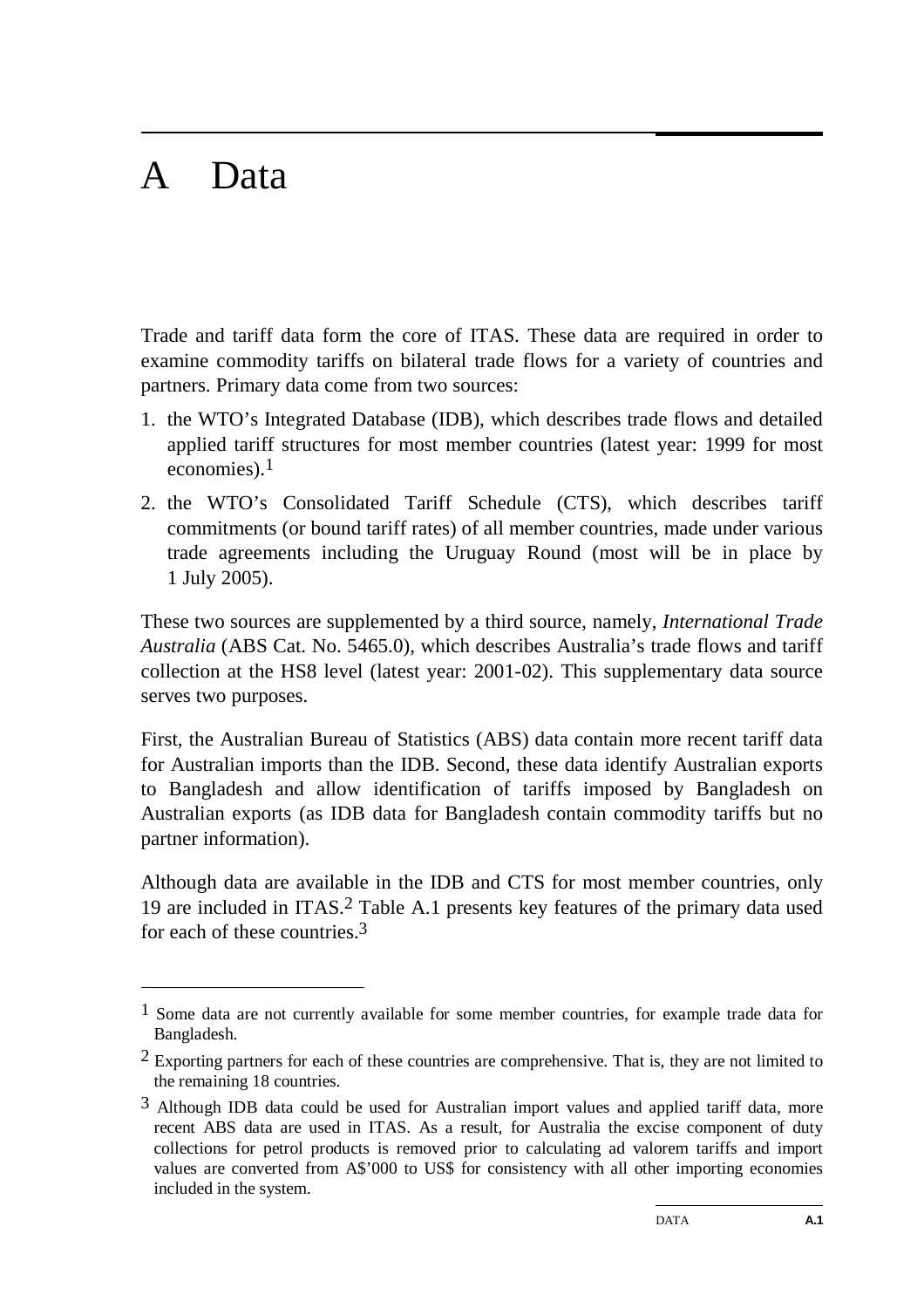|               | Dy country                                                       |                                               |                              |                            |                               |                                   |
|---------------|------------------------------------------------------------------|-----------------------------------------------|------------------------------|----------------------------|-------------------------------|-----------------------------------|
| Country       | Number of<br><b>HS6</b> products<br><i>imported</i> <sup>b</sup> | Number of<br>trading<br>partners <sup>c</sup> | Share of<br>unbound<br>items | <b>Import</b><br>valuation | Year of<br><i>import</i> data | Year of<br>applied<br>tariff data |
| Australiad    | 3911                                                             | 132                                           | 3.4                          | <b>FOB</b>                 | 2001-02                       | 2001-02                           |
| Bangladeshe   | 4444                                                             | n/a                                           | 96.9                         | n/a                        | n/a                           | 1999                              |
| <b>Brazil</b> | 4233                                                             | 196                                           | 1.0                          | <b>CIF</b>                 | 2001                          | 2001                              |
| Canada        | 4427                                                             | 228                                           | 23.9                         | <b>FOB</b>                 | 1999                          | 1999                              |
| China         | 4378                                                             | 176                                           | 1.5                          | <b>CIF</b>                 | 1999                          | 2001 <sup>f</sup>                 |
| EU            | 4442                                                             | 203                                           | 0.0                          | <b>CIF</b>                 | 1999                          | 1999                              |
| India         | 3736                                                             | 138                                           | 26.3                         | <b>CIF</b>                 | 1996                          | 1996                              |
| Indonesia     | 4298                                                             | 126                                           | 7.5                          | <b>CIF</b>                 | 1997                          | 1999                              |
| Japan         | 4330                                                             | 212                                           | 0.3                          | <b>CIF</b>                 | 1999                          | 1999                              |
| Korea         | 4349                                                             | 210                                           | 9.7                          | <b>CIF</b>                 | 1999                          | 1999                              |
| Malaysia      | 4284                                                             | 188                                           | 35.5                         | <b>CIF</b>                 | 1997                          | 1999                              |
| Mexico        | 4374                                                             | 203                                           | 1.1                          | <b>FOB</b>                 | 2000                          | 2000                              |
| New Zealand   | 4110                                                             | 163                                           | 0.8                          | <b>CIF</b>                 | 1999                          | 1999                              |
| Philippines   | 4053                                                             | 155                                           | 40.5                         | <b>CIF</b>                 | 1999                          | 1999                              |
| Singapore     | 4306                                                             | 140                                           | 33.3                         | <b>CIF</b>                 | 1999                          | 1999                              |
| South Africa  | 4313                                                             | 218                                           | 31.2                         | <b>FOB</b>                 | 2000                          | 2000                              |
| Taiwan        | 4289                                                             | 189                                           | 1.6                          | <b>CIF</b>                 | 1999                          | 1999                              |
| Thailand      | 4262                                                             | 197                                           | 28.6                         | <b>CIF</b>                 | 1999                          | 1999                              |
| US            | 4428                                                             | 221                                           | 0.0                          | <b>FOB</b>                 | 1999                          | 1999                              |

#### Table A.1 **Features of primary trade and tariff data for industrial products**  By country**a**

**a** Data extracted in July 2004 for Brazil and Mexico, and in August 2002 for the other countries. The 19 importing countries included in ITAS are Australia and Australia's main trading partners plus Brazil and<br>Mexico. <sup>b</sup> Total number of HS6 codes for industrial products is 4938. <sup>c</sup> Trading partners that form the EU are counted separately. **d** Australian data collected from ABS imports file, 2002. **e** For Bangladesh applied tariff rates are available. However, there is no information on partners or import values. **f** Applied tariffs for China were extracted from the provisional IDB data for 2002.

*Sources:* ABS (2002) (Australia only); WTO (1999) (provisional data for China).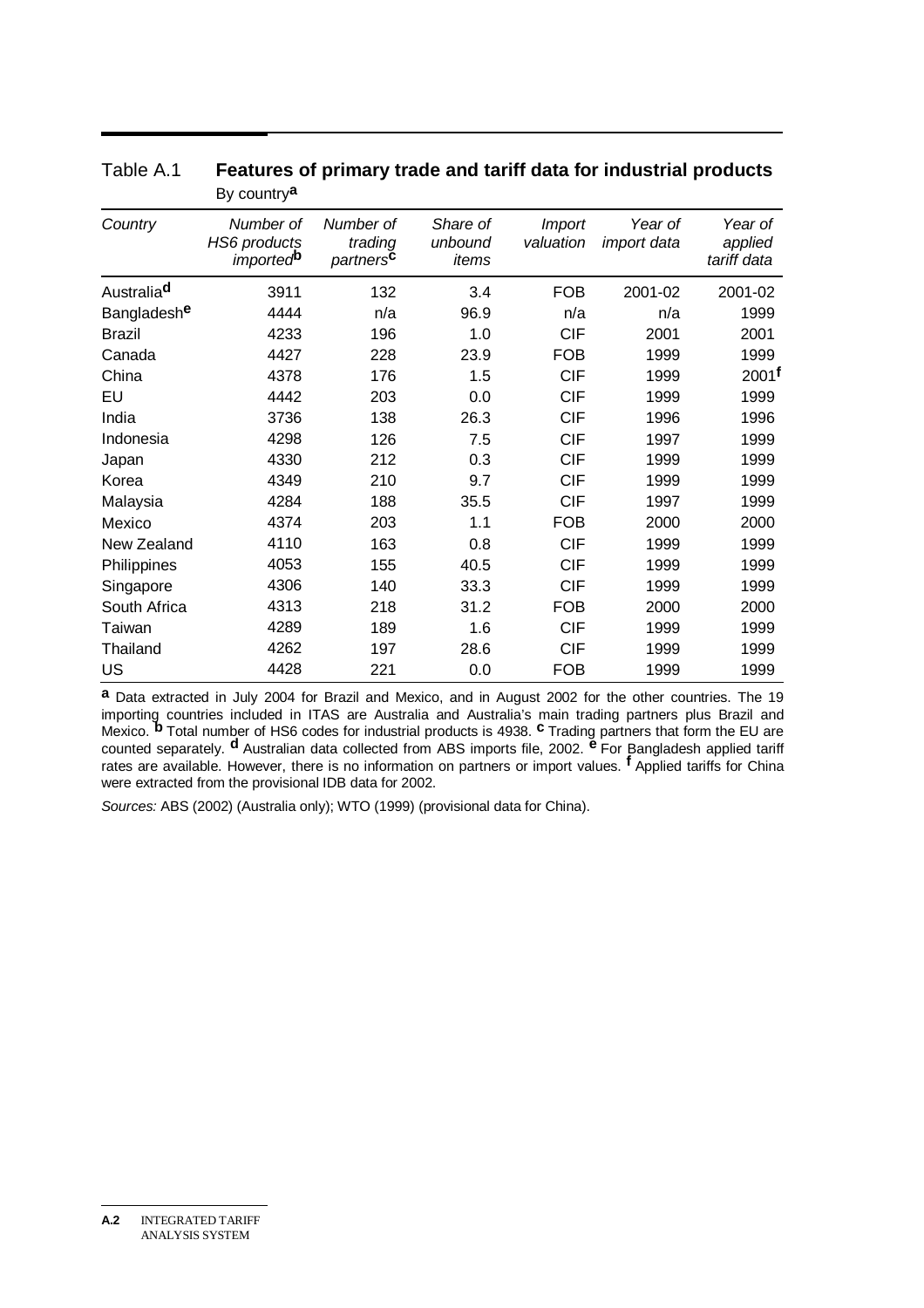| Industrialised<br>economies                                                         | Abbreviation                                                          | Developing<br>economies                                                                                                                       | Abbreviation                                                                                                                                              | Least<br>developed<br>countries | Abbreviation |
|-------------------------------------------------------------------------------------|-----------------------------------------------------------------------|-----------------------------------------------------------------------------------------------------------------------------------------------|-----------------------------------------------------------------------------------------------------------------------------------------------------------|---------------------------------|--------------|
| Australia<br>Canada<br>EU<br>Japan<br>New Zealand<br>Switzerland <sup>b</sup><br>US | AUS<br>CAN.<br>EU, EEC<br>JAP, JPN<br>NZ, NZL<br>CHE, SWIT<br>US, USA | <b>Brazil</b><br>China<br>Hong Kong <b>b</b><br>India<br>Indonesia<br>Korea<br>Malaysia<br>Mexico<br>Philippines<br>Singapore<br>South Africa | BRA, BRAZ<br>CHN, CHIN<br><b>HKG, HONG</b><br>IND, INIA<br>IDN, INDO<br><b>KOR, RKOR</b><br>MYS, MLAY<br>MEX, MEXI<br>PHL, PHIL<br>SGP, SING<br>ZAF, SAFR | Bangladesh                      | BGD, BADE    |
|                                                                                     |                                                                       | Taiwan<br>Thailand                                                                                                                            | CHT, TAIW<br>THA, THAI                                                                                                                                    |                                 |              |

#### Table A.2 **Importing economies included in ITAS and their program abbreviationsa**

**a** Primary data from the IDB and CTS are available for many other member countries and ITAS could be extended to include them. **b** Hong Kong and Switzerland are included in the master data preparation module in ITAS. However, Hong Kong is excluded from the tariff analysis modules as all of its imports are tariff-free. Switzerland is currently excluded due to the high incidence of non-ad valorem tariffs on its imports. Note: For some countries there are two abbreviations used in ITAS.

*Source*: Productivity Commission.

### **Product classifications**

This section contains detailed tables defining various sets of industrial products included in ITAS. Table A.3 lists the full set of industrial products. These industrial products are then subdivided into the following sectors:

- textiles, clothing and footwear (table A.4);
- automotive products (table A.5);
- chemical products (table A.6);
- fish products (table A.7);
- timber products (table A.8);
- leather products (table A.9);
- gems products (table A.10); and
- electrical products (table A.11).

The Girard proposal identifies these sectors as containing products 'of particular export interest to developing and least-developed [member] countries'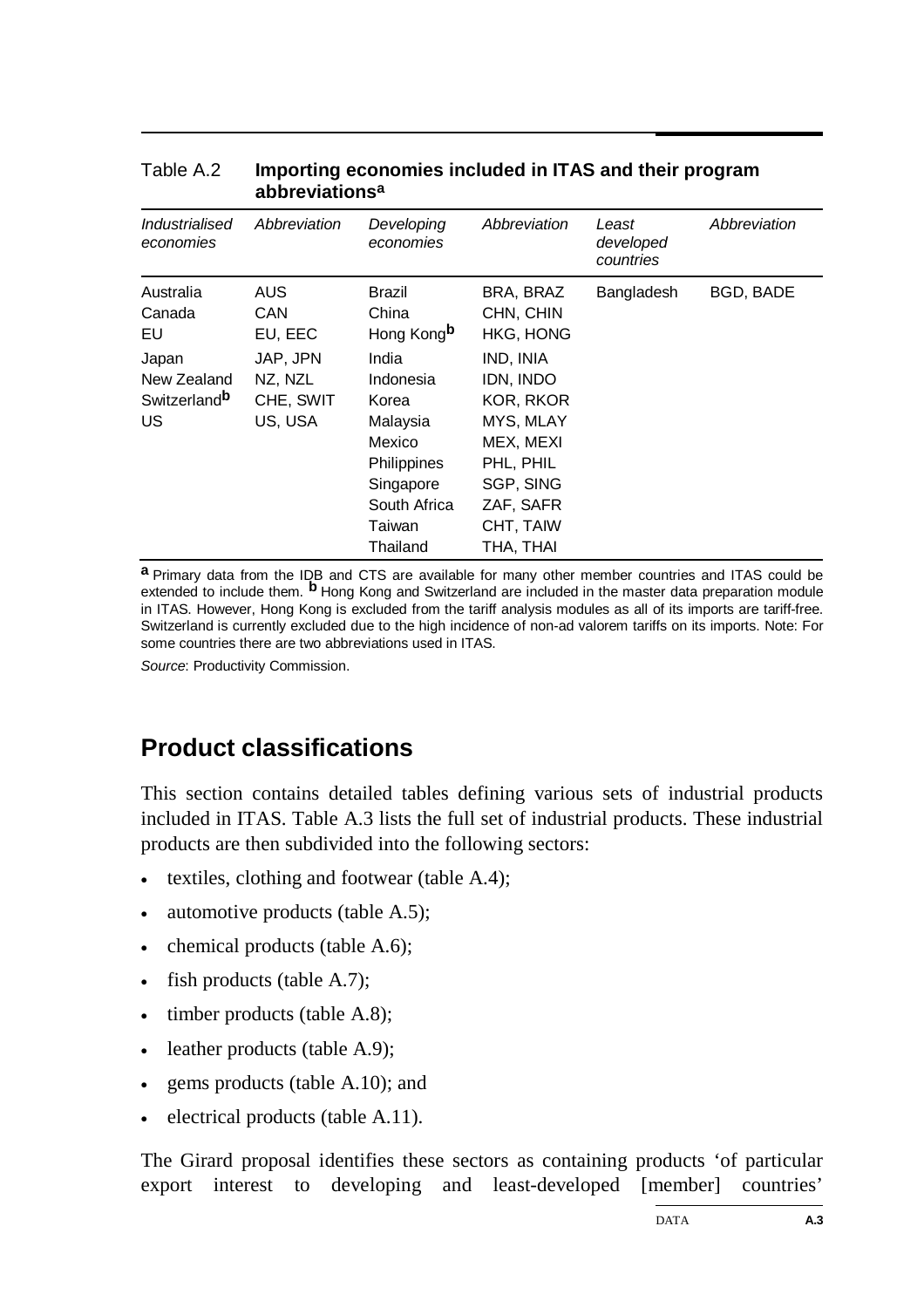$\overline{\phantom{a}}$ (WTO 2003a, p.3). It is suggested that tariffs on products in these sectors be eliminated as part of the Doha round (although the product coverage for each sector still needs to be agreed). Product coverage for each sector is specified in the tables below to allow modelling of a sectoral elimination scenario and to allow tariff analysis within each of these sectors.

| Table A.3 | Industrial product coverage |
|-----------|-----------------------------|
|-----------|-----------------------------|

| <b>HS Section</b>                                                                                                                                                                                                      | <b>Inclusions</b>                                                           |
|------------------------------------------------------------------------------------------------------------------------------------------------------------------------------------------------------------------------|-----------------------------------------------------------------------------|
| 1. Live animals, animal products                                                                                                                                                                                       | Ch. 3, 0509                                                                 |
| 2. Vegetable products                                                                                                                                                                                                  | nil                                                                         |
| 3. Animal or vegetable fats and oils and their cleavage products; prepared edible fats;<br>animal or vegetable waxes                                                                                                   | 1504                                                                        |
| 4. Prepared foodstuffs; beverages, spirits and vinegar; tobacco and manufactured<br>tobacco substitutes                                                                                                                | 1603-05, 2301                                                               |
| 5. Mineral products                                                                                                                                                                                                    | Ch. 25–27                                                                   |
| 6. Products of the chemical or allied industries                                                                                                                                                                       | Ch. 28-38 (except<br>290543, 290544,<br>3301, 3501-3505,<br>380910, 382360) |
| 7. Plastics and articles thereof; rubber and articles thereof                                                                                                                                                          | Ch. 39-40                                                                   |
| 8. Raw hides and skins, leather, furskins and articles thereof; saddlery and harness;<br>travel goods, handbags and similar containers; articles of animal gut (other than<br>silk-worm gut)                           | Ch. 41-43 (except<br>4101-03, 4301)                                         |
| 9. Wood and articles of wood; wood charcoal; cork and articles of cork; manufactures<br>of straw, of esparto or of other plaiting materials; basketware and wickerwork                                                 | Ch. 44-46                                                                   |
| 10. Pulp of wood or of other fibrous cellulosic material; recovered (waste and scrap)<br>paper or paperboard; paper and paperboard and articles thereof                                                                | Ch. 47-49                                                                   |
| 11. Textiles and textile articles                                                                                                                                                                                      | Ch. 50–63 (except<br>5001-03, 5101-03,<br>5201-03, 5301,<br>5302)           |
| 12. Footwear, headgear, umbrellas, sun umbrellas, walking-sticks, seat-sticks, whips,<br>riding-crops, and parts thereof; prepared feathers and articles made therewith;<br>artificial flowers; articles of human hair | Ch. 64-67                                                                   |
| 13. Articles of stone, plaster, cement, asbestos, mica or similar materials; ceramic<br>products; glass and glassware                                                                                                  | Ch. 68-70                                                                   |
| 14. Natural or cultured pearls, precious or semi-precious stones, precious metals,<br>metals clad with precious metal, and articles thereof; imitation jewellery; coin                                                 | Ch. 71                                                                      |
| 15. Base metals and articles of base metal                                                                                                                                                                             | Ch. 72-83                                                                   |
| 16. Machinery and mechanical appliances; electrical equipment; parts thereof; sound<br>recorders and reproducers, television image and sound recorders and reproducers,<br>and parts and accessories of such articles  | Ch. 84-85                                                                   |
| 17. Vehicles, aircraft, vessels and associated transport equipment                                                                                                                                                     | Ch. 86-89                                                                   |
| 18. Optical, photographic, cinematographic, measuring, checking, precision, medical or<br>surgical instruments and apparatus; clocks and watches; musical instruments; parts<br>and accessories thereof                | Ch. 90-92                                                                   |
| 19. Arms and ammunition; parts and accessories thereof                                                                                                                                                                 | Ch. 93                                                                      |
| 20. Miscellaneous manufactured articles                                                                                                                                                                                | Ch. 94-96                                                                   |
| 21. Works of art, collectors' pieces and antiques                                                                                                                                                                      | Ch. 97                                                                      |

*Source:* WTO (1994).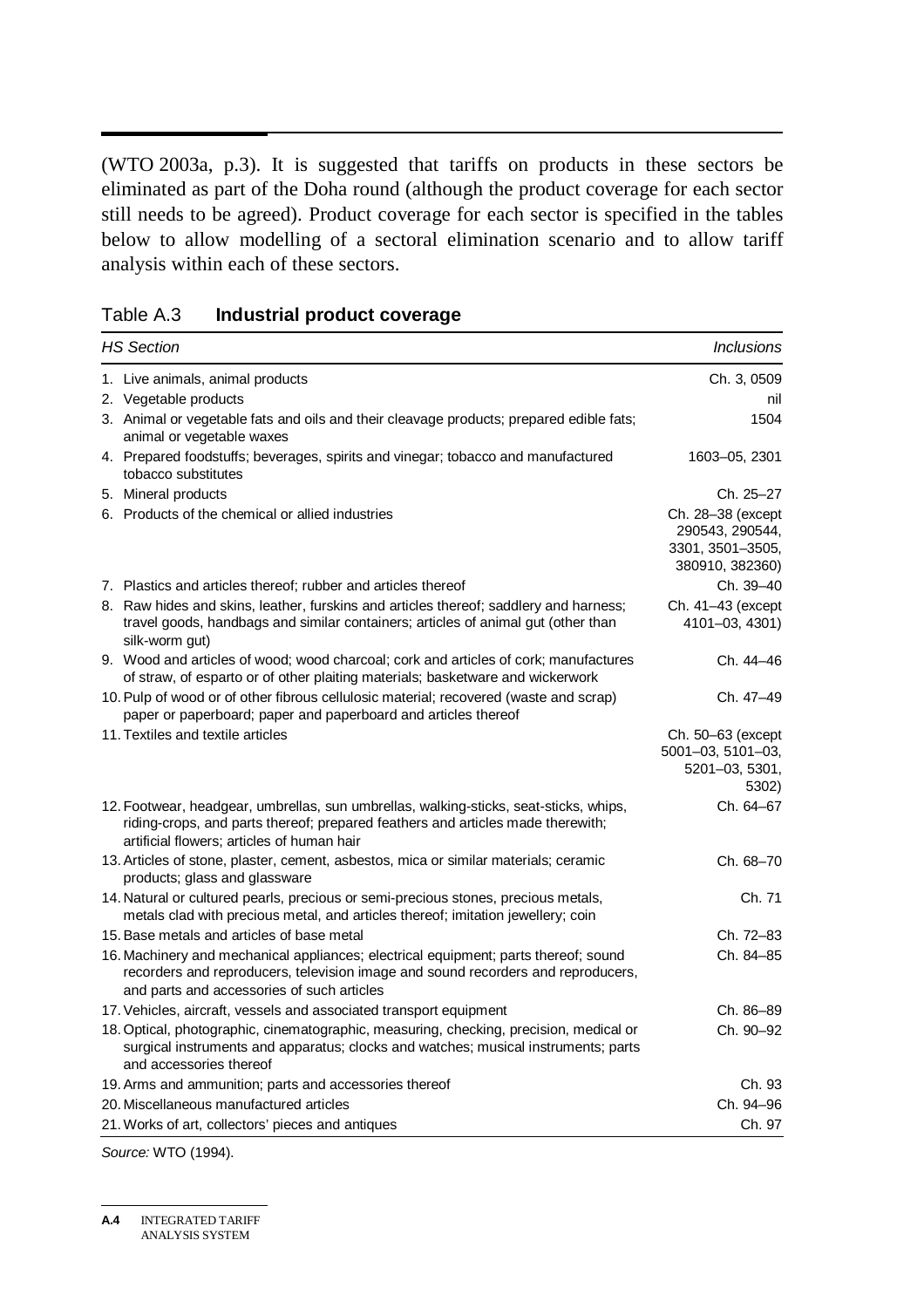|    | <b>HS Section</b>                                                                                                                                                                                                         | <b>TCF</b> inclusions                                                                  |  |
|----|---------------------------------------------------------------------------------------------------------------------------------------------------------------------------------------------------------------------------|----------------------------------------------------------------------------------------|--|
|    | Plastics and articles thereof; rubber and articles thereof                                                                                                                                                                | 392620                                                                                 |  |
| 8. | Raw hides and skins, leather, furskins and articles thereof;<br>saddlery and harness; travel goods, handbags and similar<br>containers; articles of animal gut (other than silk-worm gut)                                 | Ch. 43 (except 4301)                                                                   |  |
|    | 11. Textiles and textile articles                                                                                                                                                                                         | Ch. 50–63 (except 5001–03,<br>5101-03, 5201-03, 5301, 5302,<br>530310, 530410, 591190) |  |
|    | 12. Footwear, headgear, umbrellas, sun umbrellas, walking-sticks,<br>seat-sticks, whips, riding-crops, and parts thereof; prepared<br>feathers and articles made therewith: artificial flowers: articles of<br>human hair | Ch. 64-65                                                                              |  |

#### Table A.4 **Textile, clothing and footwear products**

*Source:* Productivity Commission.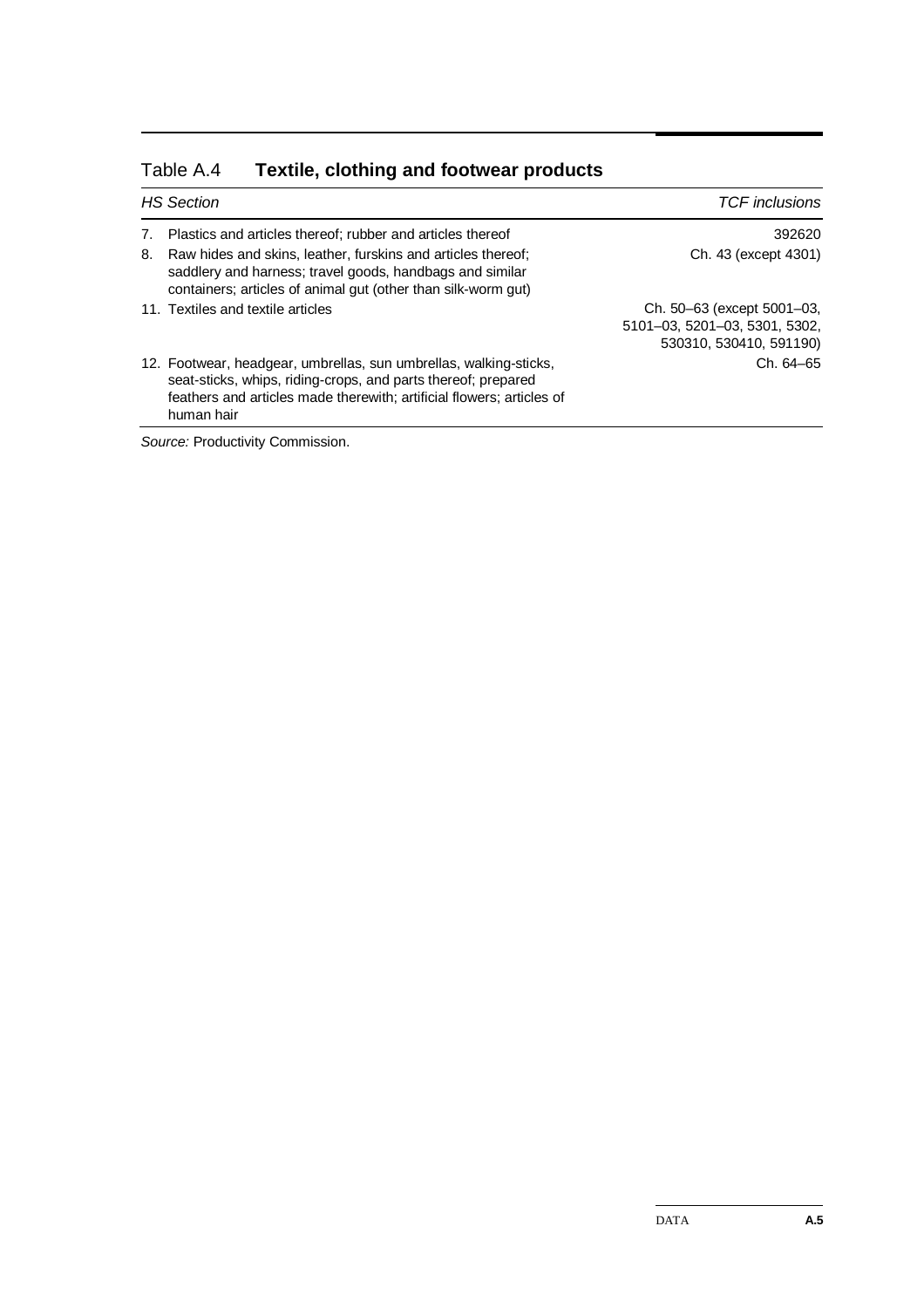#### Table A.5 **Automotive products**

| General description of products | PMV inclusions (HS6) |
|---------------------------------|----------------------|
|---------------------------------|----------------------|

| Plastic or rubber tubes, pipes, hoses;<br>plastic fittings for furniture; transmission<br>belts; tyres; other plastic or rubber<br>articles (nes)<br>Articles of leather used in machinery,<br>mechanical appliances<br>Textile products and articles for technical<br>uses (nes)                                                                                                                             | 391721, 391722, 391723, 391729, 391731, 391732, 391733,<br>391739, 392630, 392690, 400910, 400920, 400930, 400940,<br>400950, 401021, 401022, 401029, 401110, 401120, 401210,<br>401220, 401691, 401693, 401699<br>420400<br>591190                                                                                                                                                                                                                                                                    |  |
|---------------------------------------------------------------------------------------------------------------------------------------------------------------------------------------------------------------------------------------------------------------------------------------------------------------------------------------------------------------------------------------------------------------|--------------------------------------------------------------------------------------------------------------------------------------------------------------------------------------------------------------------------------------------------------------------------------------------------------------------------------------------------------------------------------------------------------------------------------------------------------------------------------------------------------|--|
| Heat/sound absorbing/insulating mineral<br>materials; articles of asbestos; brake<br>linings/pads; safety glass; rear-view<br>mirrors; signalling glassware                                                                                                                                                                                                                                                   | 680690, 681290, 681310, 681390, 700711, 700721, 700910,<br>701400                                                                                                                                                                                                                                                                                                                                                                                                                                      |  |
| Screws/bolts; iron/steel springs;<br>radiators; articles of iron/steel; locks;<br>hinges; mountings                                                                                                                                                                                                                                                                                                           | 731815, 732010, 732020, 732090, 732211, 732619, 732690,<br>830120, 830210, 830230                                                                                                                                                                                                                                                                                                                                                                                                                      |  |
| Engines and parts; fuel, lubricating or<br>cooling pumps; fans; air conditioners and<br>parts; filters; hydraulic jacks; valves;<br>bearings; gears; gaskets; electric motors<br>and parts; electric accumulators; spark<br>plugs; starter motors; electrical ignitions<br>and wiring; lighting, signals and lamps;<br>windscreen wipers; cassette players;<br>radios; burglar alarms; electrical<br>switches | 840733, 840734, 840790, 840820, 840991, 840999, 841330,<br>841459, 841520, 841590, 841950, 842123, 842131, 842199,<br>842489, 842490, 842542, 842549, 848110, 848130, 848140,<br>848210, 848220, 848240, 848291, 848299, 848310, 848320,<br>848330, 848340, 848350, 848360, 848390, 848410, 848490,<br>850110, 850300, 850710, 850790, 851110, 851130, 851140,<br>851150, 851180, 851190, 851220, 851230, 851240, 851290,<br>851992, 851993, 851999, 852721, 852729, 853110, 853650,<br>853910, 854430 |  |
| Motor vehicles and parts for transport of<br>passengers or goods                                                                                                                                                                                                                                                                                                                                              | 870321, 870322, 870323, 870324, 870331, 870332, 870333,<br>870390, 870421, 870431, 870490, 870600, 870710, 870790,<br>870810, 870821, 870829, 870831, 870839, 870840, 870850,<br>870860, 870870, 870880, 870891, 870892, 870893, 870894,<br>870899                                                                                                                                                                                                                                                     |  |
| Instruments for measuring<br>flow/level/pressure; revolution counters;<br>speed indicators; automatic regulating or<br>controlling instruments                                                                                                                                                                                                                                                                | 902610, 902620, 902680, 902910, 902920, 902990, 903289                                                                                                                                                                                                                                                                                                                                                                                                                                                 |  |
| Motor vehicle seats and parts; cigarette<br>lighters                                                                                                                                                                                                                                                                                                                                                          | 940120, 940190, 961380                                                                                                                                                                                                                                                                                                                                                                                                                                                                                 |  |

*Source:* DIST (Department of Industry, Science and Technology), pers. comm., *Review of Automotive Assistance*, Report No. 25, 30 August 2002.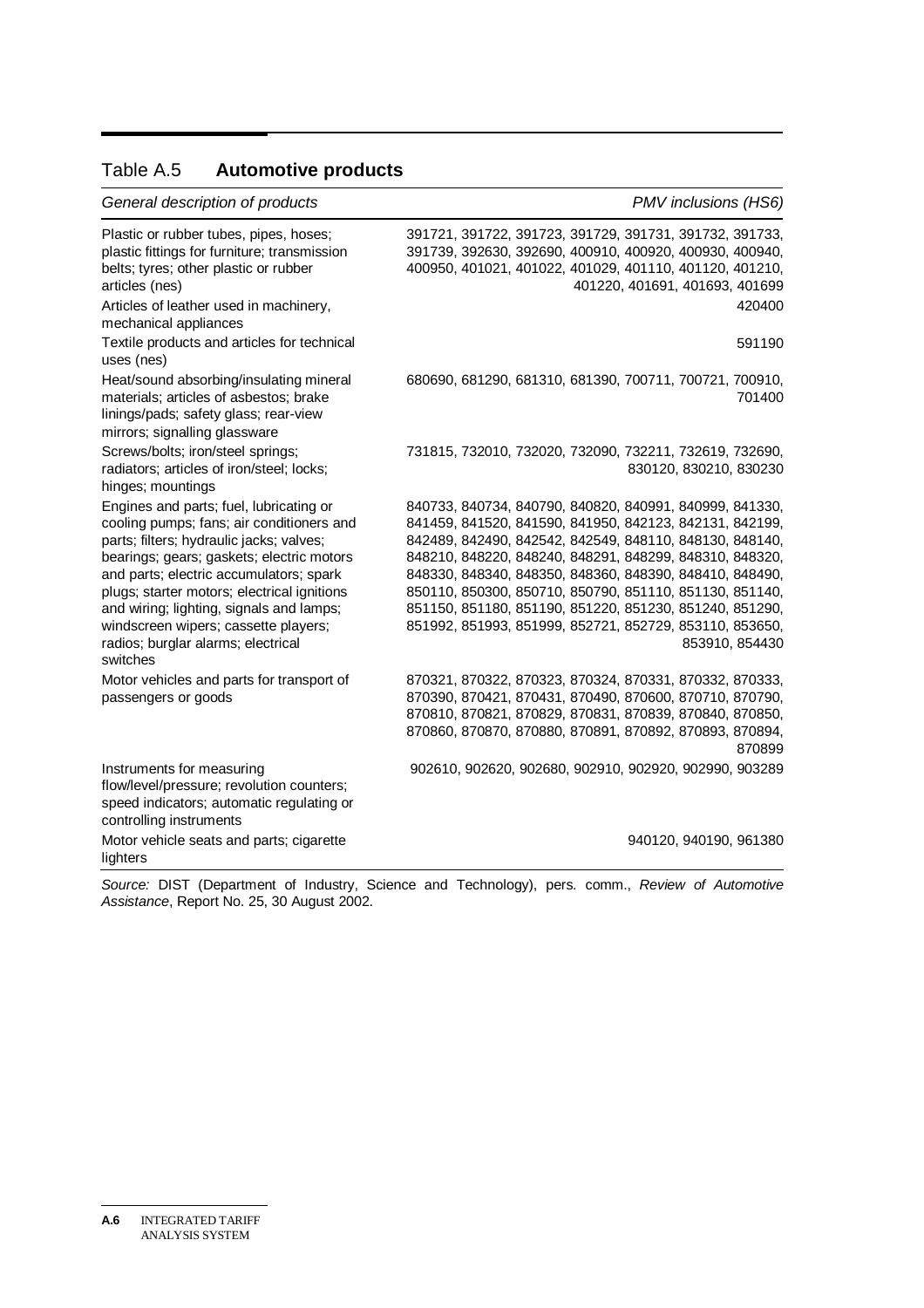| Table A.6 | <b>Chemical products</b> |
|-----------|--------------------------|
|-----------|--------------------------|

| <b>HS Chapter</b>                                                                                                                                                                                                                          | Chemicals<br>inclusions                                                                                                    |
|--------------------------------------------------------------------------------------------------------------------------------------------------------------------------------------------------------------------------------------------|----------------------------------------------------------------------------------------------------------------------------|
| 28. Inorganic chemicals; organic or inorganic compounds of precious metals, of rare-<br>earth metals, of radioactive elements or of isotopes                                                                                               | Ch. 28                                                                                                                     |
| 29. Organic chemicals                                                                                                                                                                                                                      | Ch. 29 (except<br>290543, 290544)                                                                                          |
| 30. Pharmaceutical products                                                                                                                                                                                                                | Ch. 30                                                                                                                     |
| 31. Fertilisers                                                                                                                                                                                                                            | Ch. 31                                                                                                                     |
| 32. Tanning or dyeing extracts; tannins and their derivatives; dyes, pigments and other<br>colouring matter; paints and varnishes; putty and other mastics; lnks                                                                           | Ch. 32                                                                                                                     |
| 33. Essential oils and resinoids; perfumery, cosmetic or toilet preparations                                                                                                                                                               | Ch. 33 (except<br>3301)                                                                                                    |
| 34. Soap; organic surface-active agents, washing preparations lubricating<br>preparations, artificial waxes, prepared waxes, polishing or scouring preparations,<br>candles, modelling pastes, dental preparations with a basis of plaster | Ch. 34                                                                                                                     |
| 35. Albuminoidal substances; modified starches; glues; enzymes                                                                                                                                                                             | Ch. 35 (except<br>$3501 - 3505$                                                                                            |
| 36. Explosives; pyrotechnic products; matches; pyrophoric alloys; certain combustible<br>preparations                                                                                                                                      | Ch. 36                                                                                                                     |
| 37. Photographic or cinematographic goods                                                                                                                                                                                                  | Ch. 37                                                                                                                     |
| 38. Miscellaneous chemical products                                                                                                                                                                                                        | Ch. 38 (except<br>380910, 382360)                                                                                          |
| 39. Plastics and articles thereof                                                                                                                                                                                                          | Ch. 39 (except<br>391721, 391722,<br>391723, 391729,<br>391731, 391732,<br>391733, 391739,<br>392630, 392690) <sup>a</sup> |

**a** Items in chapter 39 that are included in automotive products are excluded from the chemicals sector. *Source:* Productivity Commission.

#### Table A.7 **Fish products**

| <b>HS Chapter</b> |                                                                                                                        | Fish inclusions    |
|-------------------|------------------------------------------------------------------------------------------------------------------------|--------------------|
|                   | 3. Fish and crustaceans, molluscs and other aquatic invertebrates                                                      | All items in Ch. 3 |
| 5.                | Products of animal origin, not elsewhere specified or included                                                         | 0509               |
|                   | 15. Animal and vegetable fats and oils and their cleavage products; prepared edible<br>fats; animal or vegetable waxes | 1504               |
|                   | 16. Preparations of meat, of fish or of crustaceans, molluscs or other aguatic<br>invertebrates                        | 1603-05            |
|                   | 23. Residues and waste from the food industries; prepared animal fodder                                                | 2301               |
|                   | Source: Productivity Commission based on WTO (1994).                                                                   |                    |

*Source:* Productivity Commission based on WTO (1994).

#### Table A.8 **Timber products**

| <b>HS Chapter</b>                            | <b>Timber inclusions</b> |
|----------------------------------------------|--------------------------|
| 44. Wood and articles of wood; wood charcoal | All items in Ch. 44      |
|                                              |                          |

*Source:* Productivity Commission.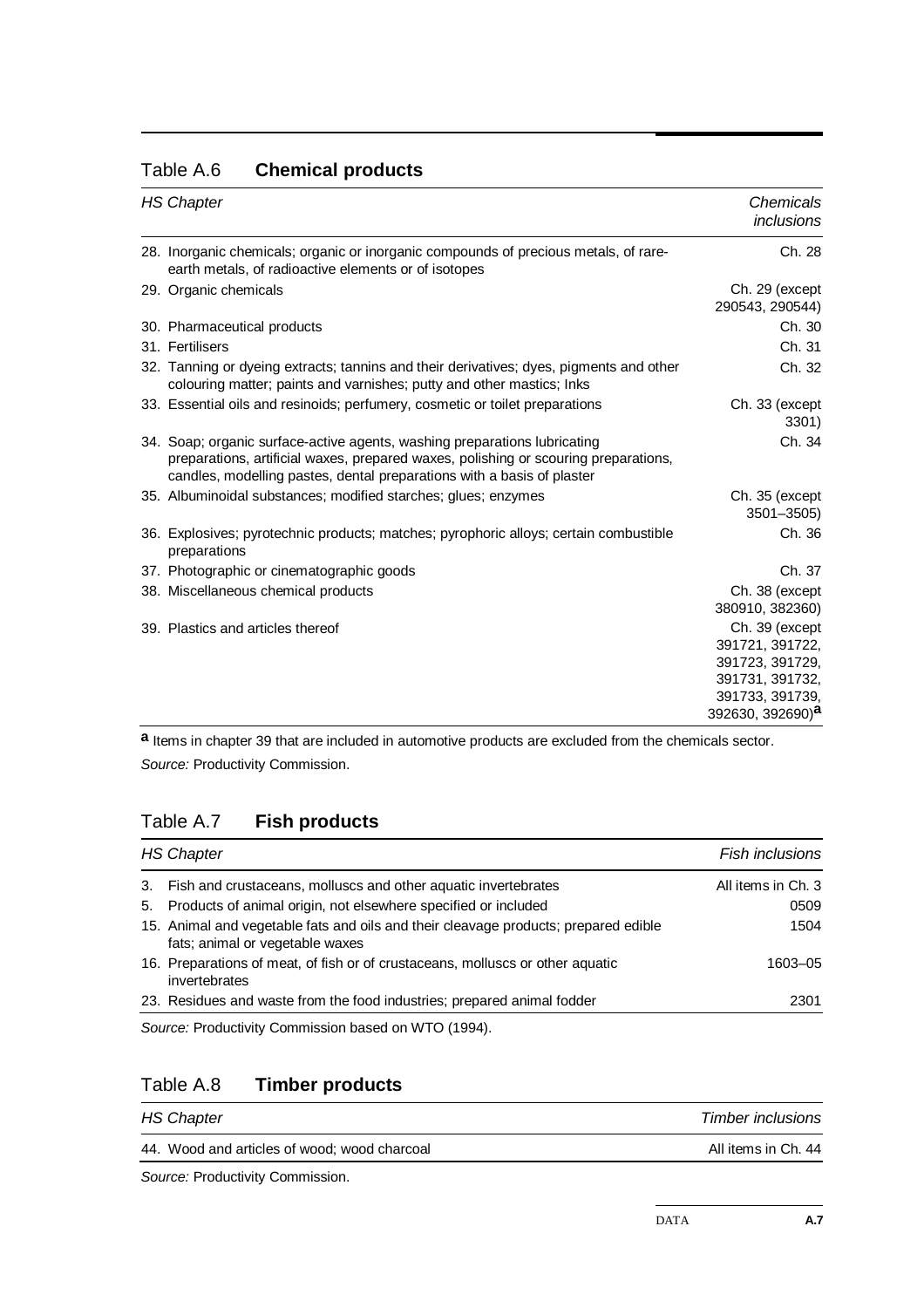#### Table A.9 **Leather products**

| <b>HS Chapter</b> |                                                                                                                                                    | Leather inclusions                     |
|-------------------|----------------------------------------------------------------------------------------------------------------------------------------------------|----------------------------------------|
|                   | 41. Raw hides and skins (other than furskins) and leather                                                                                          | Ch. 41 (except)<br>4101-03)            |
|                   | 42. Articles of leather; saddlery and harness; travel goods, handbags and similar<br>containers; articles of animal gut (other than silk-worm gut) | Ch. 42 (except<br>420400) <sup>a</sup> |

**a** Item 420400 (Articles of leather or composition leather, used in machinery, mechanical appliances and similar uses) in chapter 42 is included in automotive products and excluded from the leather products sector. *Source:* Productivity Commission.

#### Table A.10 **Gems products**

| <b>HS Chapter</b>                                                                                                                                                      | Gems inclusions |  |
|------------------------------------------------------------------------------------------------------------------------------------------------------------------------|-----------------|--|
| 71. Natural or cultured pearls, precious or semi-precious stones, precious metals,<br>metals clad with precious metal, and articles thereof; imitation jewellery; coin | 7102-7116       |  |

*Source:* Productivity Commission.

#### Table A.11 **Electrical products**

| <b>HS Chapter</b>                                                                                                                                                                                       | <b>Electrical inclusions</b>                                                                                                                                                                                                     |
|---------------------------------------------------------------------------------------------------------------------------------------------------------------------------------------------------------|----------------------------------------------------------------------------------------------------------------------------------------------------------------------------------------------------------------------------------|
| 85. Electrical machinery and equipment and parts<br>thereof; sound recorders and reproducers,<br>television image and sound recorders and<br>reproducers, and parts and accessories of such<br>articles | Ch. 85 (except 850110, 850300, 850710, 850790,<br>851110, 851130, 851140, 851150, 851180, 851190,<br>851220, 851230, 851240, 851290, 851992, 851993,<br>851999, 852721, 852729, 853110, 853650, 853910,<br>$854430$ <sup>a</sup> |

**a** Items in chapter 85 that are included in automotive products are excluded from the electrical sector.

*Source:* Productivity Commission.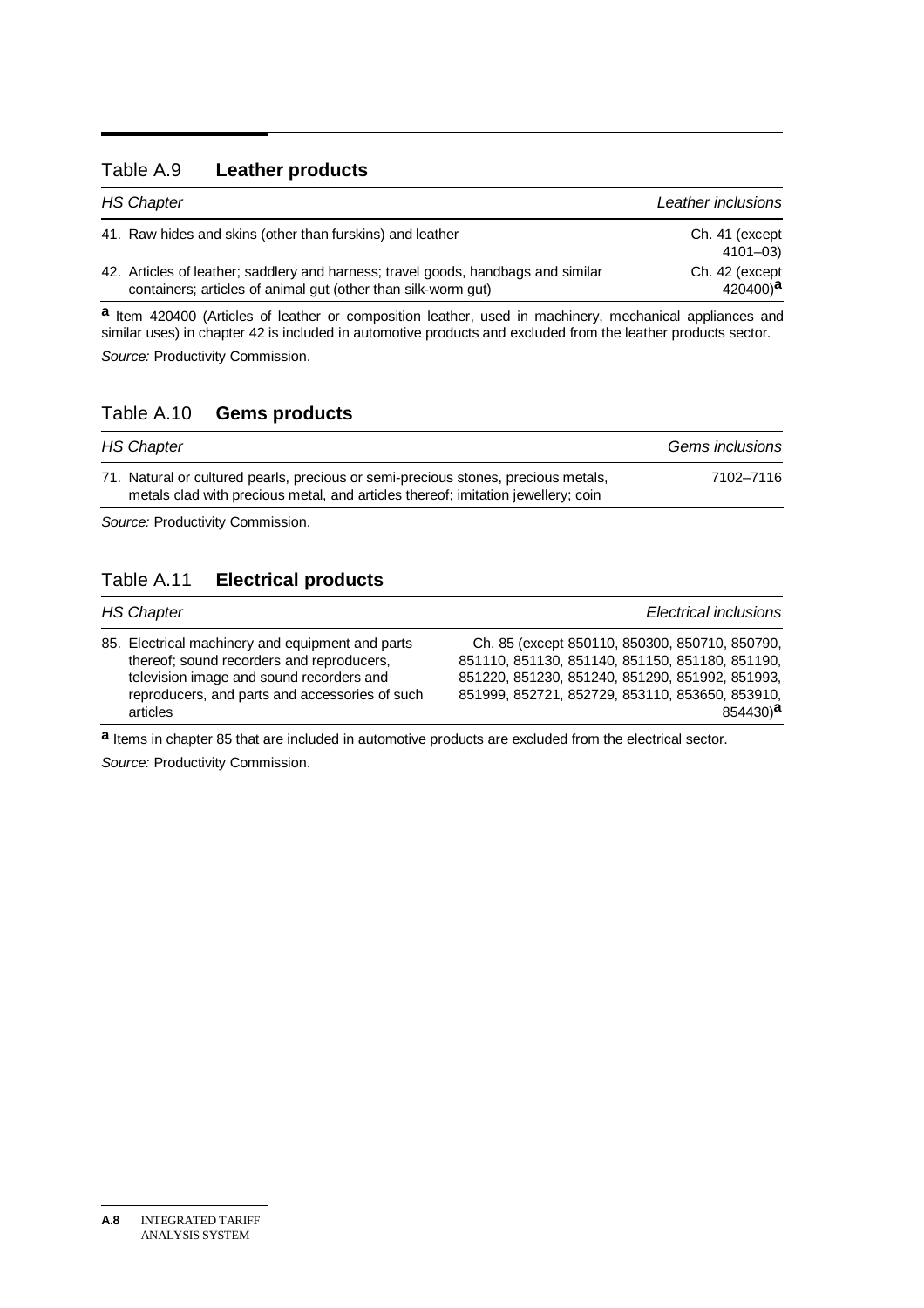# B Tariff reduction formulas in ITAS

This appendix provides a detailed discussion of the formulas included in ITAS and how they can be used to achieve tariff reduction goals, including:

- compression (reducing higher tariffs by a larger proportion than lower tariffs);
- targeting the maximum tariff to reduce or eliminate peak tariffs;
- targeting a tariff average; and
- allowing for special and differential treatment for developing and least-developed economies.

These goals can be achieved by combining a formula's mathematical properties and parameter values. For example, compression is achieved by some formulas through their mathematical form, which automatically reduces higher tariffs by a greater proportion than lower tariffs. Other formulas compress tariffs only when combined with appropriate parameter values.

The ability to target a maximum tariff and a tariff average simultaneously requires a formula with at least two parameters. If a formula has only one parameter, it can be used to target either the maximum or the final tariff average, but not both. For example, if the average final tariff is set as the target, then this value in combination with the algebraic expression of the formula, the parameters and the initial tariff distribution determines the maximum.

The simple Swiss formula, the Chinese formula and the Girard formula are each defined by a single parameter that can be interpreted. In the Swiss formula, the parameter represents the maximum possible final tariff. Applying the Swiss formula with a given parameter produces a final tariff structure with a final average tariff. In the Chinese formula and the Girard formula, the parameter relates the maximum final tariff to the base average tariff.

The formulas considered in this appendix are the proportional reduction formula, the European formula, the Korean formula, the Swiss formula, the Flexible Swiss formula, the Chinese formula, and the Girard formula (see Francois and Martin 2003; WTO 2002a, 2002b, 2002c, 2003a, 2003b, 2003d, 2003e).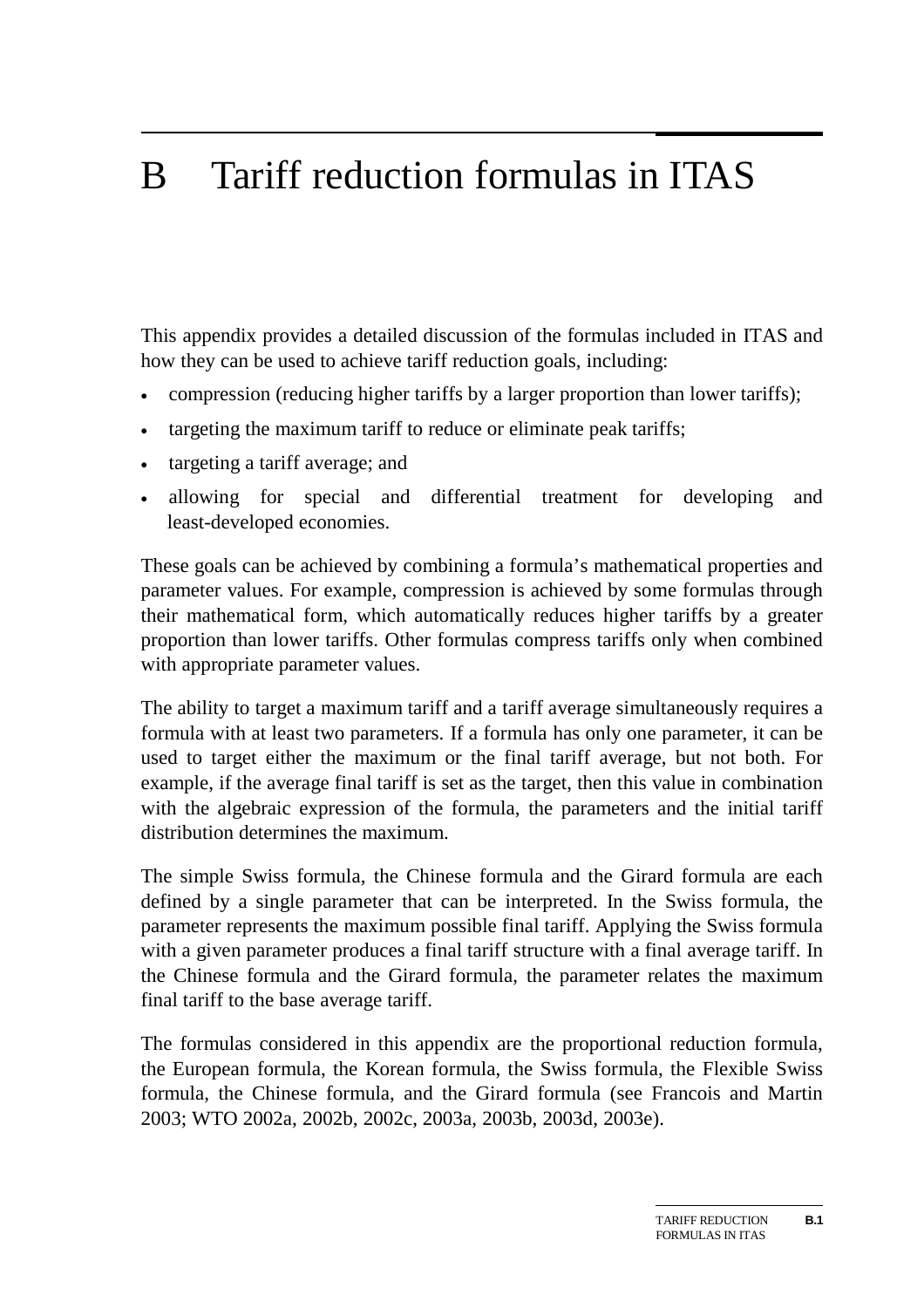A summary of how each formula can be used to pursue tariff reduction goals is provided in table B.1.

### **Proportional reduction formula**

The proportional reduction formula reduces all tariffs by the same proportion. Its mathematical form is:

 $T_1 = a_{PR}T_0$ 

where:  $T_0$  is the base tariff;

- *T1* is the final tariff; and
- $a_{PR}$  is a parameter between 0 and 1 and is the proportion of the final to the base tariff.

The proportion by which tariffs are reduced is  $(1 - a_{PR})$ . Thus, if  $a_{PR}$  has a value of one third, then all tariffs will be reduced by two thirds.

#### Figure B.1 **Final tariffs and reductions with proportional reduction formula**  Two thirds reduction



*Source:* Productivity Commission.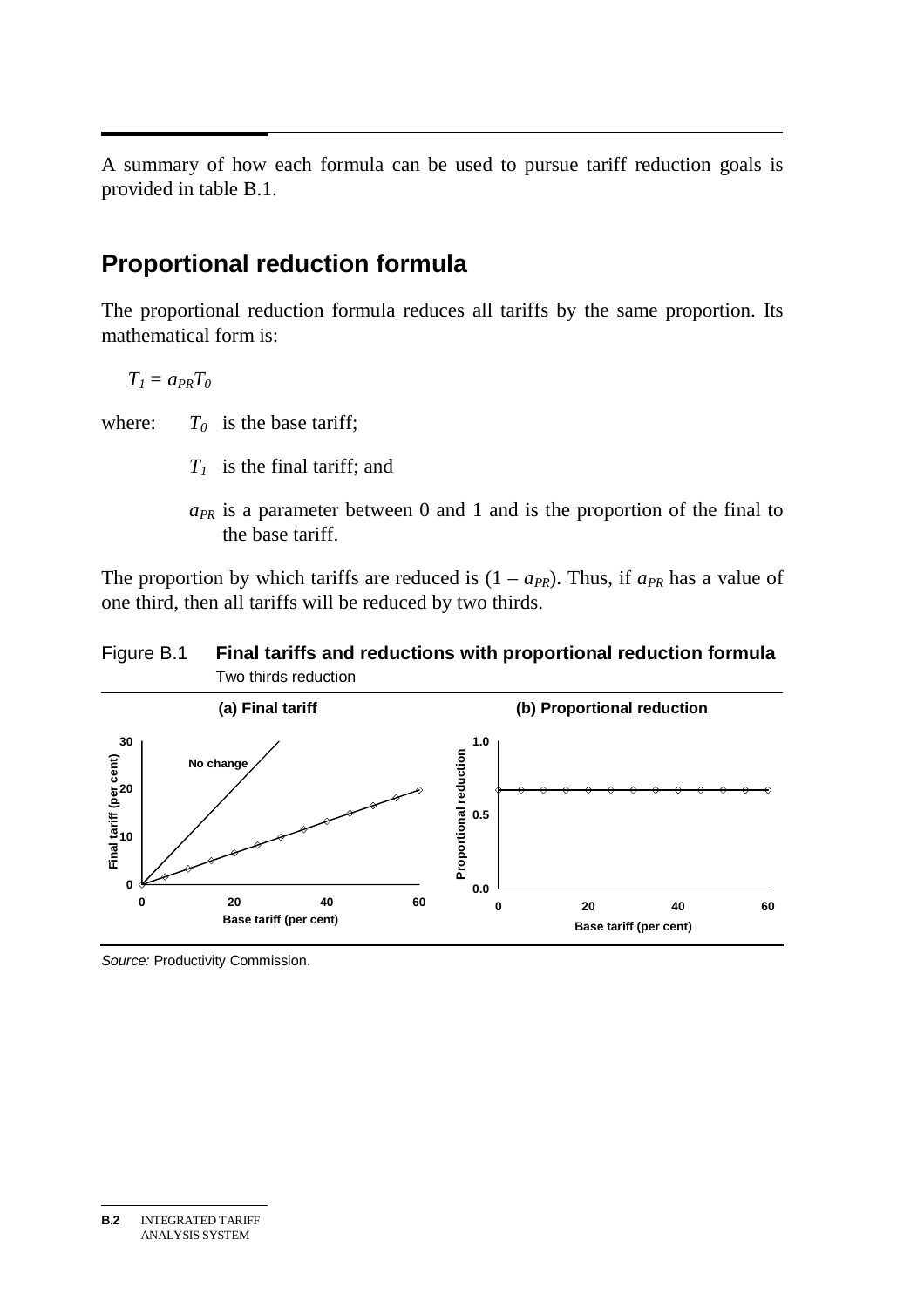| Tariff reduction formula | Compression                                                       | Targeting maximum tariff                                                                                                                    | Targeting tariff average                                                                                                                                                    | Special and differential treatment                                                                                                                                    |
|--------------------------|-------------------------------------------------------------------|---------------------------------------------------------------------------------------------------------------------------------------------|-----------------------------------------------------------------------------------------------------------------------------------------------------------------------------|-----------------------------------------------------------------------------------------------------------------------------------------------------------------------|
| Proportional reduction   | Tariff compression not<br>achieved, but prices<br>compressed.     | One parameter. Need to calculate value<br>required to achieve desired maximum.                                                              | One parameter. Value of this parameter<br>determines percentage reduction in<br>average tariff.                                                                             | Explicit treatment required.                                                                                                                                          |
| European                 | Partially achieved through<br>constraints on parameter<br>values. | Several parameters. Some can be used<br>to achieve desired maximum.                                                                         | Several parameters whose value can be Explicit treatment required.<br>constrained to achieve a desired<br>average tariff. Some flexibility in<br>parameter values possible. |                                                                                                                                                                       |
| Korean                   | Partially achieved.                                               | Several parameters. Need to calculate<br>value required to achieve desired<br>maximum. Some flexibility in of<br>parameter values possible. | Several parameters. Need to calculate<br>values required to achieve desired tariff<br>average. Some flexibility in parameter<br>values possible.                            | Implicit treatment in some cases<br>depending on value of simple<br>base tariff average. Explicit<br>treatment required for members<br>with high base tariff average. |
| Swiss                    | Achieved.                                                         | One parameter determines the<br>maximum allowable tariff.                                                                                   | One parameter. Need to calculate value<br>required to achieve desired average<br>tariff.                                                                                    | Explicit treatment required.                                                                                                                                          |
| <b>Flexible Swiss</b>    | Achieved.                                                         | Two parameters. One can be used to<br>target maximum allowable tariff.                                                                      | Two parameters. One can be used to<br>target average level of tariffs.                                                                                                      | Explicit treatment required.                                                                                                                                          |
| Chinese                  | Achieved.                                                         | One parameter. Maximum allowable<br>tariff is the product of this parameter<br>and the base tariff average.                                 | One parameter. Need to calculate value<br>required to achieve desired tariff<br>average.                                                                                    | Implicit treatment depends on<br>value of simple base tariff<br>average.                                                                                              |
| Girard                   | Achieved.                                                         | One parameter. Maximum allowable<br>tariff is the product of this parameter<br>and the base tariff average.                                 | One parameter. Need to calculate value<br>required to achieve desired tariff<br>average.                                                                                    | Implicit treatment depends on<br>value of simple base tariff<br>average.                                                                                              |

### Table B.1 **Pursuing tariff reduction goals with each formula**

*Source:* Productivity Commission.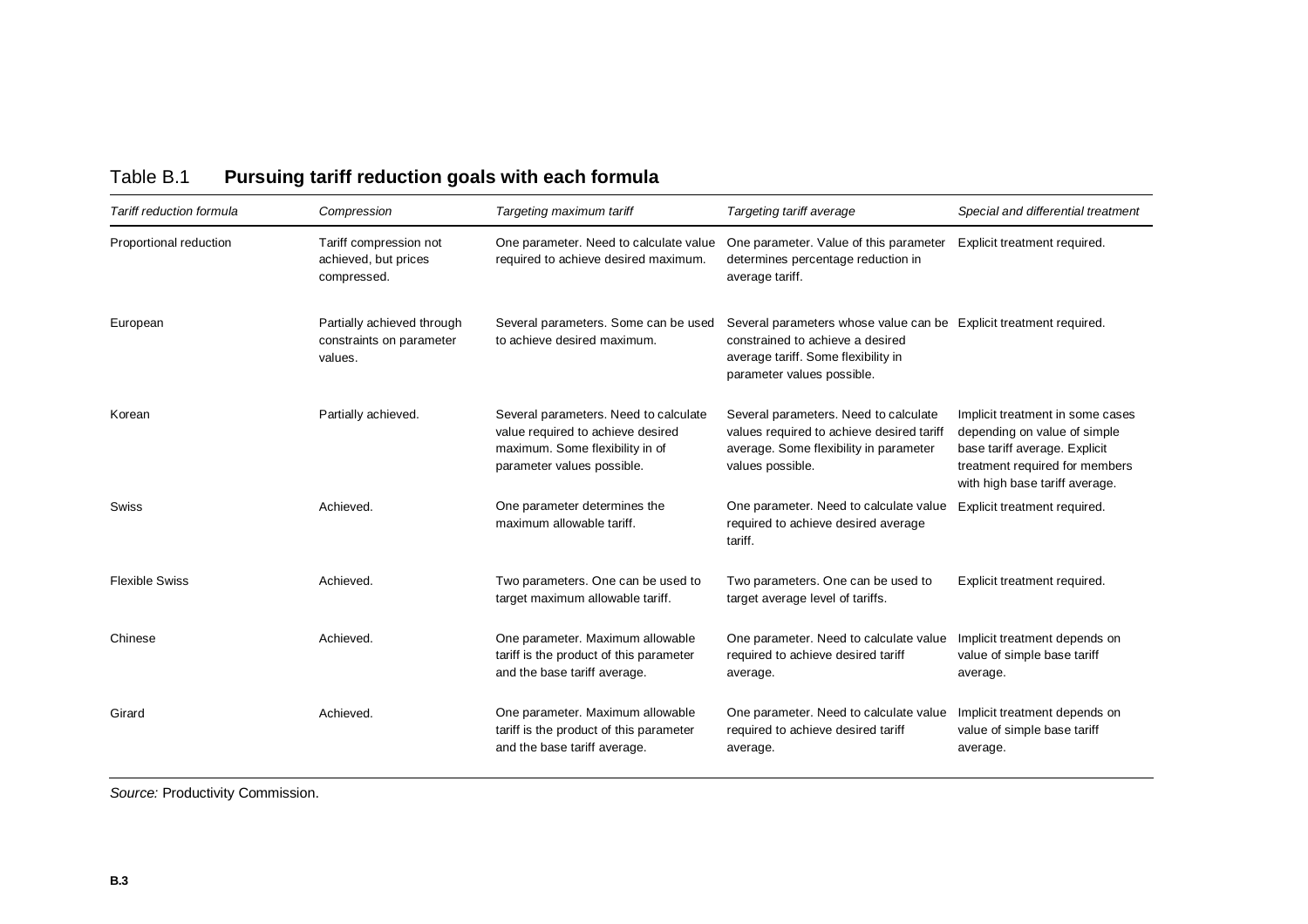#### *Compression*

As all tariffs are reduced by the same proportion, this formula does not compress tariffs (figure B.1(b)). However, the proportional reduction does reduce duty-paid prices on higher tariff items by a greater proportion than duty-paid prices on low tariff items.

#### *Targeting a maximum tariff*

A maximum tariff can be set by determining the proportional reduction required to reduce the highest base tariff to the desired maximum final tariff.

#### *Targeting a tariff average*

As all tariffs are reduced by the same proportion, the tariff average is also reduced by this proportion. A specific final tariff average can be targeted by choosing the appropriate parameter value.

#### *Special and differential treatment*

To provide for special and differential treatment, different parameter values must be applied to different tariff schedules.

## **European formula**

With the European formula, the base tariff structure is divided into a number of brackets. Tariffs within each bracket are reduced according to a proportional or a linear formula. All base tariffs above a certain level are reduced to a cap (figure  $B.2(a)$ ).

The European formula is expressed as:

$$
T_{Ii} = T_I^{Li} + (T_{0i} - T_0^{Li})[(T_I^{Ui} - T_I^{Li})/(T_0^{Ui} - T_0^{Li})]
$$

where:  $T_{0i}$  and  $T_{1i}$  are the base and final tariffs for each product in bracket *i*;

- $T_0$ <sup>*Ui*</sup> and  $T_0$ <sup>*Li*</sup> are the upper and lower bounds for bracket *i* in the base tariff structure; and
- $T_1^{U_i}$  and  $T_1^{L_i}$  are the upper and lower bounds for bracket i in the final tariff structure.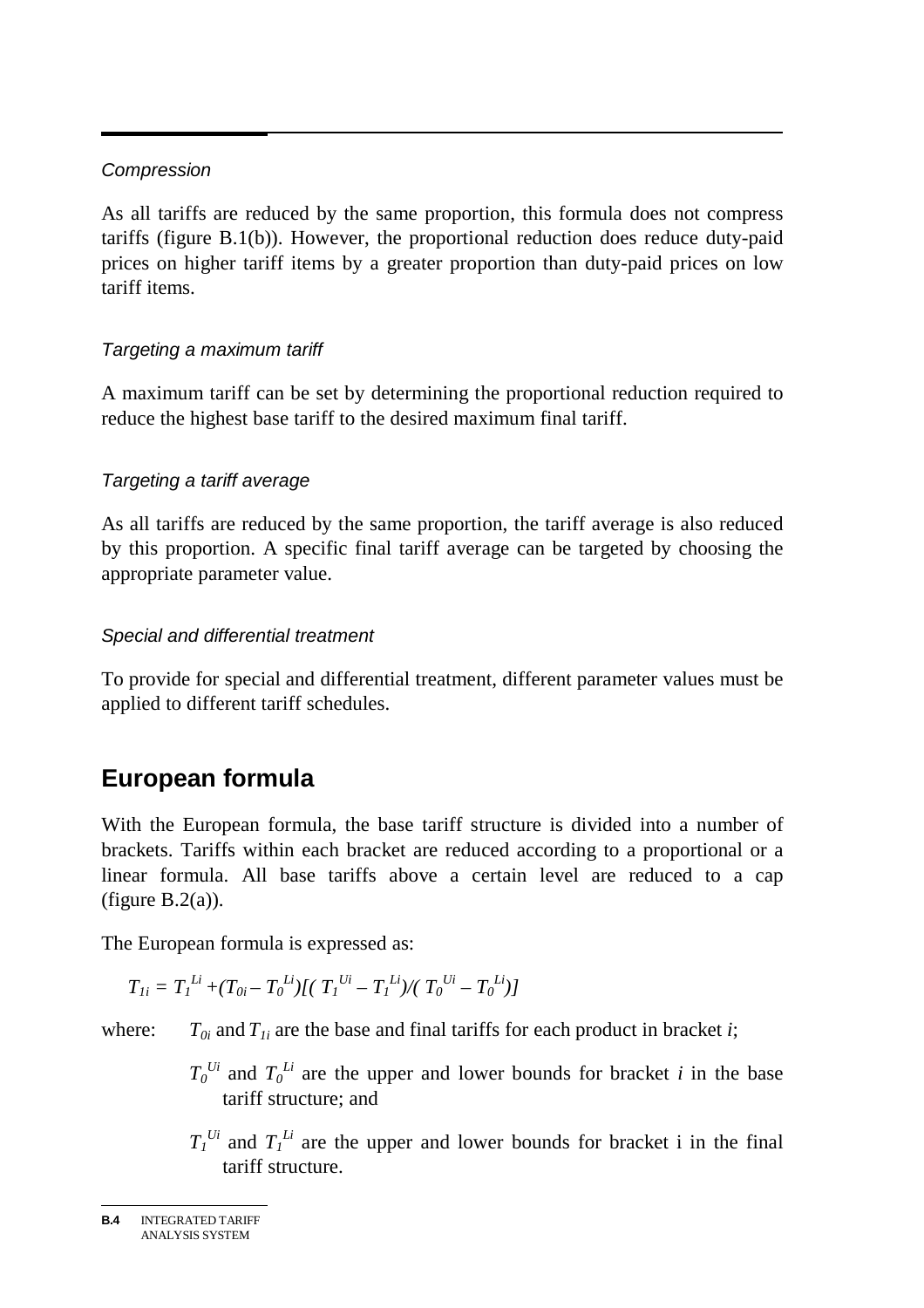

Figure B.2 **Final tariffs and reductions with European formula** 

The European formula is very flexible and can be used to approximate other formulas, usually at the cost of an increased number of parameters. The parameters include the number of brackets and the upper and lower bounds of each bracket in the base and final tariff structure. Each bracket adds two additional parameters. The parameters should be chosen to produce a continuous conversion schedule without gaps.<sup>1</sup> The values of the parameters determine the extent to which the tariff reduction goals of compression, targeting a maximum tariff or tariff average, and providing special and differential treatment are achieved.

#### *Compression*

With this formula the proportional reduction of a base tariff depends on the reduction of the tariff within its bracket and the position of that bracket in relation to the other brackets (figure B.2(b)). The reduction of a tariff within its bracket is determined by the slope of the schedule.

To ensure that higher base tariffs are reduced by a greater proportion than lower base tariffs, the slopes in each bracket must decrease as base tariffs increase.

#### *Targeting maximum tariff*

-

The maximum allowable tariff is the cap that applies to the last bracket in the final tariff structure. In figure B.2(a), the upper bound of the highest bracket in the final

*Source:* Productivity Commission.

<sup>&</sup>lt;sup>1</sup> The formula cannot be used to calculate a final rate from base rates that correspond with a gap in the conversion schedule.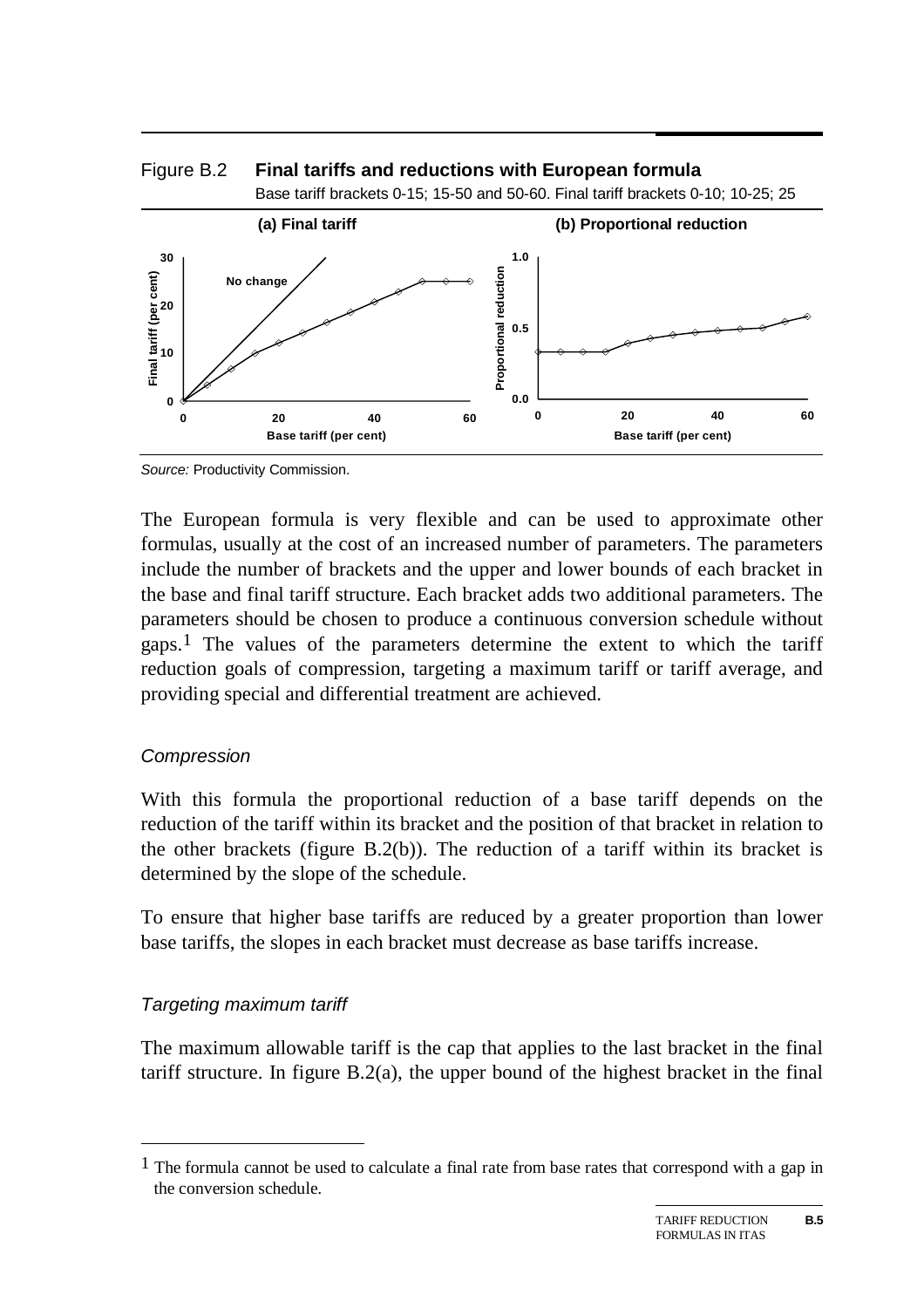tariff structure is set at 25 per cent, which is the maximum tariff in the final tariff structure.

#### *Targeting tariff average*

The tariff average can be targeted by choosing the bracket bounds. This is specific to the base tariff distribution. To achieve a common average, different sets of parameters must be applied to each tariff structure. However, for each structure, many sets of parameters are compatible with the same final average. This flexibility can make it difficult to achieve an agreement in the Doha negotiation context characterised by numerous items for negotiation and a large number of parties.

#### *Special and differential treatment*

Special and differential treatment can be accommodated explicitly by allowing different members to set different maximum allowable tariffs or to target different tariff averages.

### **Korean formula**

The Korean formula applies two proportional reductions to different parts of a tariff schedule. It is similar to the European formula with two brackets, and no cap on the final tariff.

#### *First stage*

The first reduction is a proportional reduction that is applied to all tariffs:

 $T_1=a_K T_0$ 

where:  $a_K$  has a value between 0 and 1.

The proportion by which tariffs are reduced is  $(1 - a_K)$ . Thus, if  $a_K$  is set to 0.8 all tariffs are reduced by 20 per cent.

#### *Second stage*

To apply the second reduction, members are divided into two groups and a different formula is used for each group. Which group a member belongs to depends on the following parameters:

**B.6** INTEGRATED TARIFF ANALYSIS SYSTEM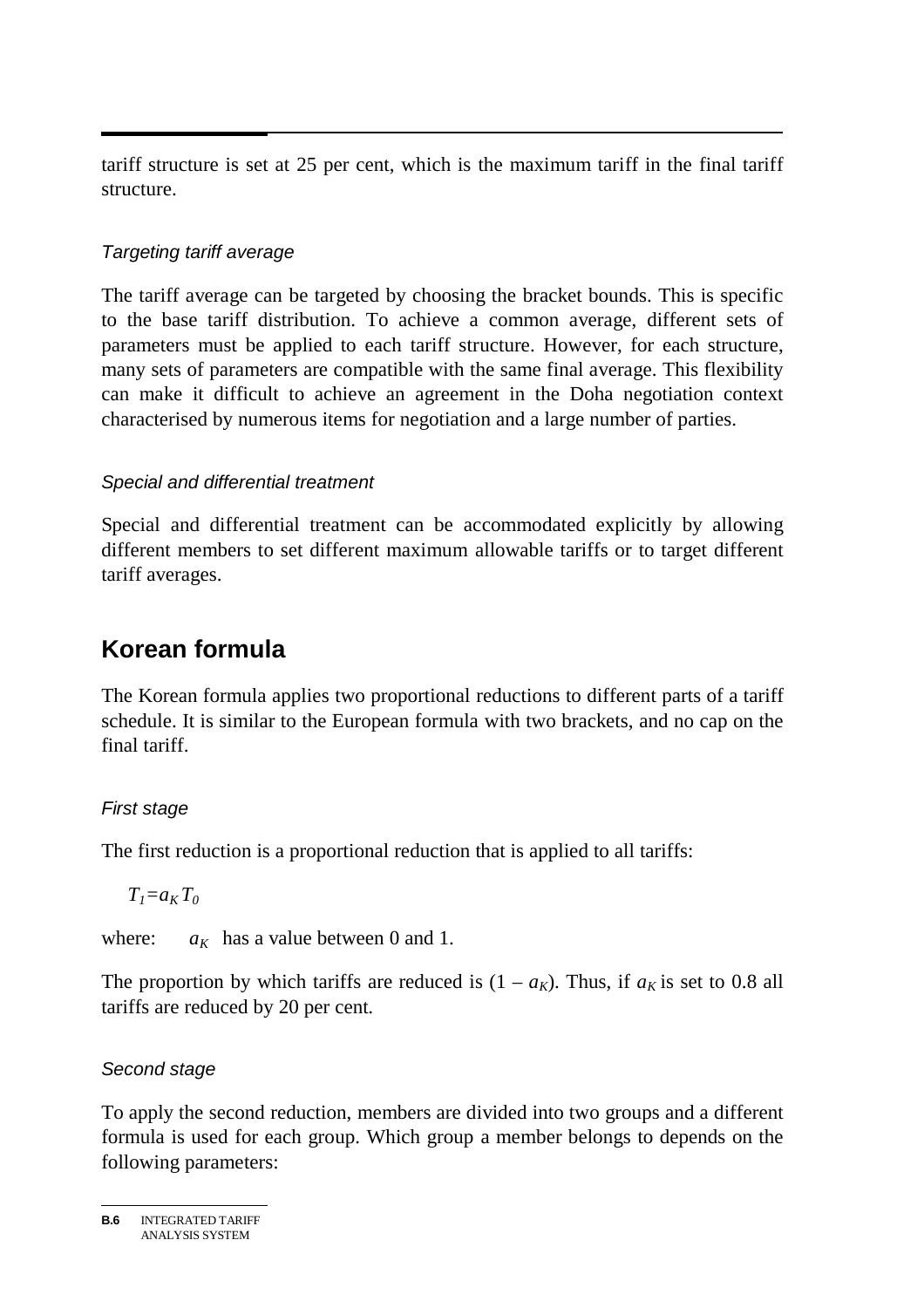- *A* the base tariff average,
- $c_K$  a multiple of each member's base tariff average; and
- *Tm* a maximum base tariff above which the second reduction is applied.

One group comprises members with relatively low tariff averages as determined by:  $c_K A \leq T_m$ . The other group comprises members with relatively high tariff averages determined by  $c_K A > T_m$ . For example, if  $c_K = 2$  and  $T_m = 25$ , then all members with a tariff average less than or equal to 12.5 per cent belong in the low tariff average group, and all members with a tariff average greater than 12.5 per cent belong in the high tariff average group.

#### *Low tariff average group*

For members in the low tariff average group, the formula for the second reduction is:

$$
T_I = a_K T_0 - b_K (T_0 - c_K A)
$$

where:  $b_K$  is between 0 and 1.

This reduction is only applied to tariffs greater than  $c<sub>K</sub>A$  (figure B.3(a)). Tariffs affected by this reduction are reduced by a proportion  $b<sub>K</sub>$  of the difference between the base tariff and  $c_K A$ . With  $a_K$ ,  $b_K$  and  $c_K$  set at 0.8, 0.7 and 2 respectively, a base tariff of 15 per cent in a tariff structure with a tariff average of 5 per cent would be reduced to  $0.8 \cdot 15 - 0.7(15 - 2 \cdot 5) = 8.5$  per cent.

· 15 – 0.7 (15 – 2 · 5) = 8.5 per cent.<br>1 at which the second reduction is a average. For example, with  $c_K = 2$ , then The tariff level at which the second reduction is applied in this group depends on the base tariff average. For example, with  $c_K = 2$ , the second reduction is applied to base tariffs greater than twice the tariff average. Thus the base tariffs that are affected by the second reduction for members in the low tariff average group depend on each member's base tariff average.

#### *High tariff average group*

For members in the high tariff average group, the formula for the second reduction is:

$$
T_I = a_K T_0 - b_K (T_0 - T_m).
$$

This reduction is only applied to base tariffs that are greater than  $T_m$  (figure B.3(c)). Tariffs affected by this reduction are reduced by a proportion  $b_K$  of the difference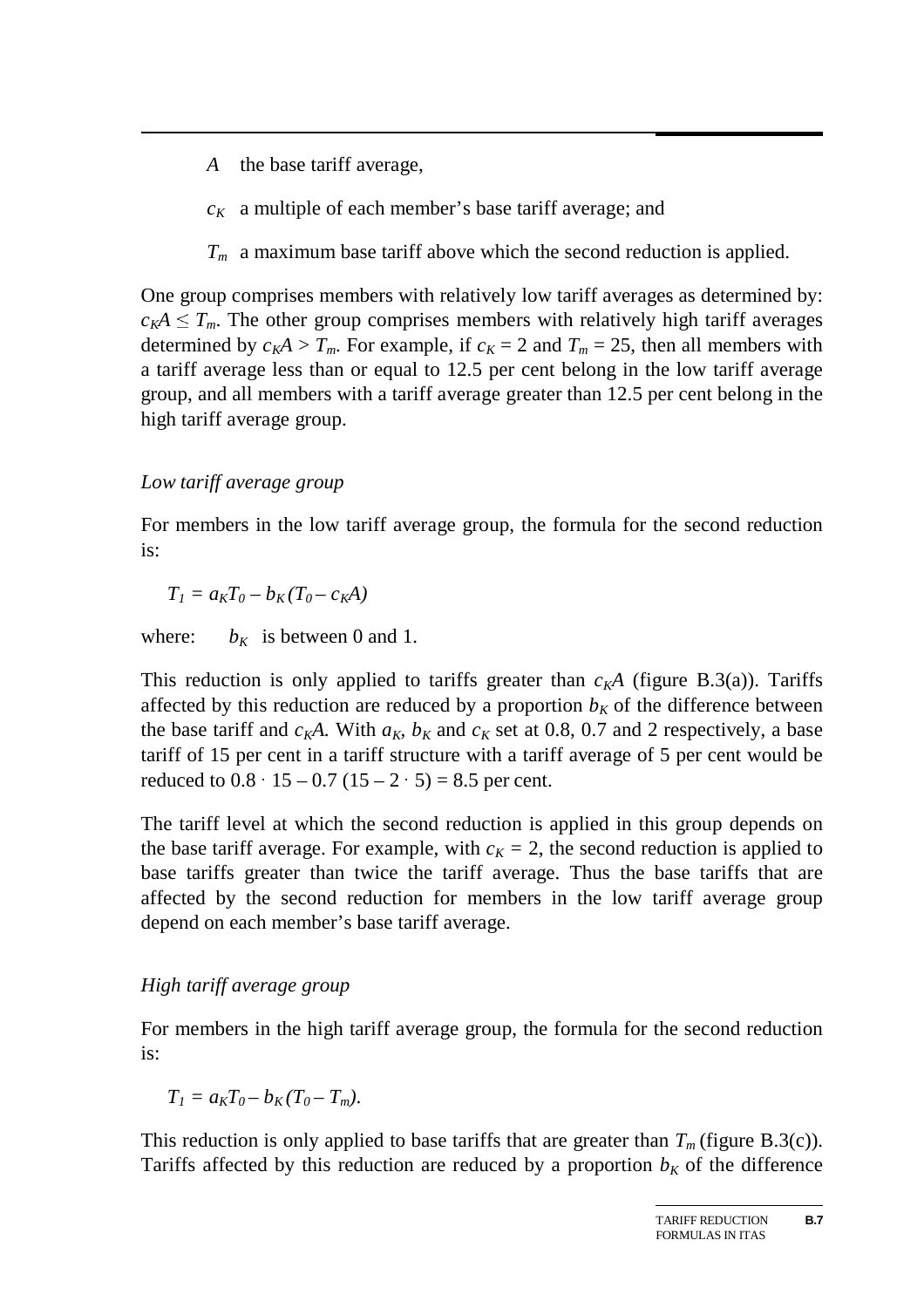$\overline{a}$ between the base tariff and  $T_m$ . With  $a_K$ ,  $b_K$  and  $T_m$  set at 0.8, 0.7 and 25 per cent respectively, a base tariff of 30 per cent is reduced to  $0.8 \cdot 30 - 0.7 (30 - 25) = 20.5$ <br>per cent.<br>Figure B.3 Final tariffs and reductions with Korean formula per cent.



Figure B.3 **Final tariffs and reductions with Korean formula** 

*Source:* Productivity Commission.

The tariff level at which the second reduction is applied in this group does not depend on the base average. All tariffs greater than  $T_m$  are reduced by the same proportion for all members of this group.

#### *Negative final tariffs*

In some circumstances this formula can produce a negative final tariff for some high base tariffs. This occurs if the proportional reduction in the second stage  $(b_K)$  is greater than the proportional reduction in the first stage  $(a<sub>K</sub>)$  and the base tariff is greater than  $-b_Kc_KA/(a_K - b_K)$  or  $-b_KT_m/(a_K - b_K)$  (figure B.4). In the current implementation of ITAS, there are five countries for which the Korean formula using illustrative parameter values of  $a_K = 0.7$ ,  $b_K = 0.9$  and  $c_K = 2$  will result in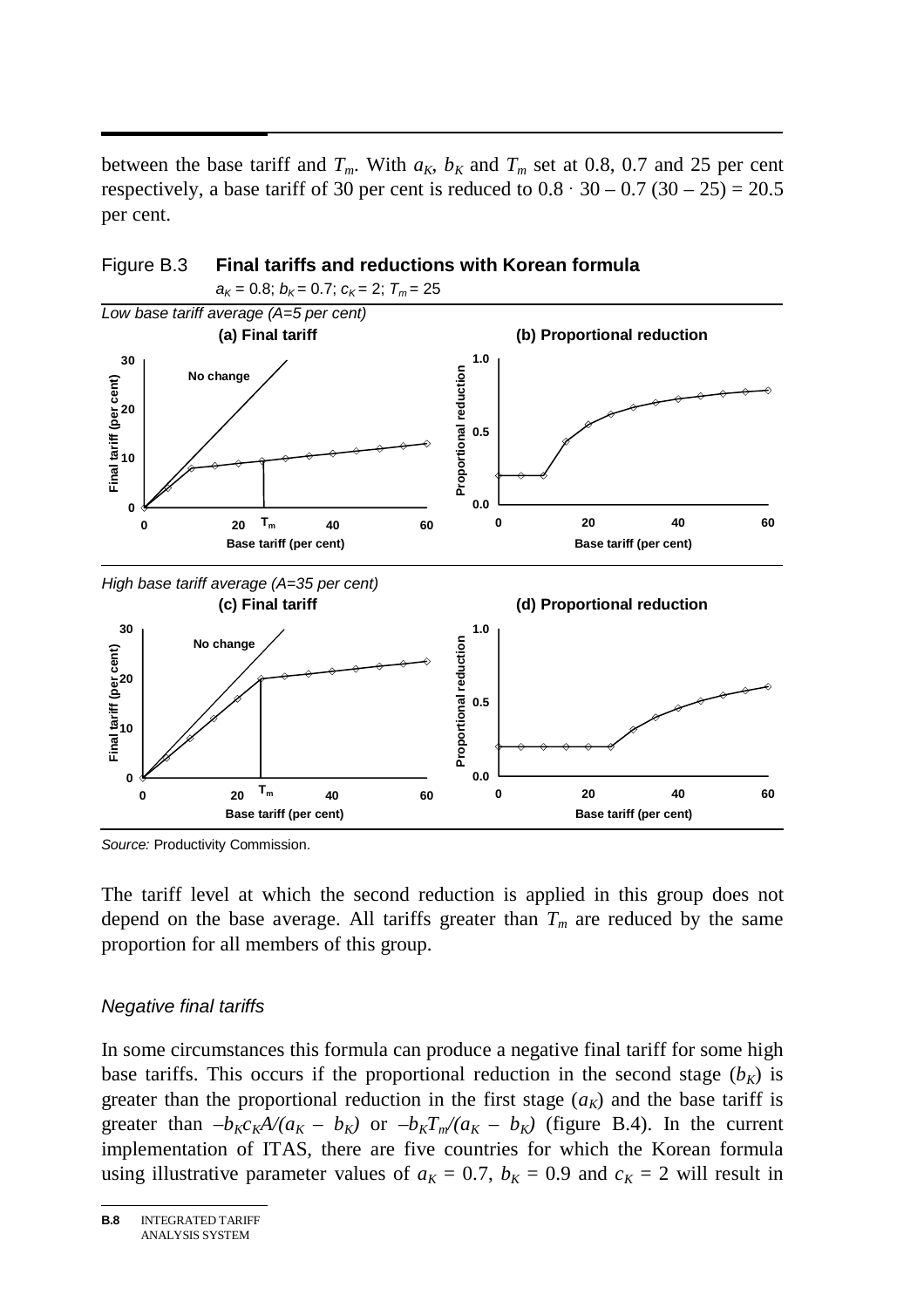negative final tariffs for some items.<sup>2</sup> Although these negative final tariffs represent a small proportion of tariffs for these countries, this problem reduces the credibility of the Korean formula as a tool for tariff reduction.

One way to avoid negative final tariffs using the Korean formula is to ensure that  $b_K < a_K$ , that is, the proportional reduction in the second stage is smaller than the proportional reduction in the first stage. Another solution is to reset any negative final tariffs to zero.

Figure B.4 **Korean formula producing negative final tariffs** 



*Source:* Productivity Commission.

#### *Compression*

-

Tariffs that are only affected by the first reduction are reduced by the same proportion  $(1 - a_K)$  and there is no compression. Tariffs affected by both reductions are compressed (figure B.3(b) and figure B.3(d)). Thus, the Korean formula reduces tariff dispersion.

#### *Targeting a maximum tariff*

A maximum tariff can be set by determining the reduction required in the highest base tariff to achieve this desired maximum final tariff. The parameters can then be set to achieve this desired reduction. A different value is required to achieve a common target across different tariff schedules. A range of parameter values can be used to achieve a desired reduction.

<sup>2</sup> Countries affected are EU, Japan, Malaysia, Taiwan and US.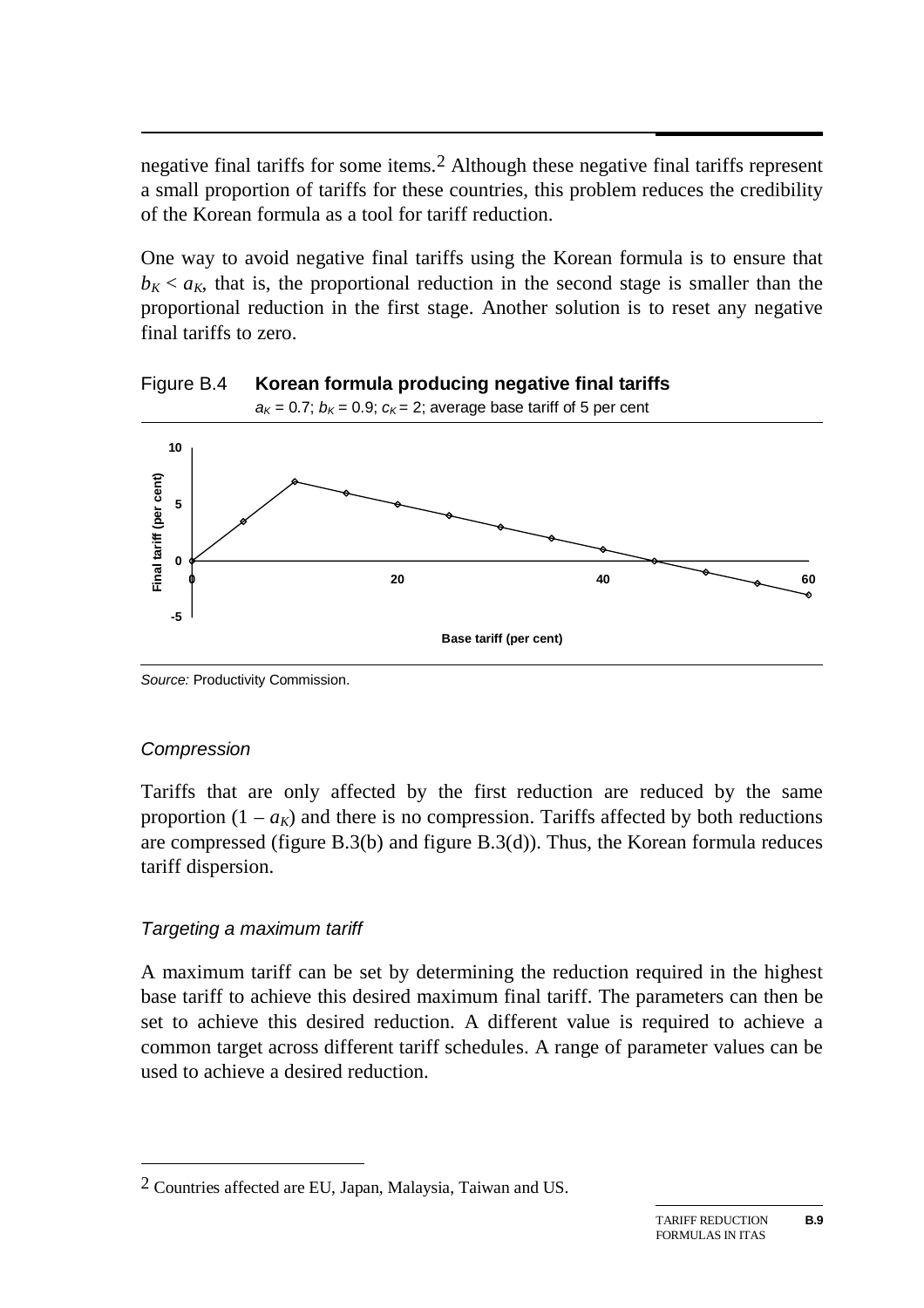#### *Targeting a tariff average*

A tariff average can be targeted by choosing appropriate parameter values. Different sets of parameters are required to target a common average across various tariff schedules.

#### *Special and differential treatment*

Separating members into two different groups according to the average of their respective tariff schedules allows for some differential treatment. As tariff averages in industrialised economies tend to be lower than in developing economies, this might be used for special and differential treatment. For example, with  $a<sub>K</sub>$  set at 2 and a member with a 5 per cent average tariff, the second stage is applied to tariffs greater than 10 per cent; for a member with a 10 per cent average tariff, the second stage is applied to tariffs over 20 per cent. The proportional reduction in tariffs subjected to the second reduction is smaller for members with a high tariff average (figure B.3(b) and figure B.3(d)).

For the high tariff group, the second stage reductions do not depend on the base average. Therefore, within the group, all members are treated similarly, and all reductions follow the same pattern. In the low tariff group, reductions depend on the base average. However, at low average tariffs, there is less scope for variation. For this reason, results are also similar across members in this group.

## **Swiss formula**

The Swiss formula is expressed as:

 $T_1 = (a_s T_0) / (a_s + T_0)$ 

where:  $a_S$  is the maximum allowable final tariff (expressed in the same terms as the base and final tariffs).

#### *Compression*

This formula reduces high tariffs by a greater proportion than low tariffs (figure  $B.5(b)$ ).

**B.10** INTEGRATED TARIFF ANALYSIS SYSTEM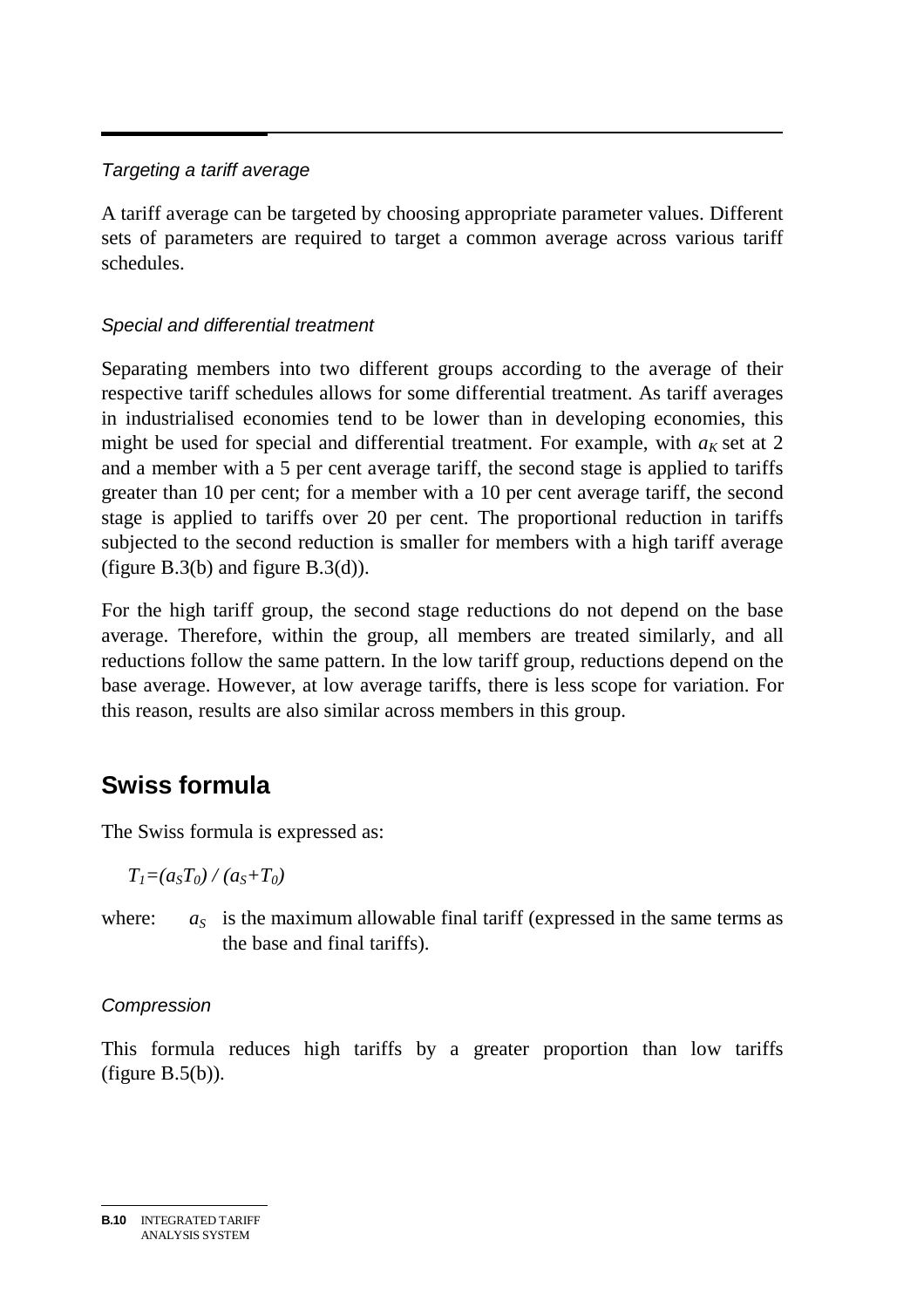

#### Figure B.5 **Final tariffs and reductions with the Swiss formula**  Maximum allowable tariff of 8 per cent.

*Source:* Productivity Commission.

#### *Targeting a maximum tariff*

The parameter for this formula sets the maximum allowable final tariff (as the asymptote) (figure  $B.5(a)$ ). The actual maximum final tariff is less than this value.

#### *Targeting a tariff average*

A tariff average can be targeted by calculating the unique value of the parameter needed to achieve the desired tariff average for a base structure. Different base structures require different values of the parameter to achieve the same final tariff average, even if they have the same base tariff average.

#### *Special and differential treatment*

Different parameter values are required for different tariff schedules to provide special and differential treatment.

### **Flexible Swiss formula**

Francois and Martin (2003) proposed the Flexible Swiss formula. It is derived from the original Swiss formula by including an extra parameter (the 'flexibility parameter') to modify the rate of tariff reduction across a schedule, relative to what would have occurred under the original Swiss formula. Compared with the reductions with the Swiss formula, when both formulas are targeting the same final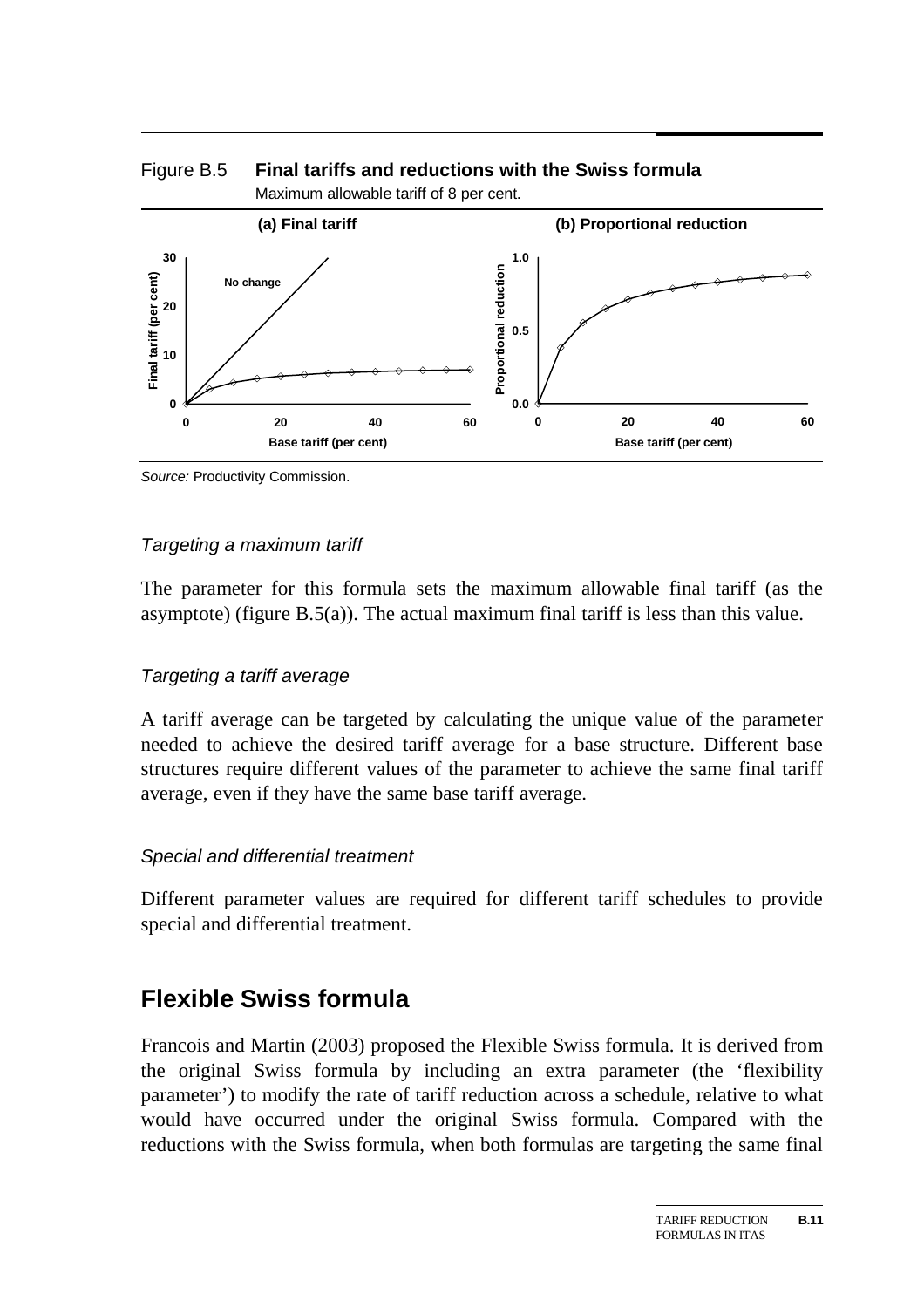tariff average, the Flexible Swiss reduces high tariffs by a smaller amount and low tariffs by a greater amount (figure B.6).



Figure B.6 **Comparing final tariffs with Swiss and Flexible Swiss formulas** 

*Source:* Productivity Commission.

The Flexible Swiss formula is expressed as:

 $T_1 = (a_{FS}T_0)/(a_{FS}b_{FS}+T_0)$ 

where:  $a_{FS}$  is the asymptote of the formula; and

 $b_{FS}$  is the flexibility parameter, with  $b_{FS} \geq 1$ .

In the Swiss formula, the parameter  $a<sub>S</sub>$  is interpreted as the maximum allowable tariff. In the Flexible Swiss formula, the parameter  $a_{FS}$  can be much larger than the maximum final tariff. With  $a_{FS} = a_S$  and  $b_{FS} = 1$ , the Flexible Swiss formula becomes the original Swiss formula.

If  $b_{FS} > 1$ , the Flexible Swiss formula produces greater tariff reductions than the original Swiss formula (figure B.7(a)); the difference in the reductions are greater for low tariffs than for high tariffs (figure B.7(b)). If  $b_{FS}$  < 1, some low base tariffs can be increased rather than reduced.

#### *Compression*

The formula reduces high tariffs by a greater proportion than low tariffs but this effect is less pronounced than in the original Swiss formula (figure B.7(b)).

**B.12** INTEGRATED TARIFF ANALYSIS SYSTEM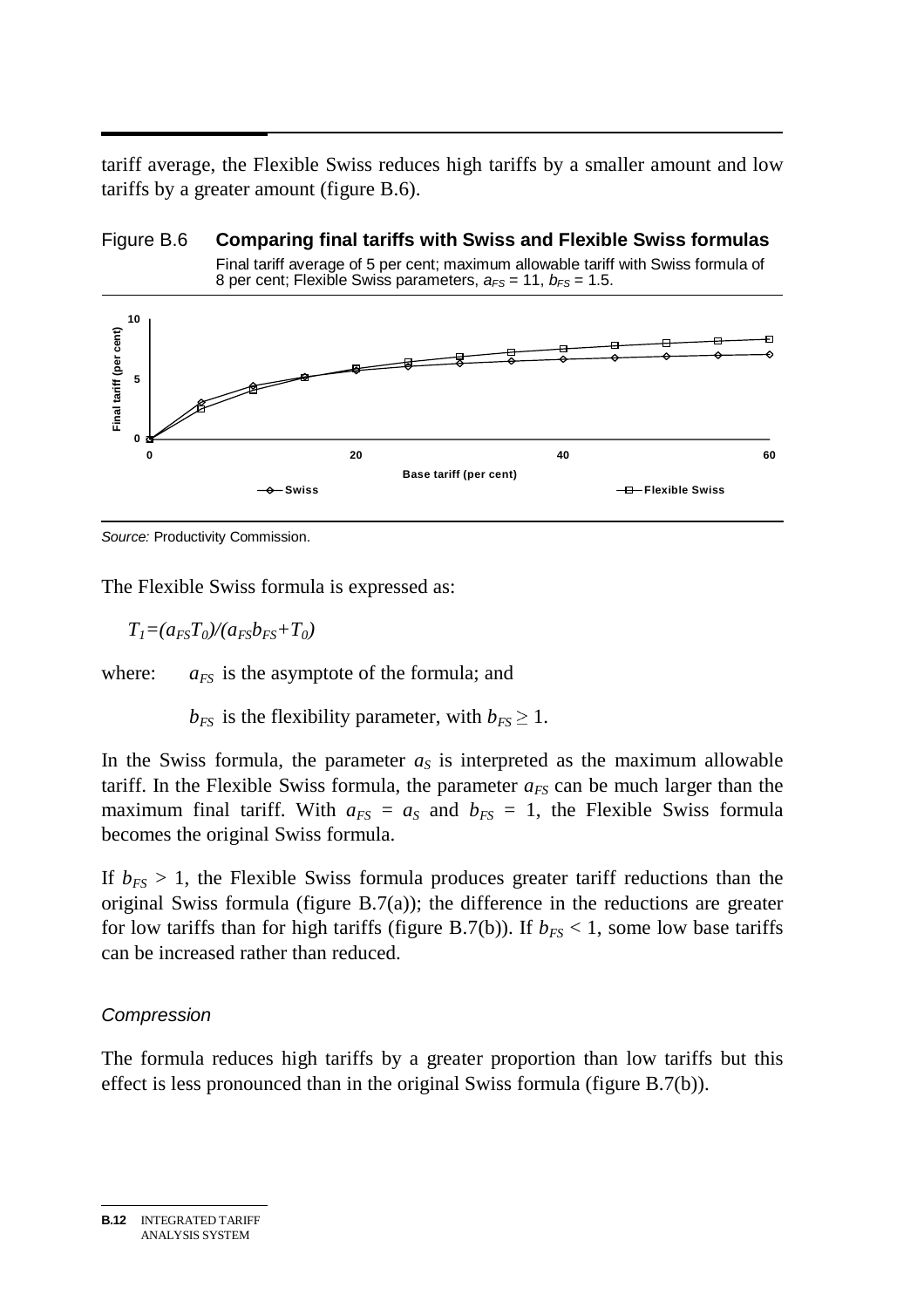#### *Special and differential treatment*

To provide special and differential treatment, this formula needs to be explicitly applied with different parameter values to different groups of members.





**a** With  $b_{FS}$  = 1, the Flexible Swiss formula reduces to the original Swiss formula, where  $a_S = a_{FS}$ . *Source:* Productivity Commission.

#### **Targeting maximum tariff and tariff average**

As this formula has two parameters it can be used to target both a maximum final tariff and a final tariff average.

In this appendix, parameter values for a Flexible Swiss scenario are calculated based on the Swiss8 scenario. For each member, this process involves specifying a maximum tariff (15 per cent where possible, but this is modified for some tariff structures for which a 15 per cent target was incompatible), calculating a target for the average tariff and subsequently deriving parameter values for the Flexible Swiss scenario that are consistent with the target. Note that for most members the value of *aFS* required to meet these targets is much larger than the specified maximum bound tariff (table B.2).

File FSsolvers.xls can be used to derive other values for  $a_{FS}$  and  $b_{FS}$  for other countries or other targets. The solutions are calculated using the Excel Solver function, as explained in the file and outlined in appendix E.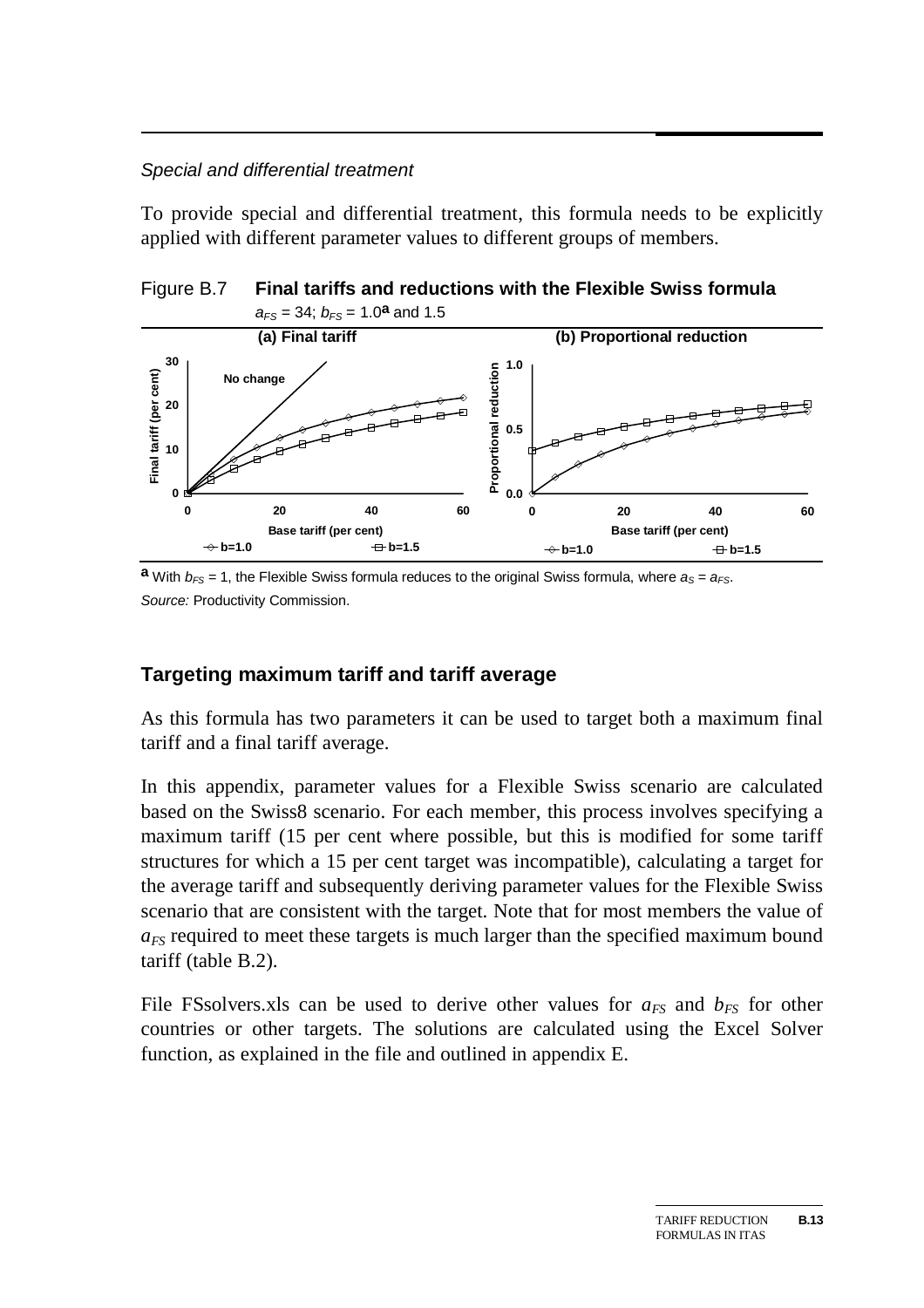| Country       | Target for average<br>bound tariff <sup>a</sup> | <b>Target for</b><br>maximum bound<br>tariff <b>b</b> | $a_{FS}$ | $b_{FS}$ |
|---------------|-------------------------------------------------|-------------------------------------------------------|----------|----------|
| Australia     | 3.62                                            | 15.0                                                  | 53       | 2.63     |
| Bangladesh    | 5.27                                            | 15.0                                                  | 19       | 2.75     |
| <b>Brazil</b> | 6.12                                            | 15.0                                                  | 62       | 4.29     |
| Canada        | 2.45                                            | 11.0                                                  | 116      | 2.06     |
| China         | 3.83                                            | 15.0                                                  | 40       | 2.08     |
| EU            | 2.18                                            | 15.0                                                  | 25       | 1.53     |
| India         | 6.27                                            | 15.0                                                  | 27       | 4.36     |
| Indonesia     | 6.26                                            | 15.0                                                  | 32       | 4.39     |
| Japan         | 1.30                                            | 15.0                                                  | 225      | 1.77     |
| Korea         | 3.81                                            | 13.0                                                  | 132      | 2.55     |
| Malaysia      | 3.22                                            | 15.0                                                  | 17       | 2.15     |
| Mexico        | 6.48                                            | 9.0                                                   | 81       | 4.94     |
| New Zealand   | 3.12                                            | 12.0                                                  | 105      | 3.32     |
| Philippines   | 4.81                                            | 14.0                                                  | 248      | 3.37     |
| Singapore     | 1.97                                            | 4.4                                                   | 8        | 1.00     |
| South Africa  | 3.06                                            | 15.0                                                  | 84       | 3.28     |
| Taiwan        | 2.36                                            | 15.0                                                  | 26       | 1.65     |
| Thailand      | 5.20                                            | 15.0                                                  | 38       | 3.20     |
| <b>US</b>     | 1.76                                            | 15.0                                                  | 47       | 1.75     |

#### Table B.2 Values for  $a_{FS}$ ,  $b_{FS}$ , maximum bound tariff and target average **tariffs in Flexible Swiss scenario**

**a** Under the Flexible Swiss scenario, the target for the average bound tariff is the average bound rate that results from the Swiss8 scenario for each member. **b** The target maximum bound tariff for the Flexible Swiss scenario is typically 15 per cent. Targets for Canada, Korea, Mexico, New Zealand, Philippines and Singapore were kept lower to restrict the parameters for those countries to sensible values in the solution process.

Note: final applied rates for the Flexible Swiss scenario are calculated in the same manner as applied rates for other scenarios.

*Source:* Productivity Commission estimates.

### **Chinese formula**

The Chinese formula is:

$$
T_I = ((A+b_Cp)T_0)/(A+p^2+T_0)
$$

where: *A* is a simple average of the base tariffs;

*p* is a termed the 'peak factor' and is equal to  $T<sub>0</sub>/A$ ; and

 $b<sub>C</sub>$  is an 'adjusting coefficient', with  $b<sub>C</sub> \ge 1$ .

Substituting in the term  $T_0/A$  for p produces the expression: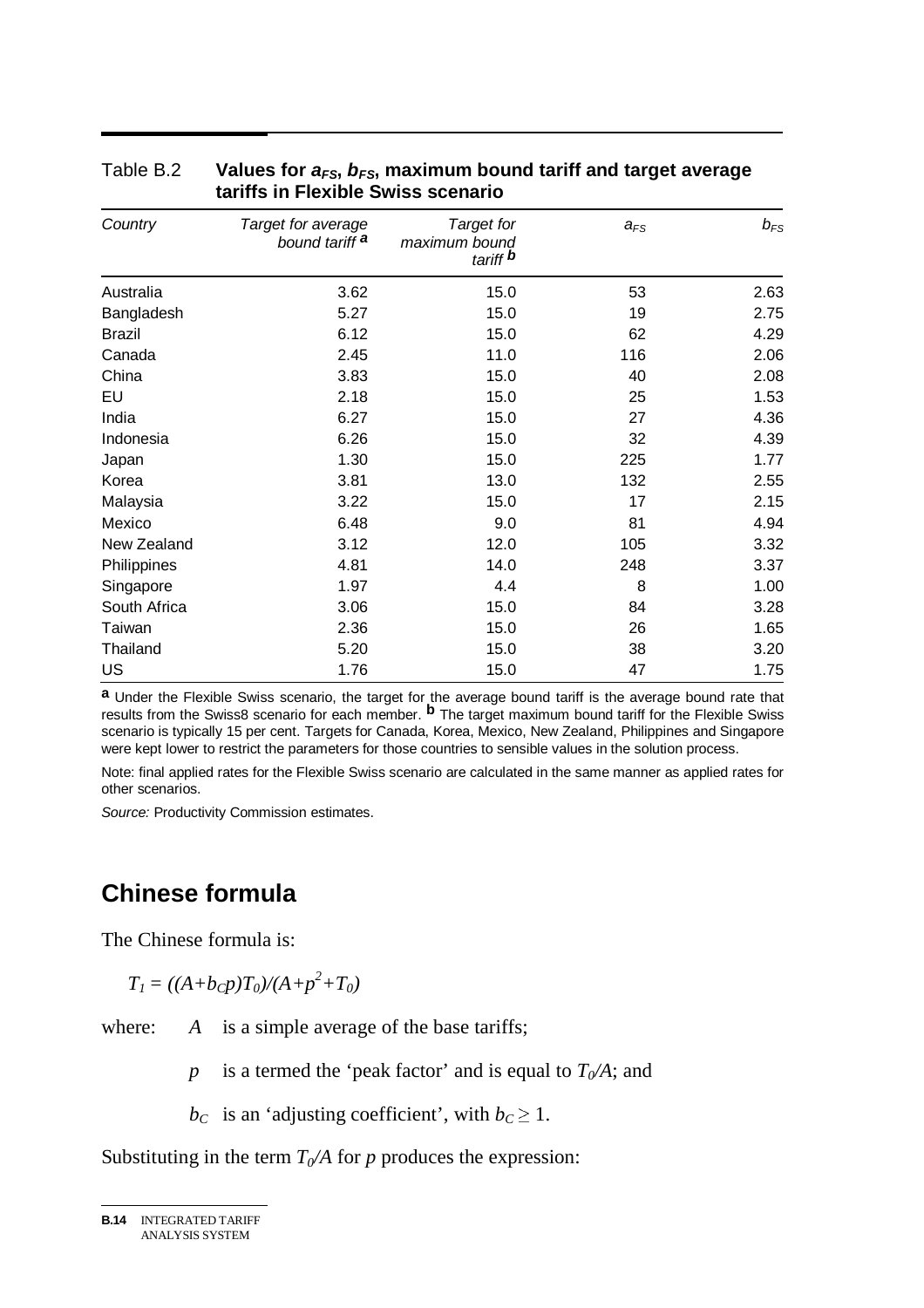$T_I = \frac{\left[ (A + b_C (T_0/A)) T_0 \right]}{A + (T_0/A)^2 + T_0}$ .

In the Chinese formula, only  $b<sub>C</sub>$  needs to be agreed by members as *A* is determined by the existing tariff structure.

The effect of inserting *A* in the formula is that the reduction of a base tariff depends on the member's average tariff. As a result:

- a base tariff has a large proportional reduction if it is in a tariff structure with a low average tariff (figure B.8(b));
- a high value of  $b<sub>C</sub>$  produces a small proportional reduction in the base tariff (figure  $B.8(d)$ ); and
- the maximum possible final tariff is given by  $A \cdot b_C$ . Thus, if  $b_C$  is set at three, then the maximum possible tariff is three times the average base tariff.<br>Figure B.8 **Final tariffs and reductions with the Chinese fo** then the maximum possible tariff is three times the average base tariff.

Figure B.8 **Final tariffs and reductions with the Chinese formula** 



*Effect of different values for b<sub>c</sub> (A = 10 per cent in both examples)* 



*Source:* Productivity Commission.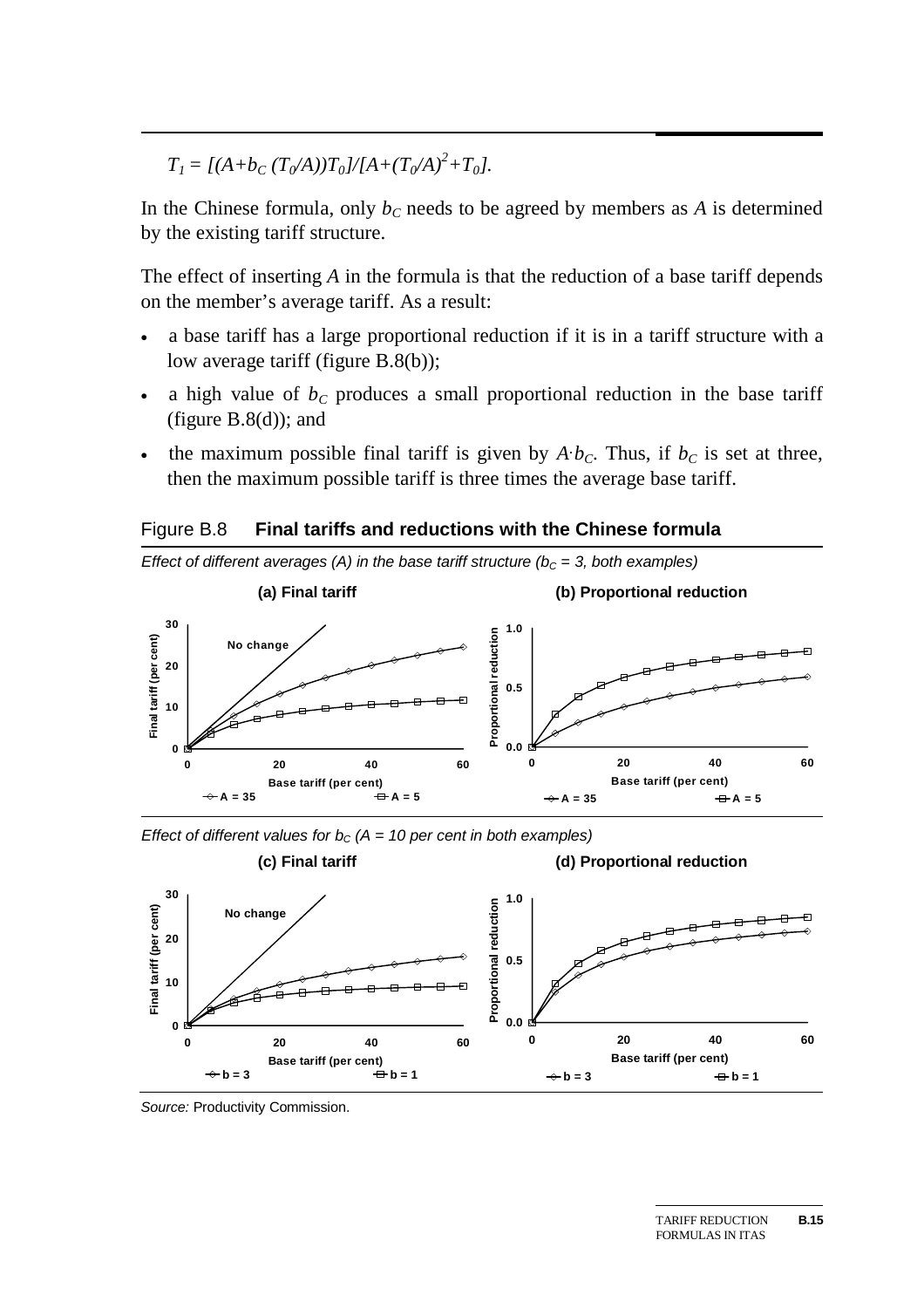#### *Preserving the ranking of base tariffs*

The adjusting coefficient should be set equal to one or greater. Values less than one may result in some high base tariffs being reduced below the final level of some low base tariffs (figure B.9). This causes the ranking of final tariffs to differ from the initial ranking of base tariff. For example, when applying the Chinese formula with  $b<sub>C</sub>$  set at 0.1 to a tariff structure with a tariff average of 5 per cent, a base tariff of 10 per cent is reduced to 3, and a base tariff of 30 per cent is reduced to 2.

If the ranking of base tariffs is to be maintained in the final tariff structure, the Chinese formula may not be able to achieve some target average final tariffs. This is more likely to occur for low final tariff average targets or large targeted reductions in the tariff average.



Figure B.9 **Final tariffs with an adjusting coefficient less than one** 

*Source:* Productivity Commission.

#### *Low tariffs in low average base tariff structures*

In some cases, applying the Chinese formula results in an increase in the final tariff rather than a reduction. This occurs for base tariffs less than  $b_cA-A^2$ . For example, if  $b<sub>C</sub> = 3$  and  $A = 1$ , then base tariffs between 0 and 2 per cent are increased rather than decreased. However, if  $b<sub>C</sub> = 1$ , then all base tariffs are reduced (figure B.10).

The range of base tariffs affected by this feature of the Chinese formula depends on the values of  $b<sub>C</sub>$  and A. High values of  $b<sub>C</sub>$  increase the range of base tariffs to be affected, whereas high values of *A* reduce the range of base tariffs affected.

For the proposed range of values of  $b<sub>C</sub>$  (1 to 3), only low tariffs in low average base tariff structures are affected. For example, for  $b<sub>C</sub> = 3$ , only tariff structures with  $A \leq 3$  per cent are affected. In a tariff structure with  $A = 1.5$  per cent, the highest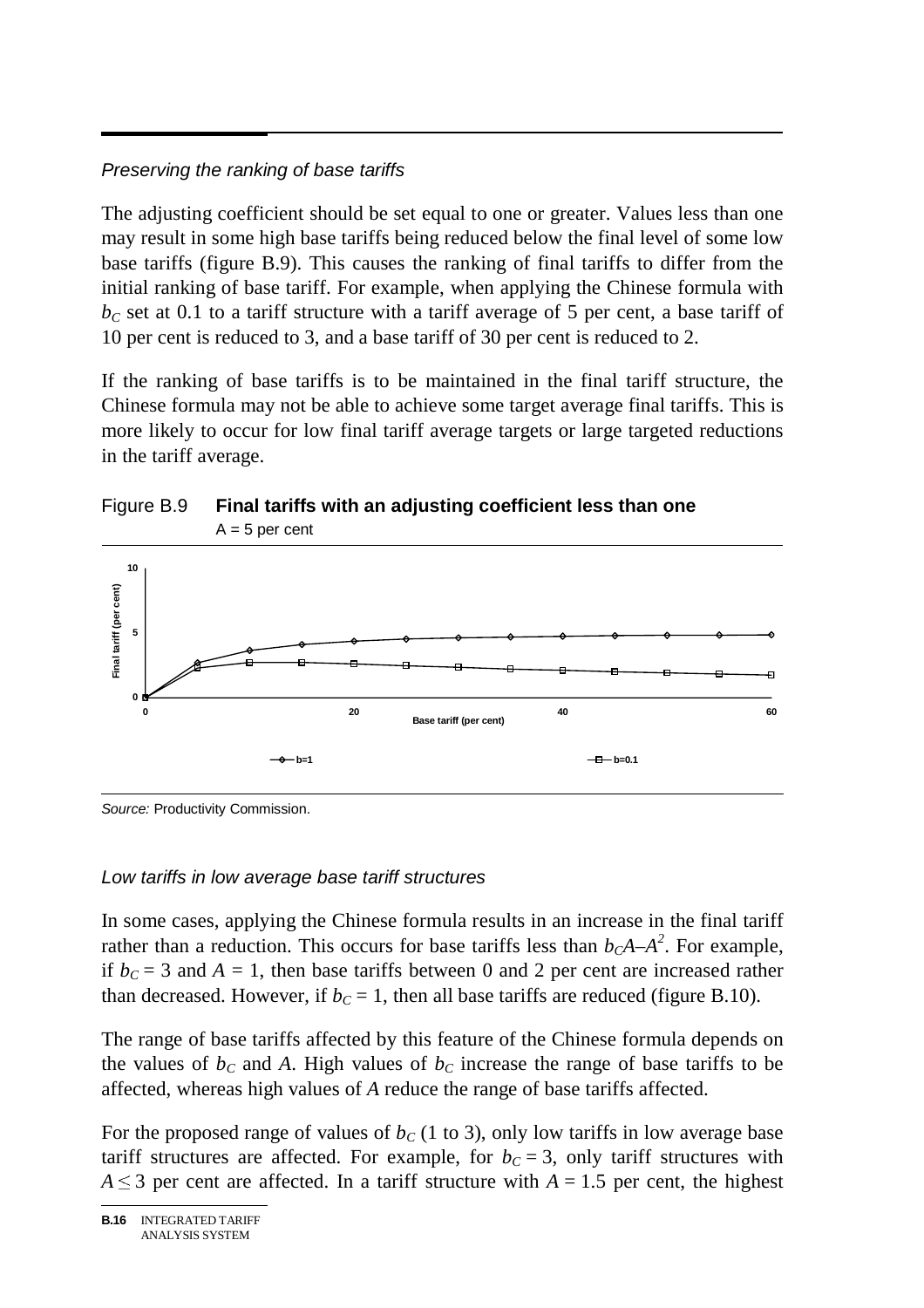$\overline{a}$ base tariff to be affected is 2.25 per cent. Dispersion can be decreased in this process, however, it is at the cost of increasing low tariffs.

#### Figure B.10 **Final tariffs for low tariffs in a low tariff structure with Chinese formula**



1 per cent average base tariff

*Source:* Productivity Commission.

#### *Compression*

The Chinese formula has a mathematical form similar to the Swiss formula, which means higher base tariffs will be reduced by a greater proportion than lower base tariffs (figure B.8(b) and figure B.8(d)). With an appropriate choice of  $b<sub>C</sub>$ , this leads to compression, that is, no tariff is increased.

#### *Targeting maximum tariff*

As  $b<sub>C</sub>$  and A determine the maximum possible tariff, a maximum allowable tariff can be set via  $b<sub>C</sub>$ . Thus tariff structures with different *As* require different values of  $b<sub>C</sub>$  to have the same maximum final tariff.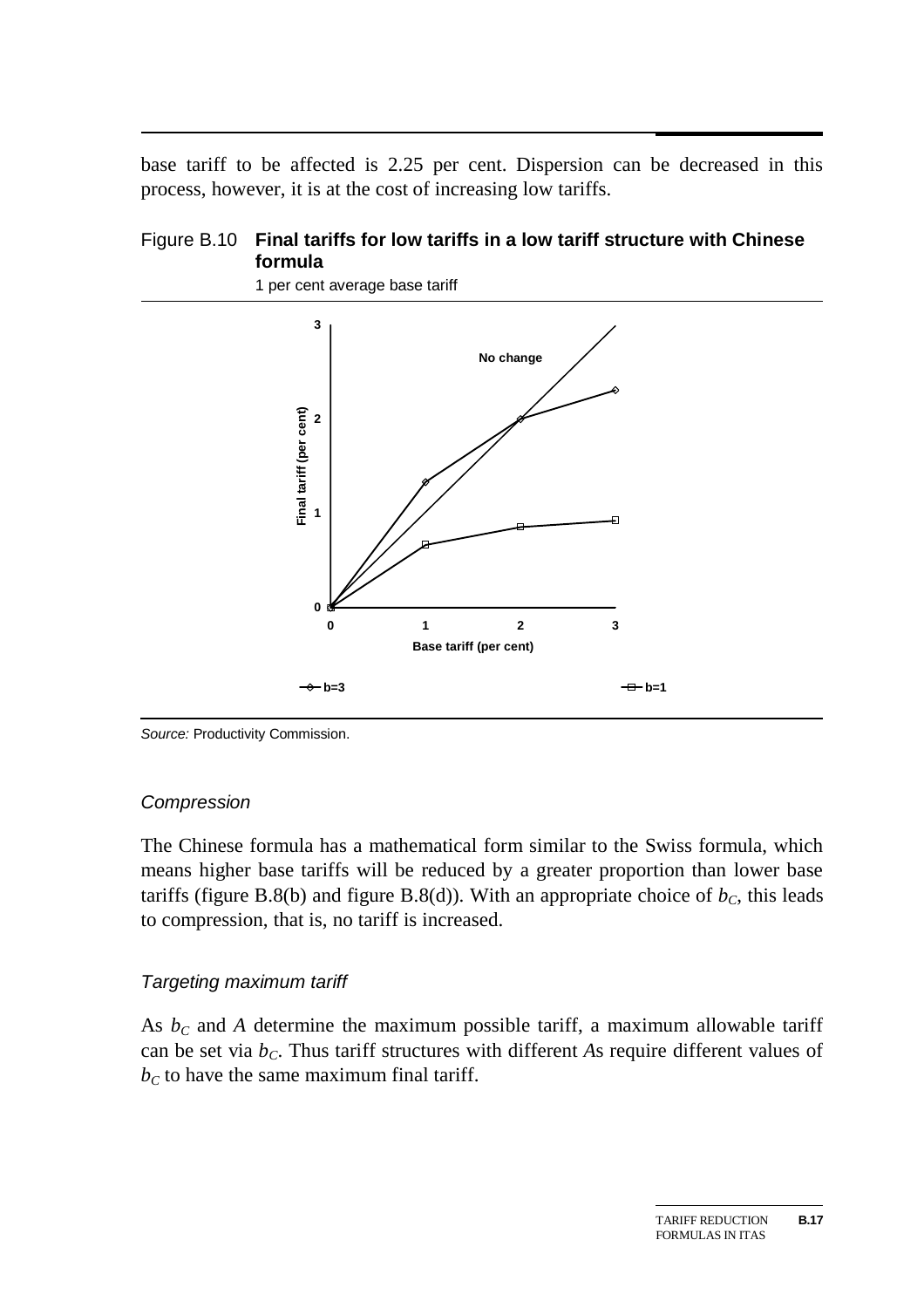#### *Targeting tariff average*

This formula can be used to target a tariff average for a given tariff structure in a similar way to the Swiss formula.

#### *Special and differential treatment*

Special and differential treatment is provided implicitly in this formula by the inclusion of *A*. For a given  $b<sub>C</sub>$ , a member with a higher *A* reduces tariffs by a smaller proportion and has a higher allowable maximum tariff than other members. Special and differential treatment can also be provided explicitly by varying  $b<sub>C</sub>$ .

### **Girard formula**

The Girard formula is:

 $T_1=(b_GAT_0)/(b_GA+T_0)$ 

where: *A* is a simple average of the base tariffs; and

 $b_G$  is a parameter, with  $b_G > 0$ .

The Girard formula may be re-written as a Swiss formula, since  $a_S = A b_G$ . Thus the  $\cdot b_G$ . Thus the rage (*A*) and, la equivalent maximum allowable final tariff is a multiple  $(b_G)$  of the base tariff average (A) and, for any given tariff schedule, the Girard formula and its Swiss formula equivalent have the same properties.

However, the Girard formula also operates in a similar way to the Chinese formula in that:

- the effect of *A* is that the reduction in a tariff depends on the member's base average tariff;
- only  $b_G$  needs to be agreed by members, as  $A$  is determined by the existing tariff structure;
- a base tariff has a large proportional reduction if it is in a tariff schedule with a low average tariff (figure B.11(b));
- a high value of  $b_G$  produces a small proportional reduction in the base tariff (figure  $B.11(d)$ ); and
- the maximum possible final tariff is given by  $A \cdot b_G$ . Thus, if  $b_G$  is set at two, then the maximum possible tariff is twice the average base tariff. the maximum possible tariff is twice the average base tariff.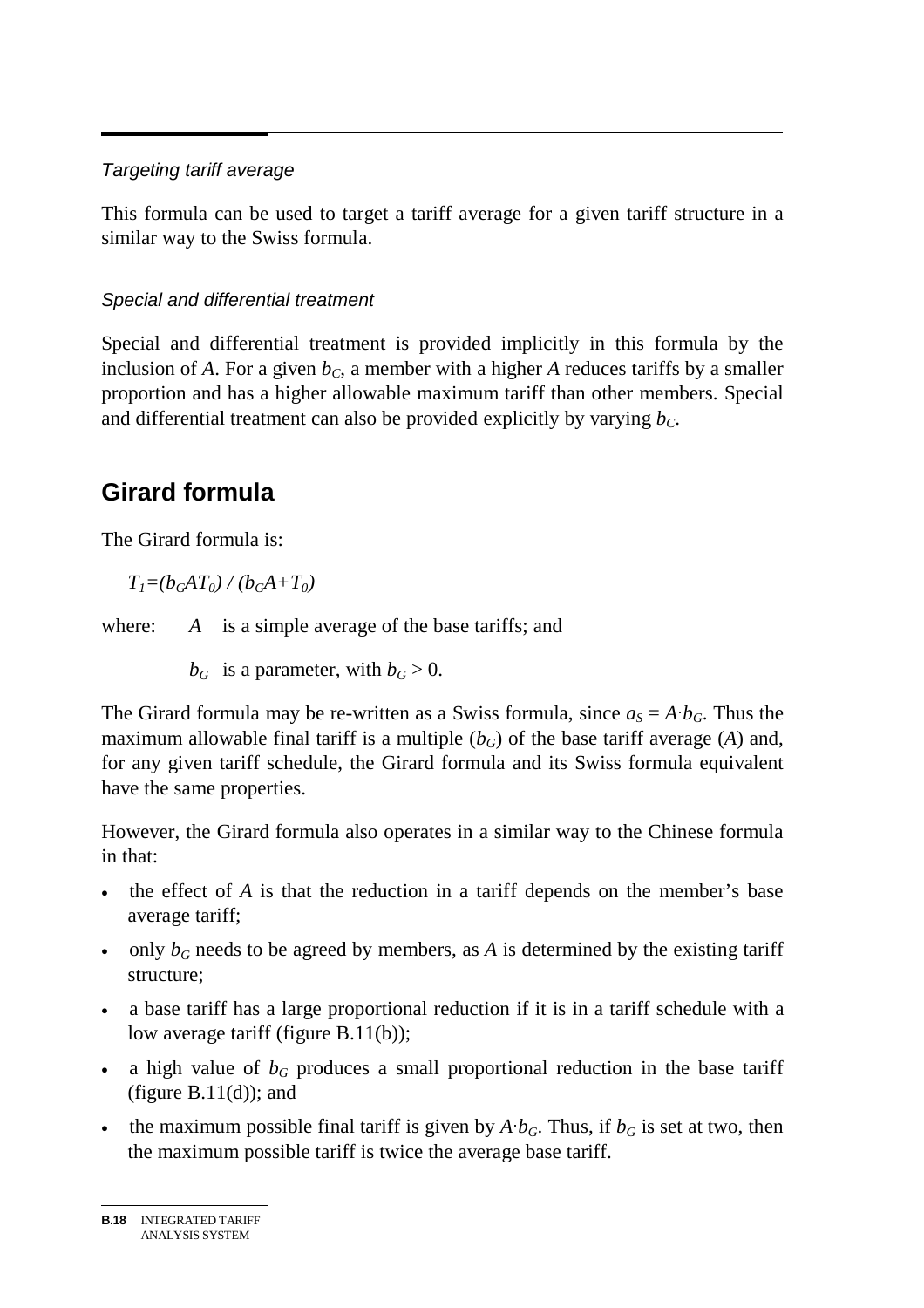



*Effect of different averages (A) in the base tariff structure (* $b<sub>G</sub> = 1$ *, both examples)* 

*Effect of different values for*  $b_G$  *(A = 10 per cent in both examples)* 



Note: the charts in panels (a) and (b) use the Girard formula ( $b<sub>G</sub> = 1$ ) with  $A = 5$  and 35. These formulas are equivalent to the Swiss formula with a parameter of 5 and 35, respectively. The charts in panels (c) and (d) use the Girard formula ( $A = 10$ ) with  $b<sub>G</sub> = 1$  and 2. These formulas are equivalent to the Swiss formula with a parameter of 10 and 20, respectively.

*Source:* Productivity Commission.

#### *Compression*

The Girard formula has a mathematical form similar to the Swiss formula, which means higher base tariffs will be reduced by a greater proportion than lower base tariffs (figure B.11(b) and figure B.11(d)). With an appropriate choice of  $b_G$ , this leads to compression, that is, no tariff is increased.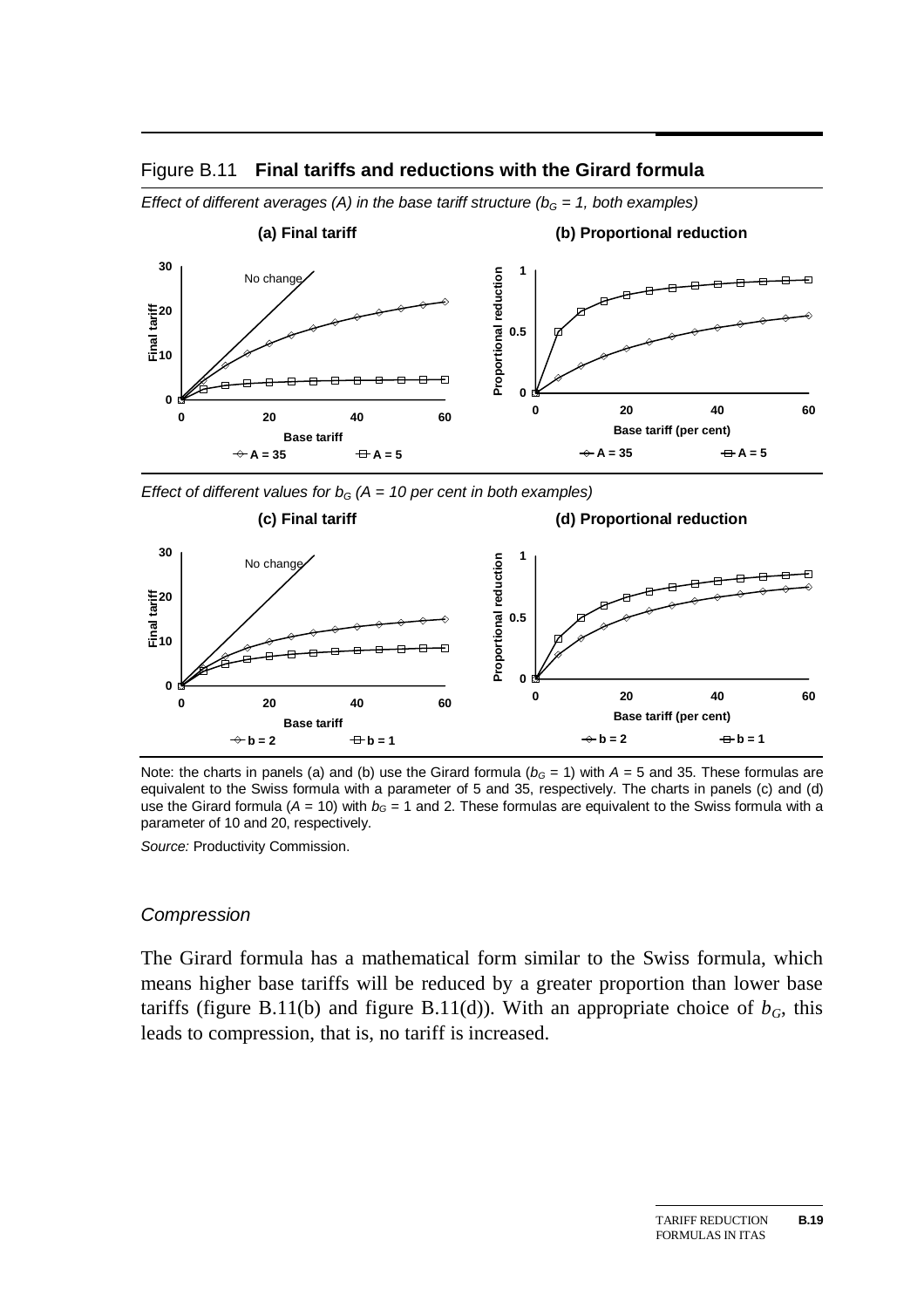#### *Targeting maximum tariff*

As  $b_G$  and *A* determine the maximum possible tariff, a maximum allowable tariff can be set via *bG*. Thus tariff structures with different *A*s require different values of  $b<sub>G</sub>$  to have the same maximum final tariff.

#### *Targeting tariff average*

This formula can be used to target a tariff average for a given tariff structure in a similar way to the Swiss formula.

#### *Special and differential treatment*

Special and differential treatment is provided implicitly in this formula by the inclusion of *A*. For a given  $b_G$ , a member with a higher *A* reduces tariffs by a smaller proportion and has a higher allowable maximum tariff than other members. Special and differential treatment can also be provided explicitly by varying  $b_G$ .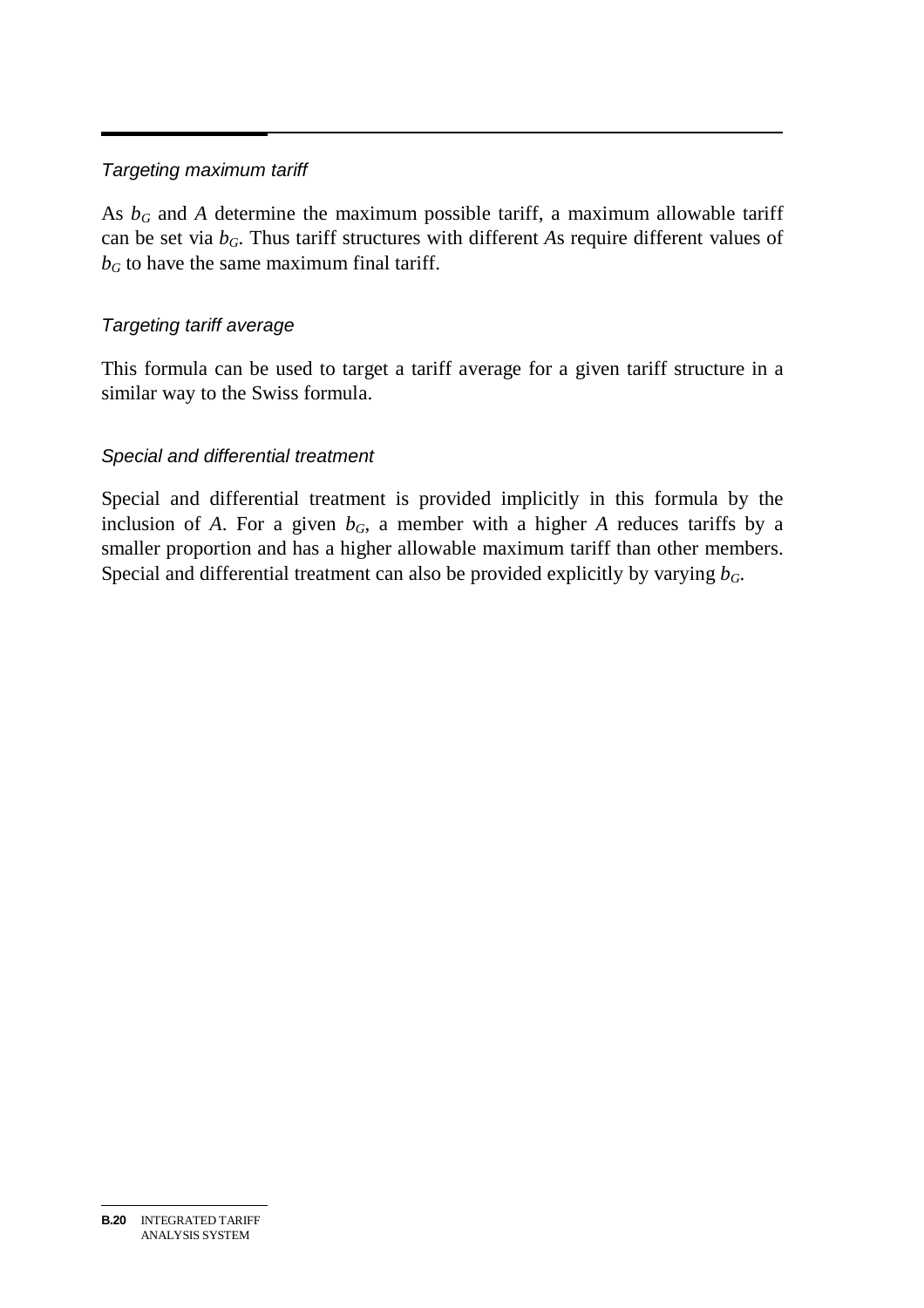#### $\overline{C}$ The cost of aggregation

Some countries use a disaggregated tariff classification to distinguish items within an HS6 category that may have different tariffs. However, not all HS6 categories are further disaggregated in a tariff schedule.<sup>1</sup>

In practice, tariffs are imposed, and tariff reductions are made, at the line item (HSx) level. However, to allow maximum flexibility in ITAS and still be able to make the system publicly available, we simplify by aggregating the data to the 6-digit level prior to analysis. Analysis at the HS6 level may involve some loss of information and lead to differences in results. These differences are the cost of aggregation.

The purpose of this appendix is to estimate the magnitude of differences between results based on calculations at the HS6 level and at the line item (HSx) level. The analyst must then decide whether the differences are acceptable in the context of their analysis.

The source data for some countries is only provided at the HS6 level (for example, India). For these countries, there is no cost in aggregating to HS6 prior to analysis. For the remaining countries, the cost of aggregation has three components:

- differences between average tariffs estimated from the HS6-level data and at the line item (HSx) level;<sup>2</sup>
- the removal of dispersion among tariffs on line items within an HS6 category; and
- the effects of formulas imposed at the HS6 level and at the HSx level.

-

Results in the following sections do not account for the effects of trade weights.3

 $<sup>1</sup>$  For ease of exposition, we refer to the disaggregated level (which typically refers to tariff line</sup> items) as HSx. Many countries use an HS8 classification while others use an HS10 classification. Very few use an HS12 or more detailed classification. The lower levels of aggregation are based on classification systems that are peculiar to each country or customs territory concerned. Only the HS6 classification is consistent across countries.

 $2$  Given tariffs at the HS6 level and the number of line items in each HS6 category in the ITAS master data, an average over line items can be calculated as a weighted average using the proportion of line items in each HS6 category as weights.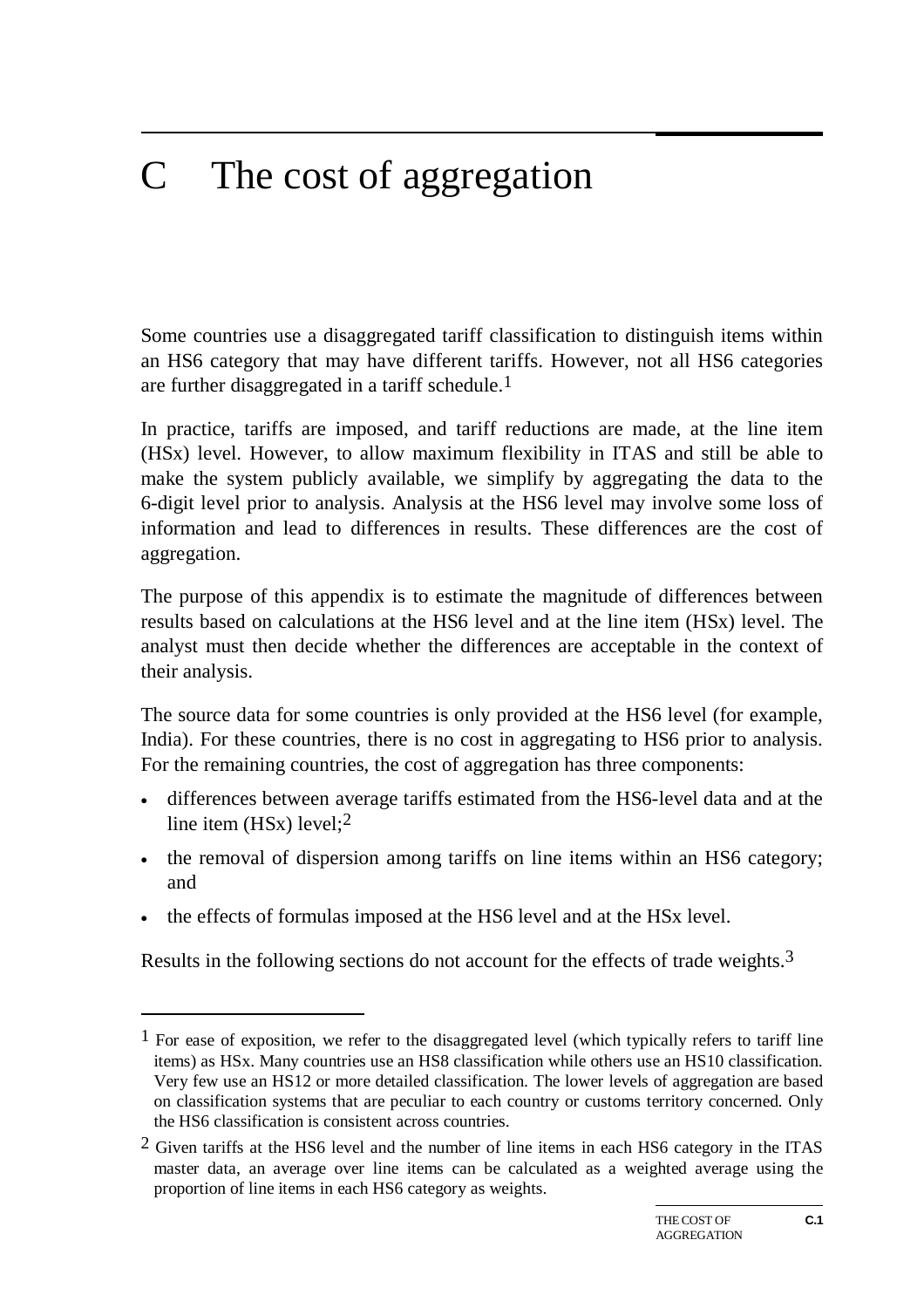#### $\overline{a}$ **Tariffs averaged over line items or HS6 categories**

In ITAS, average tariffs are calculated using data at the HS6 level. These averages assume that each HS6 category contributes equally to the average. An alternative assumption might be that each line item contributes equally to the average tariff. Under this assumption, the more line items in an HS6 category, the larger its contribution to the average.

For example, assume there are only two HS6 categories: *a* and *b*. Category *a* contains two line items and category *b* contains four line items. Each item contributes equally to an average tariff calculated at the HSx level (and thus category *b* contributes more to the HSx-based average than category *a*). However, an average tariff calculated at the HS6 level implies each HS6 category has an equal contribution and thus each item in category *a* contributes twice as much to the average as each item in category *b*.

Whether the HSx average is higher than the HS6 average depends on the level of the tariff for each line item relative to the HS6-based average. For example, if the tariffs on the line items in category *b* are higher than those in category *a*, then the HSx-based average is higher than the HS6-based average.

Table C.1 shows average bound and applied tariffs calculated by taking a simple average for:

- tariff data at the HS<sub>x</sub> level: and
- tariff data that has been aggregated to the HS6 level (by taking simple averages).

#### **Average bound rates**

For most countries, there is little or no difference between average bound tariffs calculated at the HS6 level or at the line item level. For the few countries for which the averages differ by more than 5 per cent, the average bound tariff calculated from HSx-level data tends to be higher than the corresponding average calculated from HS6-level data.

 $\overline{a}$ 

 $3$  Results in this appendix use data from the same source as the ITAS master database. However, some results using HS6 data in this appendix may differ from those presented in other parts of this paper. These differences arise because the master data in ITAS includes solutions to other data issues (see table 2.2) that are not incorporated in the data used for the analysis in this appendix. As a result, the cost of aggregation as presented in this appendix is only indicative of the simplified ITAS estimates.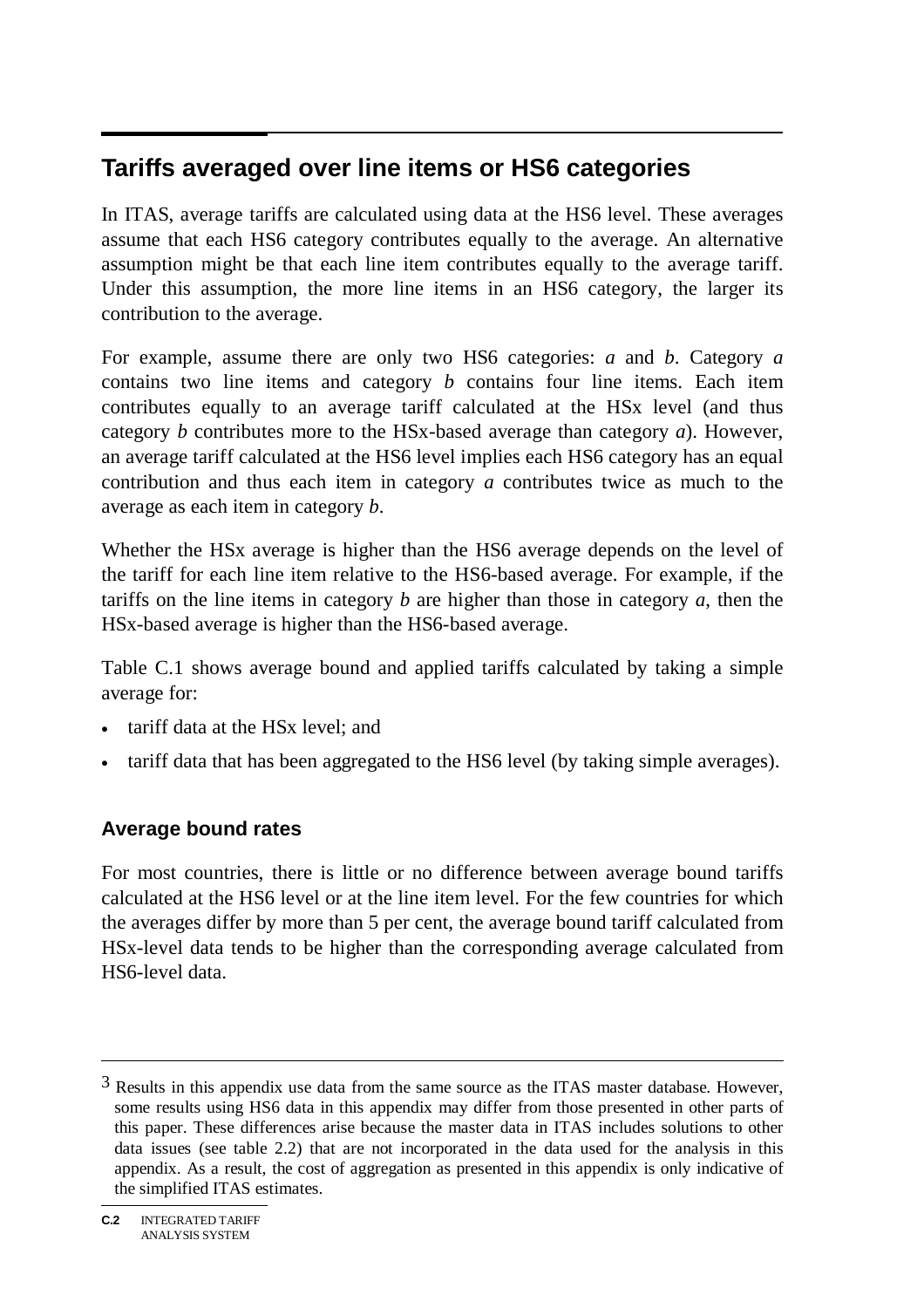$\overline{a}$ For EU, Indonesia, Mexico, Philippines, Taiwan and Thailand, the average bound tariff across line items is up to 10 per cent higher than the average bound tariff across HS6 categories. Malaysia, New Zealand, South Africa, and the US each have an average bound tariff across line items that is between 10 and 15 per cent higher than the corresponding average across HS6 categories.

For Brazil, Canada, China, Korea and Singapore, the average bound tariff across line items is up to 6.5 per cent lower than the average bound tariff across HS6 categories.

Bound tariff data for Australia, Bangladesh, India and Japan are provided at the HS6 level. Thus, for each of these countries, their HS6-based average bound tariff is the same as their HSx-based average bound tariff.

### **Average applied rates**

-

ITAS uses the latest available information to estimate post-Uruguay applied rates that are consistent with post-Uruguay bound rates.4 An examination of recent applied rates should provide some idea of the difference resulting from averaging applied rates over HS6 categories rather than over line items.

For most countries, there is little or no difference between average applied tariffs calculated at the HS6 level or at the line item level. For the few countries for which the averages differ by more than 5 per cent, the average applied tariff calculated from HSx-level data tends to be higher than the corresponding average calculated from HS6-level data.

For Australia, Bangladesh, EU, Indonesia, Malaysia, New Zealand, South Africa and the US, the average tariff across line items is up to 9 per cent higher than the average tariff across HS6 categories. Japan's average tariff across line items is almost 18 per cent higher than its average tariff across HS6 categories. This reflects small differences that affect a low average tariff of about 2 per cent.

For Brazil, Canada, China, Korea, Mexico, Philippines, Taiwan and Thailand, the average tariff across line items is up to 7 per cent lower than the average tariff across HS6 categories.

<sup>&</sup>lt;sup>4</sup> The analysis in this section of differences between average applied rates at the HSx and HS6 levels abstracts from the complications introduced by estimating post-Uruguay applied rates.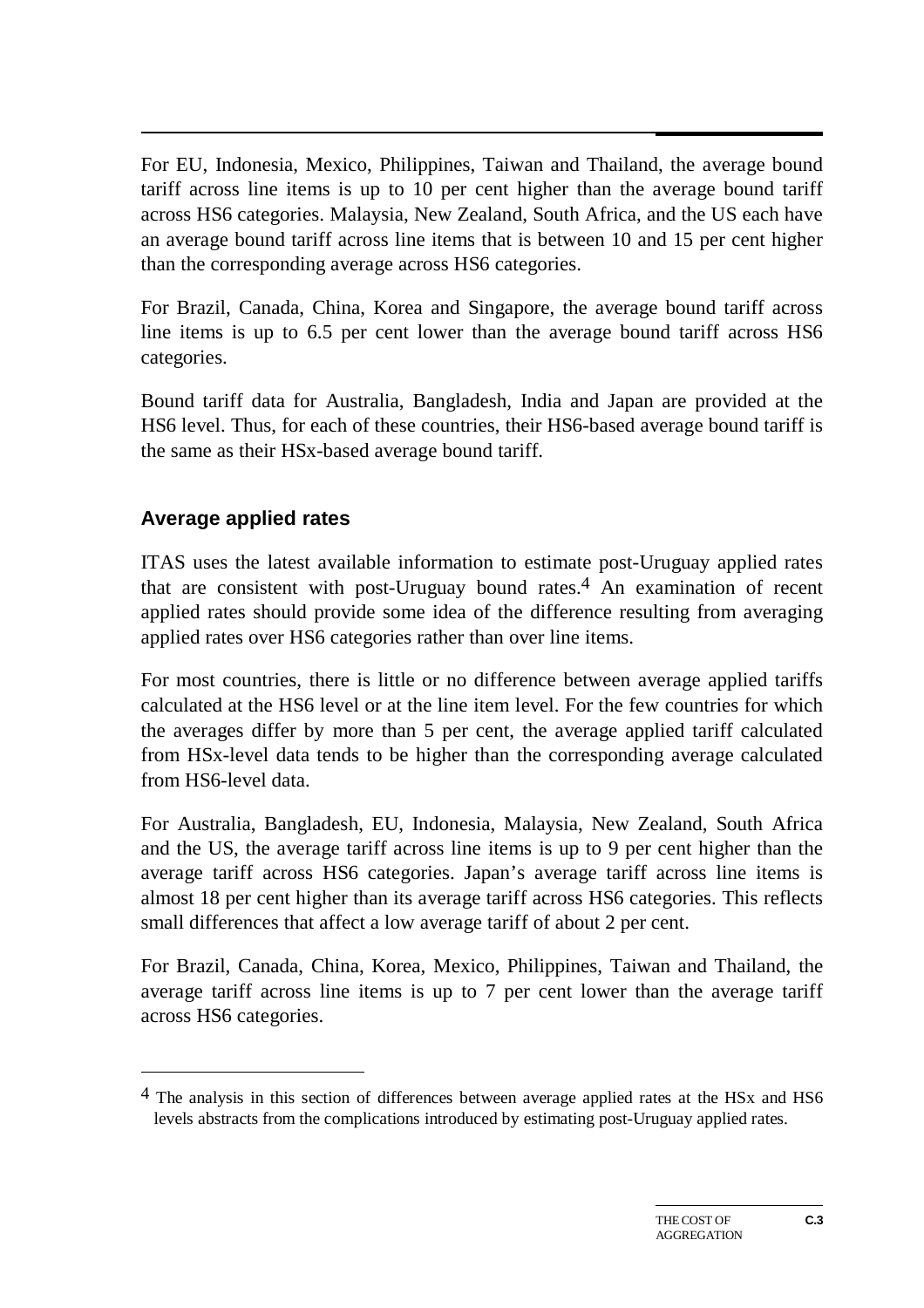$\overline{a}$ The two estimates of the average applied rate for India are the same as the data are provided at the HS6 level. Singapore's applied rates are all zero.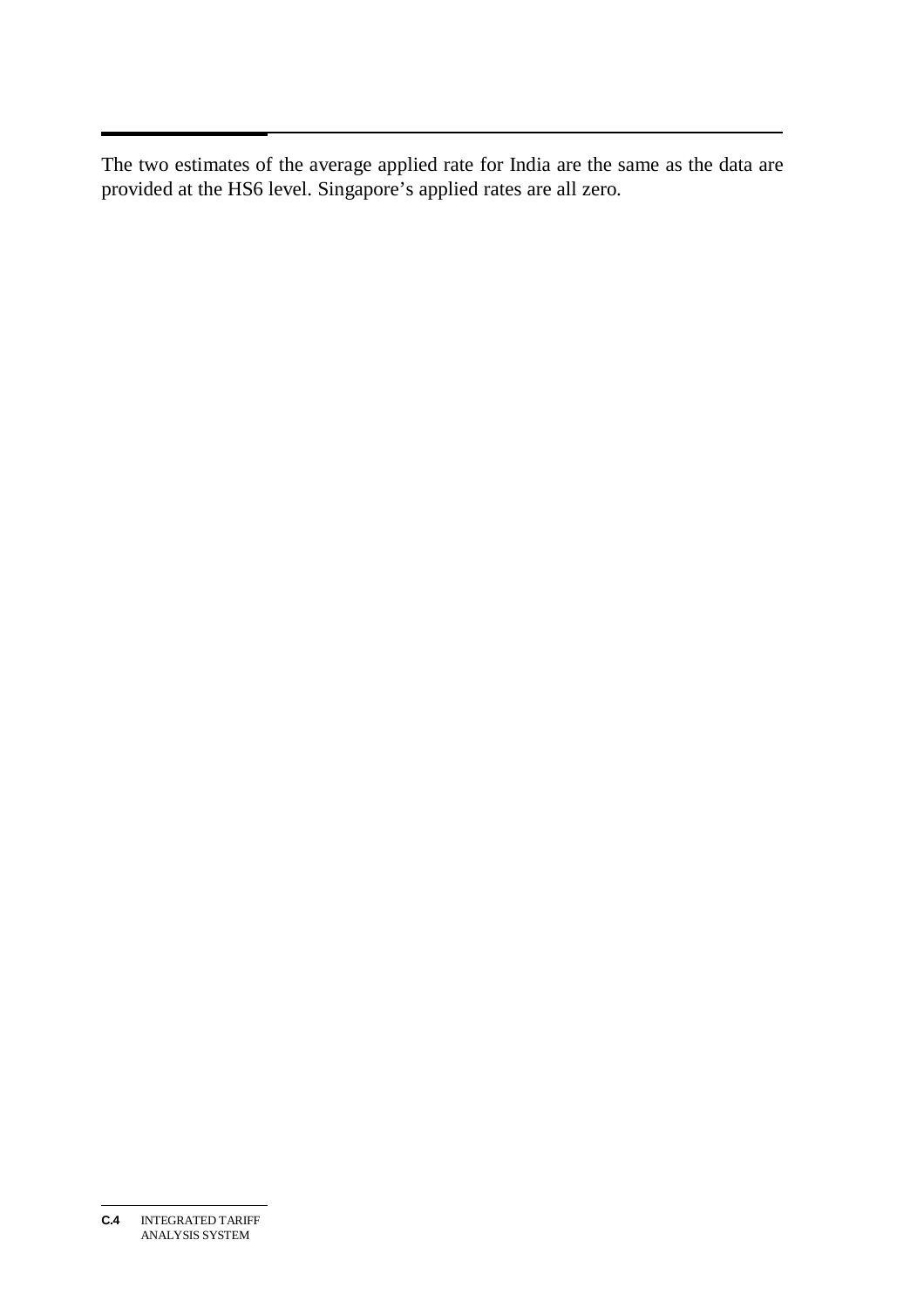| <b>Importing</b> | <b>Bound rates</b> |                         |                         |                                           | <b>Applied rates</b> |                         |                         |                                    |
|------------------|--------------------|-------------------------|-------------------------|-------------------------------------------|----------------------|-------------------------|-------------------------|------------------------------------|
| country          | <b>HSx level</b>   | Average tariff<br>(HSx) | Average tariff<br>(HS6) | <b>Difference</b><br>between<br>estimates | <b>HSx level</b>     | Average tariff<br>(HSx) | Average tariff<br>(HS6) | Difference<br>between<br>estimates |
| Australia        | HS <sub>6</sub>    | 11.0                    | 11.0                    | 0.0                                       | HS8                  | 6.4                     | 6.4                     | 0.6                                |
| Bangladesh       | HS <sub>6</sub>    | 45.2                    | 45.2                    | 0.0                                       | HS <sub>8</sub>      | 22.0                    | 21.7                    | 1.5                                |
| <b>Brazil</b>    | HS <sub>8</sub>    | 28.2                    | 29.4                    | $-4.1$                                    | HS8                  | 15.2                    | 16.0                    | $-4.6$                             |
| Canada           | HS <sub>8</sub>    | 5.2                     | 5.4                     | $-3.9$                                    | HS <sub>8</sub>      | 4.7                     | 5.0                     | $-6.7$                             |
| China            | HS <sub>8</sub>    | 9.0                     | 9.1                     | $-1.6$                                    | HS <sub>8</sub>      | 11.1                    | 11.2                    | $-0.8$                             |
| EU               | HS <sub>8</sub>    | 4.0                     | 3.9                     | 1.7                                       | HS8                  | 4.8                     | 4.7                     | 0.6                                |
| India            | HS <sub>6</sub>    | 34.2                    | 34.2                    | 0.0                                       | HS <sub>6</sub>      | 36.7                    | 36.7                    | 0.0                                |
| Indonesia        | HS <sub>9</sub>    | 36.2                    | 36.0                    | 0.4                                       | HS <sub>9</sub>      | 8.0                     | 8.0                     | 1.2                                |
| Japan            | HS <sub>6</sub>    | 2.3                     | 2.3                     | 0.0                                       | HS9                  | 2.3                     | 1.9                     | 17.9                               |
| Korea            | <b>HS10</b>        | 9.6                     | 10.2                    | $-6.5$                                    | <b>HS10</b>          | 7.7                     | 7.8                     | $-1.3$                             |
| Malaysia         | HS <sub>9</sub>    | 14.6                    | 12.7                    | 15.4                                      | HS9                  | 9.2                     | 8.5                     | 8.9                                |
| Mexico           | HS <sub>8</sub>    | 34.9                    | 34.9                    | 0.1                                       | HS <sub>8</sub>      | 17.6                    | 18.4                    | $-4.5$                             |
| New Zealand      | HS <sub>8</sub>    | 12.1                    | 10.9                    | 11.8                                      | HS <sub>8</sub>      | 4.4                     | 4.3                     | 1.7                                |
| Philippines      | HS <sub>8</sub>    | 20.4                    | 20.4                    | 0.1                                       | HS <sub>8</sub>      | 9.1                     | 9.1                     | $-0.7$                             |
| Singapore        | HS <sub>9</sub>    | 6.3                     | 6.3                     | $-0.1$                                    | HS9                  | 0.0 <sup>d</sup>        | 0.0 <sup>d</sup>        | 0.0 <sup>d</sup>                   |
| South Africa     | HS <sub>8</sub>    | 14.0                    | 12.2                    | 14.7                                      | HS <sub>8</sub>      | 8.0                     | 7.6                     | 6.1                                |
| Taiwan           | HS <sub>8</sub>    | 4.9                     | 4.7                     | 2.6                                       | HS <sub>8</sub>      | 6.8                     | 6.8                     | $-0.4$                             |
| Thailand         | HS <sub>6</sub>    | 23.6                    | 23.6                    | 0.2                                       | <b>HS10</b>          | 15.5                    | 15.6                    | $-0.4$                             |
| <b>US</b>        | HS <sub>8</sub>    | 3.6                     | 3.2                     | 10.6                                      | HS <sub>8</sub>      | 4.1                     | 3.9                     | 5.8                                |

#### Table C.1 **Tariff averages calculated using line items (HSx) and aggregated (HS6) data**

Averages for industrial products only, per cent and per cent differences**a,b,c**

**a** The data used in this table are the same as those used to generate the ITAS database, however, different rules are applied to calculate averages at the line item level.<br>**b** Averages calculated as the sum of tariffs div not been replaced with maximum applied rates. **d** Applied tariffs for Singapore are all zero.

*Source*: Based on WTO (1999, 2001).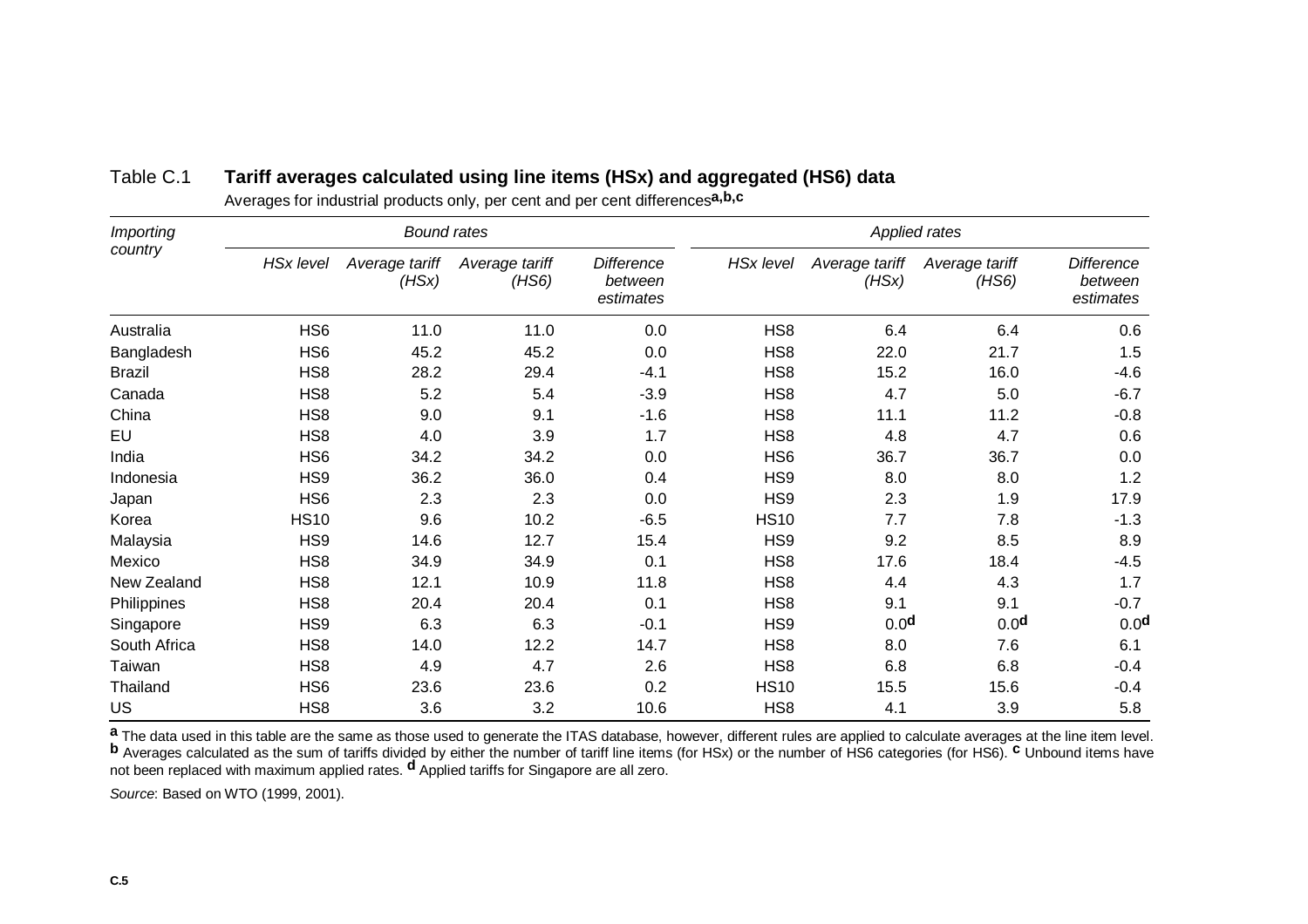#### $\overline{a}$ **Tariff dispersion within HS6 categories**

Analysing tariffs at the HS6 level and at the line item level can give a different impressions of the distribution of tariffs in a schedule if there is dispersion among tariffs within each HS6 category.

For bound and applied tariffs, the extent of this difference can be gauged by examining:

- the number of HS6 categories affected by rate dispersion; and
- the difference between the tariff on each line item and the average tariff for the HS6 category to which the item belongs.

#### **Bound rate dispersion**

Table C.2 shows the number of HS6 categories affected by dispersion in bound rates. More than half of the countries included in the current implementation of ITAS have very few HS6 bound rates affected by dispersion. For these countries, presenting tariff information at the HS6 level will provide a mostly reliable indication of the structure of tariffs at the line item level.

Of the 19 countries in the current implementation of ITAS, there are nine countries for which less than 5 per cent of HS6 categories contain differences in bound rates on line items. For these countries there will be little or no difference between a tariff schedule presented at the HS6 level and one presented at the line item level.

For three countries, 5–10 per cent of HS6 items are affected by dispersion in bound rates. In four countries, bound rate dispersion affects between 10 and 15 per cent of HS6 categories. The remaining three countries have 20–35 per cent of HS6 categories affected by bound rate dispersion.

For some countries, such as Canada, EU, South Africa and the US, the large share of HS6 items affected by dispersion is mainly due to their large proportion (more than 10 per cent) of HS6 categories that include line items that are not subject to tariffs.

For countries with the most HS6 categories affected by bound rate dispersion, the difference in the structure of the tariff schedule depends on the dispersion of tariffs on line items in each HS6 category.

**C.6** INTEGRATED TARIFF ANALYSIS SYSTEM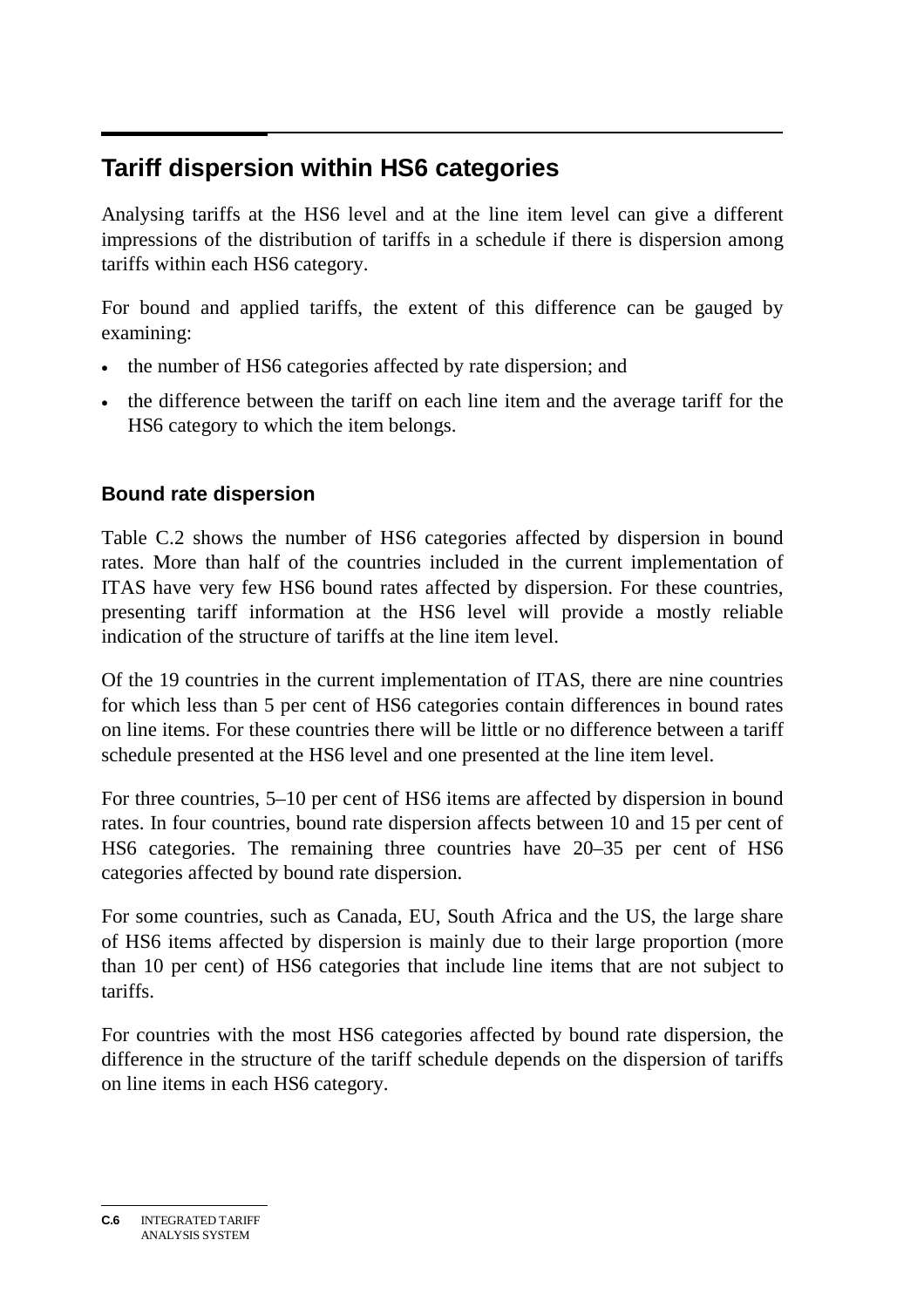| <b>Importing</b><br>country | <b>HSx level</b> | Total<br>number of<br>HS6 items <sup>c</sup> | HS6 items affected by rate<br>dispersion |                         | HS6 items affected by rate<br>dispersion that include HSx<br>tariff equal to zero |                         |
|-----------------------------|------------------|----------------------------------------------|------------------------------------------|-------------------------|-----------------------------------------------------------------------------------|-------------------------|
|                             |                  |                                              | Number                                   | Percent of<br>total HS6 | <b>Number</b>                                                                     | Percent of<br>total HS6 |
| Australia                   | HS <sub>6</sub>  | 4284                                         | $\Omega$                                 | 0.0                     | 0                                                                                 | 0.0                     |
| Bangladesh <sup>d</sup>     | HS <sub>6</sub>  | 139                                          |                                          | 0.7                     | $\Omega$                                                                          | 0.0                     |
| <b>Brazil</b>               | HS <sub>8</sub>  | 4444                                         | 283                                      | 6.4                     | 27                                                                                | 0.6                     |
| Canada                      | HS <sub>8</sub>  | 4437                                         | 1026                                     | 23.1                    | 524                                                                               | 11.8                    |
| China                       | HS <sub>8</sub>  | 4444                                         | 363                                      | 8.2                     | 43                                                                                | 1.0                     |
| Taiwan                      | HS <sub>8</sub>  | 4422                                         | 606                                      | 13.7                    | 181                                                                               | 4.1                     |
| EU                          | HS <sub>8</sub>  | 4421                                         | 702                                      | 15.9                    | 443                                                                               | 10.0                    |
| Indonesia                   | HS <sub>9</sub>  | 4269                                         | 66                                       | 1.5                     | 5                                                                                 | 0.1                     |
| India                       | HS <sub>6</sub>  | 2835                                         | $\Omega$                                 | 0.0                     | 0                                                                                 | 0.0                     |
| Japan                       | HS <sub>6</sub>  | 4421                                         | 0                                        | 0.0                     | 0                                                                                 | 0.0                     |
| Malaysia                    | HS <sub>9</sub>  | 4444                                         | 305                                      | 6.9                     | 8                                                                                 | 0.2                     |
| Mexico                      | HS <sub>8</sub>  | 3608                                         | 460                                      | 12.7                    | 127                                                                               | 3.5                     |
| New Zealand                 | HS <sub>8</sub>  | 4426                                         | 746                                      | 16.9                    | 356                                                                               | 8.0                     |
| Philippines                 | HS <sub>8</sub>  | 2749                                         | 49                                       | 1.8                     | 5                                                                                 | 0.2                     |
| Korea                       | <b>HS10</b>      | 4160                                         | 181                                      | 4.4                     | 78                                                                                | 1.9                     |
| South Africa                | HS <sub>8</sub>  | 4535                                         | 1601                                     | 35.3                    | 812                                                                               | 17.9                    |
| Singapore                   | HS <sub>9</sub>  | 2869                                         | 7                                        | 0.2                     | 6                                                                                 | 0.2                     |
| Thailand <sup>e</sup>       | HS <sub>6</sub>  | 2456                                         | 14                                       | 0.6                     | 0                                                                                 | 0.0                     |
| US                          | HS <sub>8</sub>  | 4332                                         | 1158                                     | 26.7                    | 610                                                                               | 14.1                    |

#### Table C.2 **Number of HS6 items affected by bound rate dispersiona,b**

**a** The data used in this table are the same as those used to generate the ITAS database, however, different rules are applied to calculate averages at the line item level. **b** An HS6 bound rate is affected by dispersion if it is unequal to the HSx rates from which it is aggregated. **c** Number of HS6 categories including line items subject to binding commitments. **d** The CTS file for Bangladesh contains one HS6 item that contains two seven digit classifications, with different bound rates. This item is not labelled as a tariff line suffix. **e** The CTS file for Thailand contains 14 HS6 items that contain two or more seven digit classifications, with different bound rates. These items are not labelled as a tariff line suffix.

*Source*: Based on WTO (2001).

For most countries in ITAS, the HSx bound tariffs are close to the average bound rate for the HS6 category to which they belong. Table C.3 shows the proportion of HSx bound tariffs that are equal to their corresponding HS6 average and the proportion within 20 per cent of their corresponding HS6 average.

In four countries (Indonesia, Korea, Philippines and Singapore), up to 10 per cent of HSx tariffs are different from their corresponding HS6 average. However, up to half of these items have tariffs within 20 per cent of the average bound rate for the corresponding HS6 category.

In three countries (Brazil, China and Mexico), 10–20 per cent of HSx tariffs are different from their corresponding HS6 average. For these countries, only 3–8 per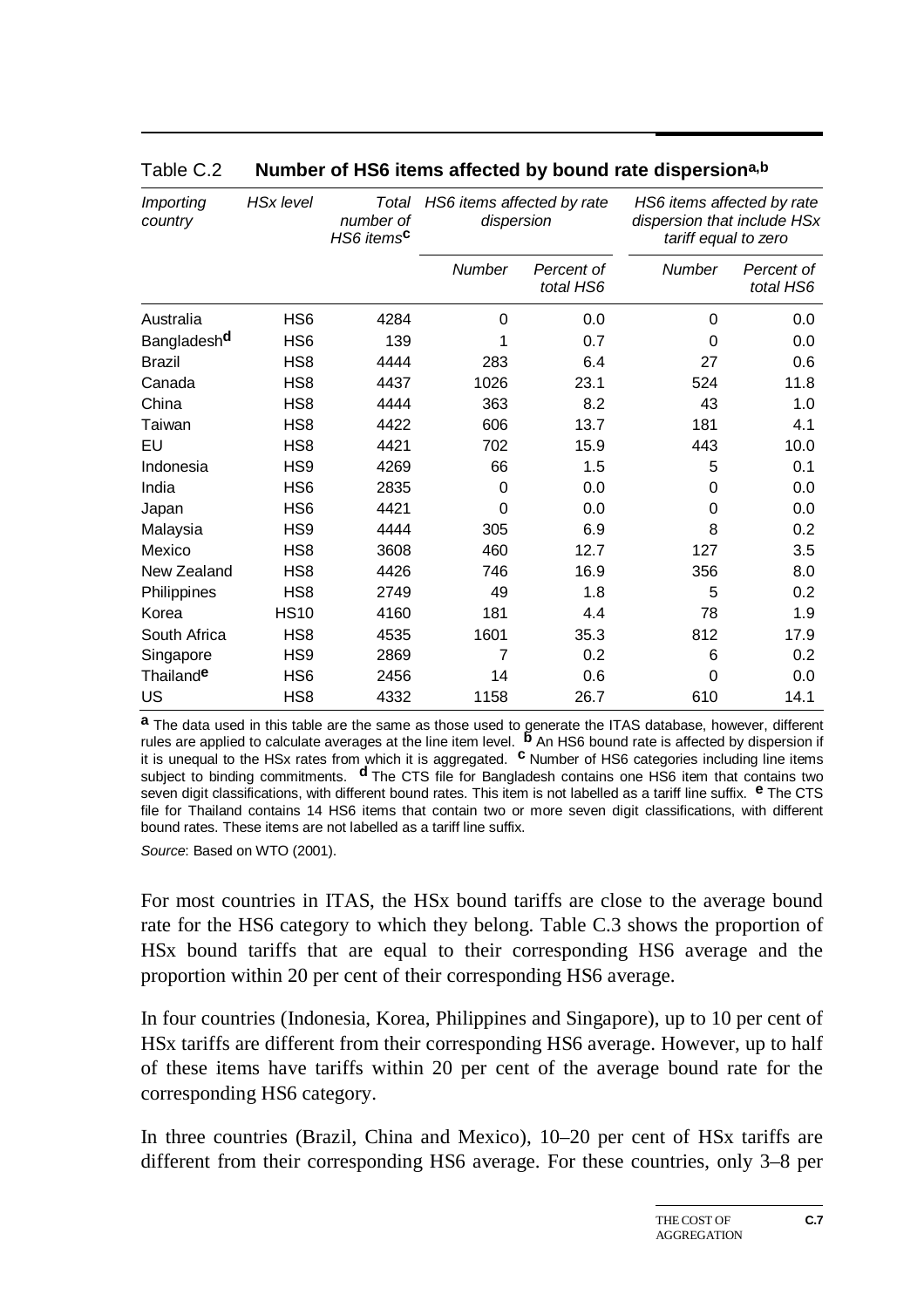cent of line items have tariffs that are not within 20 per cent of the average for the corresponding HS6 category.

Five countries (Canada, EU, Malaysia, New Zealand and Taiwan) have 25–40 per cent of HSx tariffs that differ from their corresponding HS6 average. However, 70– 80 per cent of line items have tariffs that are within 20 per cent of the average for the corresponding HS6 category.

For the remaining two countries (South Africa and US), 40–50 per cent of HSx tariffs are equal to their corresponding HS6 average and 60 per cent of HSx tariffs are within 20 per cent of the corresponding HS6 averages.

| Importing country | Number of HSx items <sup>b</sup> | HSx rates equal to<br>HS6 rates | HSx rates within 20 per<br>cent of corresponding<br>HS6 rate |  |
|-------------------|----------------------------------|---------------------------------|--------------------------------------------------------------|--|
|                   | Number                           | Per cent                        | Per cent                                                     |  |
| Australia         | 4284                             | 100.0                           | 100.0                                                        |  |
| Bangladesh        | 141                              | 98.6                            | 100.0                                                        |  |
| Brazil            | 8404                             | 81.9                            | 96.5                                                         |  |
| Canada            | 6858                             | 59.4                            | 71.6                                                         |  |
| China             | 6099                             | 83.1                            | 91.6                                                         |  |
| EU                | 8263                             | 68.3                            | 79.1                                                         |  |
| India             | 2835                             | 100.0                           | 100.0                                                        |  |
| Indonesia         | 5913                             | 96.0                            | 99.3                                                         |  |
| Japan             | 4421                             | 100.0                           | 100.0                                                        |  |
| Korea             | 8586                             | 90.7                            | 94.6                                                         |  |
| Malaysia          | 6017                             | 71.4                            | 80.0                                                         |  |
| Mexico            | 10224                            | 81.4                            | 96.6                                                         |  |
| New Zealand       | 6053                             | 64.8                            | 70.9                                                         |  |
| Philippines       | 2858                             | 96.2                            | 96.7                                                         |  |
| Singapore         | 3288                             | 99.5                            | 99.5                                                         |  |
| South Africa      | 11570                            | 39.2                            | 58.8                                                         |  |
| Taiwan            | 7174                             | 71.9                            | 82.6                                                         |  |
| Thailand          | 2513                             | 98.8                            | 99.4                                                         |  |
| <b>US</b>         | 8091                             | 48.7                            | 59.8                                                         |  |

#### Table C.3 **HSx bound tariffs within 20 per cent of corresponding HS6 ratesa**

**a** The data used in this table are the same as those used to generate the ITAS database, however, different rules are applied to calculate averages at the line item level. **b** Number of HSx items subject to binding commitments.

*Source*: Based on WTO (2001).

The charts in figures C.1–C.4 at the end of this appendix illustrate the dispersion of line item rates relative to their corresponding HS6 category average. The horizontal axis shows the percentage difference from the HS6 average and the vertical axis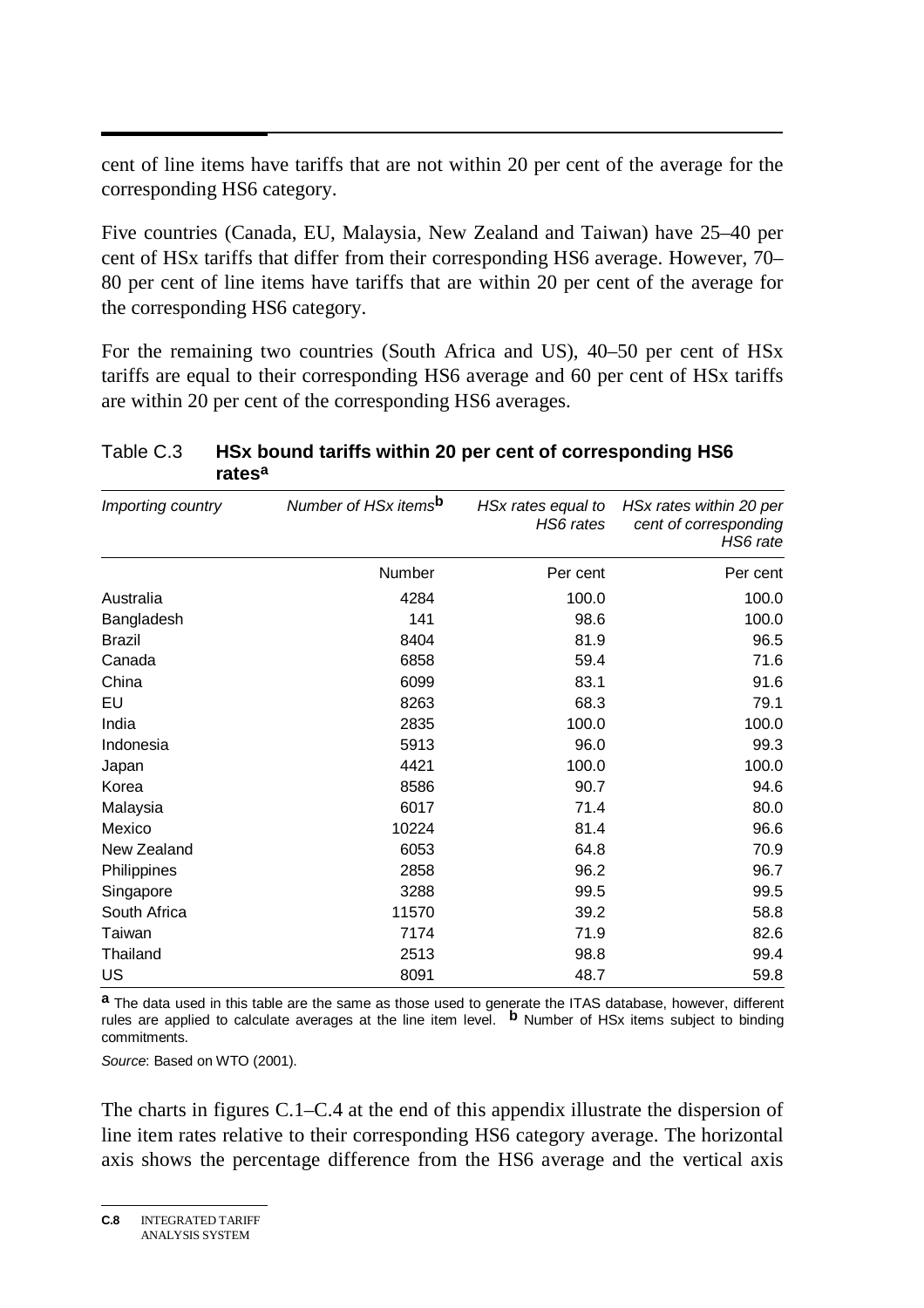shows the percentage of HSx items in each percentage difference band. The central spike shows the percentage of HSx items that are equal to their HS6 average.

The closer the central spike is to 100 per cent, the less a country's average bound tariff is affected by the aggregation used in ITAS. For five countries (Australia, Bangladesh, India, Japan and Thailand) the analysis is unaffected by the aggregation as their bound tariff data are supplied at the HS6 level.

For some countries, there are also spikes at  $-100$  per cent and  $100+$  per cent. For Canada, the spike at  $-100$  indicates that 9 per cent of zero-tariff line items are included in HS6 categories with a non-zero tariff. The spike at 100+ per cent indicates HSx items with tariffs at least double that of the corresponding HS6 averages.

### **Applied rate dispersion**

-

The dispersion of applied tariffs within each HS6 category can be gauged by examining the difference between bilateral HSx tariffs and the corresponding HS6 estimates. Applied tariffs are based on the latest available data. ITAS uses this data and post-Uruguay bound rates (aggregated to the HS6 level) to estimate post-Uruguay applied rates. The process used to derive these estimates (outlined in box 2.2) may reduce the dispersion among post-Uruguay applied rates for line items within an HS6 category, as current applied rates are reduced to be consistent with post-Uruguay commitments.

Most countries have less than 10 per cent of (bilateral) HS6 tariffs affected by dispersion in (bilateral) applied rates at the line item level (table  $C.4$ ).<sup>5</sup> For these countries, an applied tariff schedule presented at the HS6 level should provide a reliable indication of the structure of applied rates at the line item level.

Canada, Mexico and the US have 10–16 per cent of bilateral HS6 tariffs affected by dispersion. Whether the structure of applied tariffs at the line item level appears different from the HS6 level will depend on the degree of variability within the HS6 categories affected by dispersion.

Canada, Malaysia and New Zealand are the only countries for which dispersion is mainly due to the presence of zero-tariff items in HS6 categories.

 $^5$  Applied tariffs in this analysis are bilateral. Aggregation from the HSx to the HS6 level involves averaging bilateral applied rates across line items to calculate an HS6 average tariff specific to each partner.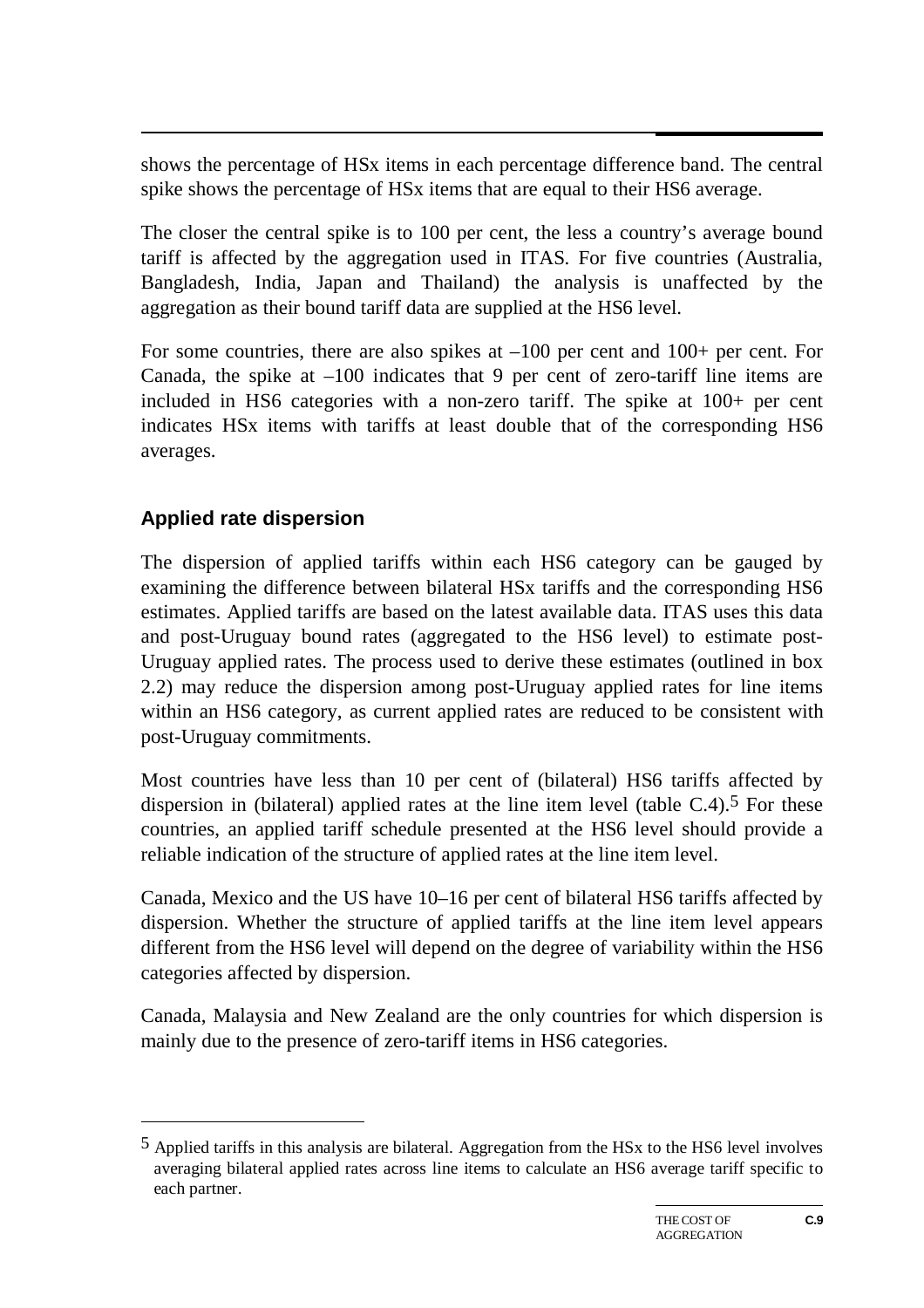| <b>Importing</b><br>country | <b>HSx level</b> | Total<br>number of<br>HS6 items<br>imported | HS6 items affected by rate<br>dispersion |                         | HS6 items affected by rate<br>dispersion that include HSx<br>tariff equal to zero |                         |
|-----------------------------|------------------|---------------------------------------------|------------------------------------------|-------------------------|-----------------------------------------------------------------------------------|-------------------------|
|                             |                  |                                             | <b>Number</b>                            | Percent of<br>total HS6 | Number                                                                            | Percent of<br>total HS6 |
| Australia                   | HS <sub>8</sub>  | 74831                                       | 4562                                     | 6.1                     | 3148                                                                              | 4.2                     |
| Bangladesh                  | HS <sub>8</sub>  | 4437                                        | 233                                      | 5.3                     | 77                                                                                | 1.7                     |
| <b>Brazil</b>               | HS <sub>8</sub>  | 55308                                       | 4590                                     | 8.3                     | 729                                                                               | 1.3                     |
| Canada                      | HS <sub>8</sub>  | 92880                                       | 10902                                    | 11.7                    | 9075                                                                              | 9.8                     |
| China                       | HS <sub>8</sub>  | 65308                                       | 4467                                     | 6.8                     | 521                                                                               | 0.8                     |
| EU                          | HS <sub>8</sub>  | 151486                                      | 13570                                    | 9.0                     | 4627                                                                              | 3.1                     |
| India                       | HS <sub>6</sub>  | 40375                                       | 0                                        | 0.0                     | $\Omega$                                                                          | 0.0                     |
| Indonesia                   | HS9              | 54937                                       | 3674                                     | 6.7                     | 1137                                                                              | 2.1                     |
| Japan                       | HS9              | 60210                                       | 3342                                     | 5.6                     | 575                                                                               | 1.0                     |
| Korea                       | <b>HS10</b>      | 55530                                       | 1205                                     | 2.2                     | 199                                                                               | 0.4                     |
| Malaysia                    | HS <sub>9</sub>  | 52202                                       | 3419                                     | 6.5                     | 1896                                                                              | 3.6                     |
| Mexico                      | HS <sub>8</sub>  | 79721                                       | 12651                                    | 15.9                    | 477                                                                               | 0.6                     |
| New Zealand                 | HS <sub>8</sub>  | 53024                                       | 3936                                     | 7.4                     | 3020                                                                              | 5.7                     |
| Philippines                 | HS <sub>8</sub>  | 40971                                       | 2538                                     | 6.2                     | 0                                                                                 | 0.0                     |
| Singapore                   | HS <sub>9</sub>  | 68733                                       | 0                                        | 0.0                     | $\Omega$                                                                          | 0.0                     |
| South Africa                | HS <sub>8</sub>  | 67131                                       | 5564                                     | 8.3                     | 4339                                                                              | 6.5                     |
| Taiwan                      | HS <sub>8</sub>  | 57363                                       | 5047                                     | 8.8                     | 731                                                                               | 1.3                     |
| Thailand                    | <b>HS10</b>      | 45567                                       | 506                                      | 1.1                     | 69                                                                                | 0.2                     |
| US                          | HS <sub>8</sub>  | 108306                                      | 17360                                    | 16.0                    | 5757                                                                              | 5.3                     |

#### Table C.4 **Number of HS6 items affected by applied rate dispersiona**

**a** The data used in this table are the same as those used to generate the ITAS database, however, different rules are applied to calculate averages at the line item level.

*Source*: Based on WTO (1999).

For most countries in ITAS, the HSx applied tariffs for each trade route are close to the average applied rate for the HS6 category (and trade route) to which they belong. Table C.5 shows the proportion of HSx applied tariffs that are equal to their corresponding HS6 average and the proportion within 20 per cent of their corresponding HS6 average.

For two countries (India and Singapore), the analysis is unaffected by the aggregation in ITAS, as their applied tariff data do not vary below the HS6 level.

In two countries (Korea and Thailand), less than 10 per cent of HSx tariffs are different from their corresponding HS6 average.

Thirteen countries (Australia, Bangladesh, Brazil, Canada, China, EU, Indonesia, Japan, Malaysia, New Zealand, Philippines, South Africa and Taiwan) have 11–24 per cent of HSx tariffs that differ from their corresponding HS6 average. Up to 9

**C.10** INTEGRATED TARIFF ANALYSIS SYSTEM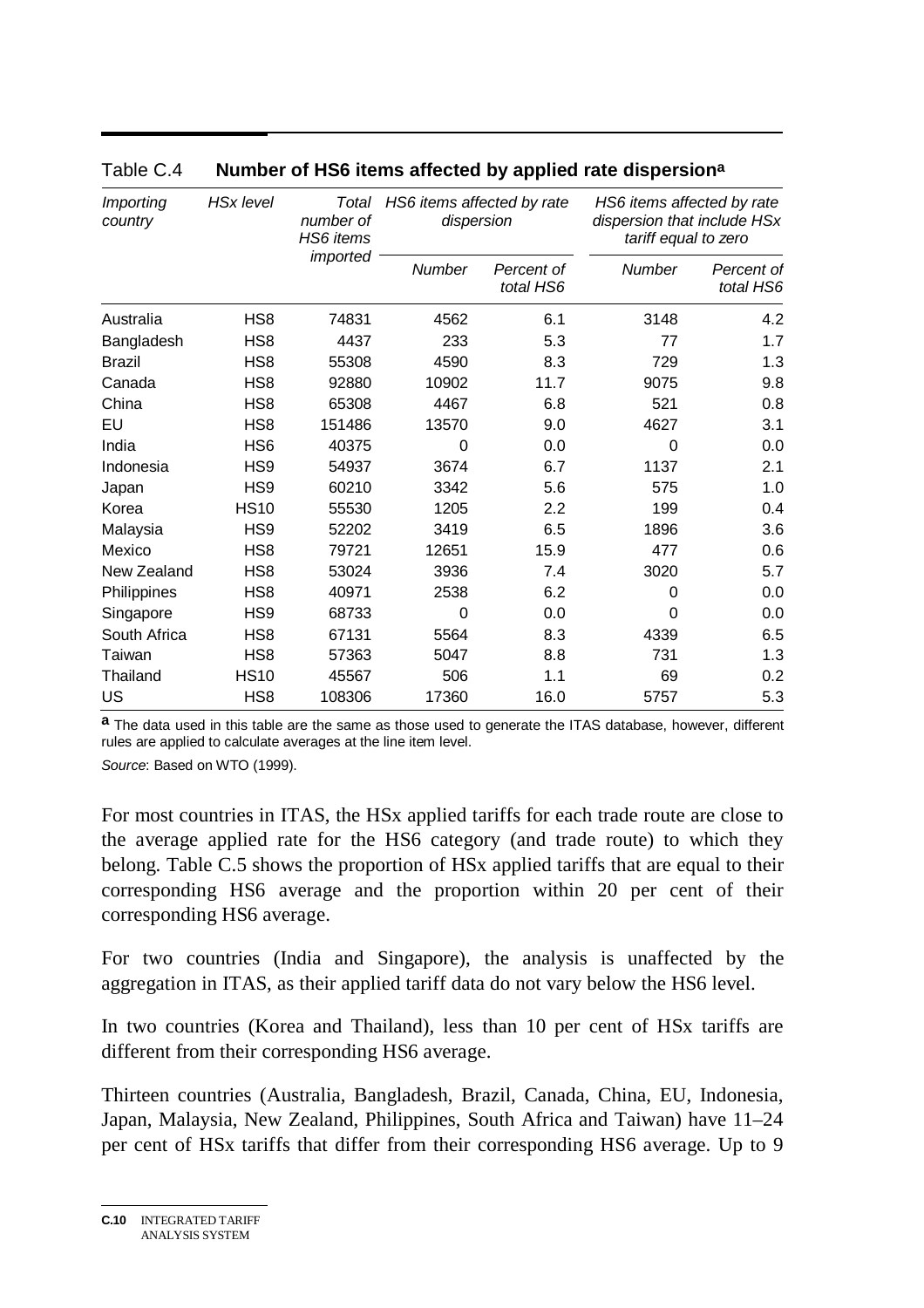per cent of HSx items for these countries have tariffs within 20 per cent of the average applied rate for the corresponding HS6 category.

For the remaining two countries (Mexico and US), 63–67 per cent of HSx tariffs are the same as their corresponding HS6 average and 76–83 per cent of HSx tariffs are within 20 per cent of the corresponding HS6 averages.

| Importing country | Number of HSx items<br>imported | HSx rates equal to<br>HS6 rates | HSx rates within 20 per<br>cent of corresponding<br>HS6 rate |
|-------------------|---------------------------------|---------------------------------|--------------------------------------------------------------|
|                   | Number                          | Per cent                        | Per cent                                                     |
| Australia         | 82971                           | 87.7                            | 88.5                                                         |
| Bangladesh        | 5311                            | 88.4                            | 90.9                                                         |
| <b>Brazil</b>     | 77793                           | 76.6                            | 83.0                                                         |
| Canada            | 115999                          | 77.8                            | 79.7                                                         |
| China             | 76189                           | 85.5                            | 92.5                                                         |
| EU                | 218594                          | 79.1                            | 88.5                                                         |
| India             | 40375                           | 100.0                           | 100.0                                                        |
| Indonesia         | 63463                           | 85.6                            | 86.9                                                         |
| Japan             | 74784                           | 87.7                            | 95.8                                                         |
| Korea             | 79722                           | 93.2                            | 96.8                                                         |
| Malaysia          | 62254                           | 84.2                            | 85.8                                                         |
| Mexico            | 124427                          | 62.9                            | 83.1                                                         |
| New Zealand       | 62129                           | 84.1                            | 87.3                                                         |
| Philippines       | 44234                           | 87.8                            | 87.9                                                         |
| Singapore         | 74819                           | 100.0                           | 100.0                                                        |
| South Africa      | 79470                           | 81.2                            | 83.0                                                         |
| Taiwan            | 71891                           | 80.9                            | 86.2                                                         |
| Thailand          | 50605                           | 97.7                            | 98.0                                                         |
| US                | 158835                          | 67.2                            | 76.4                                                         |

#### Table C.5 **HSx applied tariffs within 20 per cent of corresponding HS6 ratesa**

**a** The data used in this table are the same as those used to generate the ITAS database, however, different rules are applied to calculate averages at the line item level.

*Source*: Based on WTO (1999).

The charts in figures C.5–C.8 at the end of this appendix show the difference between each applied tariff at the HSx level and its corresponding HS6 average applied rate for each trade route. In these charts, the horizontal axis shows the percentage difference from the HS6 average and the vertical axis shows the percentage of HSx items that are different from the HS6 estimate. The central spike shows the percentage of HSx items that are equal to their (bilateral) HS6 average.

The closer the central spike is to 100 per cent, the less a country's applied tariffs are affected by the ITAS aggregation. A spike at  $-100$  per cent indicates that, for a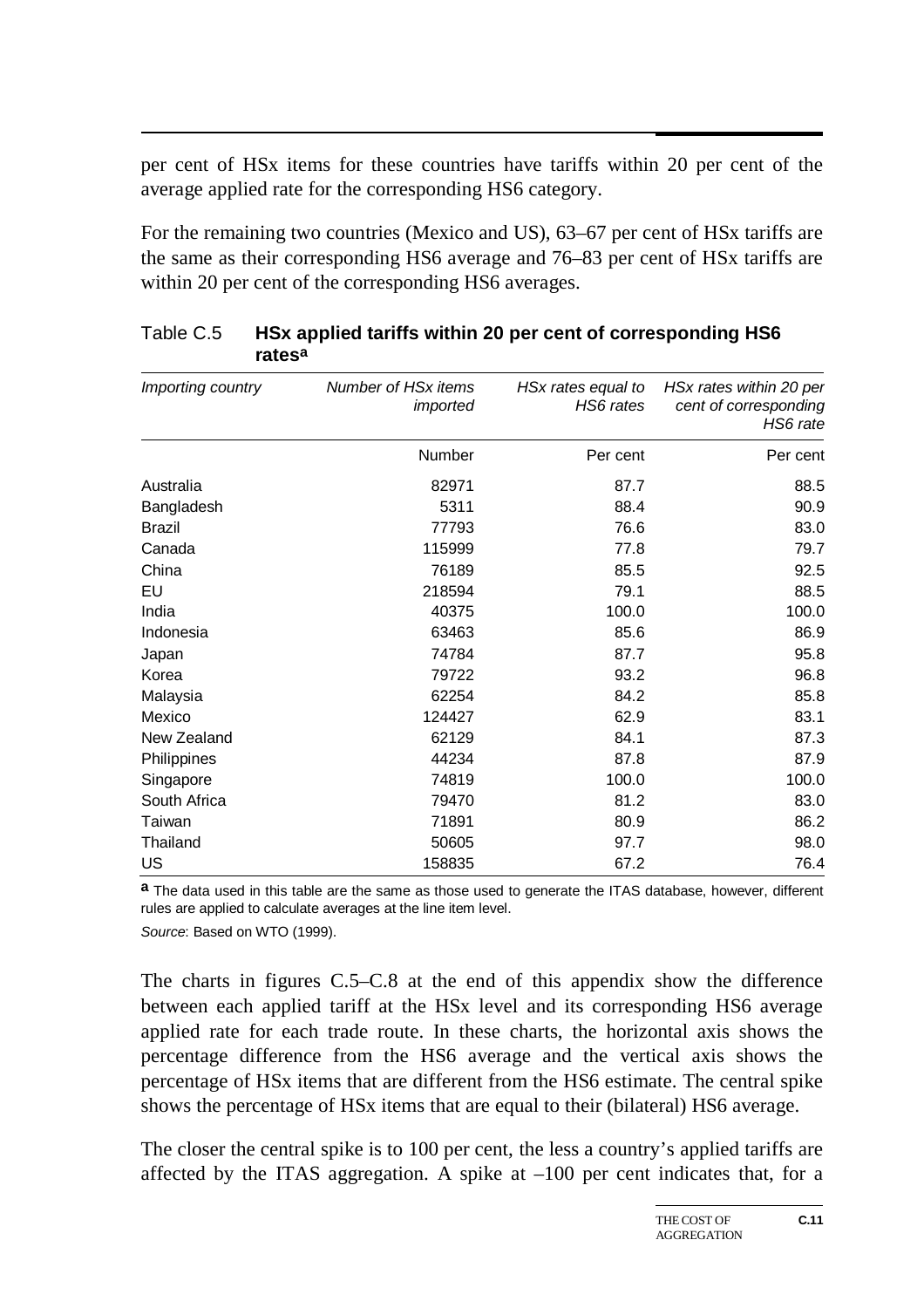particular trade route, there are zero tariff line items in non-zero HS6 tariff categories. A spike at 100+ per cent indicates HSx items with tariffs at least double that of the corresponding HS6 averages.

# **Applying formulas to aggregated and disaggregated data**

As a model for analysing tariff reductions, ITAS is a simplification of reality. In ITAS, formulas are imposed at the HS6 level. However, formulas are implemented at line item level in reality. This difference in the level at which analysis is conducted may bias estimates of final tariff levels and of magnitudes of tariff reductions.

The purpose of this section is to estimate order of magnitude of the bias in final average tariffs for selected countries. The analysis abstracts from differences due to other factors. As a result, some averages may differ from those in the rest of this paper. Results are included for countries with bound and applied tariff data at the same level (below HS6).

Final tariffs for an HS6 category may differ depending on whether a formula is applied before or after aggregation to the HS6 level. Differences depend on tariff levels and dispersion within each HS6 category and the extent of nonlinearity of the formula.

There will be no difference in final HS6 tariffs calculated in these two ways:

- if there is no dispersion amongst tariffs in each HS6 category; or
- if the formula used is linear.

When differences arise between the two estimates, the final tariff that is calculated by applying the formula to the HS6–level data is usually higher than the final tariff resulting from applying the formula at the line item level. This occurs with a formula that reduces high tariffs more than low tariffs. The size of the difference between the two estimates can only be determined empirically.

The remainder of this section illustrates the combined effect on bound and applied rates of a nonlinear formula and tariff dispersion within HS6 categories, as implemented in ITAS.

### **Bound rates**

In this section, the effect of HS6 aggregation on the calculation of new bound rates is illustrated with the highly nonlinear Swiss8 formula.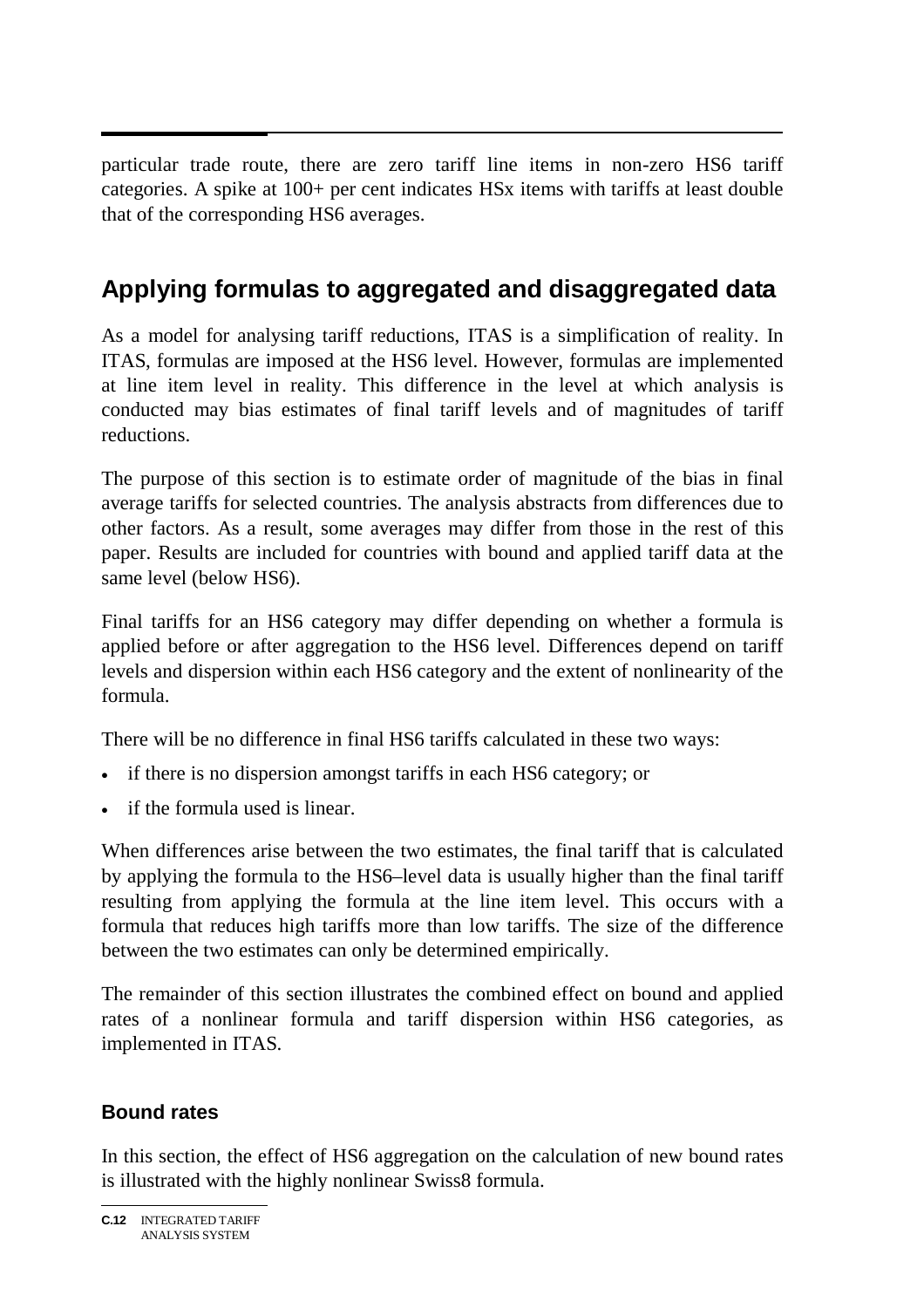$\overline{a}$ Table C.6 shows average initial and final bound tariffs. The initial bound tariff [1] is calculated by averaging bound rates within each HS6 category and then averaging these across HS6 categories. The ITAS estimate [2] is calculated by:

- 1. aggregating initial HSx tariffs to the HS6 level as a simple average;
- 2. applying the Swiss8 formula to derive final HS6 tariffs; and
- 3. averaging these final HS6 tariffs.

The final bound tariff in column [3] is calculated by:

- 1. applying the Swiss8 formula to derive final HSx tariffs;
- 2. aggregating final HSx tariffs to the HS6 level as a simple average;
- 3. averaging these final HS6 tariffs.

Tariff dispersion within HS6 categories and the use of a formula that reduces high tariffs more than low tariffs results in ITAS estimates of final bound rates that contain an upward bias. However, with most initial tariffs unaffected by dispersion, the differences between the two estimates of final average rates are not large. Even for South Africa and the US, which have the most HS6 tariffs affected by dispersion, there are only small differences between the two final rates: 3.6 and 3.4 per cent for South Africa and 1.7 and 1.6 per cent for the US.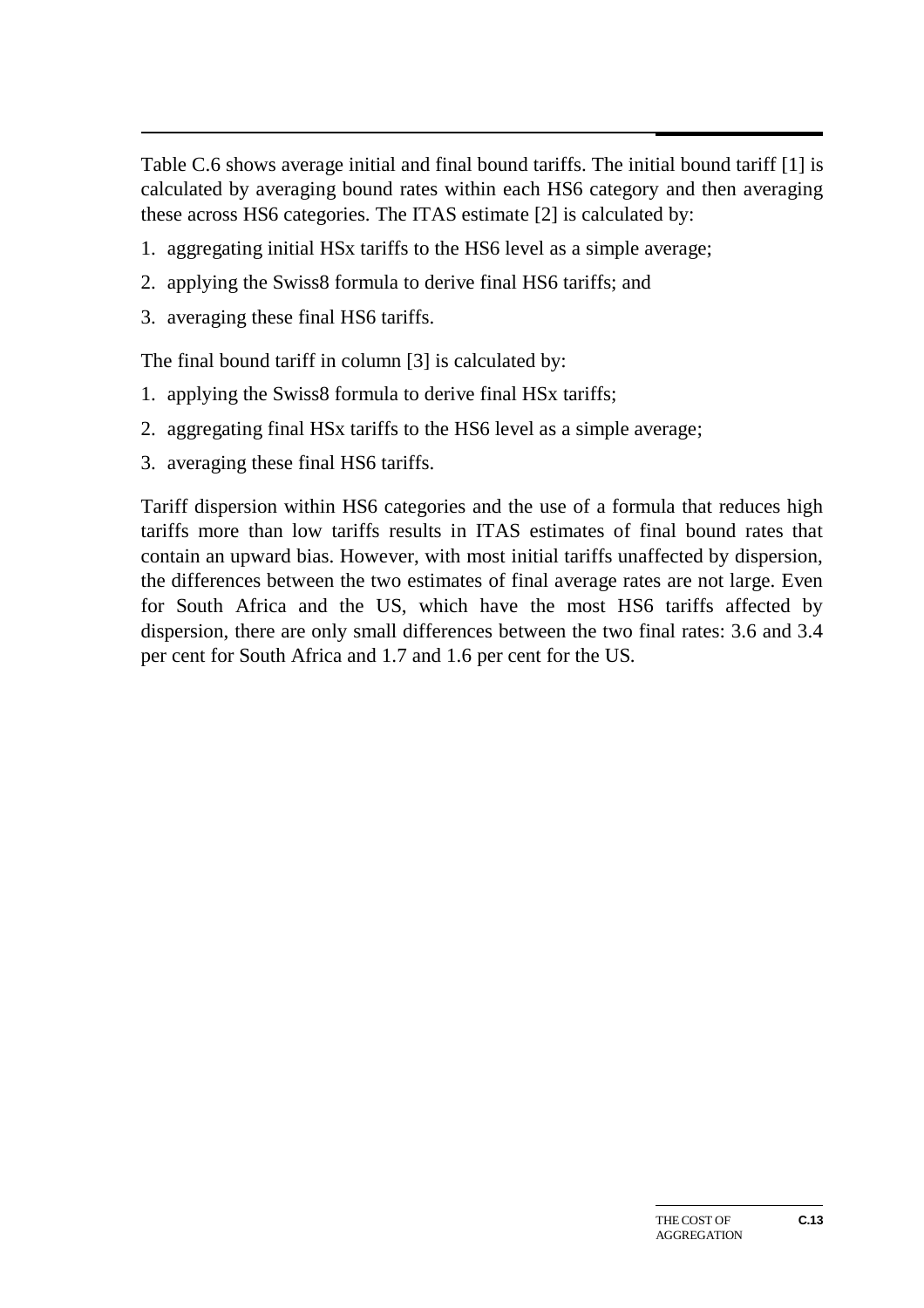| Table C.6 | Effects of aggregation process on bound rates following |
|-----------|---------------------------------------------------------|
|           | application of Swiss8 formulaa,b                        |

| Importing     | <b>HSx</b>      | Initial average <sup>c</sup> | Final average                   |                                 | Percentage                   |
|---------------|-----------------|------------------------------|---------------------------------|---------------------------------|------------------------------|
| country       | level           |                              | Formula applied<br>at HS6 level | Formula applied<br>at HSx level | difference in final<br>rates |
|               |                 | $[1]$                        | $[2]$                           | $[3]$                           | [4]                          |
| Australia     | HS <sub>6</sub> | 11.0                         | 3.6                             | 3.6                             | 0.0                          |
| Bangladesh    | HS <sub>6</sub> | 45.2                         | 6.1                             | 6.1                             | 0.0                          |
| <b>Brazil</b> | HS <sub>8</sub> | 29.4                         | 6.1                             | 6.1                             | 0.2                          |
| Canada        | HS <sub>8</sub> | 5.4                          | 2.5                             | 2.5                             | 2.5                          |
| China         | HS <sub>8</sub> | 9.1                          | 3.8                             | 3.8                             | 0.3                          |
| EU            | HS <sub>8</sub> | 3.9                          | 2.2                             | 2.1                             | 1.3                          |
| India         | HS <sub>6</sub> | 34.2                         | 6.1                             | 6.1                             | 0.0                          |
| Indonesia     | HS <sub>9</sub> | 36.0                         | 6.4                             | 6.4                             | 0.1                          |
| Japan         | HS <sub>6</sub> | 2.3                          | 1.3                             | 1.3                             | 0.0                          |
| Korea         | <b>HS10</b>     | 10.2                         | 3.8                             | 3.7                             | 0.5                          |
| Malaysia      | HS <sub>9</sub> | 12.7                         | 3.7                             | 3.7                             | 1.8                          |
| Mexico        | HS <sub>8</sub> | 34.9                         | 6.5                             | 6.5                             | 0.1                          |
| New Zealand   | HS <sub>8</sub> | 10.9                         | 3.0                             | 2.9                             | 4.5                          |
| Philippines   | HS <sub>8</sub> | 20.4                         | 5.3                             | 5.3                             | 0.1                          |
| Singapore     | HS <sub>9</sub> | 6.3                          | 3.0                             | 3.0                             | 0.1                          |
| South Africa  | HS <sub>8</sub> | 12.2                         | 3.6                             | 3.4                             | 5.2                          |
| Taiwan        | HS <sub>8</sub> | 4.7                          | 2.3                             | 2.3                             | 0.9                          |
| Thailand      | HS <sub>6</sub> | 23.6                         | 5.6                             | 5.6                             | 0.0                          |
| US            | HS <sub>8</sub> | 3.2                          | 1.7                             | 1.6                             | 3.7                          |

Final averages based on application of formula at HS6 level or at HSx level. Industrial products

**a** The data used in this table are the same as those used to generate the ITAS database, however, different rules are applied to calculate averages at the line item level. **b** Unbound items have not been replaced with maximum applied rates. **c** Initial average bound rates are presented at the HS6 level to provide a benchmark for comparison with final bound rates.

*Source*: Based on WTO (2001).

### **Applied rates**

Final applied rates are estimated as the minimum of the final bound rate and the initial (post-Uruguay) applied rate. As with bound rates, applying tariff reduction rules to calculate final applied tariffs from initial applied tariffs may give different answers if the rule is applied before or after aggregating tariffs to the HS6 level. The extent of these differences can be gauged by comparing average final applied rates under each of these two approaches.

Table C.7 shows average initial and final applied tariffs. The initial applied tariff [1] is calculated by averaging initial applied rates within each HS6 category and then averaging these across HS6 categories. The ITAS estimate [2] is calculated by: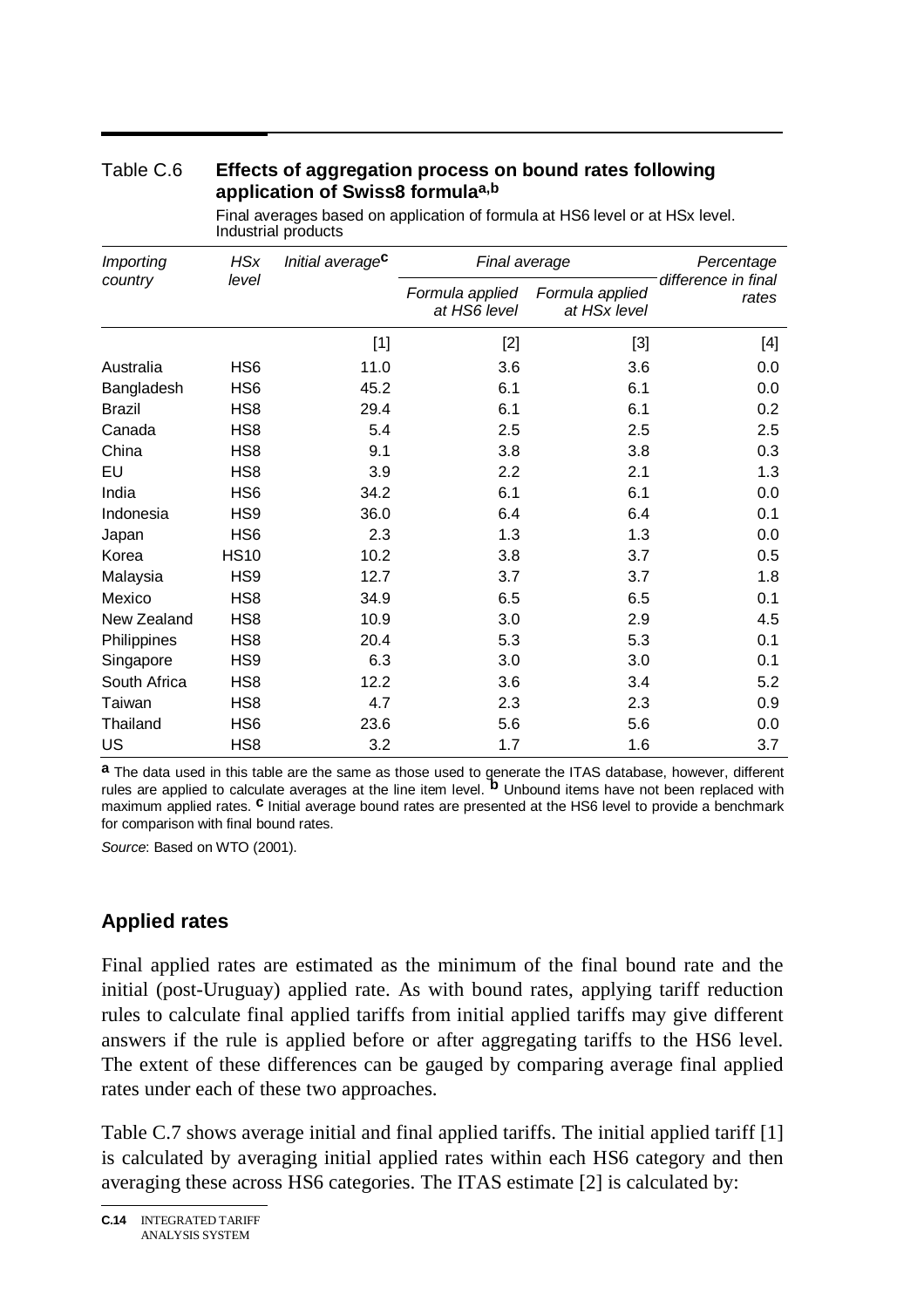- 1. aggregating initial bilateral HSx tariffs to the (bilateral) HS6 level as a simple average;
- 2. applying the tariff reduction rule to derive bilateral final applied HS6 tariffs;
- 3. averaging these bilateral final HS6 tariffs across trading partners to derive HS6 tariffs; and
- 4. averaging these final HS6 tariffs.

The final applied tariff in column [3] is calculated by:

- 1. applying the tariff reduction rule to derive bilateral final applied HS6 tariffs;
- 2. aggregating final bilateral HSx tariffs to the (bilateral) HS6 level as a simple average;
- 3. averaging these bilateral final HS6 tariffs across trading partners to derive HS6 tariffs; and
- 4. averaging these final HS6 tariffs.

-

These three applied rates are presented for 13 countries in ITAS for which appropriate data are available.6

Tariff dispersion within HS6 categories and the selective reduction of applied rates to meet final bound rates at the HS6 level introduces a bias into ITAS estimates of final applied rates. The direction and magnitude of this bias must be determined empirically.

Since most initial applied tariffs at the HS6 level are unaffected by dispersion, the differences between the two estimates of final average rates are not large — less than 7 per cent. For example, although applied tariffs for Canada, Mexico and the US show the most dispersion within HS6 categories, the two estimates of their final average applied rate do not differ substantially: 1.6 and 1.5 per cent for Canada, 6.1 and 6.0 per cent for Mexico and 1.3 and 1.3 per cent for the US.

<sup>6</sup> Australia, Bangladesh, Japan and Thailand are excluded as their bound and applied tariffs are not available at a consistent HS level for this analysis. Singapore is excluded as its applied rates are all zero. India is excluded as its tariffs are all at the HS6 level.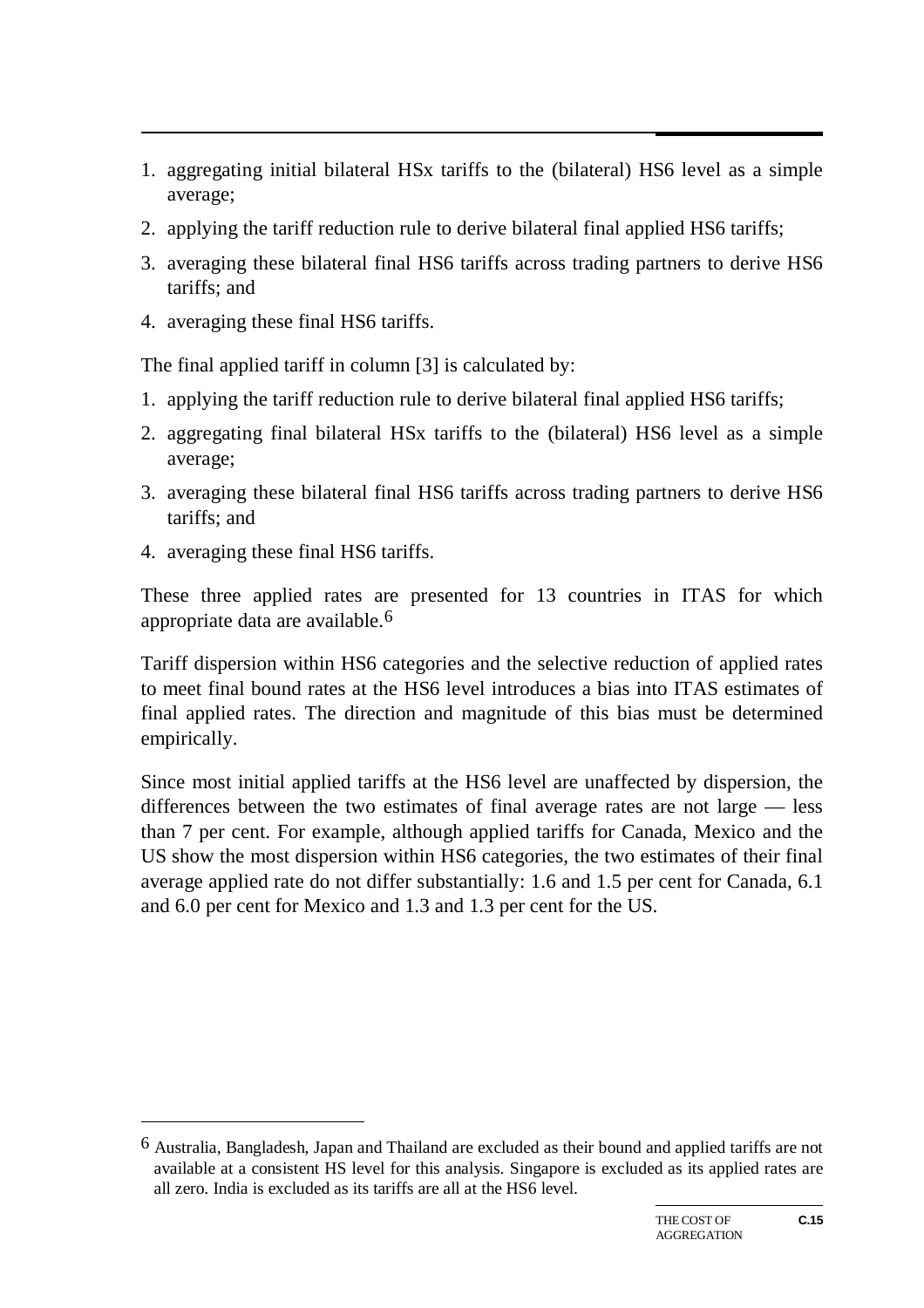#### Table C.7 **Effects of aggregation process on final applied rates following application of Swiss8 formula**

| Importing     | <b>HSx</b>      | Initial average                                                                                                                                                                                                           | Final average                   |                                 | Difference in |
|---------------|-----------------|---------------------------------------------------------------------------------------------------------------------------------------------------------------------------------------------------------------------------|---------------------------------|---------------------------------|---------------|
| country       | level           |                                                                                                                                                                                                                           | Formula applied<br>at HS6 level | Formula applied<br>at HSx level | final rates   |
|               |                 | $[1] % \includegraphics[width=0.9\columnwidth]{figures/fig_10.pdf} \caption{The figure shows the number of times on the right panel. The left panel shows the number of times on the right panel.} \label{fig:fig_11}} %$ | [2]                             | $[3]$                           | [4]           |
| <b>Brazil</b> | HS <sub>8</sub> | 15.1                                                                                                                                                                                                                      | 5.9                             | 5.8                             | 0.8           |
| Canada        | HS <sub>8</sub> | 3.3                                                                                                                                                                                                                       | 1.6                             | 1.5                             | 2.8           |
| China         | HS <sub>8</sub> | 9.1                                                                                                                                                                                                                       | 3.8                             | 3.8                             | 0.0           |
| EU            | HS <sub>8</sub> | 3.9                                                                                                                                                                                                                       | 2.2                             | 2.2                             | $-2.1$        |
| Indonesia     | HS <sub>9</sub> | 8.3                                                                                                                                                                                                                       | 4.5                             | 4.4                             | 0.7           |
| Korea         | <b>HS10</b>     | 6.7                                                                                                                                                                                                                       | 3.8                             | 3.8                             | $-0.2$        |
| Malaysia      | HS <sub>9</sub> | 8.3                                                                                                                                                                                                                       | 2.5                             | 2.4                             | 3.2           |
| Mexico        | HS <sub>8</sub> | 17.2                                                                                                                                                                                                                      | 6.1                             | 6.0                             | 1.0           |
| New Zealand   | HS <sub>8</sub> | 3.1                                                                                                                                                                                                                       | 2.1                             | 2.1                             | $-0.7$        |
| Philippines   | HS <sub>8</sub> | 9.2                                                                                                                                                                                                                       | 4.1                             | 4.0                             | 1.2           |
| South Africa  | HS <sub>8</sub> | 7.8                                                                                                                                                                                                                       | 2.3                             | 2.2                             | 2.4           |
| Taiwan        | HS <sub>8</sub> | 4.5                                                                                                                                                                                                                       | 2.3                             | 2.3                             | $-0.2$        |
| US            | HS8             | 2.6                                                                                                                                                                                                                       | 1.3                             | 1.3                             | 0.3           |

Averages for selected countries presented at the HS6 level, per cent and per cent difference**a,b**

**a** The data used in this table are the same as those used to generate the ITAS database. However, different rules are applied to calculate averages at the line item level. **b** Comparison of alternative methods of reaching final applied rates only available for countries where data supplied is of the same HS level. Singapore excluded as its applied rates are all zero. India excluded as its tariffs are all at the HS6 level.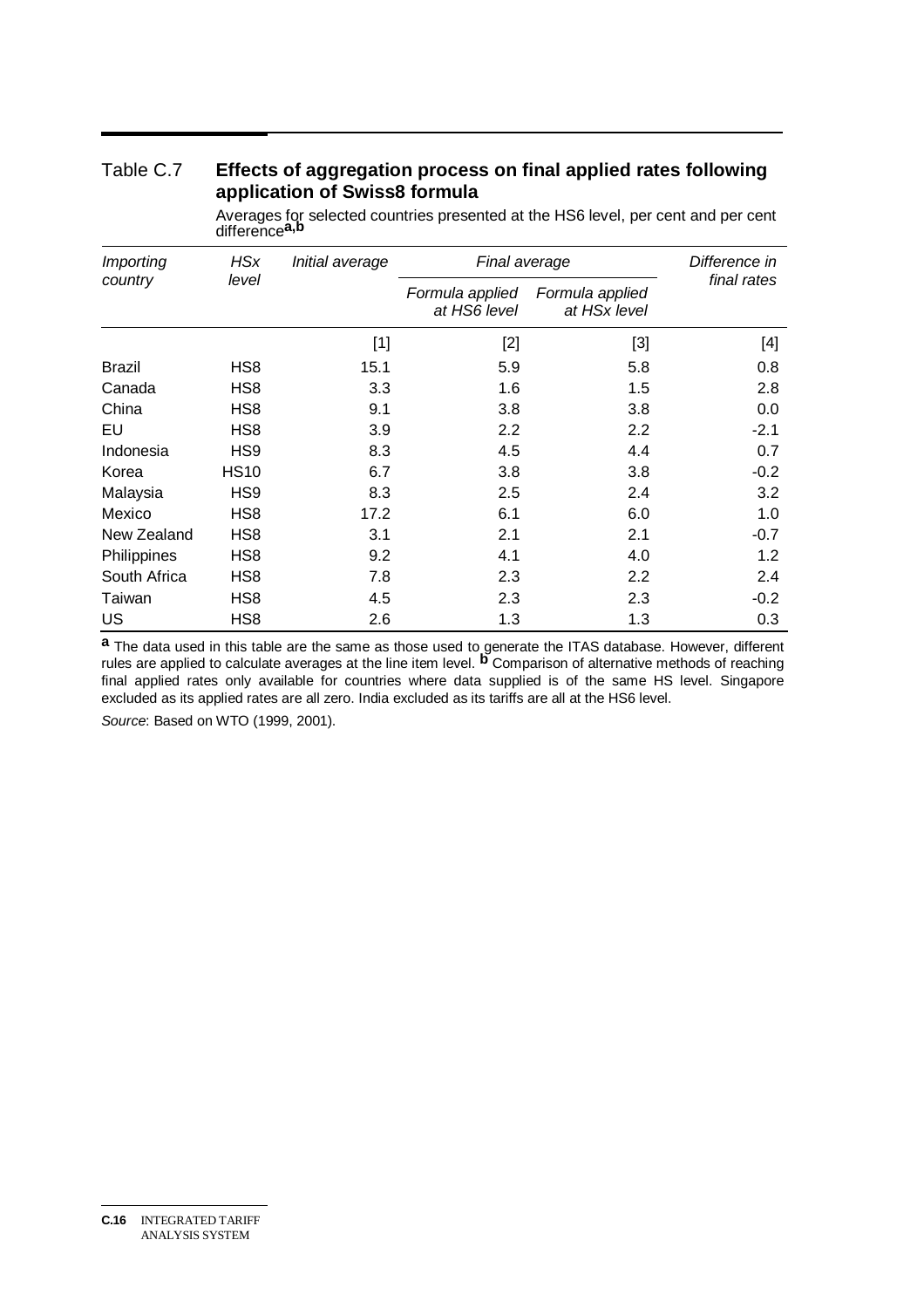



a The data used in this table are the same as those used to generate the ITAS database, however, different rules are applied to calculate averages at the line item level.<br> **b** A spike at -100 per cent indicates zero-tariff tariffs at least double that of the corresponding HS6 averages. **<sup>c</sup>** The CTS file for Bangladesh contains one HS6 item that contains two seven digit classifications, with different bound rates. This item is not labelled as a tariff line suffix.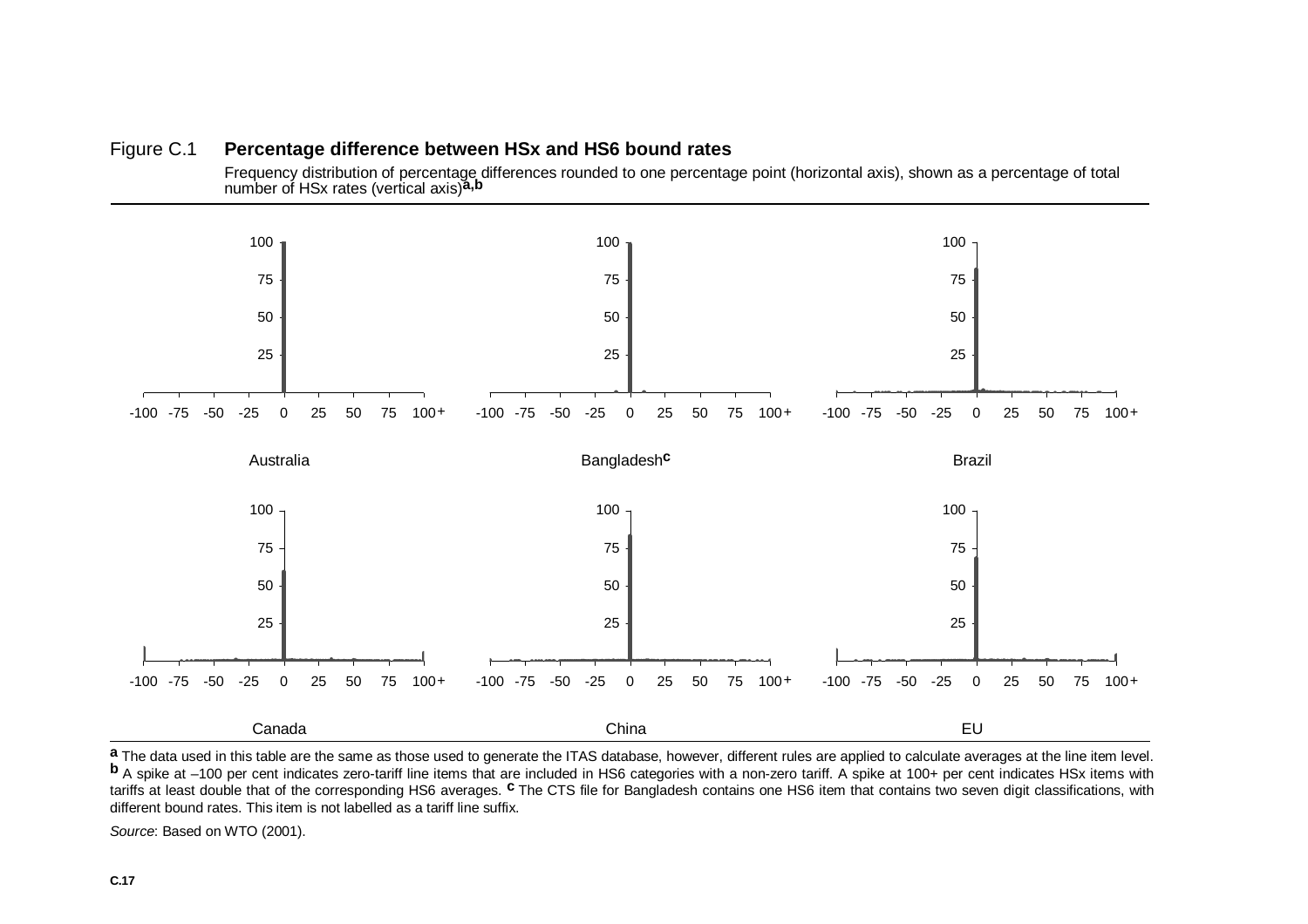



a The data used in this table are the same as those used to generate the ITAS database, however, different rules are applied to calculate averages at the line item level.<br> **b** A spike at -100 per cent indicates zero-tariff tariffs at least double that of the corresponding HS6 averages.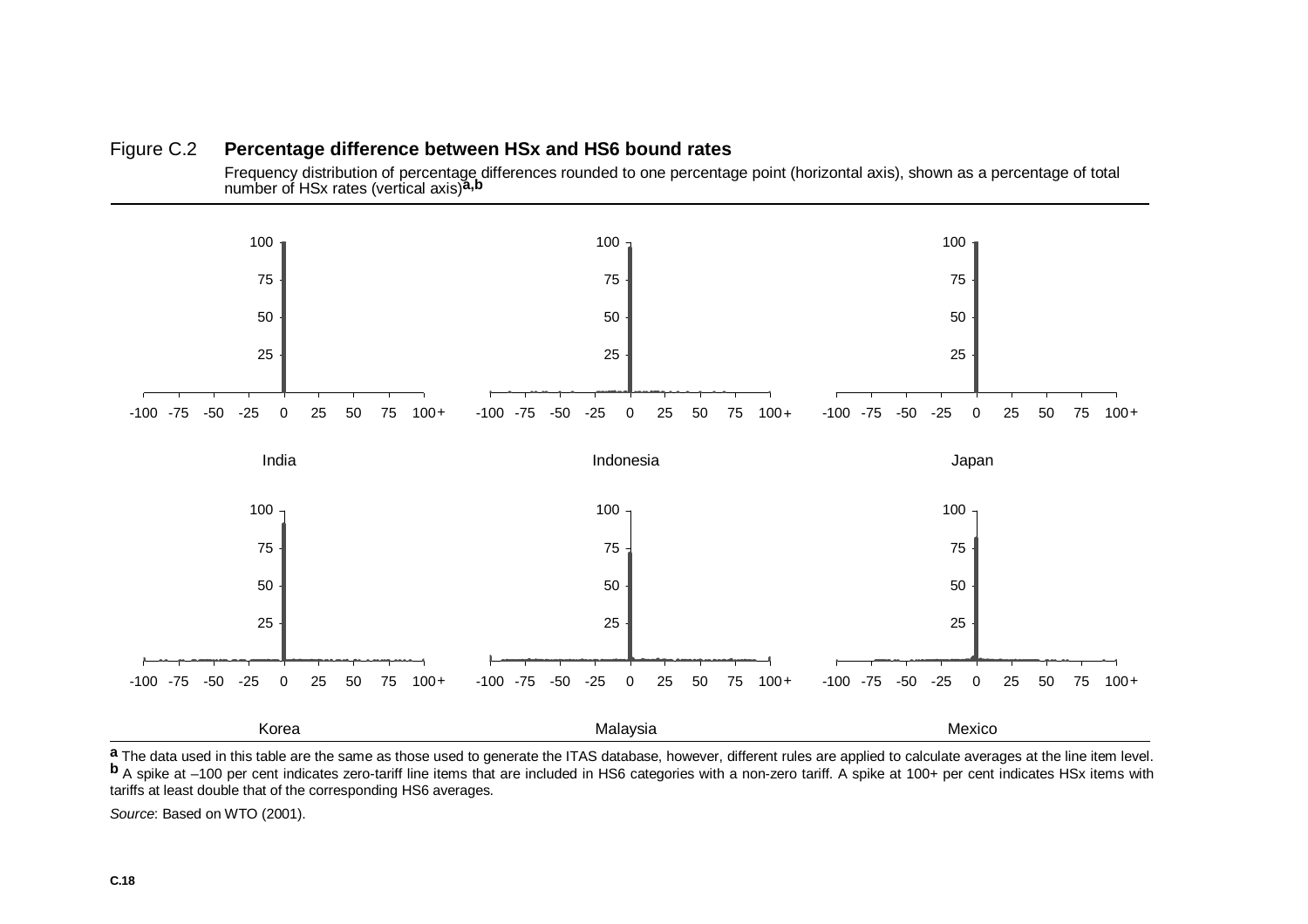



a The data used in this table are the same as those used to generate the ITAS database, however, different rules are applied to calculate averages at the line item level.<br> **b** A spike at -100 per cent indicates zero-tariff tariffs at least double that of the corresponding HS6 averages. **<sup>c</sup>** The CTS file for Thailand contains 14 HS6 items that contain two or more seven digit classifications, with different bound rates. These items are not labelled as a tariff line suffix.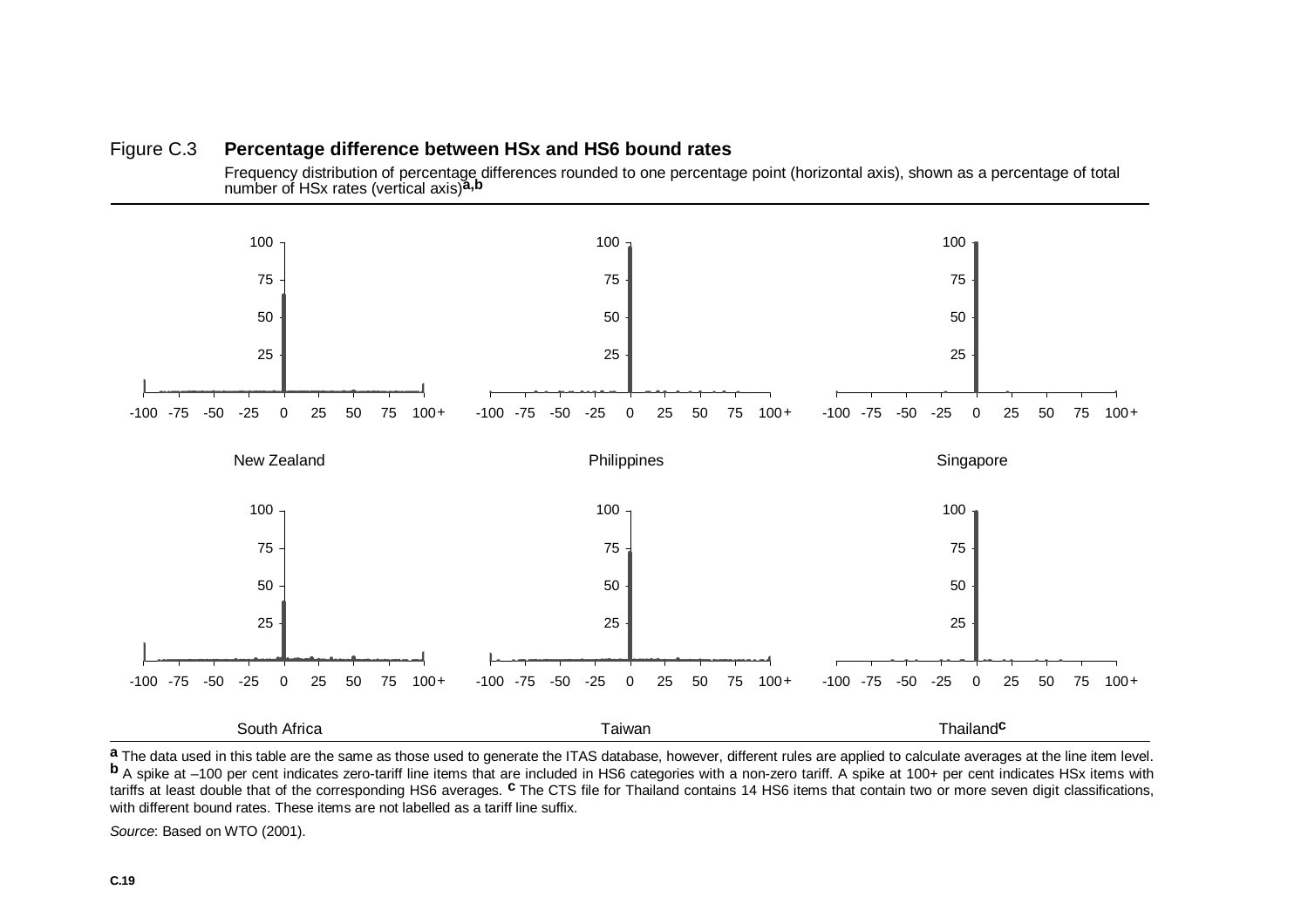#### Figure C.4 **Percentage difference between HSx and HS6 bound rates**

Frequency distribution of percentage differences rounded to one percentage point (horizontal axis), shown as a percentage of total number of HSx rates (vertical axis)**a,b**



a The data used in this table are the same as those used to generate the ITAS database, however, different rules are applied to calculate averages at the line item level.<br> **b** A spike at -100 per cent indicates zero-tariff tariffs at least double that of the corresponding HS6 averages.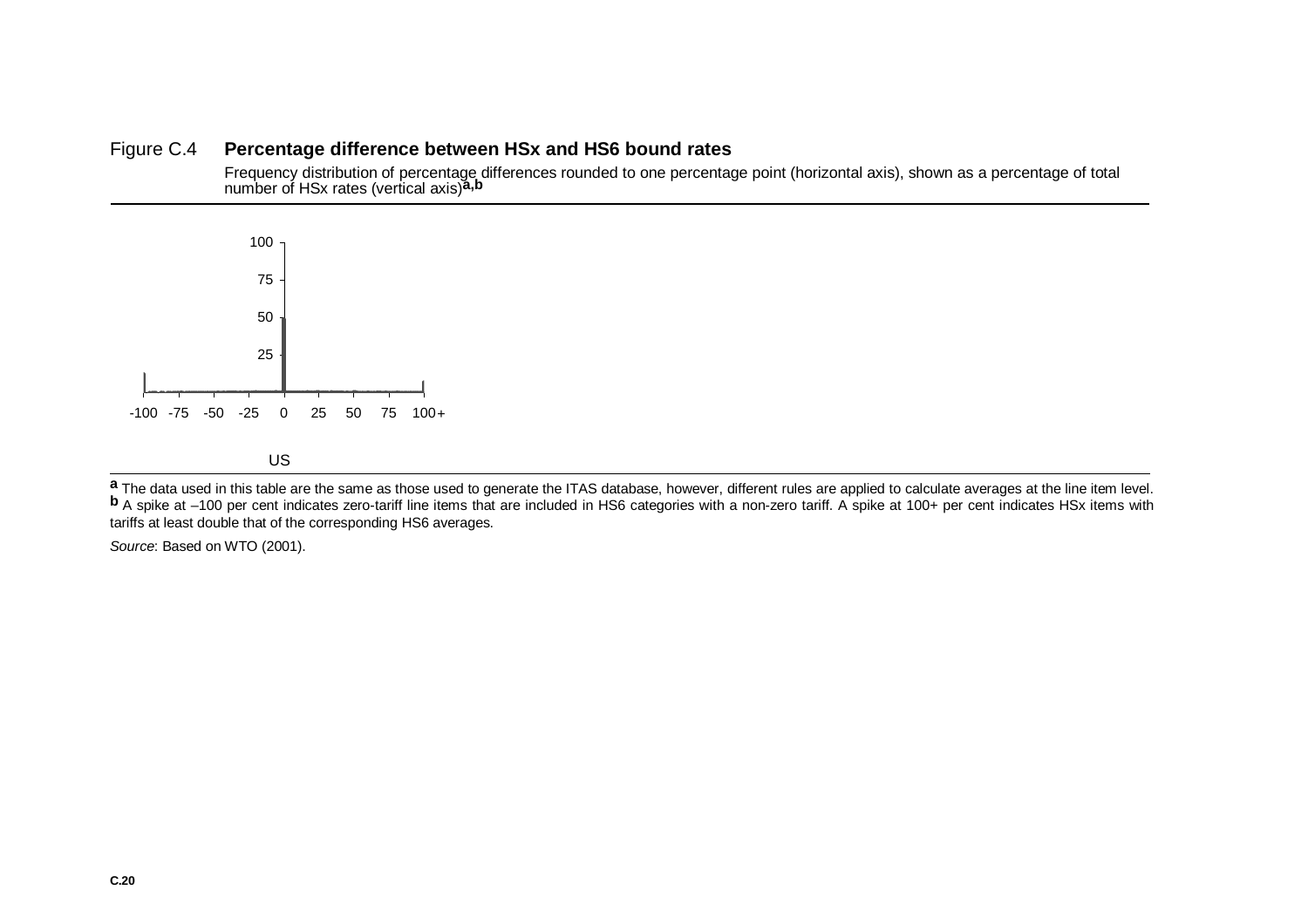#### Figure C.5 **Percentage difference between HSx and HS6 applied rates**

Frequency distribution of percentage differences rounded to one percentage point (horizontal axis), shown as a percentage of total number of HSx rates (vertical axis)**a,b**



a The data used in this table are the same as those used to generate the ITAS database, however, different rules are applied to calculate averages at the line item level.<br> **b** A spike at -100 per cent indicates zero-tariff tariffs at least double that of the corresponding HS6 averages.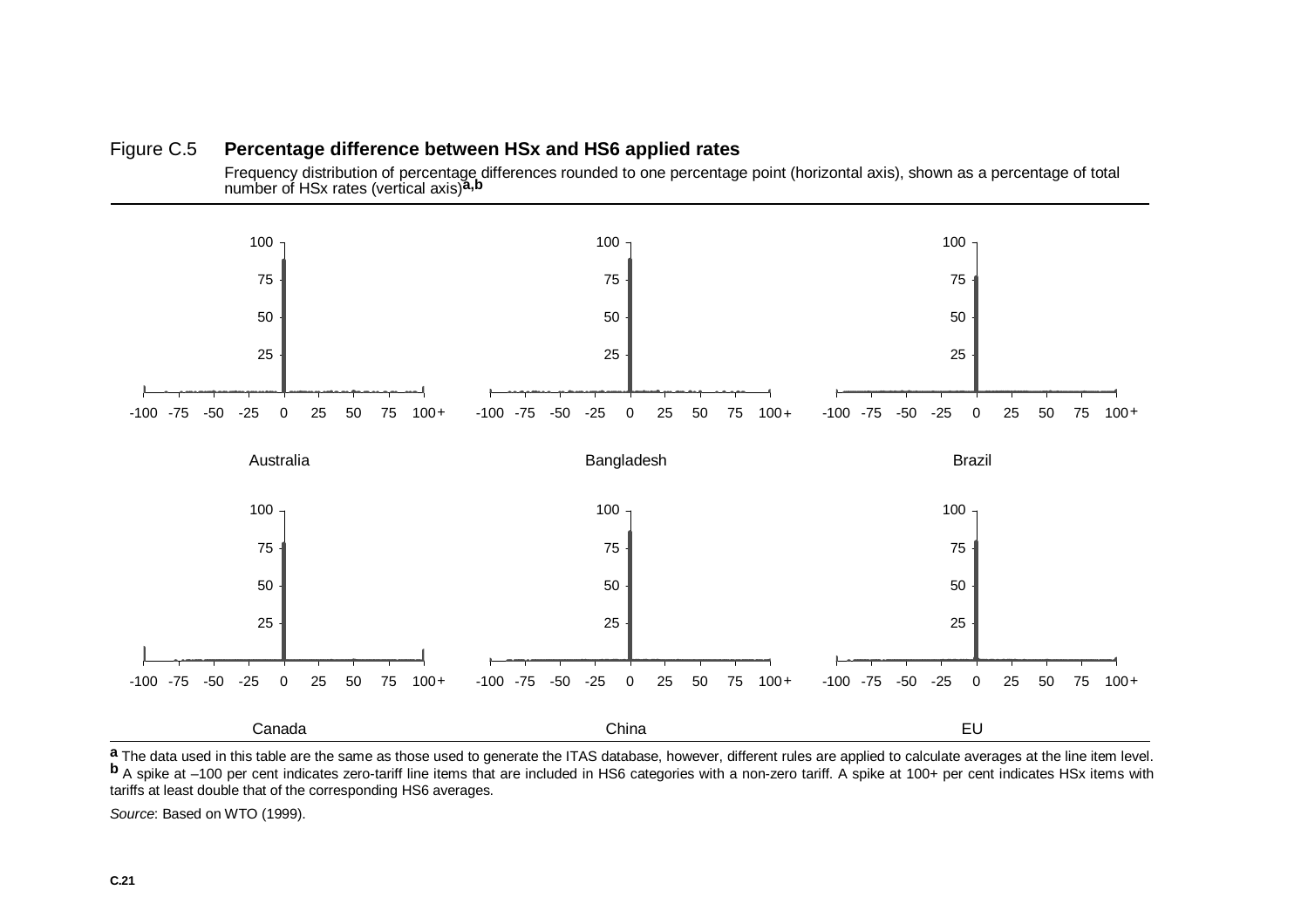



a The data used in this table are the same as those used to generate the ITAS database, however, different rules are applied to calculate averages at the line item level.<br> **b** A spike at -100 per cent indicates zero-tariff tariffs at least double that of the corresponding HS6 averages.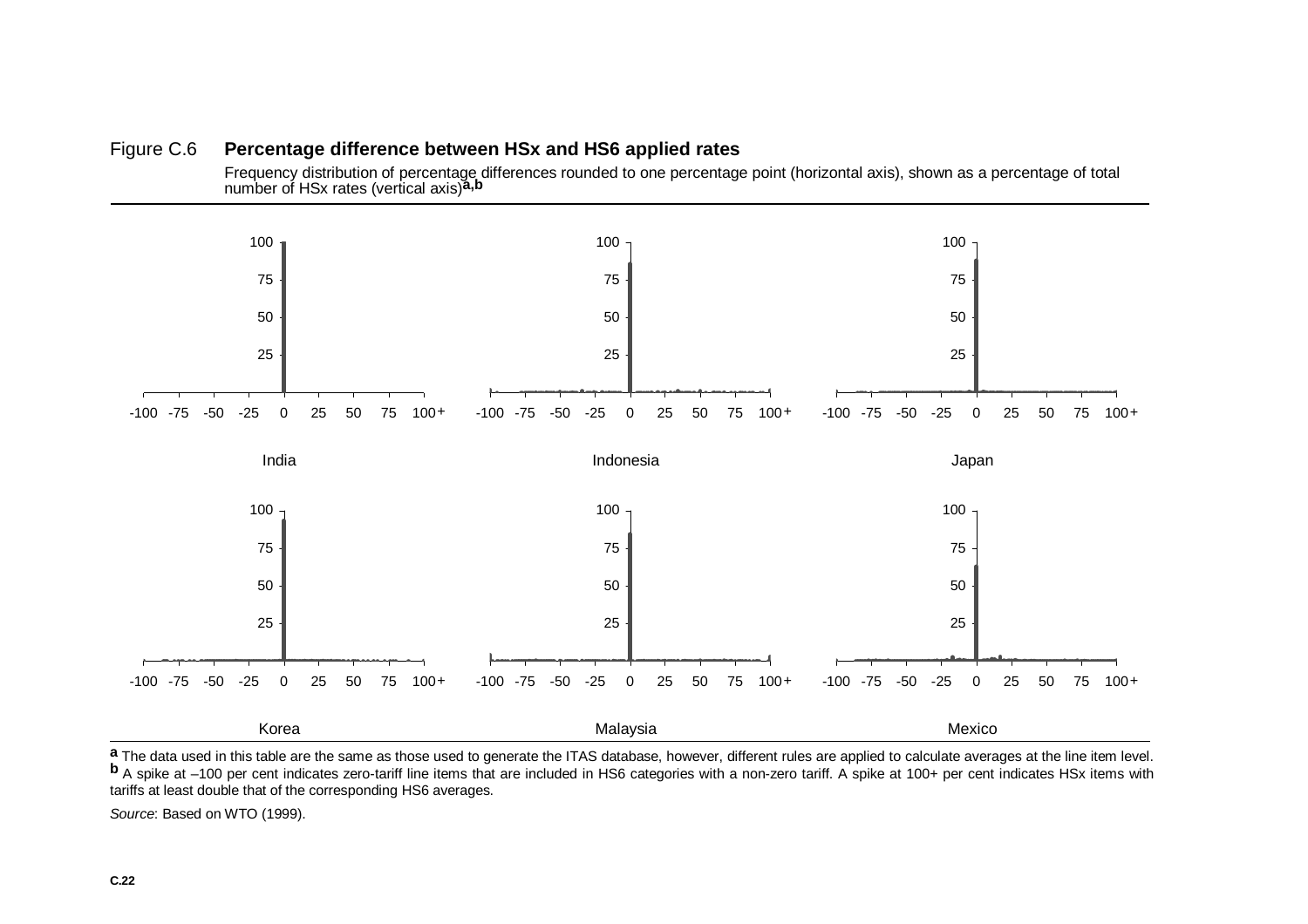#### Figure C.7 **Percentage difference between HSx and HS6 applied rates**

Frequency distribution of percentage differences rounded to one percentage point (horizontal axis), shown as a percentage of total number of HSx rates (vertical axis)**a,b**



a The data used in this table are the same as those used to generate the ITAS database, however, different rules are applied to calculate averages at the line item level.<br> **b** A spike at -100 per cent indicates zero-tariff tariffs at least double that of the corresponding HS6 averages.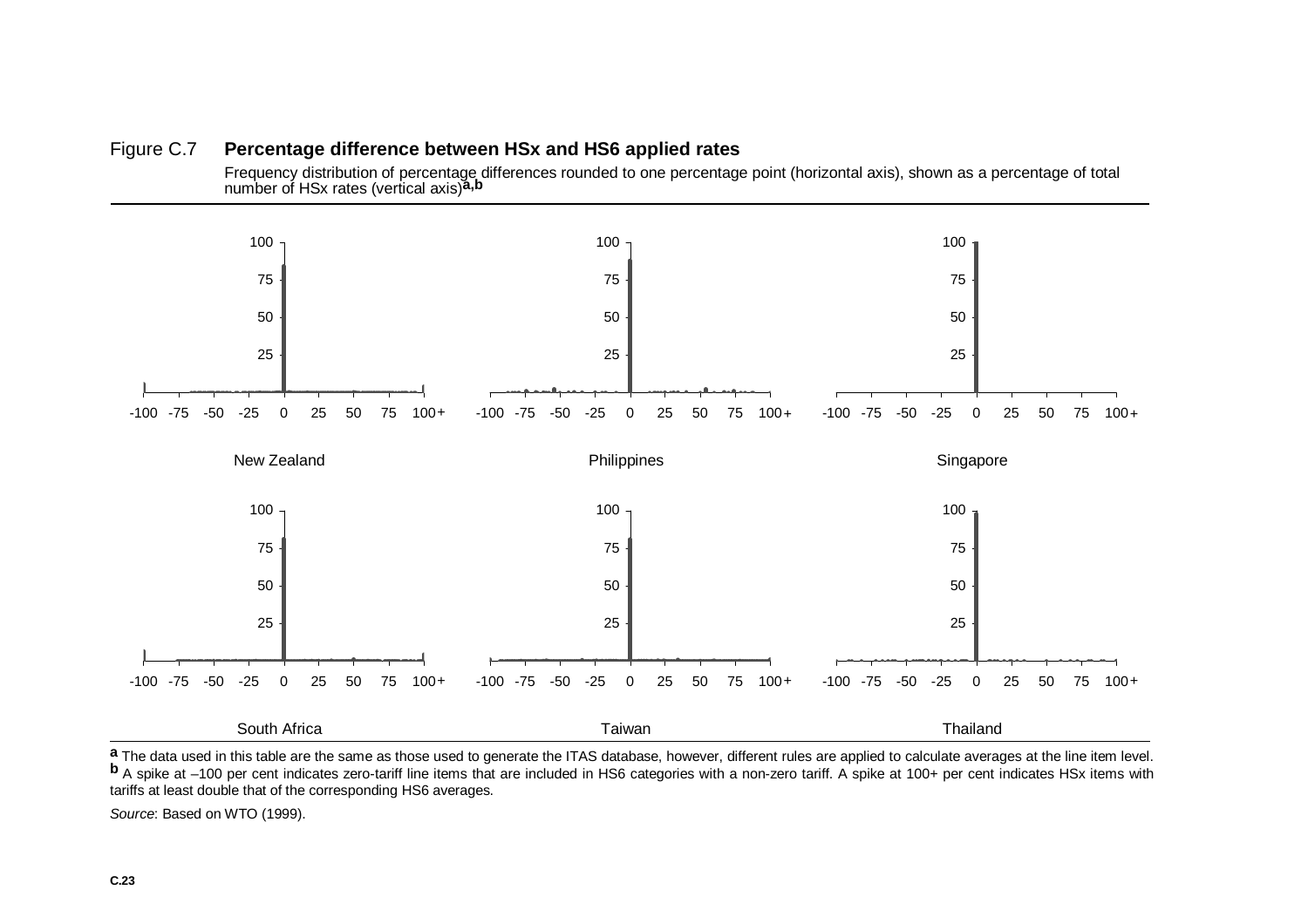#### Figure C.8 **Percentage difference between HSx and HS6 applied rates**

Frequency distribution of percentage differences rounded to one percentage point (horizontal axis), shown as a percentage of total number of HSx rates (vertical axis)**a,b**



a The data used in this table are the same as those used to generate the ITAS database, however, different rules are applied to calculate averages at the line item level.<br> **b** A spike at -100 per cent indicates zero-tariff tariffs at least double that of the corresponding HS6 averages.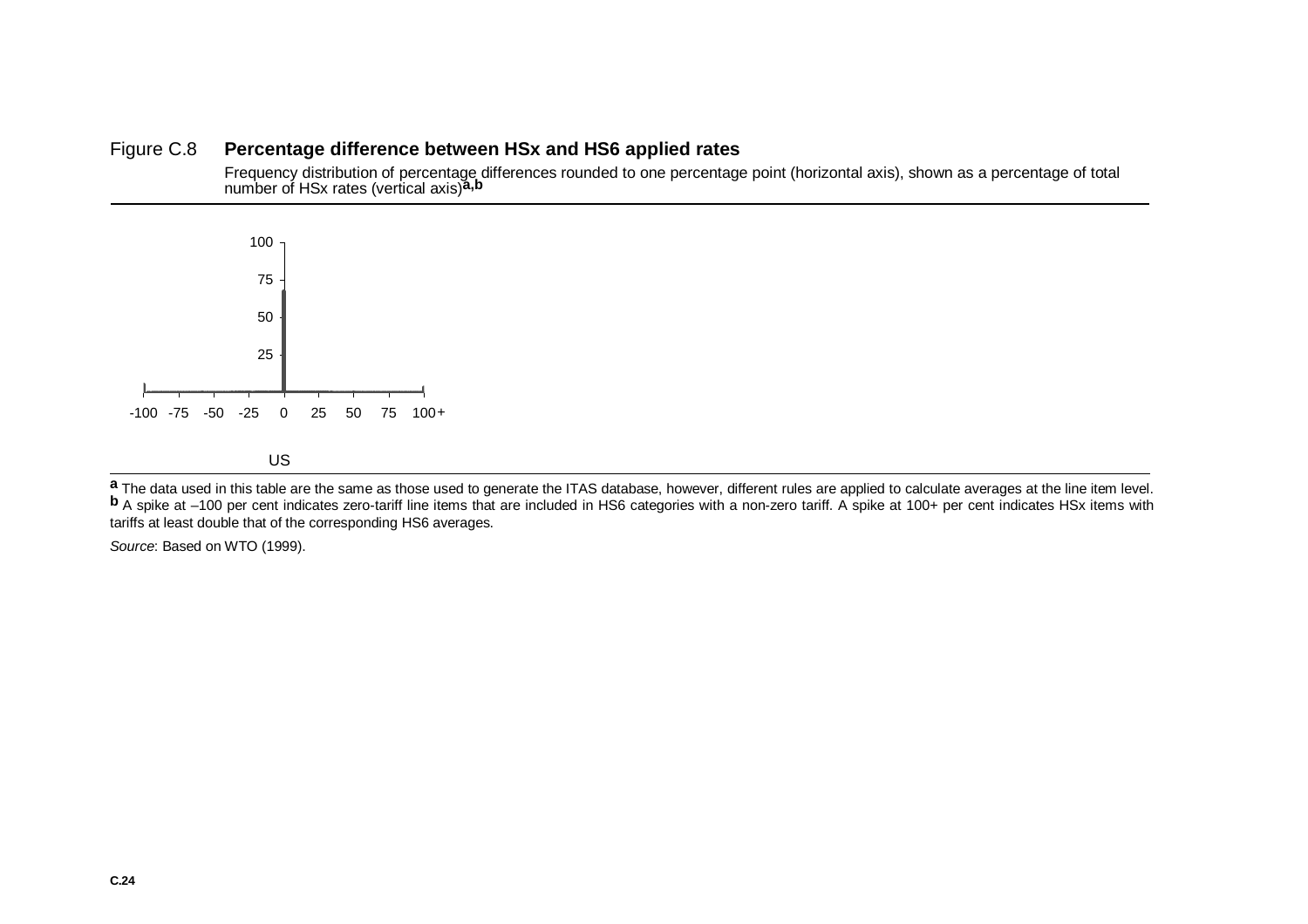# D Structure of ITAS

This appendix details the structure of the ITAS suite of programs, the input data requirements and the structure of the ITAS output.1

ITAS consists of a series of modules that use Base SAS (version 8) to convert primary data into a consistent format (initial database), apply various formulas to tariffs on bilateral trade flows (final database) and create various data summaries for further analysis (figure D.1).





*Source*: Productivity Commission.

After the primary data have been converted to a consistent format, formulas are implemented using two versions of many programs — the first version relates to the Girard formulas and the second version relates to the Chinese and Swiss formulas, as listed in table 3.1.

 $<sup>1</sup>$  ITAS was developed for a number of different purposes over the course of two years. Some parts</sup> of the system may now be redundant.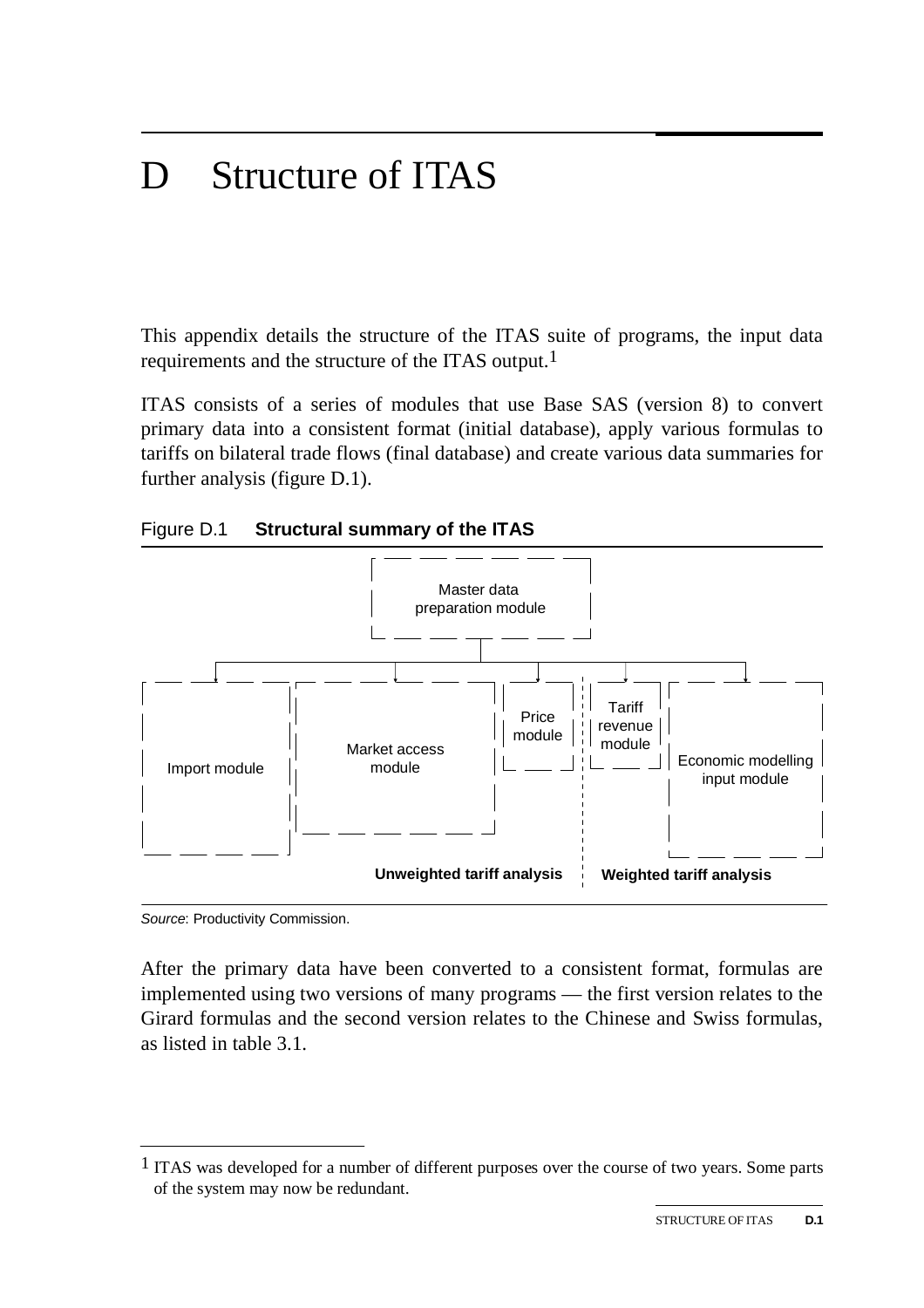$\overline{\phantom{a}}$ ITAS contains five modules to analyse tariff data. In the current implementation, the market access module and the tariff revenue module provide a framework using Australia as the example. They can be adapted to analyse data for another country.

The analysis modules can be run from a batch file (COMBB.BAT) using the initial data. However, users with access to the source data files from the IDB and CTS, can run the entire system by modifying the batch file to run the master data preparation module prior to the analysis modules.2 Alternatively, any of the SAS programs may be run individually.

Apart from the CTS and IDB source data files, ITAS uses several files that contain labels for products or countries, or mappings between product or country classifications.

## **Master data preparation module**

The master data preparation module is designed to process source data from the IDB and CTS and convert it from a variety of formats into a consistent form for analysis. This module uses particular tariff reduction formulas to provide projections for final bound and applied rates that are then stored in a master database for further analysis. Tariff analysis is conducted using the analysis modules described later in this appendix.

Figure D.2 provides a summary of the master data preparation module. This module contains data files and programs for each of the 19 countries in the current implementation of ITAS. Processing for each of these countries fits one of 6 patterns (figures D.3 to D.8).

 $\overline{a}$ 

 $2$  WTO copyright of the source data from the CTS and the IDB precludes the Productivity Commission from making these files available as part of the ITAS. However, a supplementary disk containing these files is available, on request, to authorised users of WTO data (see appendix E).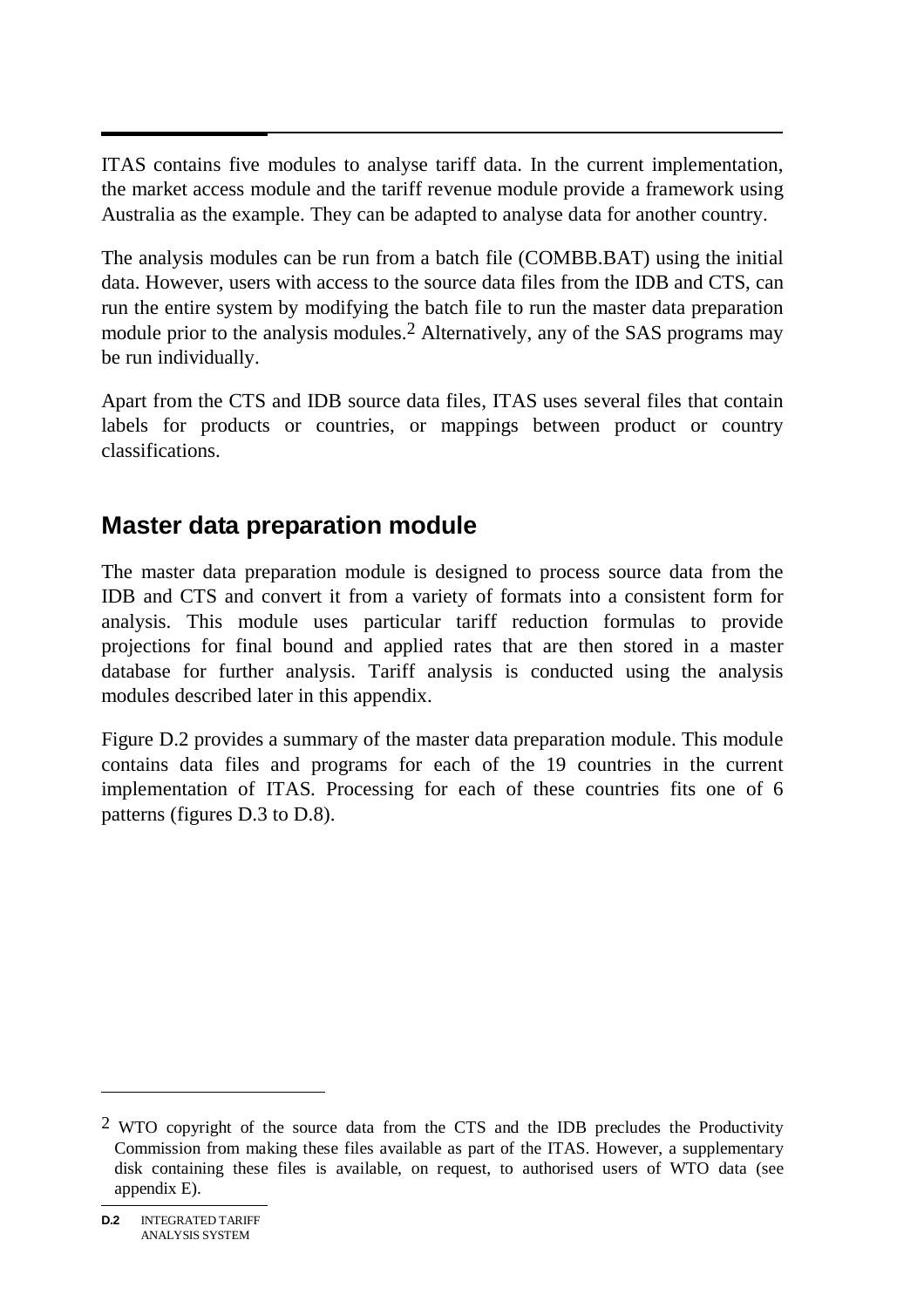

#### Figure D.2 **Summary of master data preparation module**

**a** ABS data (ABS 2002) are used to supplement IDB data for Australia.

Note: parameters for the Flexible Swiss formula may be calculated as part of the master data preparation module using the additional SAS program FLXSWIS.SAS and the EXCEL files *XXX*FS.XLS (for each country) and FSsolvers.XLS.

*Source*: Productivity Commission.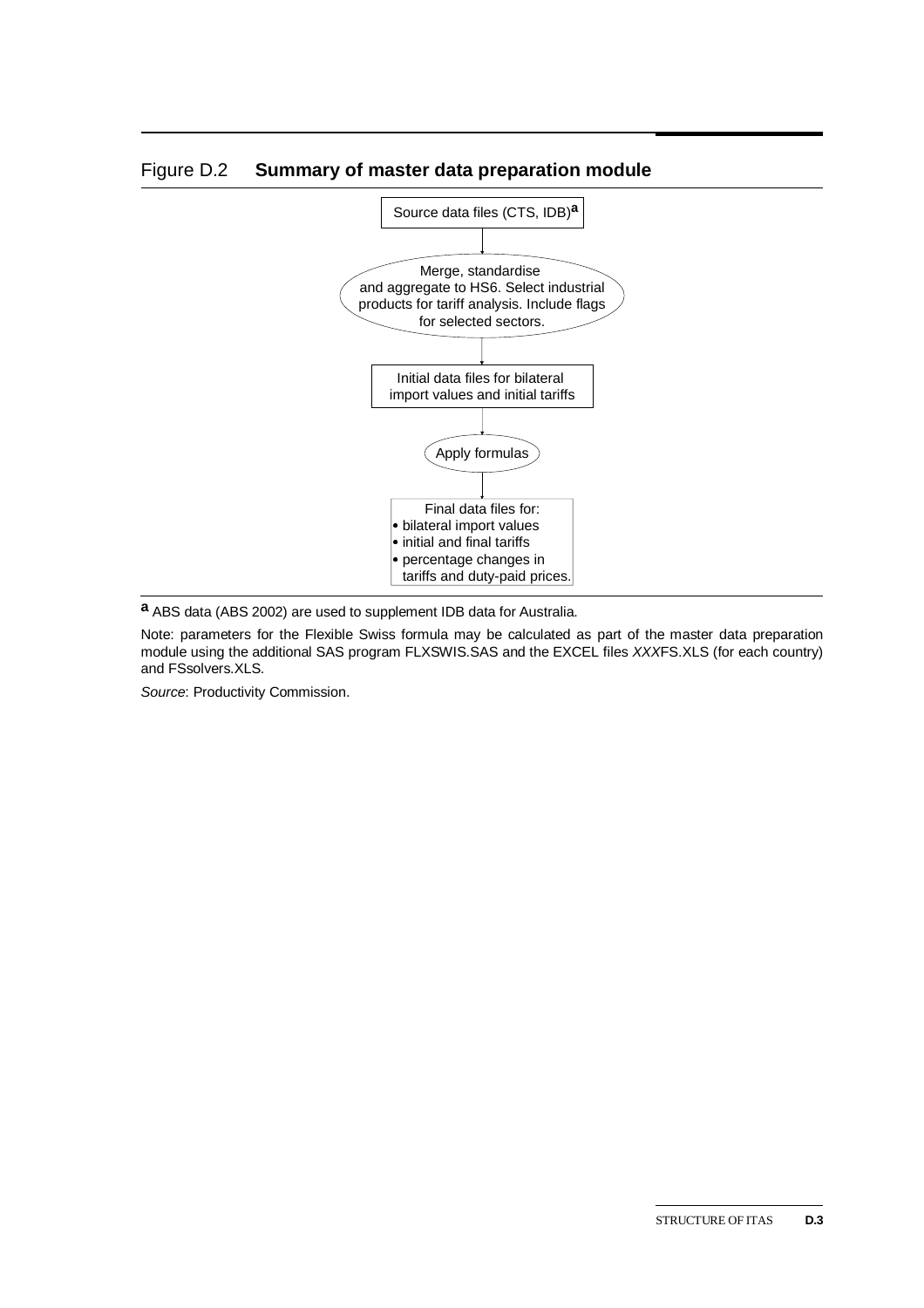

Figure D.3 **Module for preparing final data — Australia** 

Note: MERMAC1B.SAS and MERMAC3B.SAS process the master data files for all countries excluding Bangladesh and generate the corresponding final data files. Files and programs in shaded boxes and bubbles are found in the C:\ITAS\Y\_1999\XXX directories, where XXX denotes the country abbreviation. All other files and programs are in the C:\ITAS\MERGE directory.

*Source*: Productivity Commission.

**D.4** INTEGRATED TARIFF ANALYSIS SYSTEM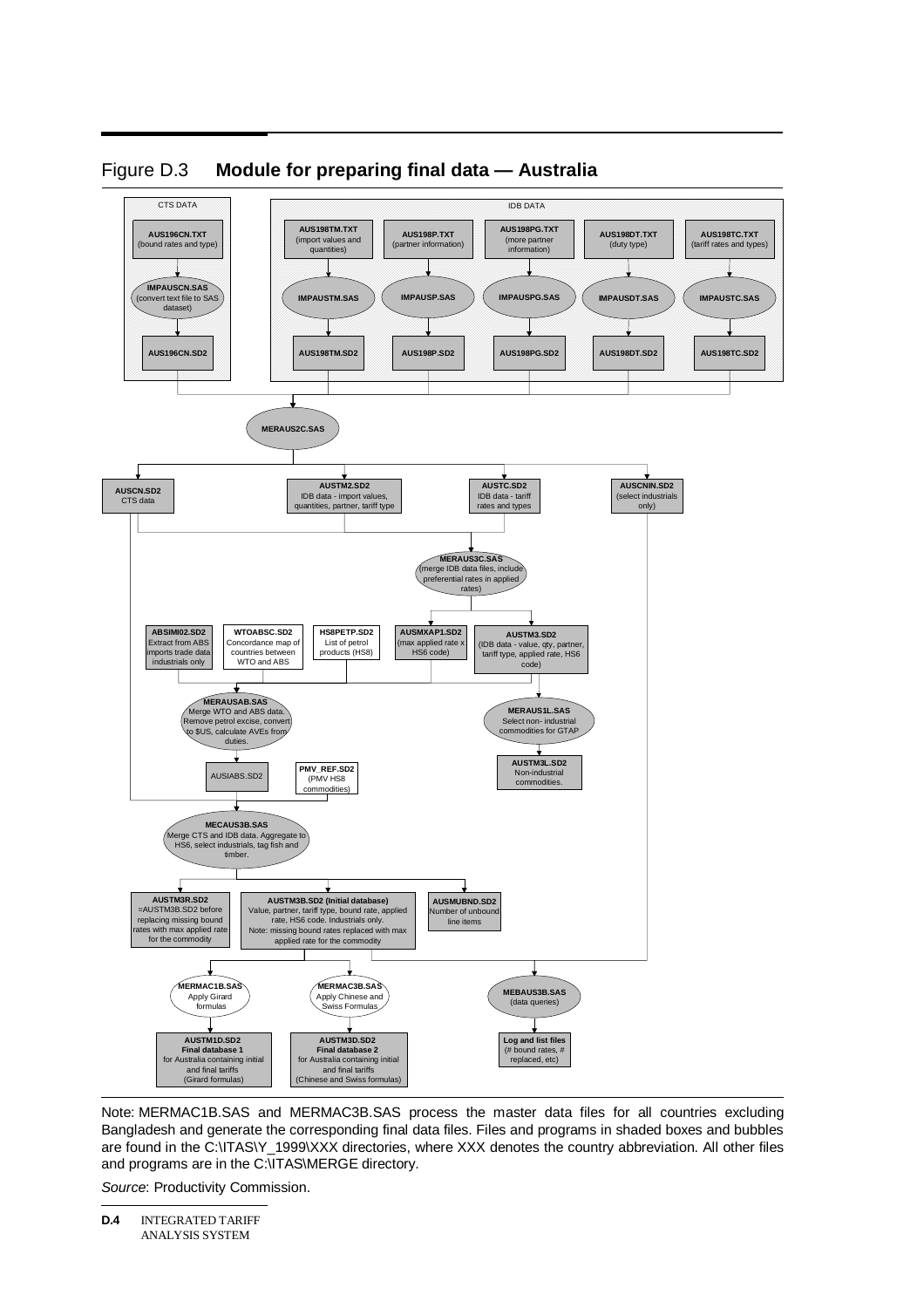| Filename                                 | Description                                                              |
|------------------------------------------|--------------------------------------------------------------------------|
| CTS data                                 |                                                                          |
| AUS196CN.TXT                             | Convert CTS data from text format (TXT) into SAS data format (SD2)       |
| <b>IMPAUSCN.SAS</b>                      |                                                                          |
| AUS196CN.SD2                             |                                                                          |
| IDB data                                 |                                                                          |
| AUS198DT.TXT                             | Convert IDB data from text format into SAS data format                   |
| AUS198P.TXT                              |                                                                          |
| AUS198PG.TXT                             |                                                                          |
| AUS198TC.TXT                             |                                                                          |
| AUS198TM.TXT                             |                                                                          |
| <b>IMPAUSDT.SAS</b>                      |                                                                          |
| <b>IMPAUSP.SAS</b>                       |                                                                          |
| <b>IMPAUSPG.SAS</b>                      |                                                                          |
| <b>IMPAUSTC.SAS</b>                      |                                                                          |
| <b>IMPAUSTM.SAS</b>                      |                                                                          |
| AUS198DT.SD2                             |                                                                          |
| AUS198P.SD2                              |                                                                          |
| AUS198PG.SD2                             |                                                                          |
| AUS198TC.SD2                             |                                                                          |
| AUS198TM.SD2                             |                                                                          |
| Generate initial data file for Australia |                                                                          |
| MEBAUS3B.SAS                             | Combine and standardise ABS, CTS and IDB data at HS6 level. Create       |
| MECAUS3B.SAS                             | two main data files: industrial products for further tariff analysis and |
| MERAUS1L.SAS                             | GTAP modelling and non-industrial products for GTAP modelling.           |
| MERAUS2C.SAS                             |                                                                          |
| MERAUS3C.SAS                             |                                                                          |
| <b>MERAUSAB.SAS</b>                      |                                                                          |
| ABSIMI02.SD2                             |                                                                          |
| AUSCN.SD2                                |                                                                          |
| AUSCNIN.SD2                              |                                                                          |
| AUSIABS.SD2                              |                                                                          |
| AUSMUBND.SD2                             |                                                                          |
| AUSMXAP1.SD2                             |                                                                          |
| AUSTC.SD2                                |                                                                          |
| AUSTM2.SD2                               |                                                                          |
| AUSTM3.SD2                               |                                                                          |
| AUSTM3L.SD2                              |                                                                          |
| AUSTM3R.SD2                              |                                                                          |
| HS8PETP.SD2                              |                                                                          |
| PMV REF.SD2                              |                                                                          |
| WTOABSC.SD2                              |                                                                          |
| AUSTM3B.SD2                              |                                                                          |

Table D.1 File list — generating final data for Australia

(Continued next page)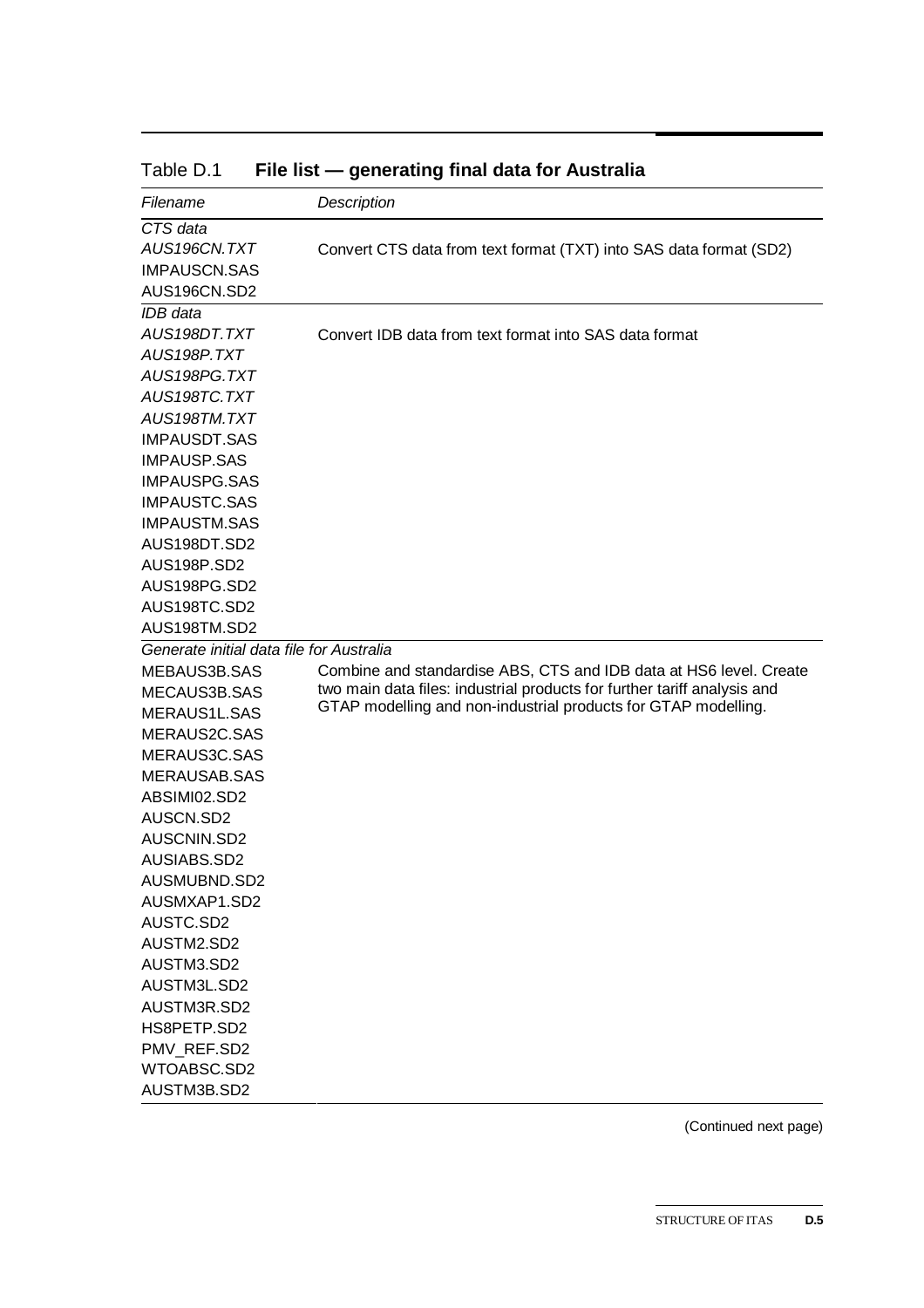#### Table D.1 (continued)

| , ,,,,,,,,,,,,,,                       |                                                                             |  |
|----------------------------------------|-----------------------------------------------------------------------------|--|
| Filename                               | Description                                                                 |  |
| Generate final data file for Australia |                                                                             |  |
| MERMAC1B.SAS                           | Apply both sets of formulas to generate final bound rates then estimate     |  |
| MERMAC3B.SAS                           | final applied rates. Two final data files are created — one for each set of |  |
| <b>AUSTM1D.SD2</b>                     | formulas.                                                                   |  |
| AUSTM3D.SD2                            |                                                                             |  |

Note: Key input and output files for this module are in italics and bold type, respectively. MERMAC1B.SAS and MERMAC3B.SAS process the master data files for all countries excluding Bangladesh and generate the corresponding final data files.

*Source:* ITAS.



#### Figure D.4 **Module for preparing final data — Bangladesh**

Note: Only tariff rates and total value of imports for each product are currently available for Bangladesh. No information is available by trading partner. Files and programs in shaded boxes and bubbles are found in the C:\ITAS\Y\_1999\XXX directories, where XXX denotes the country abbreviation. All other files and programs are in the C:\ITAS\MERGE directory.

*Source*: Productivity Commission.

**D.6** INTEGRATED TARIFF ANALYSIS SYSTEM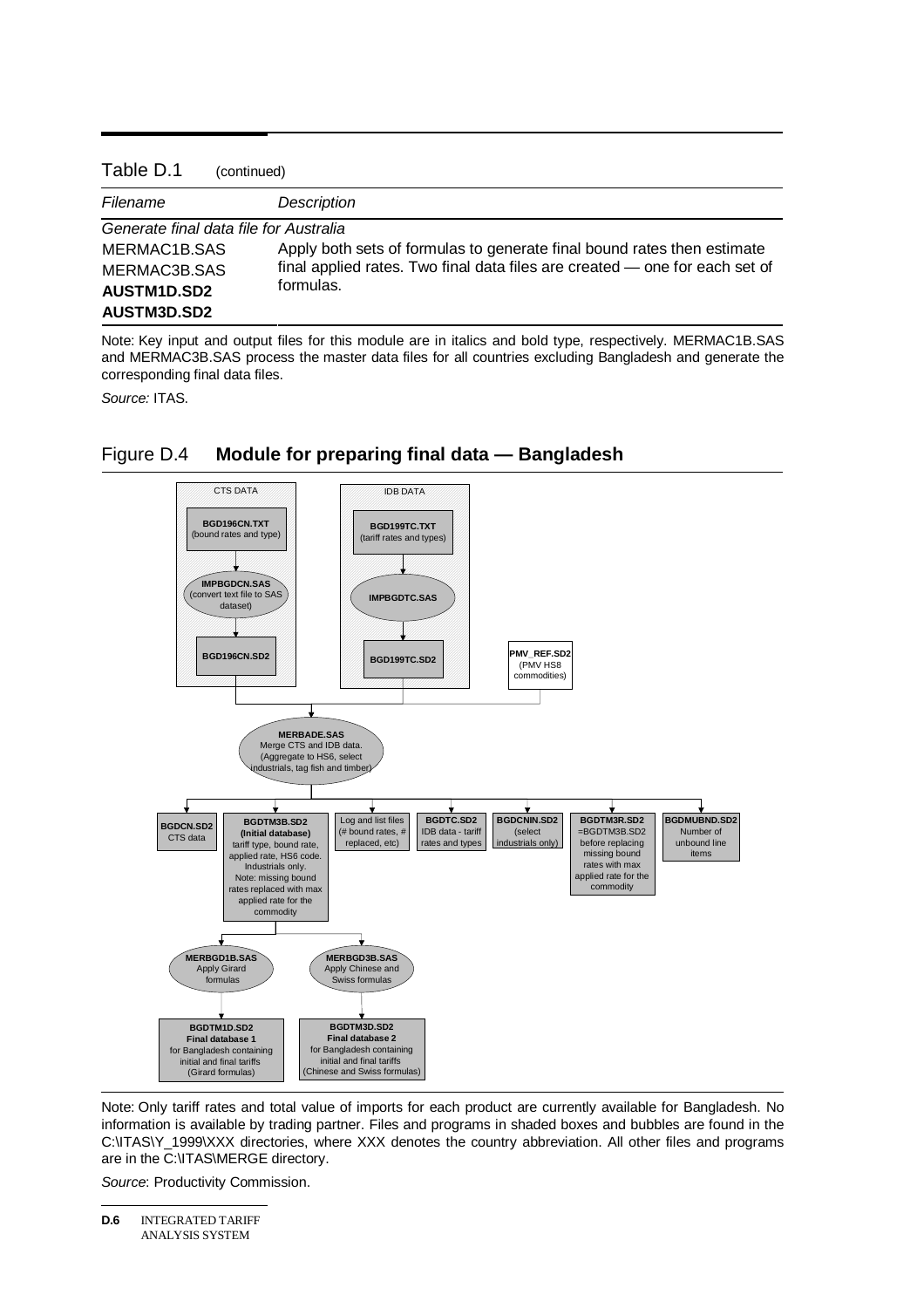| Filename                                  | Description                                                                                            |
|-------------------------------------------|--------------------------------------------------------------------------------------------------------|
| CTS data                                  |                                                                                                        |
| BGD196CN.TXT                              | Convert CTS data from text format into SAS data format                                                 |
| <b>IMPBGDCN.SAS</b>                       |                                                                                                        |
| BGD196CN.SD2                              |                                                                                                        |
| IDB data                                  |                                                                                                        |
| BGD199TC.TXT                              | Convert IDB data from text format into SAS data format                                                 |
| <b>IMPBGDTC SAS</b>                       |                                                                                                        |
| BGD199TC.SD2                              |                                                                                                        |
| Generate initial data file for Bangladesh |                                                                                                        |
| PMV REF.SD2                               | Combine and standardise CTS and IDB data at HS6 level. Create two                                      |
| MERBADE.SAS                               | main data files: industrial products for further tariff analysis. Since GTAP                           |
| BGDCN.SD2                                 | modelling uses bilateral tariff information, Bangladesh's tariffs are not<br>used in GTAP simulations. |
| <b>BGDCNIN.SD2</b>                        |                                                                                                        |
| BGDTC.SD2                                 |                                                                                                        |
| BGDTM3R.SD2                               |                                                                                                        |
| BGDMUBND.SD2                              |                                                                                                        |
| BGDTM3B.SD2                               |                                                                                                        |
| Generate final data file for Bangladesh   |                                                                                                        |
| MERBGD1B.SAS                              | Apply both sets of formulas to generate final bound rates then estimate                                |
| MERBGD3B SAS                              | final applied rates. Two final data files are created - one for each set of                            |
| BGDTM1D.SD2                               | formulas.                                                                                              |
| BGDTM3D.SD2                               |                                                                                                        |

#### Table D.2 File list — generating final data for Bangladesh

Note: Key input and output files for this module are in italics and bold type, respectively. Only tariff rates and total value of imports for each product are currently available for Bangladesh. No information is available by trading partner.

*Source:* ITAS.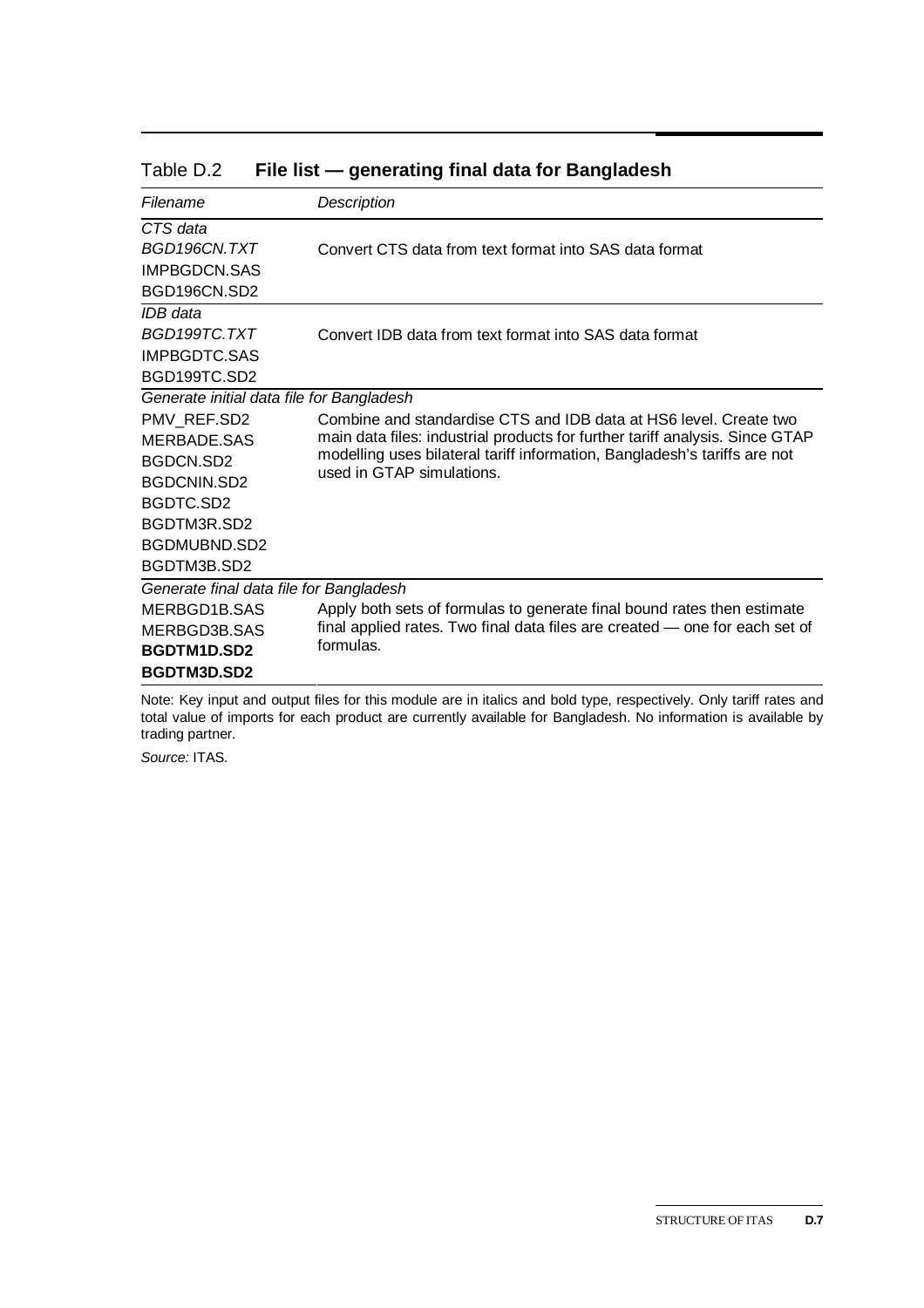

Figure D.5 **Module for preparing final data — EU** 

Note: The same processing sequence applies to Brazil, China, Korea, Mexico, Philippines and Singapore. MERMAC1B.SAS and MERMAC3B.SAS process the master data files for all countries excluding Bangladesh and generate the corresponding final data files. Files and programs in shaded boxes and bubbles are found in the C:\ITAS\Y\_1999\XXX directories, where XXX denotes the country abbreviation. All other files and programs are in the C:\ITAS\MERGE directory.

*Source*: Productivity Commission.

**D.8** INTEGRATED TARIFF ANALYSIS SYSTEM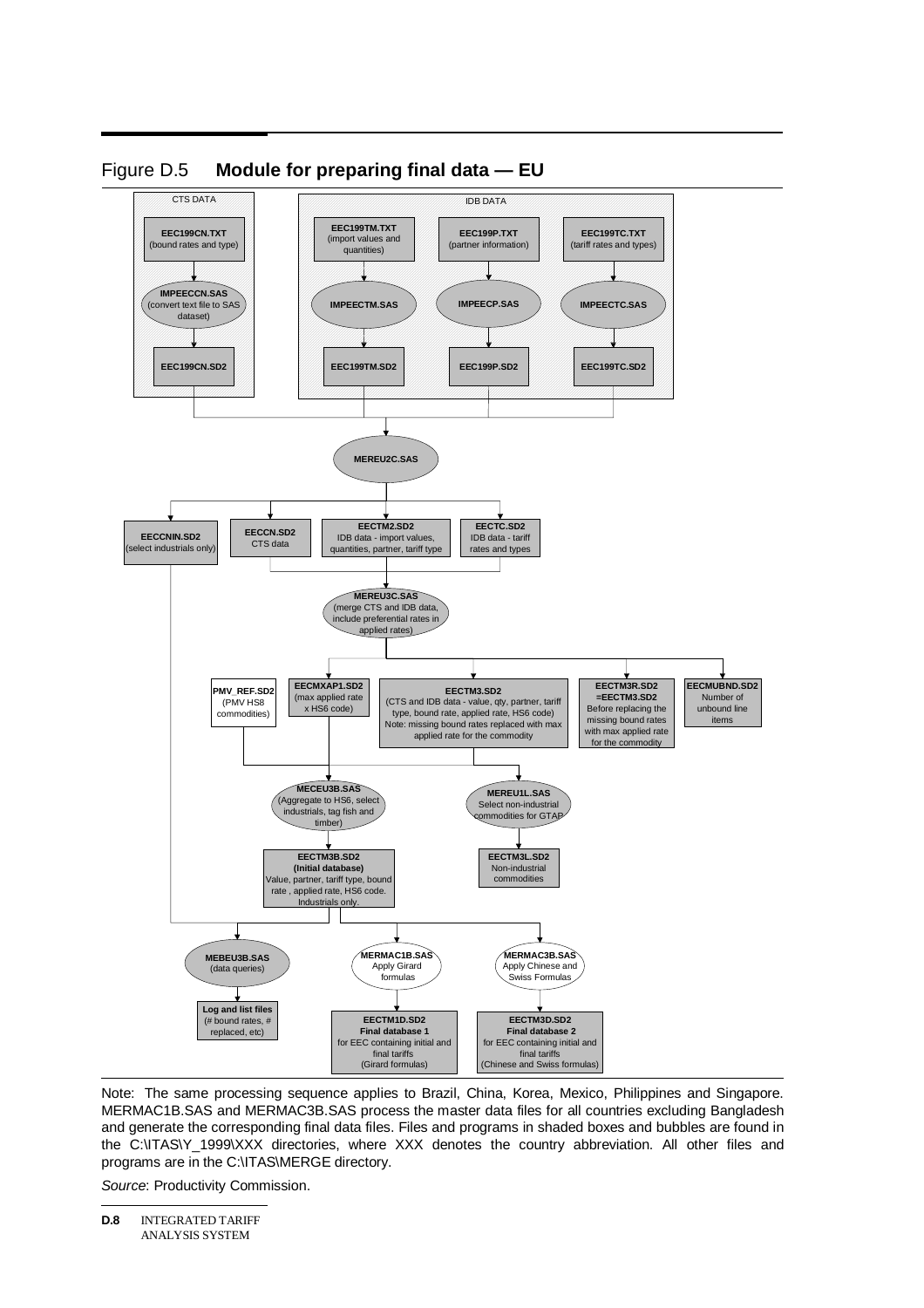| Filename                                                                                                                                                                                                                                                                      | Description                                                                                                                                                                                                 |
|-------------------------------------------------------------------------------------------------------------------------------------------------------------------------------------------------------------------------------------------------------------------------------|-------------------------------------------------------------------------------------------------------------------------------------------------------------------------------------------------------------|
| CTS data<br>EEC199CN.TXT<br><b>IMPEECCN.SAS</b><br>EEC199CN.SD2                                                                                                                                                                                                               | Convert CTS data from text format into SAS data format                                                                                                                                                      |
| IDB data<br>EEC199P.TXT<br>EEC199TC.TXT<br>EEC199TM.TXT<br><b>IMPEECP.SAS</b><br><b>IMPEECTC.SAS</b><br><b>IMPEECTM.SAS</b><br>EEC199P.SD2<br>EEC199TC.SD2<br>EEC199TM.SD2                                                                                                    | Convert IDB data from text format into SAS data format                                                                                                                                                      |
| Generate initial data file for EU<br>PMV REF.SD2<br>MEBEU3B.SAS<br>MECEU3B.SAS<br>MEREU1L.SAS<br>MEREU2C.SAS<br>MEREU3C.SAS<br>EECCN.SD2<br>EECCNIN.SD2<br>EECMUBND.SD2<br>EECMXAP1.SD2<br>EECTC.SD2<br>EECTM2.SD2<br>EECTM3.SD2<br>EECTM3L.SD2<br>EECTM3R.SD2<br>EECTM3B.SD2 | Combine and standardise CTS and IDB data at HS6 level. Create two<br>main data files: industrial products for further tariff analysis and GTAP<br>modelling and non-industrial products for GTAP modelling. |
| Generate final data file for EU<br>MERMAC1B.SAS<br>MERMAC3B.SAS<br>EECTM1D.SD2<br>EECTM3D.SD2                                                                                                                                                                                 | Apply both sets of formulas to generate final bound rates then estimate<br>final applied rates. Two final data files are created - one for each set of<br>formulas.                                         |

Table D.3 **File list — generating final data for EU** 

Note: Key input and output files for this module are in italics and bold type, respectively. The same processing sequence applies to Brazil, China, Korea, Mexico, Philippines and Singapore. MERMAC1B.SAS and MERMAC3B.SAS process the master data files for all countries excluding Bangladesh and generate the corresponding final data files.

*Source:* ITAS.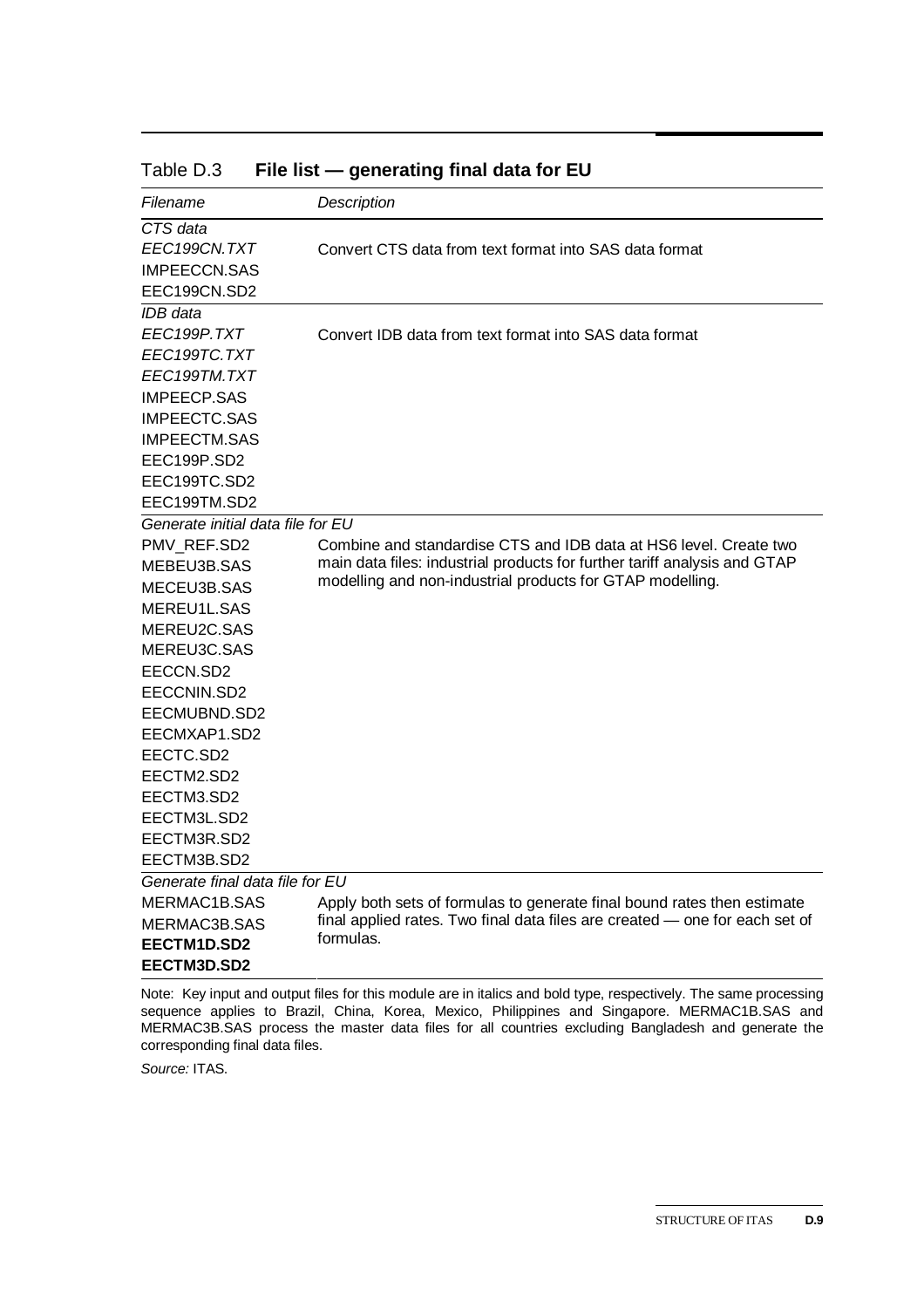

#### Figure D.6 **Module for preparing final data — Japan**

Note: MERMAC1B.SAS and MERMAC3B.SAS process the master data files for all countries excluding Bangladesh and generate the corresponding final data files. Files and programs in shaded boxes and bubbles are found in the C:\ITAS\Y\_1999\XXX directories, where XXX denotes the country abbreviation. All other files and programs are in the C:\ITAS\MERGE directory.

*Source*: Productivity Commission.

**D.10** INTEGRATED TARIFF ANALYSIS SYSTEM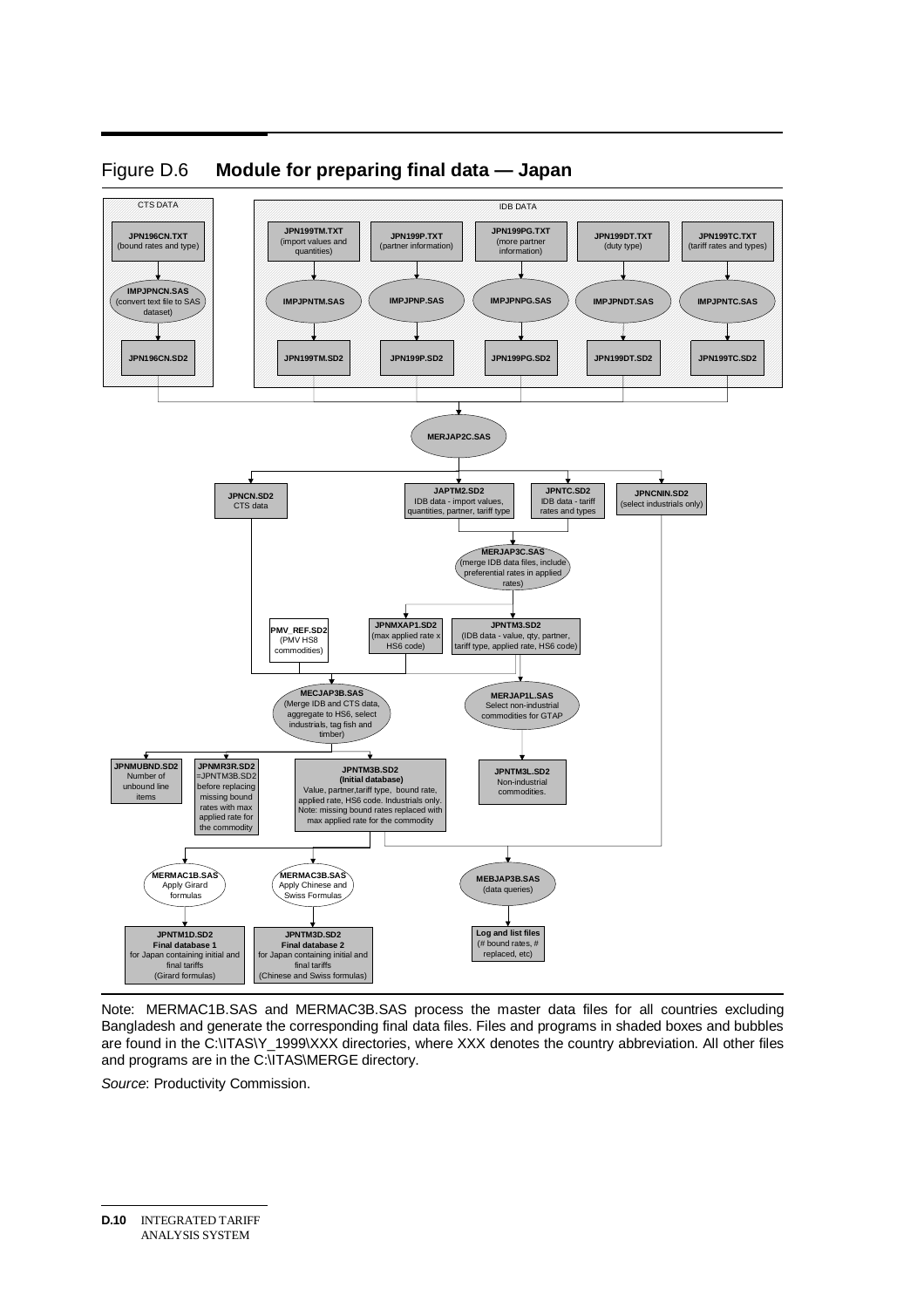| Filename                             | Description                                                                 |
|--------------------------------------|-----------------------------------------------------------------------------|
| CTS data                             |                                                                             |
| JPN196CN.TXT                         | Convert CTS data from text format into SAS data format                      |
| <b>IMPJPNCN.SAS</b>                  |                                                                             |
| JPN196CN.SD2                         |                                                                             |
| IDB data                             |                                                                             |
| JPN199DT.TXT                         | Convert IDB data from text format into SAS data format                      |
| JPN199P.TXT                          |                                                                             |
| JPN199PG.TXT                         |                                                                             |
| JPN199TC.TXT                         |                                                                             |
| JPN199TM.TXT                         |                                                                             |
| <b>IMPJPNDT.SAS</b>                  |                                                                             |
| <b>IMPJPNP.SAS</b>                   |                                                                             |
| <b>IMPJPNPG.SAS</b>                  |                                                                             |
| <b>IMPJPNTC.SAS</b>                  |                                                                             |
| <b>IMPJPNTM.SAS</b>                  |                                                                             |
| JPN199DT.SD2                         |                                                                             |
| JPN199P.SD2                          |                                                                             |
| JPN199PG.SD2                         |                                                                             |
| JPN199TC.SD2                         |                                                                             |
| JPN199TM.SD2                         |                                                                             |
| Generate initial data file for Japan |                                                                             |
| PMV REF.SD2                          | Combine and standardise CTS and IDB data at HS6 level. Create two           |
| MEBJAP3B.SAS                         | main data files: industrial products for further tariff analysis and GTAP   |
| MECJAP3B.SAS                         | modelling and non-industrial products for GTAP modelling.                   |
| MERJAP1L.SAS                         |                                                                             |
| MERJAP2C.SAS                         |                                                                             |
| MERJAP3C.SAS                         |                                                                             |
| JAPTM2.SD2                           |                                                                             |
| JPNCN.SD2                            |                                                                             |
| JPNCNIN.SD2                          |                                                                             |
| JPNMR3R.SD2                          |                                                                             |
| JPNMUBND.SD2                         |                                                                             |
| JPNMXAP1.SD2                         |                                                                             |
| JPNTC.SD2                            |                                                                             |
| JPNTM3B.SD2                          |                                                                             |
| JPNTM3L.SD2                          |                                                                             |
| JPNTM3.SD2                           |                                                                             |
| Generate final data file for Japan   |                                                                             |
| MERMAC1B.SAS                         | Apply both sets of formulas to generate final bound rates then estimate     |
| MERMAC3B.SAS                         | final applied rates. Two final data files are created - one for each set of |
| JPNTM1D.SD2                          | formulas.                                                                   |
| JPNTM3D.SD2                          |                                                                             |
|                                      |                                                                             |

Table D.4 File list — generating final data for Japan

Note: Key input and output files for this module are in italics and bold type, respectively. MERMAC1B.SAS and MERMAC3B.SAS process the master data files for all countries excluding Bangladesh and generate the corresponding final data files.

*Source:* ITAS.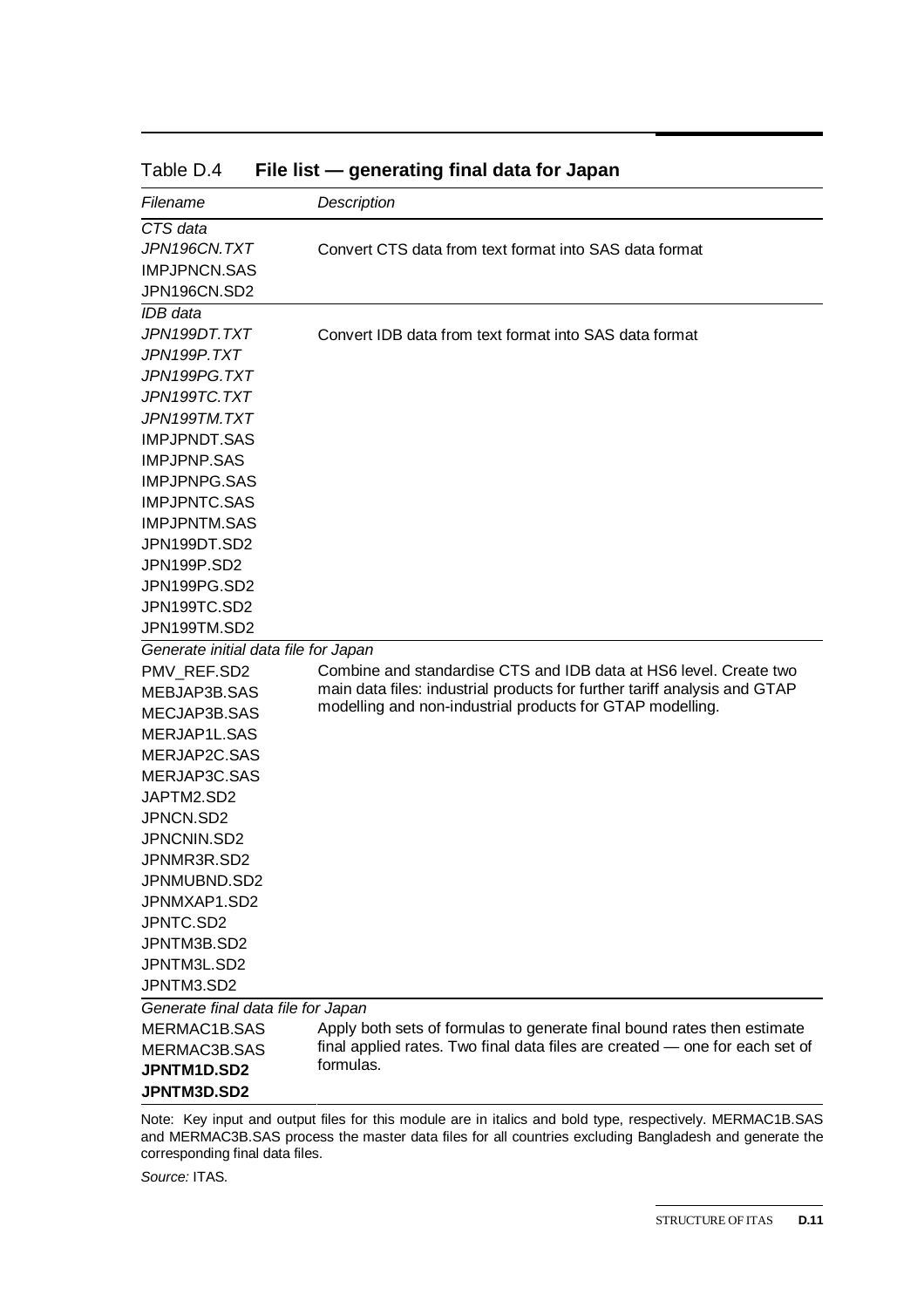

#### Figure D.7 **Module for preparing final data — Thailand**

Note: The same processing sequence applies to India. MERMAC1B.SAS and MERMAC3B.SAS process the master data files for all countries excluding Bangladesh and generate the corresponding final data files. Files and programs in shaded boxes and bubbles are found in the C:\ITAS\Y\_1999\XXX directories, where XXX denotes the country abbreviation. All other files and programs are in the C:\ITAS\MERGE directory.

*Source*: Productivity Commission.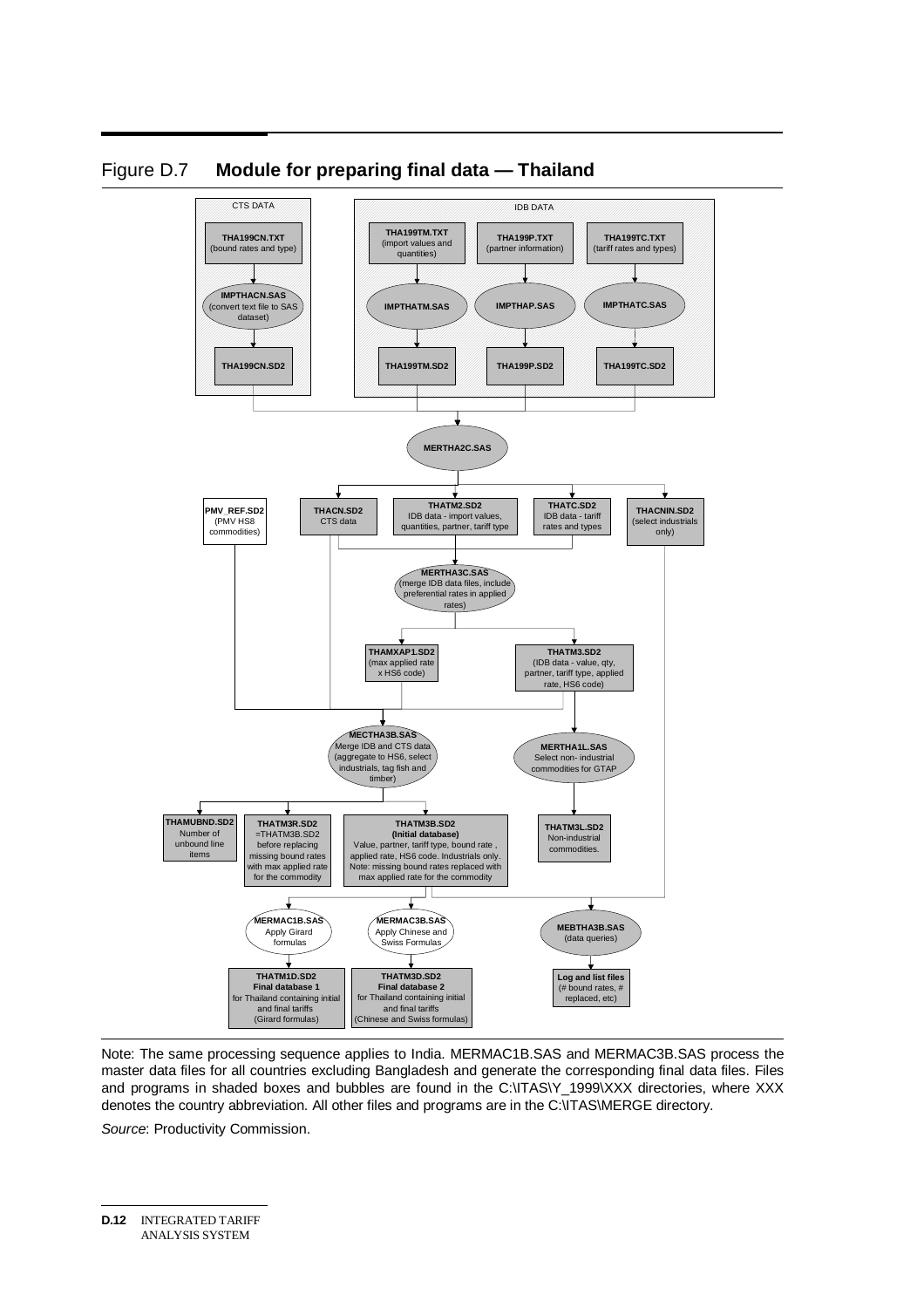| Filename                                | Description                                                                 |
|-----------------------------------------|-----------------------------------------------------------------------------|
| CTS data                                |                                                                             |
| THA199CN.TXT                            | Convert CTS data from text format into SAS data format                      |
| <b>IMPTHACN.SAS</b>                     |                                                                             |
| THA199CN.SD2                            |                                                                             |
| IDB data                                |                                                                             |
| THA199P.TXT                             | Convert IDB data from text format into SAS data format                      |
| THA 199TC.TXT                           |                                                                             |
| THA 199TM.TXT                           |                                                                             |
| <b>IMPTHAP.SAS</b>                      |                                                                             |
| <b>IMPTHATC.SAS</b>                     |                                                                             |
| <b>IMPTHATM.SAS</b>                     |                                                                             |
| <b>THA199P.SD2</b>                      |                                                                             |
| THA199TC.SD2                            |                                                                             |
| THA199TM.SD2                            |                                                                             |
| Generate initial data file for Thailand |                                                                             |
| PMV REF.SD2                             | Combine and standardise CTS and IDB data at HS6 level. Create two           |
| MEBTHA3B.SAS                            | main data files: industrial products for further tariff analysis and GTAP   |
| MECTHA3B.SAS                            | modelling and non-industrial products for GTAP modelling.                   |
| MERTHA1L.SAS                            |                                                                             |
| MERTHA2C.SAS                            |                                                                             |
| MERTHA3C.SAS                            |                                                                             |
| THACN.SD2                               |                                                                             |
| THACNIN.SD2                             |                                                                             |
| THAMUBND.SD2                            |                                                                             |
| THAMXAP1.SD2                            |                                                                             |
| THATC.SD2                               |                                                                             |
| THATM2.SD2                              |                                                                             |
| THATM3.SD2                              |                                                                             |
| THATM3L.SD2                             |                                                                             |
| THATM3R.SD2                             |                                                                             |
| THATM3B.SD2                             |                                                                             |
| Generate final data file for Thailand   |                                                                             |
| MERMAC1B.SAS                            | Apply both sets of formulas to generate final bound rates then estimate     |
| MERMAC3B.SAS                            | final applied rates. Two final data files are created - one for each set of |
| <b>THATM1D.SD2</b>                      | formulas.                                                                   |
| <b>THATM3D.SD2</b>                      |                                                                             |
|                                         |                                                                             |

Table D.5 **File list — generating final data for Thailand** 

Note: Key input and output files for this module are in italics and bold type, respectively. The same processing sequence applies to India. MERMAC1B.SAS and MERMAC3B.SAS process the master data files for all countries excluding Bangladesh and generate the corresponding final data files.

*Source:* ITAS.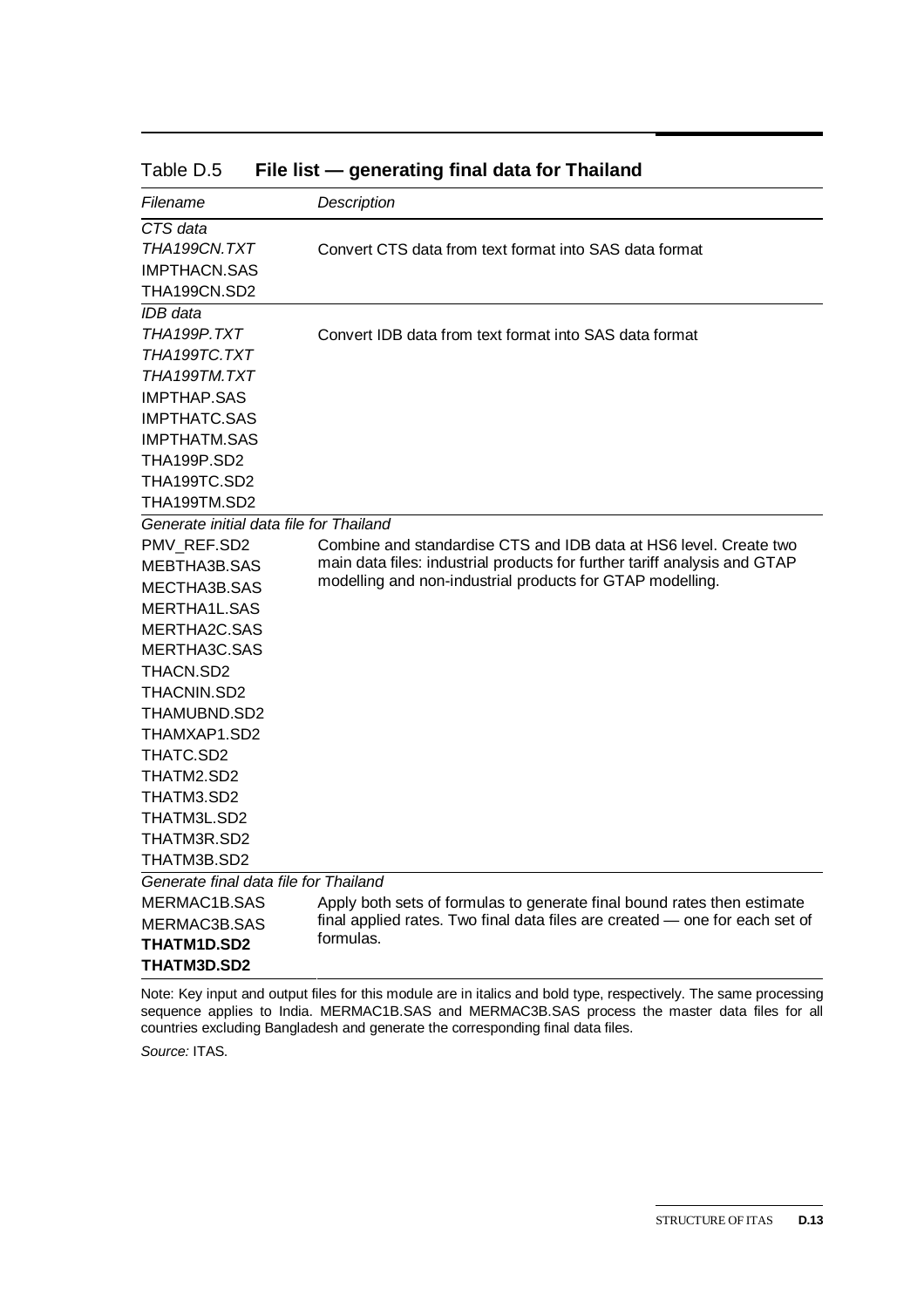



Note: The same processing sequence applies to Canada, Indonesia, Malaysia, New Zealand, South Africa and Taiwan. MERMAC1B.SAS and MERMAC3B.SAS process the master data files for all countries excluding Bangladesh and generate the corresponding final data files. Files and programs in shaded boxes and bubbles are found in the C:\ITAS\Y\_1999\XXX directories, where XXX denotes the country abbreviation. All other files and programs are in the C:\ITAS\MERGE directory.

*Source*: Productivity Commission.

**D.14** INTEGRATED TARIFF ANALYSIS SYSTEM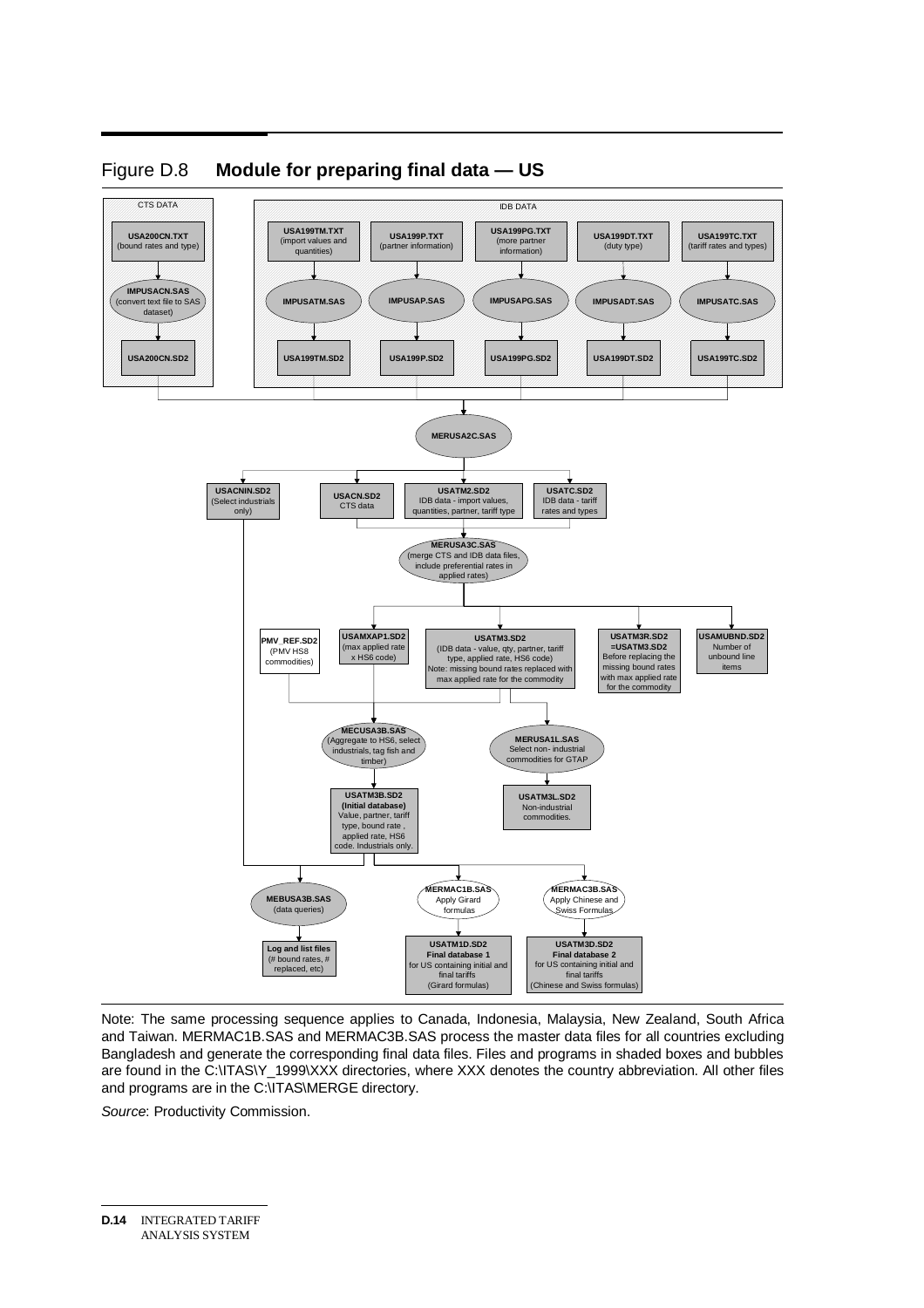| Filename                          | Description                                                                 |
|-----------------------------------|-----------------------------------------------------------------------------|
| CTS data                          |                                                                             |
| USA200CN.TXT                      | Convert CTS data from text format into SAS data format                      |
| <b>IMPUSACN.SAS</b>               |                                                                             |
| USA200CN.SD2                      |                                                                             |
| IDB data                          |                                                                             |
| USA199DT.TXT                      | Convert IDB data from text format into SAS data format                      |
| USA199P.TXT                       |                                                                             |
| USA199PG.TXT                      |                                                                             |
| USA199TC.TXT                      |                                                                             |
| USA199TM.TXT                      |                                                                             |
| <b>IMPUSADT.SAS</b>               |                                                                             |
| <b>IMPUSAP.SAS</b>                |                                                                             |
| <b>IMPUSAPG.SAS</b>               |                                                                             |
| <b>IMPUSATC.SAS</b>               |                                                                             |
| <b>IMPUSATM.SAS</b>               |                                                                             |
| USA199DT.SD2                      |                                                                             |
| USA199P.SD2                       |                                                                             |
| USA199PG.SD2                      |                                                                             |
| USA199TC.SD2                      |                                                                             |
| USA199TM.SD2                      |                                                                             |
| Generate initial data file for US |                                                                             |
| PMV_REF.SD2                       | Combine and standardise CTS and IDB data at HS6 level. Create two           |
| MEBUSA3B.SAS                      | main data files: industrial products for further tariff analysis and GTAP   |
| MECUSA3B.SAS                      | modelling and non-industrial products for GTAP modelling.                   |
| MERUSA1L.SAS                      |                                                                             |
| MERUSA2C.SAS                      |                                                                             |
| MERUSA3C.SAS                      |                                                                             |
| USACN.SD2                         |                                                                             |
| USACNIN.SD2                       |                                                                             |
| USAMUBND.SD2                      |                                                                             |
| USAMXAP1.SD2                      |                                                                             |
| <b>USATC SD2</b>                  |                                                                             |
| USATM2.SD2                        |                                                                             |
| USATM3.SD2                        |                                                                             |
| USATM3L.SD2                       |                                                                             |
| USATM3R.SD2                       |                                                                             |
| USATM3B.SD2                       |                                                                             |
| Generate final data file for US   |                                                                             |
| MERMAC1B.SAS                      | Apply both sets of formulas to generate final bound rates then estimate     |
| MERMAC3B.SAS                      | final applied rates. Two final data files are created - one for each set of |
| USATM1D.SD2                       | formulas.                                                                   |
| USATM3D.SD2                       |                                                                             |

Table D.6 **File list — generating final data for US** 

Note: Key input and output files for this module are in italics and bold type, respectively. The same process applies to Canada, Indonesia, Malaysia, New Zealand, South Africa and Taiwan. MERMAC1B.SAS and MERMAC3B.SAS process the master data files for all countries excluding Bangladesh.

*Source:* ITAS.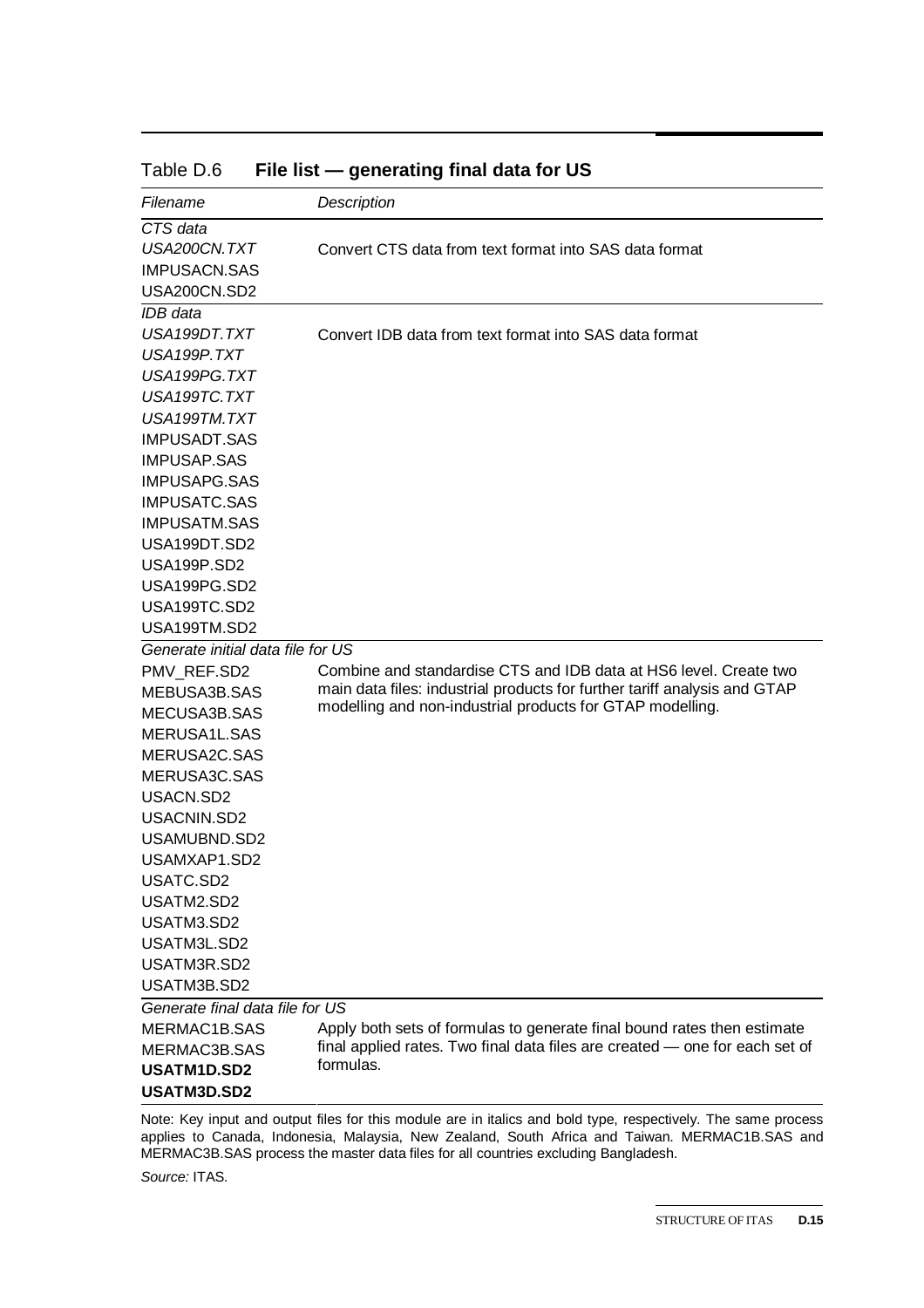#### $\overline{a}$ **Import tariff module**

The size and complexity of the final database makes it inaccessible for viewing and presentation. The import tariff module is designed to allow the analyst to extract parts of the final data at a detailed level or to condense the data into a series of summary measures based on large sections of the final data.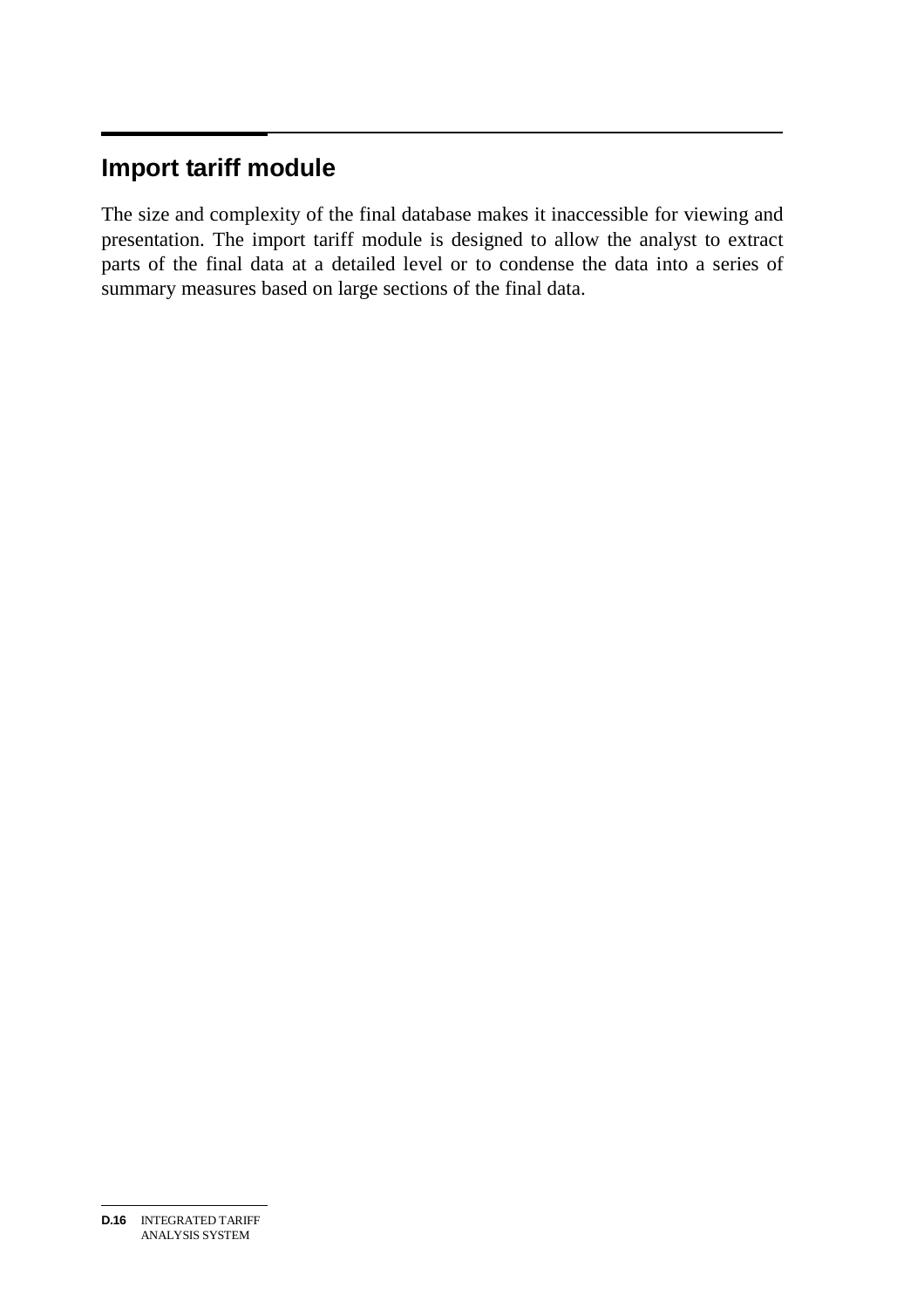

Figure D.9 **ITAS processing — import tariff module** 

Note: XXX denotes country abbreviation and C/A or 1/3 indicates two versions of the file exist (corresponding to the two sets of formulas currently included in ITAS: C or 1 denote Girard formulas; A or 3 denote Chinese and Swiss formulas). Files XXXYYYCN.SD2 and XXXYYYTC.SD2 contain the raw CTS and IDB tariff data for country XXX (one file per country). Files and programs in shaded boxes and bubbles are found in the C:\ITAS\Y\_1999\XXX directories. All other files and programs are in the C:\ITAS\MERGE directory.

*Source*: Productivity Commission.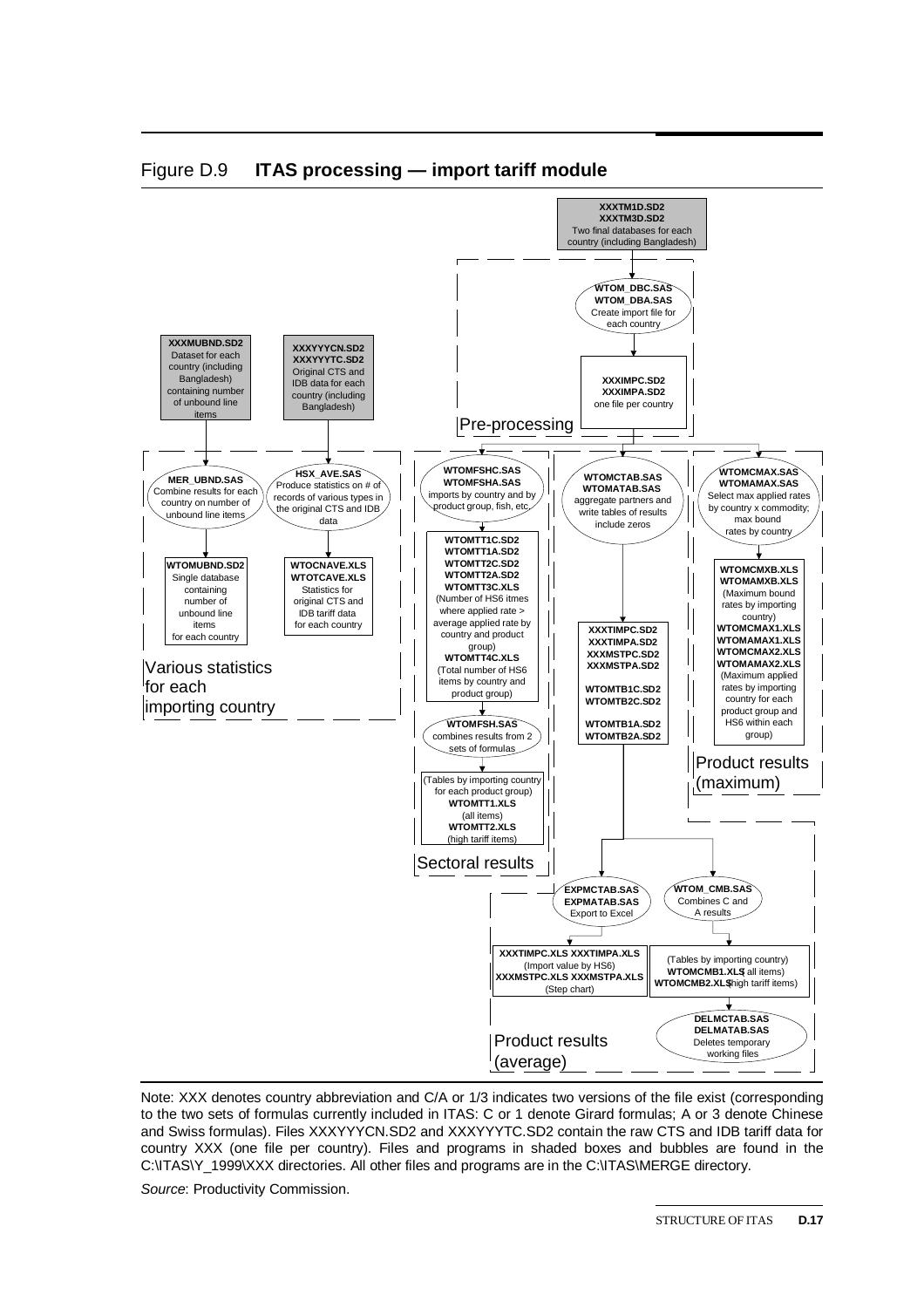| Filename <sup>a</sup>         | Description                                                                                                                                       |
|-------------------------------|---------------------------------------------------------------------------------------------------------------------------------------------------|
| Input data and pre-processing |                                                                                                                                                   |
| XXXTM1/3D.SD2                 | Extract relevant data from master data file for each country prior to                                                                             |
| XXXMUBND.SD2                  | further processing                                                                                                                                |
| <b>WTOM DBC/A.SAS</b>         |                                                                                                                                                   |
| XXXIMPC/A.SD2                 |                                                                                                                                                   |
| Summary information           |                                                                                                                                                   |
| XXXYYYCN.SD2 <sup>b</sup>     | Generate database information for checking purposes. For example,                                                                                 |
| XXXYYYTC.SD2 <sup>c</sup>     | calculate number of records, number of missing values, number of                                                                                  |
| HSX AVE.SAS                   | unbound items and number of NAV tariffs.                                                                                                          |
| <b>MER UBND.SAS</b>           |                                                                                                                                                   |
| <b>WTOCNAVE.XLS</b>           |                                                                                                                                                   |
| <b>WTOTCAVE.XLS</b>           |                                                                                                                                                   |
| <b>WTOMUBND.XLS</b>           |                                                                                                                                                   |
| Sectoral results              |                                                                                                                                                   |
| WTOMFSHC/A.SAS                | Generate tariff summaries for each sector. Summary variables are initial                                                                          |
| <b>WTOMFSH.SAS</b>            | and final average and maximum bound and applied rates, average                                                                                    |
| WTOMTT1C/A.SD2                | change in bound and applied rates and in duty-paid prices.                                                                                        |
| WTOMTT2C/A.SD2                |                                                                                                                                                   |
| WTOMTT3C.XLS                  | In file WTOMTT1.XLS, all items are included in the calculation of these<br>summary measures. In file WTOMTT2.XLS, only high tariff items (items   |
| WTOMTT4C.XLS                  | for which the initial applied rate exceeds 15 per cent) are included in                                                                           |
| <b>WTOMTT1.XLS</b>            | calculating these summary measures. These numbers are used to                                                                                     |
| <b>WTOMTT2.XLS</b>            | produce a table similar to table 4.4 for each sector.                                                                                             |
| Product results (average)     |                                                                                                                                                   |
| WTOMC/ATAB.SAS                | The four files XXXTIMPC/A.XLS and XXXMSTPC/A.XLS contain tariff                                                                                   |
| EXPMC/ATAB.SAS                | data suitable for generating line charts like those contained in chapter 4.                                                                       |
| WTOM_CMB.SAS                  | The two files WTOMCMB1/2.XLS contain the data for table 4.4                                                                                       |
| XXXTIMPC/A.SD2                | (average tariffs across all industrial products).                                                                                                 |
| XXXMSTPC/A.SD2                |                                                                                                                                                   |
| WTOMTB1C/A.SD2                |                                                                                                                                                   |
| WTOMTB2C/A.SD2                |                                                                                                                                                   |
| <b>XXXTIMPC/A.XLS</b>         |                                                                                                                                                   |
| XXXMSTPC/A.XLS                |                                                                                                                                                   |
| <b>WTOMCMB1.XLS</b>           |                                                                                                                                                   |
| <b>WTOMCMB2.XLS</b>           |                                                                                                                                                   |
| Product results (maximum)     |                                                                                                                                                   |
| WTOMC/AMAX.SAS                | WTOMC/AMXB.XLS contains maximum initial and final bound rates for                                                                                 |
| <b>WTOMC/AMXB.XLS</b>         | each sector (and for all industrial products) for each importing country.                                                                         |
| <b>WTOMC/AMAX1.XLS</b>        | The four files WTOMC/AMAX1/2.XLS contain maximum initial and final                                                                                |
| <b>WTOMC/AMAX2.XLS</b>        | applied rates across all trading partners for each HS6 item and importing<br>country and are used to generate the line charts in figures 4.2-4.5. |

#### Table D.7 **File list — import tariff module**

**a** XXX denotes country abbreviation, and C/A or 1/3 indicates two versions of the file exist (corresponding to the two sets of formulas currently included in ITAS: C or 1 denote Girard formulas; A or 3 denote Chinese and Swiss formulas). **b** XXXYYYCN.SD2 is the SAS datafile containing the raw CTS data for country XXX (one file per country). **c** XXXYYYTC.SD2 is the SAS datafile containing the raw IDB tariff data for country XXX (one file per country). Note: Key input and output files for this module are in italics and bold type, respectively. *Source:* ITAS.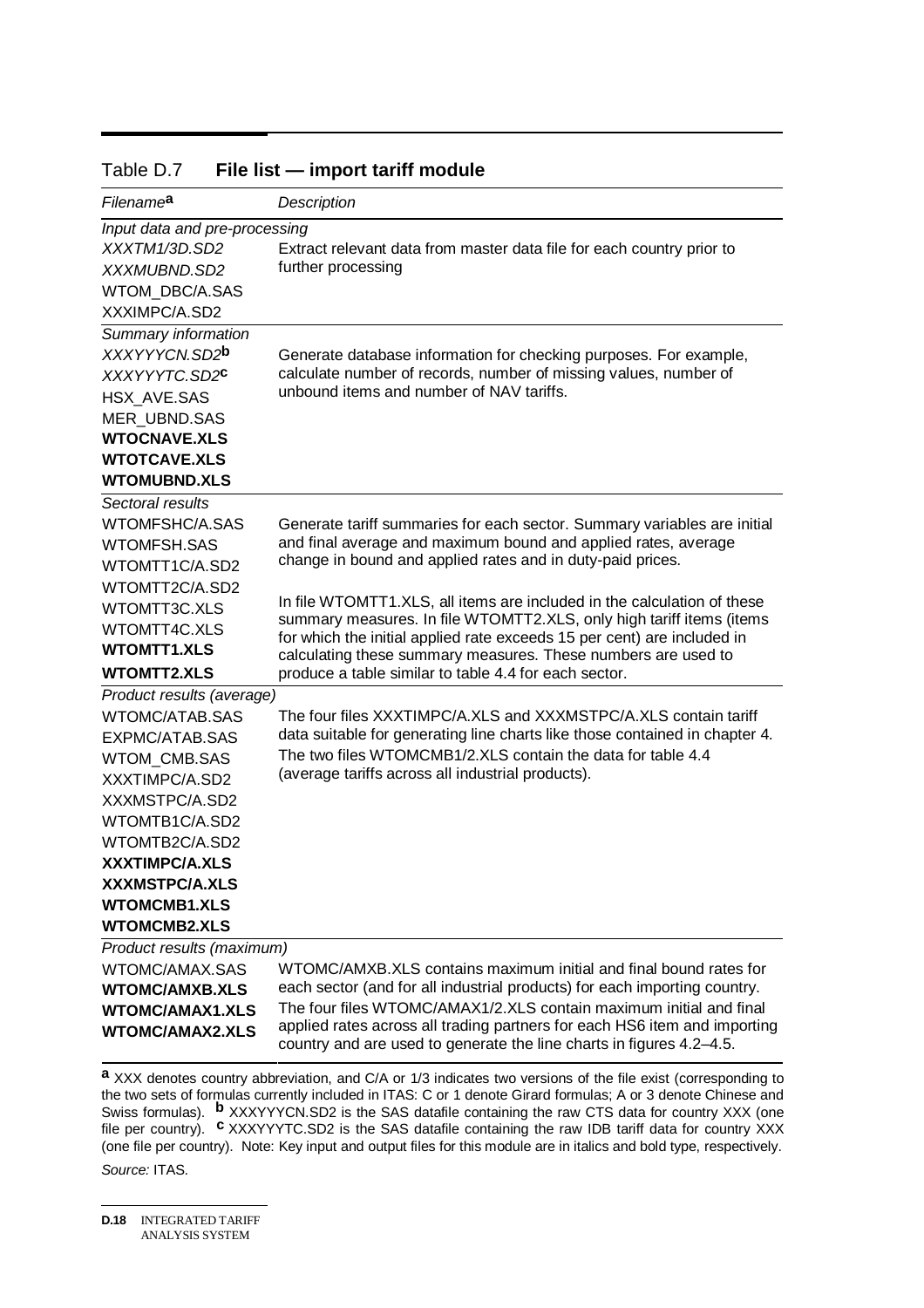#### $\overline{a}$ **Market access module**

-

ITAS contains trade and tariff data collected from the import side for each of the 19 countries. The bilateral nature of this data allows us to extract and analyse data for a particular country's exports to the remaining importing countries.3

The market access module consolidates information across importing countries to allow the user to examine the level of market access available to a particular country's exports. In order to do this, an export database is generated for a particular country in the following way.

Users run the market access module to extract data for the selected exporting country from the imports data file for each of the other importing countries in ITAS. For example, data for Australian exports is built up progressively by examining the data file for each of the remaining ITAS countries and extracting import data for which the partner country is Australia.<sup>4</sup>

Once the export data file is created, the market access module is then used to generate the following summary market access information:

- tariffs faced by all products in each market (average or maximum across products for each trading partner);
- tariffs faced by groups of products in each market (sectoral results); and
- tariffs faced by selected products in each market (currently defined as emerging exports).

The market access module has been included to *demonstrate* the framework used to analyse access to other markets for a particular country's exports. The module currently identifies Australia as the only exporter and partner countries are limited to the remaining countries in ITAS. The module could be extended to examine market access for exports from other countries.

<sup>&</sup>lt;sup>3</sup> Users cannot currently examine a country's exports to Bangladesh without additional information, as the source (import) data for Bangladesh do not contain partner information. For Australian exports, this problem was solved by using ABS export data to identify the HS6 items Australia exports to Bangladesh and extracting tariff data for those items from the Bangladesh imports file.

<sup>&</sup>lt;sup>4</sup> That is, tariffs faced by Australian exports to Canada are identified as Canadian tariffs on imports from Australia.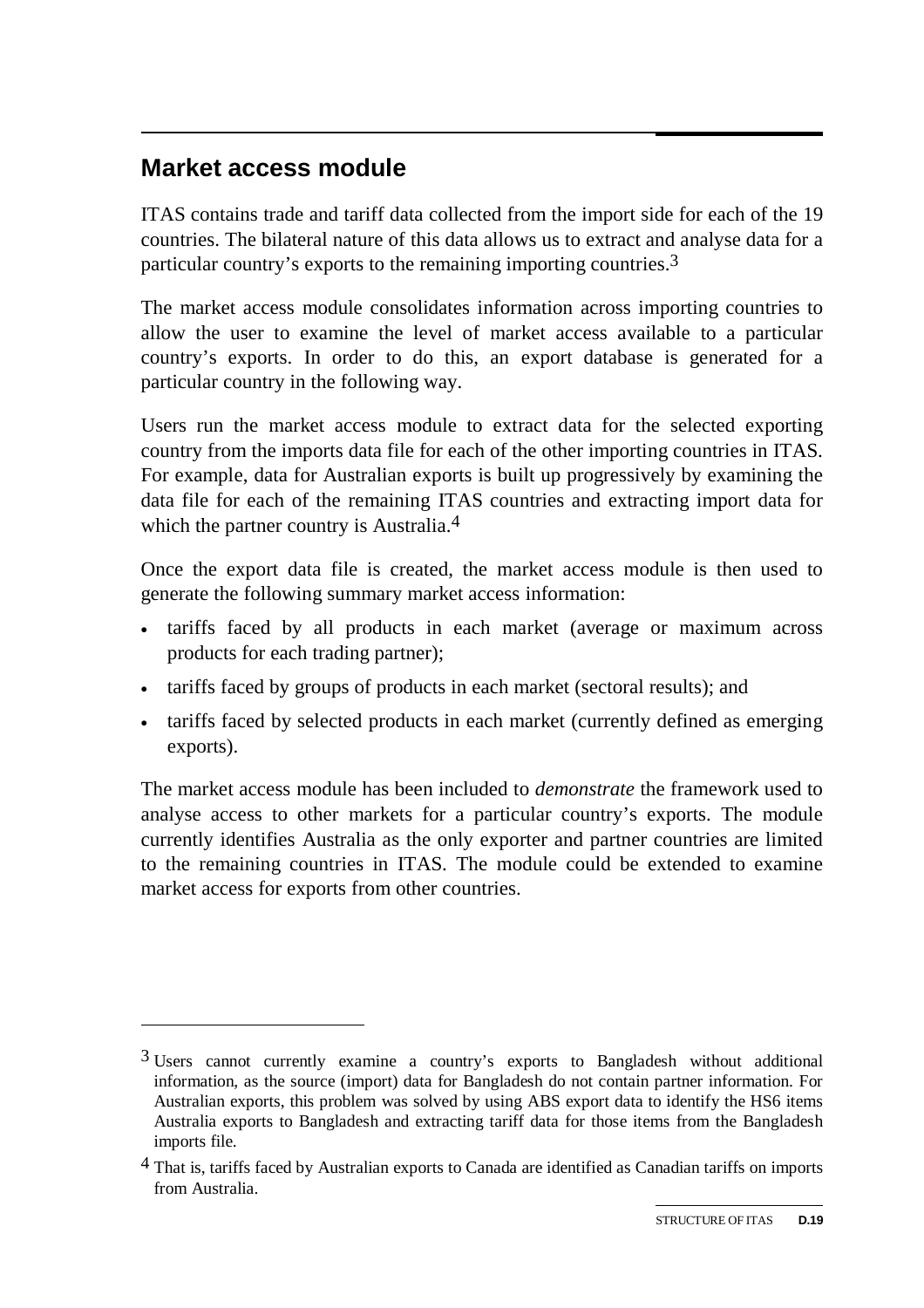

#### Figure D.10 **ITAS processing — market access module**

Currently available for Australia only

Note: XXX denotes country abbreviation and C/A, 1/3, C/\_ or C/(no C) indicates two versions of the file exist (corresponding to the two sets of formulas currently included in ITAS: C or 1 denote Girard formulas; A or 3 denote Chinese and Swiss formulas). Files and programs in shaded boxes and bubbles are found in the C:\ITAS\Y\_1999\XXX directories. All other files and programs are in the C:\ITAS\MERGE directory.

*Source*: Productivity Commission.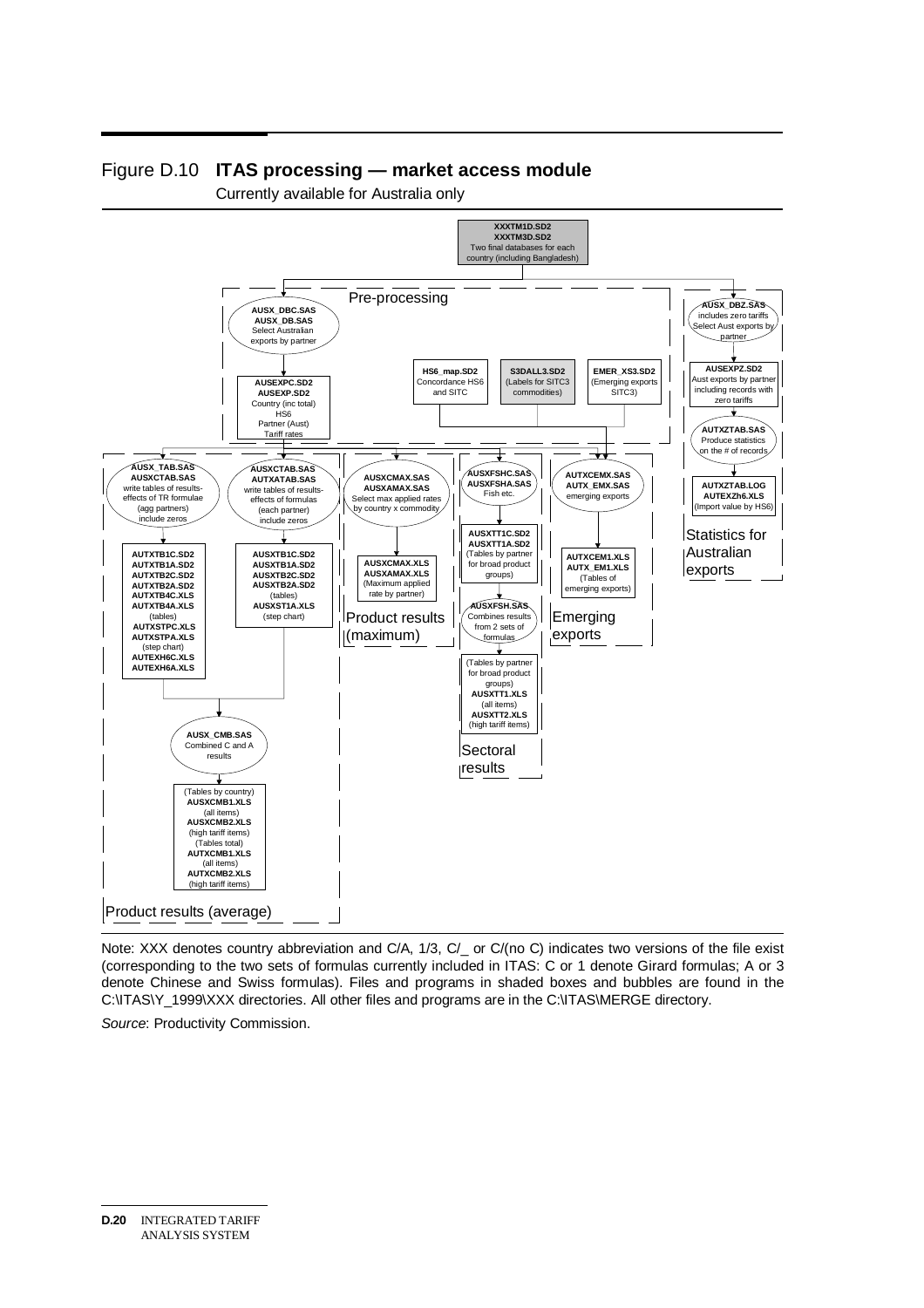| Filename <sup>a</sup>         | Description                                                                                                                                            |  |
|-------------------------------|--------------------------------------------------------------------------------------------------------------------------------------------------------|--|
| Input data and pre-processing |                                                                                                                                                        |  |
| XXXTM1/3D.SD2                 | Using master data file for each importing country, create two exports                                                                                  |  |
| HS6 MAP.SD2                   | data files (one for each set of formulas) for Australia containing initial                                                                             |  |
| S3DALL3.SD2                   | and final bound and applied rates and percentage changes in bound<br>and applied rates and prices. These two files show market access in 18            |  |
| EMER XS3.SD2                  | partner countries (listed in table A.1) for each HS6 item that Australia                                                                               |  |
| <b>AUSX DBC.SAS/</b>          | exports.                                                                                                                                               |  |
| AUSX_DB.SAS                   |                                                                                                                                                        |  |
| AUSEXPC.SD2/                  |                                                                                                                                                        |  |
| AUSEXP.SD2                    |                                                                                                                                                        |  |
| Product results (average)     |                                                                                                                                                        |  |
| AUTXCTAB.SAS/<br>AUTX_TAB.SAS | Files AUTXSTPC/A.XLS and AUSXST1A.XLS contain data suitable for<br>generating line charts showing average tariffs by product for Australian            |  |
| AUSXCTAB.SAS/                 | exports and tariffs by partner and product for Australian exports,                                                                                     |  |
| AUSX_TAB.SAS                  | respectively.                                                                                                                                          |  |
| AUSX_CMB.SAS                  |                                                                                                                                                        |  |
| AUTXTB1C/A.SD2                | AUSXCMB1.XLS — for each trading partner, the average initial and                                                                                       |  |
| AUTXTB2C/A.SD2                | final bound and applied tariffs across all Australian exports (industrial                                                                              |  |
| AUSXTB1C/A.SD2                | products). AUSXCMB2.XLS - for each trading partner, the average                                                                                        |  |
| AUSXTB2C/A.SD2                | initial and final bound and applied tariffs across Australian exports of<br>high tariff items (those industrial products with initial applied rates in |  |
| AUTXTB4C/A.XLS                | excess of 15 per cent in the importing country).                                                                                                       |  |
| <b>AUTXSTPC/A.XLS</b>         |                                                                                                                                                        |  |
| AUTEXH6C/A.XLS                | AUTXCMB1.XLS — average initial and final bound and applied tariffs                                                                                     |  |
| <b>AUSXST1A.XLS</b>           | across all Australian exports and importing countries.                                                                                                 |  |
| <b>AUSXCMB1.XLS</b>           | AUTXCMB2.XLS - average initial and final bound and applied tariffs                                                                                     |  |
| <b>AUSXCMB2.XLS</b>           | across Australian exports of high tariff items and all importing countries.                                                                            |  |
| <b>AUTXCMB1.XLS</b>           |                                                                                                                                                        |  |
| <b>AUTXCMB2.XLS</b>           |                                                                                                                                                        |  |
| Product results (maximum)     |                                                                                                                                                        |  |
| AUSXC/AMAX.SAS                | For each trading partner, the maximum initial and final bound and                                                                                      |  |
| <b>AUSXC/AMAX.XLS</b>         | applied tariffs across all Australian exports (industrial products).                                                                                   |  |
| Sectoral results              |                                                                                                                                                        |  |
| AUSXFSHC/A.SAS                | For Australian exports of industrial products, average and maximum                                                                                     |  |
| <b>AUSXFSH.SAS</b>            | initial and final bound and applied tariffs for the sector (across HS6                                                                                 |  |
| AUSXTT1C/A.SD2                | items in the sector and trading partners).                                                                                                             |  |
| <b>AUSXTT1.XLS</b>            |                                                                                                                                                        |  |
| <b>AUSXTT2.XLS</b>            |                                                                                                                                                        |  |
| <b>Emerging exports</b>       |                                                                                                                                                        |  |
| AUTXCEMX.SAS/                 | AUTXCEM1.XLS/AUTX_EM1.XLS - using a mapping from HS6 to                                                                                                |  |
| AUTX_EMX.SAS                  | SITC3 products, identify groups of HS6 items ('emerging exports') and<br>for each group calculate average and maximum initial and final bound          |  |
|                               | and applied rates (across HS6 items and trading partners) for Australian                                                                               |  |
| <b>AUTXCEM1.XLS/</b>          | exports. For each group, also calculate percentage changes in bound                                                                                    |  |
| <b>AUTX_EM1.XLS</b>           | and applied rates and percentage changes in prices.                                                                                                    |  |

#### Table D.8 **File list — market access module**

Currently available for Australia only

(Continued next page)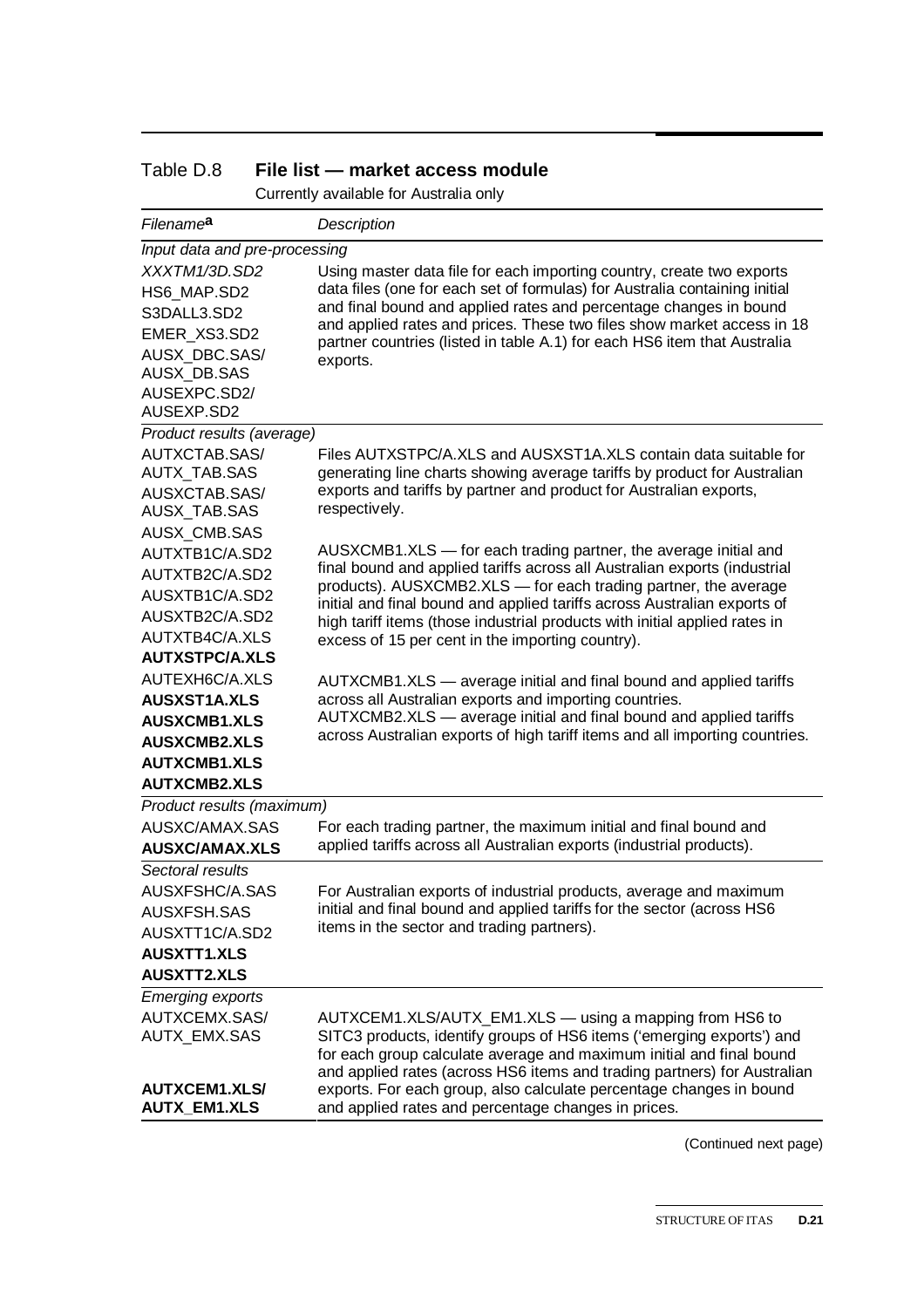| Table D.8<br>(continued)                                                                                                                      |  |
|-----------------------------------------------------------------------------------------------------------------------------------------------|--|
| Description                                                                                                                                   |  |
|                                                                                                                                               |  |
| Summary information includes number of HS6 items exported by<br>Australia and the number exported to each of Australia's trading<br>partners. |  |
|                                                                                                                                               |  |
|                                                                                                                                               |  |

**a** XXX denotes country abbreviation and C/A, 1/3, C/\_ or C/(no C) indicates two versions of the file exist (corresponding to the two sets of formulas currently included in ITAS: C or 1 denote Girard formulas; A or 3 denote Chinese and Swiss formulas).

Note: Key input and output files for this module are in italics and bold type, respectively.

*Source:* ITAS.

## **Price module**

The price module translates changes in tariffs to initial changes in duty-paid prices. It is used to extract summary information for each importing country on the average change (across HS6 items and trading partners) in duty-paid prices for each scenario and for tariff elimination. Changes in prices assume no change in trade volumes and are calculated using the power of the tariff.5

 $\overline{a}$ 

 $5$  The power of the tariff is defined as one plus the applied tariff rate and reflects the effect of the tariff on a product's duty-paid price. A change in the power of the tariff reflects the change in the price due to a change in the tariff.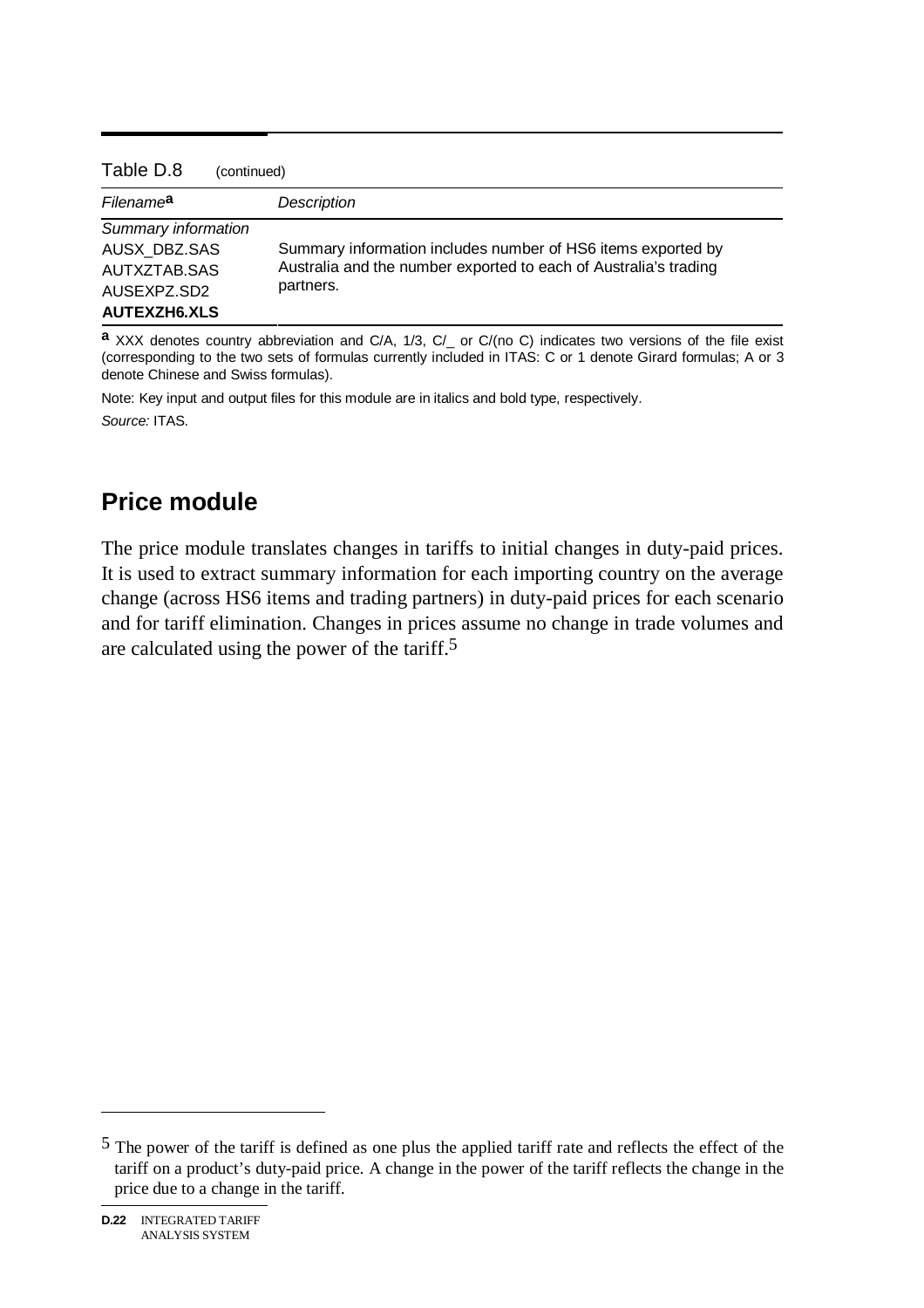#### Figure D.11 **ITAS processing — price module**



Note: XXX denotes country abbreviation and C/A or 1/3 indicates two versions of the file exist (corresponding to the two sets of formulas currently included in ITAS: C or 1 denote Girard formulas; A or 3 denote Chinese and Swiss formulas). Files and programs in shaded boxes and bubbles are found in the C:\ITAS\Y\_1999\XXX directories. All other files and programs are in the C:\ITAS\MERGE directory.

*Source*: Productivity Commission.

| Table D.9 |  | File list - price module |
|-----------|--|--------------------------|
|-----------|--|--------------------------|

| Filename <sup>a</sup>                                                                                                                         | Description                                                                                                                                                                                           |
|-----------------------------------------------------------------------------------------------------------------------------------------------|-------------------------------------------------------------------------------------------------------------------------------------------------------------------------------------------------------|
| XXXTM1/3D.SD2<br>WTOMDPC/A.SAS<br>WTOM DP.SAS<br>WTOMDPUC/A.SD2<br>WTOMDPWC/A.SD2<br>WTOMZTAR.XLS<br><b>WTOMDPW.XLS</b><br><b>WTOMDPU.XLS</b> | For each importing country, calculate trade-weighted and unweighted<br>average change in duty-paid prices that results from each tariff<br>reduction scenario and from a tariff elimination scenario. |

**a** XXX denotes country abbreviation and C/A or 1/3 indicates two versions of the file exist (corresponding to the two sets of formulas currently included in ITAS: C or 1 denote Girard formulas; A or 3 denote Chinese and Swiss formulas).

Note: Key input and output files for this module are in italics and bold type, respectively. *Source*: ITAS.

## **Tariff revenue module**

Tariff reductions have two direct effects — reductions in duty-paid prices of imported products and reductions in per unit tariff revenue collected by the government. As part of any analysis of tariff reduction formulas, it is also important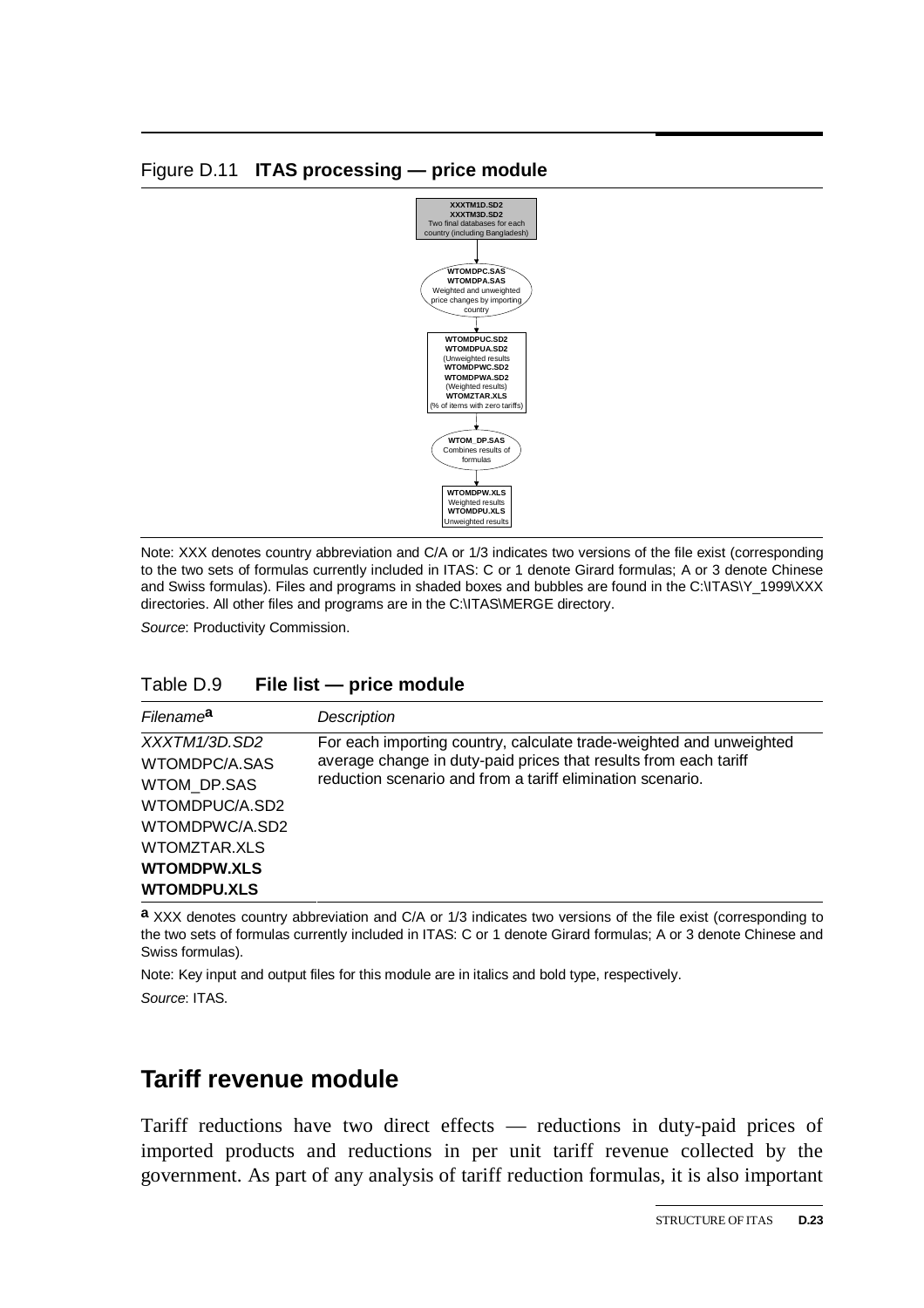to gauge the effects on government revenue to assess whether a formula is likely to be acceptable to a country. That is, very large tariff reductions may be acceptable if the tariff revenue associated with those items is small relative to a government's total revenue. Conversely, even small tariff reductions may not be acceptable to a country if the duty collections associated with these imported items form a significant contribution to overall government revenue (for example in an LDC). It is therefore appropriate to include a tariff revenue module in ITAS.

For each country, the product of import values and applied tariffs provides an estimate of tariff revenue (duty collections).6 Initial and final applied rates are used to estimate the initial change in customs revenues due to changes in tariffs.

These tariff revenue calculations do not take into account changes in the volume or value of trade that result from demand responses to changes in tariffs. That is, a reduction in tariffs will initially reduce total duty collections but this reduction will be lessened (and perhaps even offset) as trade volumes subsequently increase.

The tariff revenue module is included to demonstrate a framework for calculating initial revenue implications of tariff reduction scenarios. Australia is currently the only country for which revenue calculations are available in ITAS. This module could be extended to calculate the revenue impacts for other countries in ITAS.

 $6$  Tariff revenue calculated in this way is only an estimate and depends on assumptions made in collecting and standardizing the tariff data. For example, revenue from items subject to specific tariffs is not included in the calculation.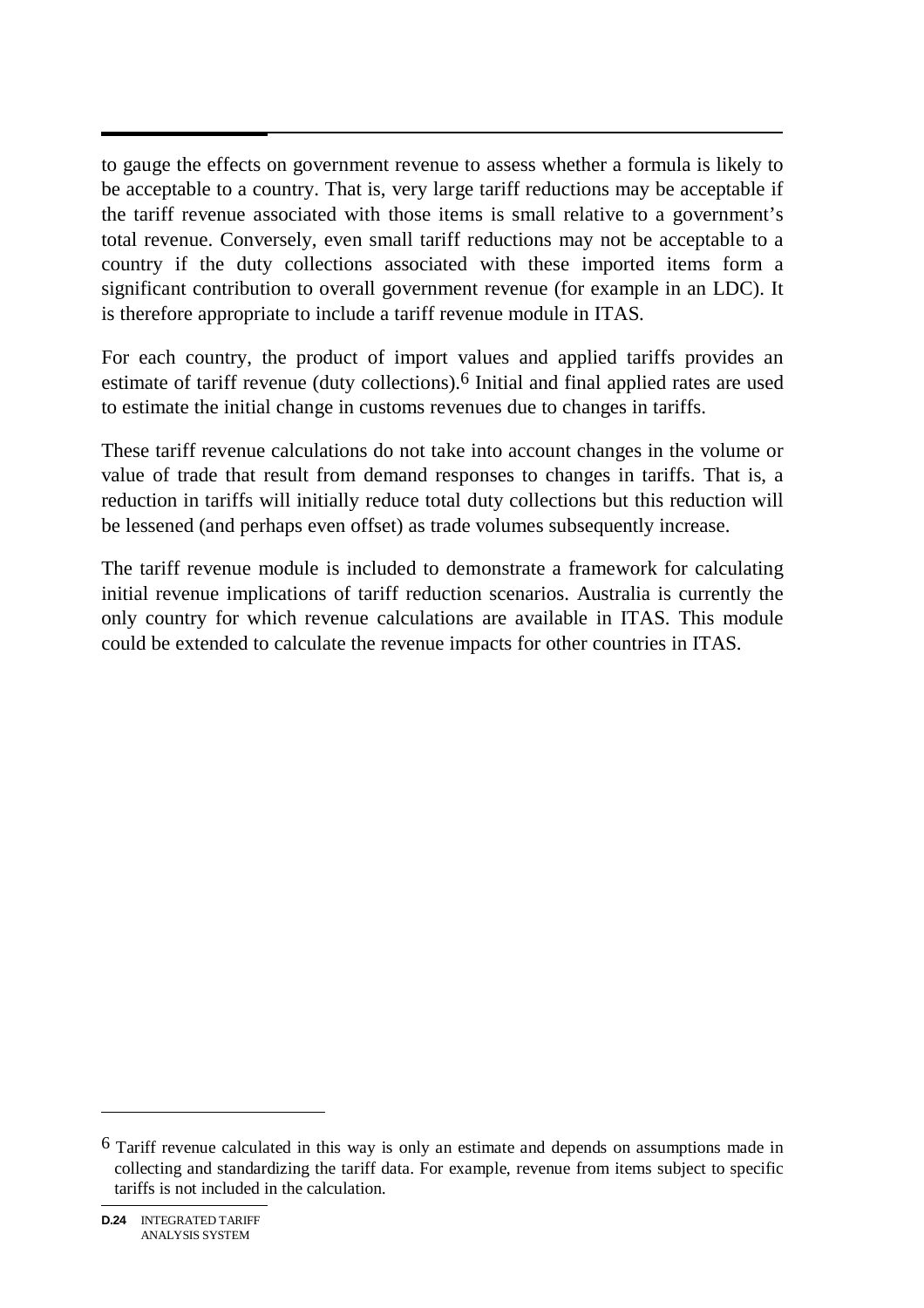#### Figure D.12 **ITAS processing — tariff revenue module**

Currently available for Australia only



Note: XXX denotes country abbreviation and C/A or 1/3 indicates two versions of the file exist (corresponding to the two sets of formulas currently included in ITAS: C or 1 denote Girard formulas; A or 3 denote Chinese and Swiss formulas). Files and programs in shaded boxes and bubbles are found in the C:\ITAS\Y\_1999\XXX directories. All other files and programs are in the C:\ITAS\MERGE directory.

*Source*: Productivity Commission.

#### Table D.10 **File list — tariff revenue module**

Currently available for Australia only

| Filename <sup>a</sup> | <b>Description</b>                                                      |
|-----------------------|-------------------------------------------------------------------------|
| XXXTM1/3D.SD2         | Calculate changes in tariff revenue (duty collections) under each       |
| DUTWAC/AT.SAS         | scenario using initial and final applied rates and corresponding import |
| DUTCMBT.SAS           | values. These programs calculate initial changes in tariff revenue      |
| AUSDUT1C/A.SD2        | resulting from changes in tariffs. No demand response is included in    |
| <b>AUSDUTB.XLS</b>    | these calculations.                                                     |

**a** XXX denotes country abbreviation and C/A or 1/3 indicates two versions of the file exist (corresponding to the two sets of formulas currently included in ITAS: C or 1 denote Girard formulas; A or 3 denote Chinese and Swiss formulas).

Note: Key input and output files for this module are in italics and bold type, respectively.

*Source:* ITAS.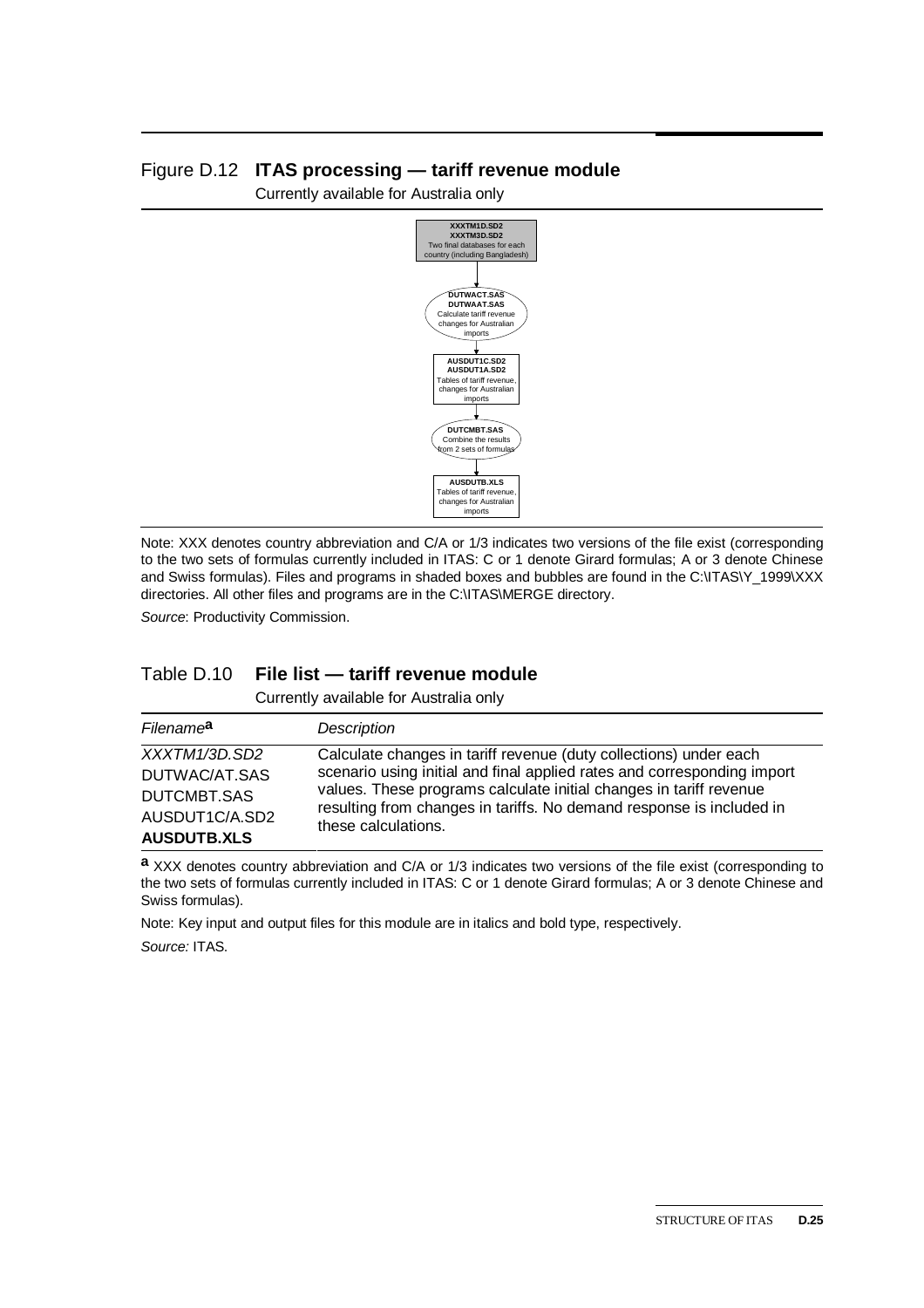#### $\overline{a}$ **Economic modelling input module**

This module provides a *framework* for translating initial and final applied tariffs into a suitable format for input into an economic model (that might be used to estimate trade responses or welfare effects).7 One such model is GTAP.

In the current implementation, the economic modelling input module aggregates the final data to match the region and product classifications used in GTAP. Changes in these average applied rates are then available for use as input (shocks) for GTAP simulations.<sup>8</sup>

<sup>7</sup> Such a model allows analysts to examine flow-on effects of tariff reductions.

<sup>8</sup> GTAP is used as an *example* of a model that includes demand responses to reductions in applied tariffs. GTAP is not included as part of ITAS. It is not required to run or to conduct analysis using ITAS.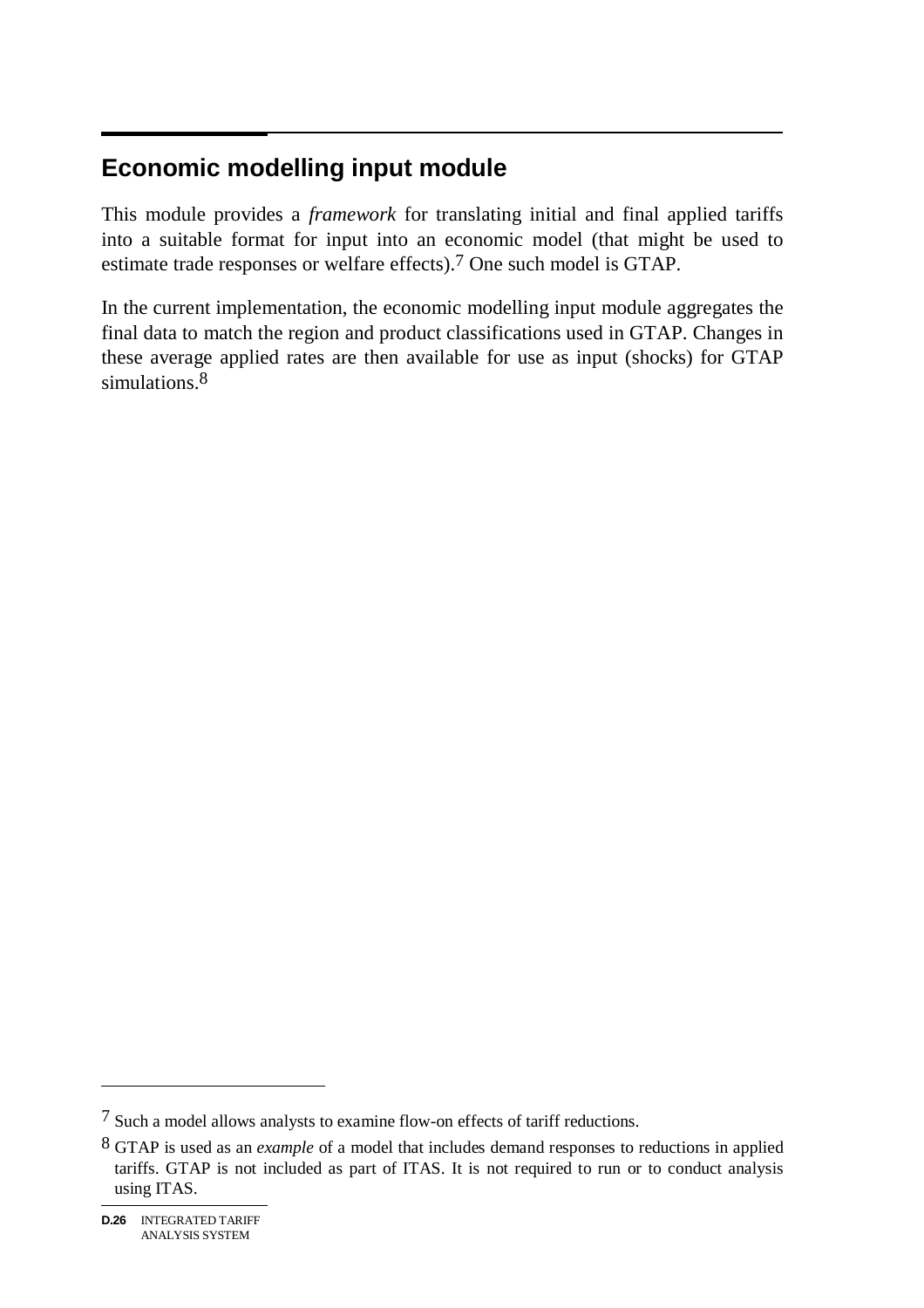

Figure D.13 **ITAS processing — economic modelling input module** 

Note: XXX denotes country abbreviation and C/A or 1/3 indicates two versions of the file exist (corresponding to the two sets of formulas currently included in ITAS: C or 1 denote Girard formulas; A or 3 denote Chinese and Swiss formulas). Files and programs in shaded boxes and bubbles are found in the C:\ITAS\Y\_1999\XXX directories. All other files and programs are in the C:\ITAS\MERGE directory.

*Source*: Productivity Commission.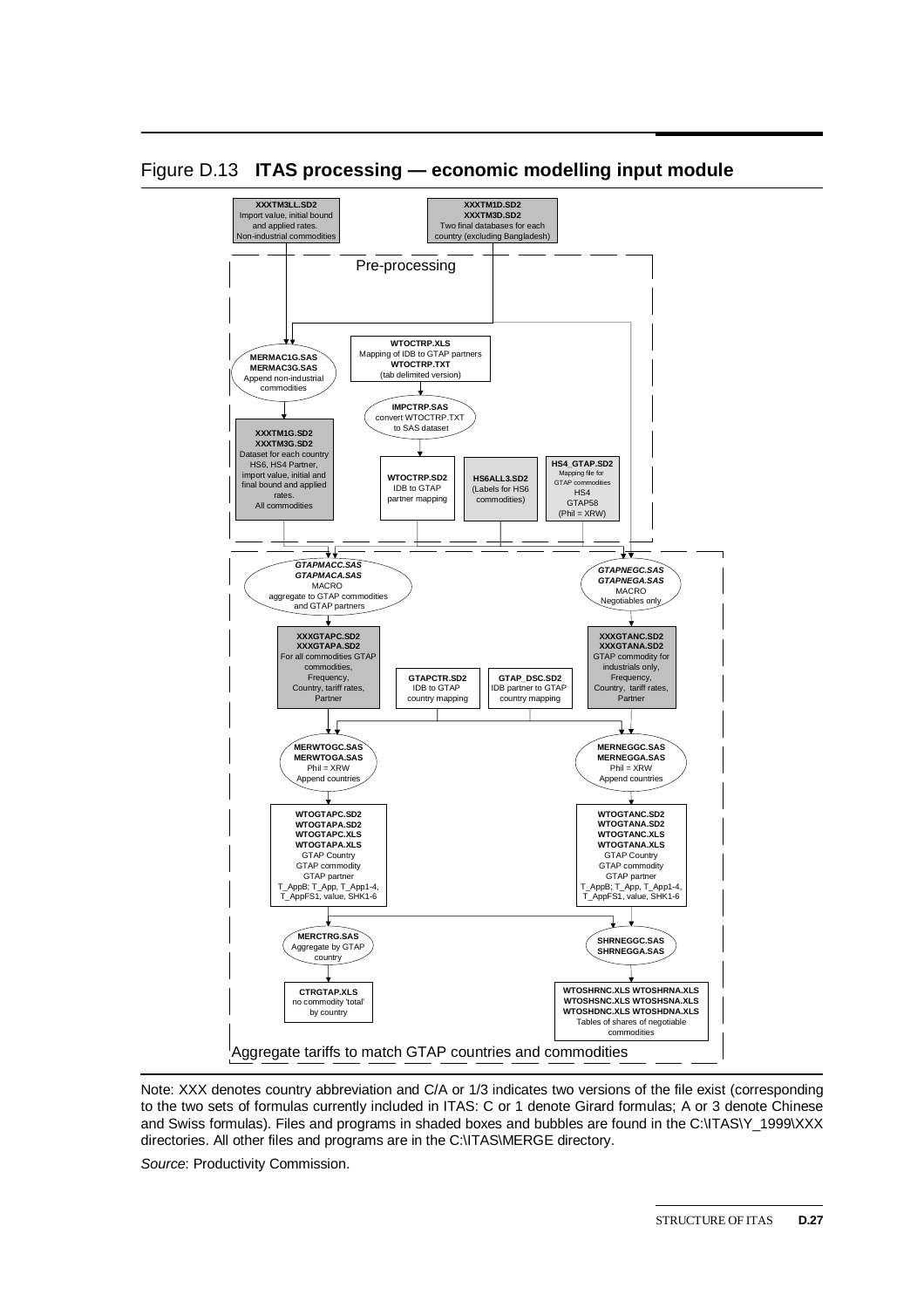| Filename <sup>a</sup>         | <b>Description</b>                                                                                                                       |
|-------------------------------|------------------------------------------------------------------------------------------------------------------------------------------|
| Input data and pre-processing |                                                                                                                                          |
| XXXTM1/3D.SD2                 | Collect trade-weighted tariffs and import values for industrial and non-                                                                 |
| XXXTM3LL SD2                  | industrial products ready to aggregate to match GTAP countries and                                                                       |
| MERMAC1/3G.SAS                | commodities.                                                                                                                             |
| HS4 GTAP.SD2                  |                                                                                                                                          |
| HS6ALL3.SD2                   |                                                                                                                                          |
| WTOCTRP.SD2                   |                                                                                                                                          |
| WTOCTRP.TXT                   |                                                                                                                                          |
| XXXTM1/3G.SD2                 |                                                                                                                                          |
| <b>WTOCTRP.XLS</b>            |                                                                                                                                          |
| Calculate GTAP shocks         |                                                                                                                                          |
| GTAPMACC/A SAS                | Aggregate initial and final tariffs to match GTAP country and commodity                                                                  |
| GTAPNEGC/A SAS                | classifications (contained in files WTOGTANC/A.XLS).                                                                                     |
| <b>MERCTRG.SAS</b>            |                                                                                                                                          |
| MERNEGGC/A.SAS                | Some GTAP commodities contain industrial and non-industrial HS6                                                                          |
| MERWTOGC/A SAS                | products. For example, 'meat products nes' (GTAP commodity 20)<br>includes 'prepared or preserved lobster' (industrial, HS6 code 160530) |
| SHRNEGGC/A.SAS                | and 'frozen turkeys not cut in pieces' (non-industrial, HS6 code                                                                         |
| GTAP DSC.SD2                  | 020722). Shocks for GTAP commodities must be scaled by the import                                                                        |
| GTAPCTR SD2                   | value share of industrial products in the GTAP commodity. These                                                                          |
| WTOGTANC/A.SD2                | shares are contained in files WTOSHRNC/A.XLS (source x destination                                                                       |
| WTOGTAPC/A.SD2                | x commodity), WTOSHSNC/A.XLS (source x commodity) and                                                                                    |
| XXXGTANC/A.SD2                | WTOSHDNC/A.XLS (destination x commodity).                                                                                                |
| XXXGTAPC/A.SD2                |                                                                                                                                          |
| CTRGTAP XLS                   |                                                                                                                                          |
| <b>WTOGTANC/A.XLS</b>         |                                                                                                                                          |
| WTOGTAPC/A.XLS                |                                                                                                                                          |
| <b>WTOSHDNC/A.XLS</b>         |                                                                                                                                          |
| <b>WTOSHRNC/A.XLS</b>         |                                                                                                                                          |
| <b>WTOSHSNC/A.XLS</b>         |                                                                                                                                          |

Table D.11 **File list — economic modelling input module** 

**a** XXX denotes country abbreviation and C/A or 1/3 indicates two versions of the file exist (corresponding to the two sets of formulas currently included in ITAS: C or 1 denote Girard formulas; A or 3 denote Chinese and Swiss formulas).

Note: Key input and output files for this module are in italics and bold type, respectively.

*Source:* ITAS.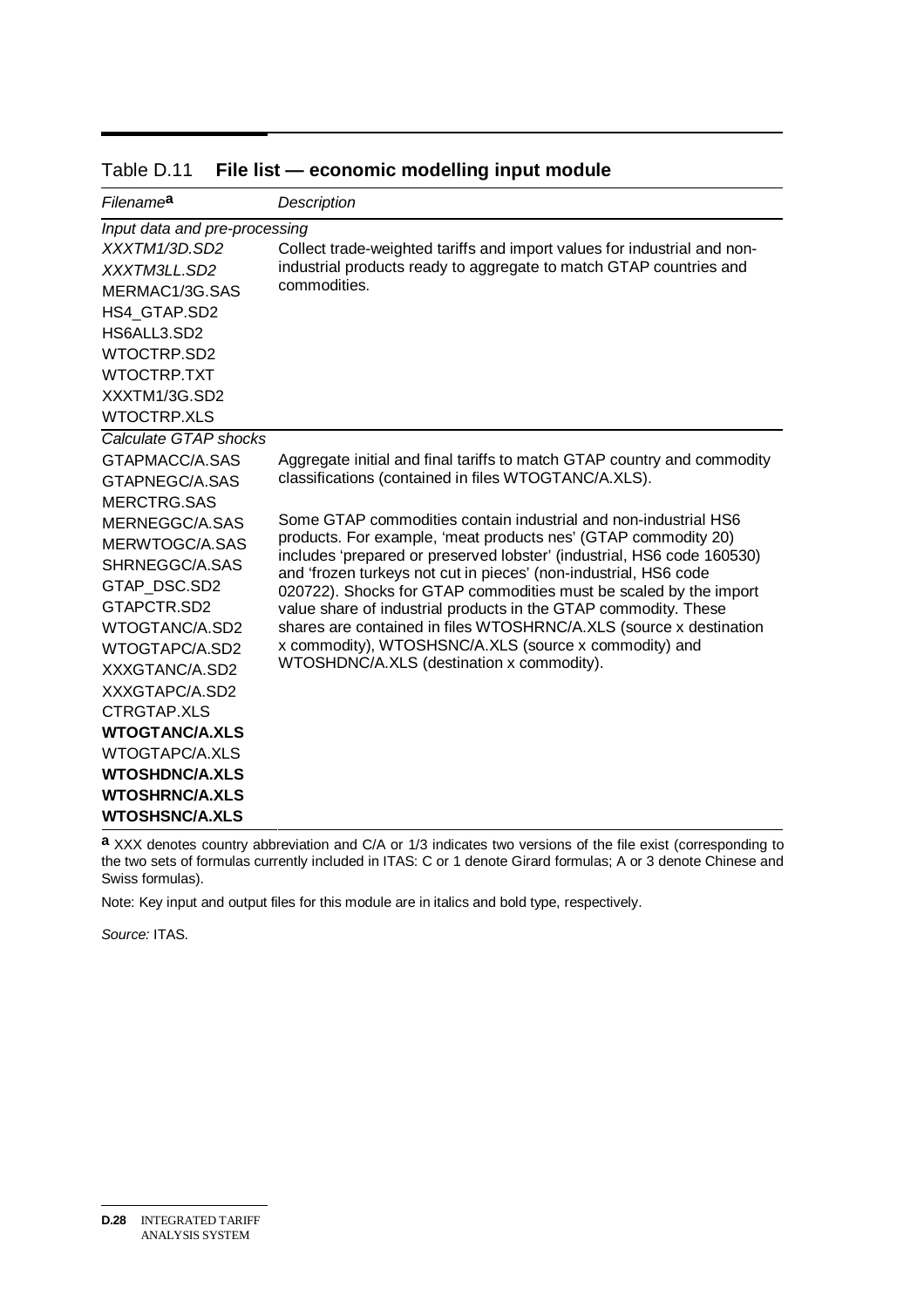# E FAQs

The SAS programs provide answers to many of the questions relating to more detailed aspects of ITAS. These programs may be examined using any text editor.

This appendix contains answers to some of the more frequently asked questions. These questions are divided into two sections: those related to deriving new results and those relating to using the existing results.

## **Deriving new results from ITAS**

#### **I want to re-run ITAS to get a full set of results — what do I need to do this?**

Users require appropriate hardware and licensed software to run ITAS. The current implementation of ITAS was run using SAS base (version 8) and MS Excel 2002 under Windows XP on a Pentium 4–2400Mhz with 1 Gb of RAM.

There are two steps required to re-run ITAS:

- 1. create a directory C:\ITAS on C drive and copy contents of the CD-ROM into this directory. Filenames and paths are used *extensively* in the SAS programs and care should be taken if the user wants to change these references.
- 2. run the batch file COMBB.BAT.

-

A full set of results for the import tariff module, market access module, price module, tariff revenue module and economic modelling input module is generated in approximately threee hours.<sup>1</sup>

## **I want to change the formulas — where and how do I do this?**

Ten formulas are implemented in the following four programs:2

<sup>&</sup>lt;sup>1</sup> To re-run the master data preparation module adds approximately one hour to the processing time on the specified machine.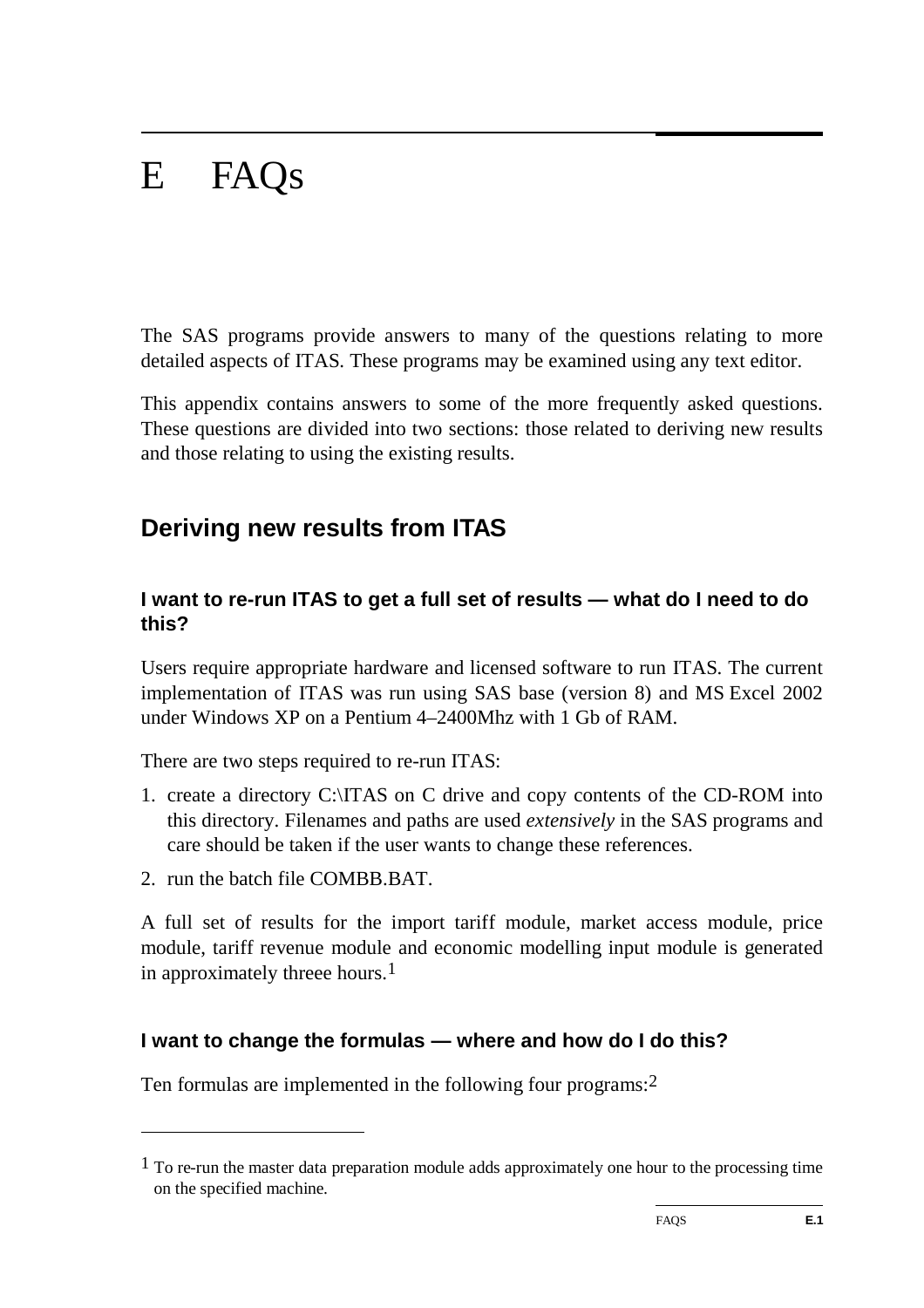- MERMAC1B.SAS applies five variations of the Girard formula to the tariff schedule of each country (excluding Bangladesh);
- MERMAC3B.SAS applies three variations of the Chinese formula and two variations of the Swiss formula to the tariff schedule of each country (excluding Bangladesh);
- MERBGD1B.SAS applies five variations of the Girard formula to the Bangladesh tariff schedule; and
- MERBGD3B.SAS applies three variations of the Chinese formula and two variations of the Swiss formula to the Bangladesh tariff schedule.

To change the formulas, these programs should be modified in the appropriate places and the system then re-run using the batch file COMBB.BAT. For example, to change from a Swiss8 to Swiss10 formula for Bangladesh we find the existing code in the SAS program and modify the parameter value to get new SAS code for Swiss10 (table E.1). Changing parameter values in formulas in ITAS is relatively simple and probably does not even require a specialised SAS programmer.

#### Table E.1 **Example code for changing a formula**

Swiss8 to Swiss10 for Bangladesh**a**

| Existing code for Swiss8                  | Replacement code (Swiss10)                                     |
|-------------------------------------------|----------------------------------------------------------------|
| $/*$ Swiss 8 $*/$                         | /* Swiss <b>10</b> */                                          |
| if tu bound ne. then                      | if tu bound ne. then                                           |
| tu_bnd4 = $(tu_bound*8) / (tu_bound*8)$ ; | tu_bnd4 = $(tu_{\text{bound}}^*10) / (tu_{\text{bound}}+10)$ ; |
| else tu $bnd4 = .$ ;                      | else tu_bnd4 = $\therefore$                                    |

**a** For all other countries the same code must be changed in file MERMAC3B.SAS. Further, similar code implements formulas on trade-weighted HS6 tariffs and must also be changed.

*Source*: ITAS program MERBGD3B.SAS.

For other countries, similar changes are required to implement formulas on both unweighted and trade-weighted tariffs (for subsequent analysis using an economic model, such as GTAP).

#### **I want to see the effects of a new formula — how can I do this without using SAS?**

A set of MS Excel files containing initial bound and applied rates for each HS6 product and trading partner are generated by ITAS to allow users to apply other formulas to these initial rates in Excel. These Excel files are called *XXX*BL.XLS,

<sup>2</sup> Table 3.1 lists the formulas and appendix B details how each works.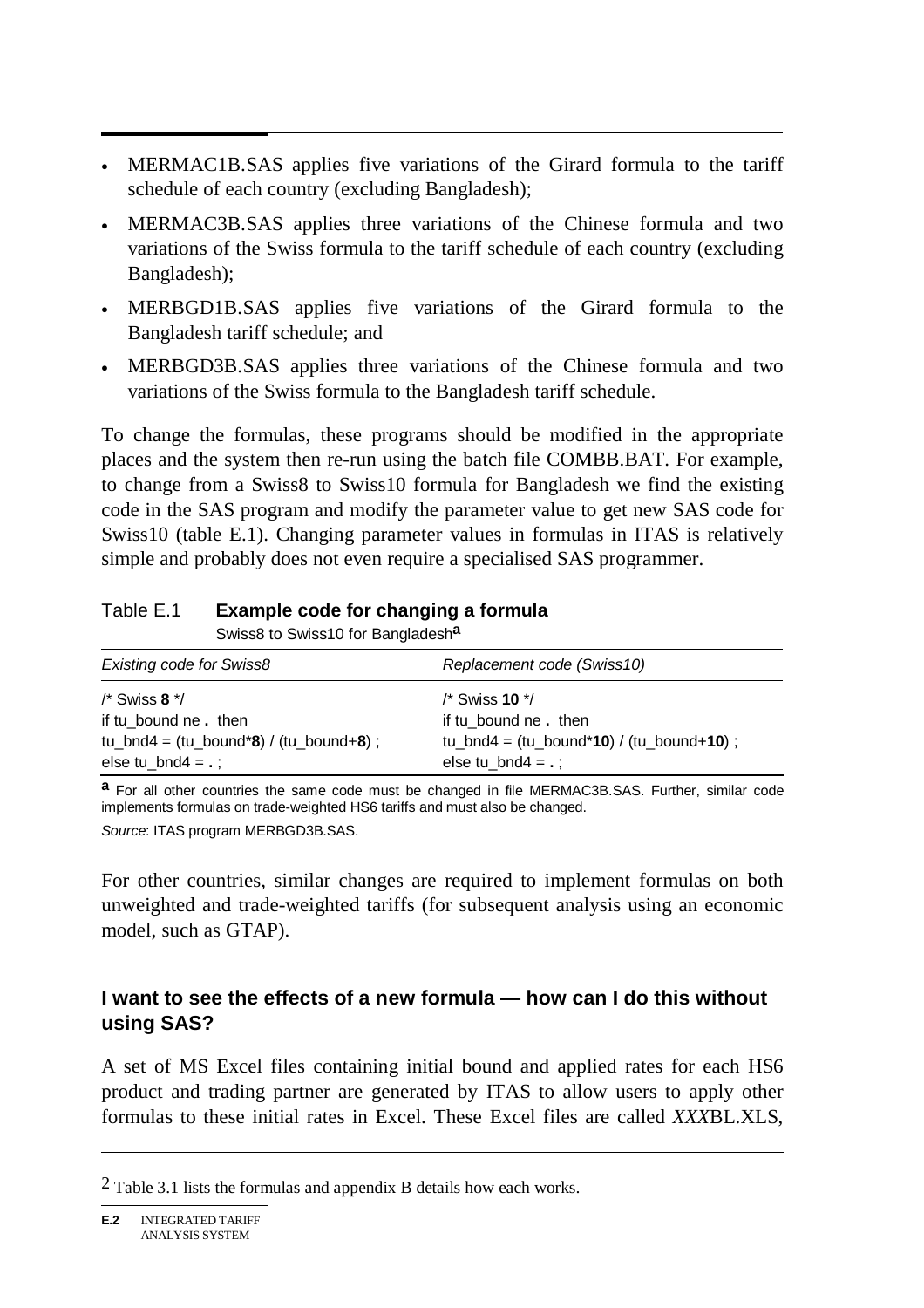where *XXX* refers to the abbreviation for each country (see table A.2) and are found in the \ITAS\Utilities\Excel\_data directory.

However, some of these Excel files are very large and make this method of calculating final rates slow, cumbersome and likely to result in user-errors.3 Users would also have to do any subsequent aggregation/averaging of final rates for their analysis.

#### **I want to add an importing country — how do I do it?**

Programs in the master data preparation module convert the WTO source data into the format used in the final database in ITAS. Variations in the basic processing structure between countries are shown in appendix D (figures D.3 to D.8). There are three main steps to add an importing country: acquiring WTO data; adding a series of SAS programs for the new country to the master data preparation module; and including the new country in each program in the analysis modules.

#### *Source data*

-

Source data in text file format are located in the IDB File Transfer Facility on the WTO members website (http://members.wto.org). CTS and IDB data for a country may be downloaded by the following categories of authorised WTO users:

- all WTO Members:
- Acceding countries or territories that have provided IDB submissions;
- the WTO Secretariat: and
- the following intergovernmental organisations: Caribbean Regional Negotiating Machinery; Caribbean Community Secretariat (CARICOM); Food and Agricultural Organisation; International Monetary Fund; International Textiles and Clothing Bureau; International Trade Center; Organisation for Economic Co-operation and Development; United Nations Conference on Trade and Development; United Nations Economic and Social Commission for Asia and the Pacific; and the World Bank.

Other intergovernmental organisations require prior approval by the WTO Committee on Market Access to gain access to the data.

 $3$  For example, for the EU there are more than 150,000 records across three Excel worksheets.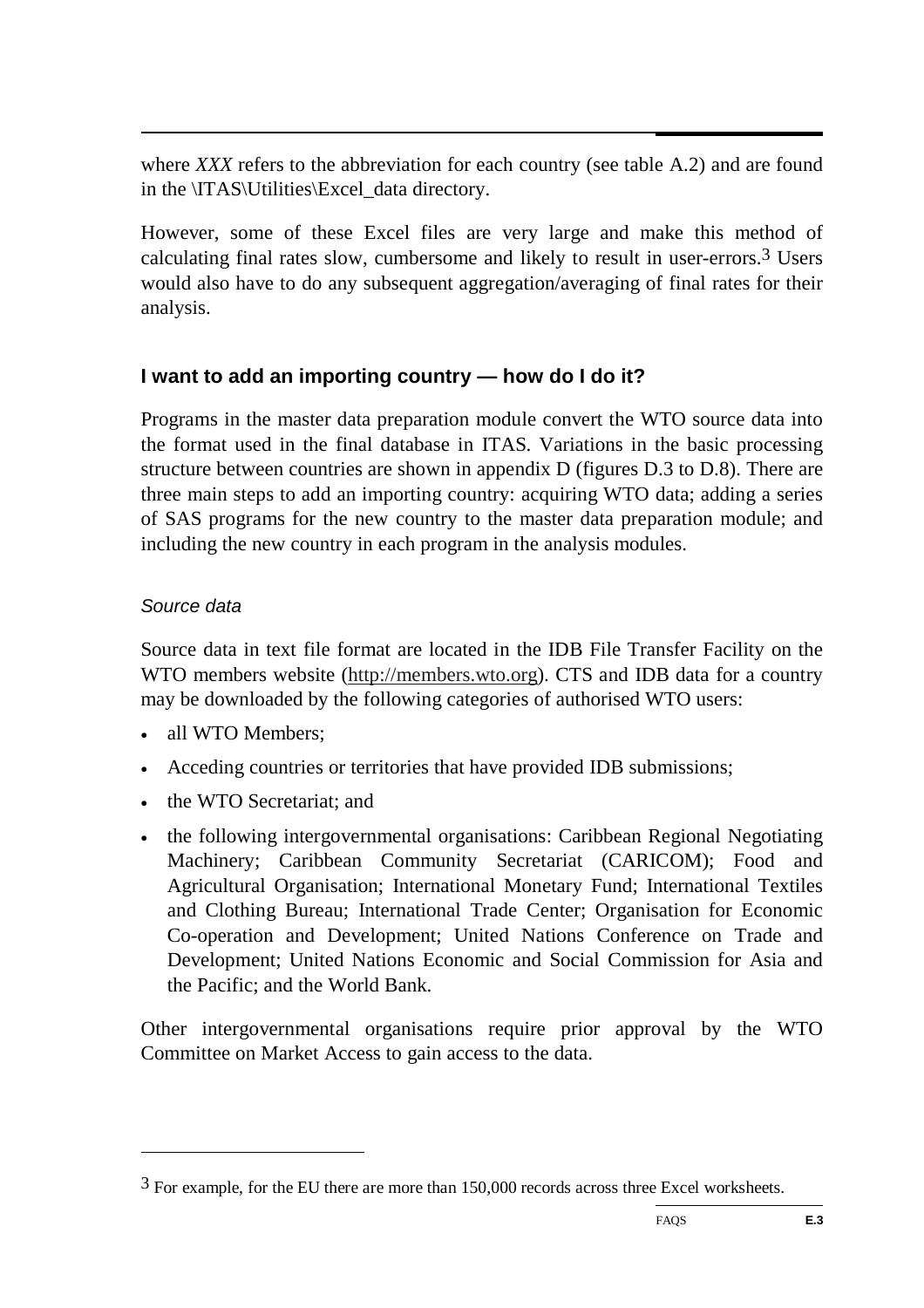#### *SAS programming*

Appendix D shows how the source data from the WTO and programming required to create a consistent database can vary considerably. Rather than set up from scratch a new system of SAS programs to create an initial database, it is easier to find an existing processing sequence that provides the closest match to the required processing, make a copy and modify it to process data for the new country (by changing country name references, for example).

Once a consistent initial database has been constructed, most of the subsequent programs in the sequence need to be modified to read and process the files for the additional country.

#### **I want to use twice the MFN rate for unbound items for all formulas how do I do this?**

Most scenarios use the MFN rate for unbound items. However, the current implementation of ITAS uses twice the MFN rate for unbound items in the Girard 1c scenario. This treatment of unbound items can be extended to the other formulas as follows.

For unweighted tariff analysis, variable tu\_bound uses the MFN rate for unbound items and tu bnd g uses twice the MFN rate for unbound items.<sup>4</sup> The treatment of unbound items is changed by substituting the corresponding variables that appear in each formula in programs MERMAC1B.SAS, MERMAC3B.SAS, MERBGD1B.SAS and MERBGD3B.SAS.5

## **I want to analyse tariffs on the exports from Thailand — how would I do this?**

The market access module is currently set up to examine the tariffs on Australian exports. Three main programs extract the data for exports: AUSX\_DBC.SAS; AUSX\_DB.SAS; and AUSX\_DBZ.SAS (see figure D.10 in appendix D).

 $4$  For weighted tariff analysis, t\_bound uses the MFN rate and t\_bnd\_g uses twice the MFN rate for unbound items.

<sup>5</sup> Other treatments of unbound items can be included by changing the way the initial bound rate tu bnd g (and t bnd g) is calculated or by generating additional variables for the initial bound rate. These variables are created in files MERBADE.SAS and MEC*XXX*3B.SAS, where *XXX* refers to the abbreviation for each country (see table A.2).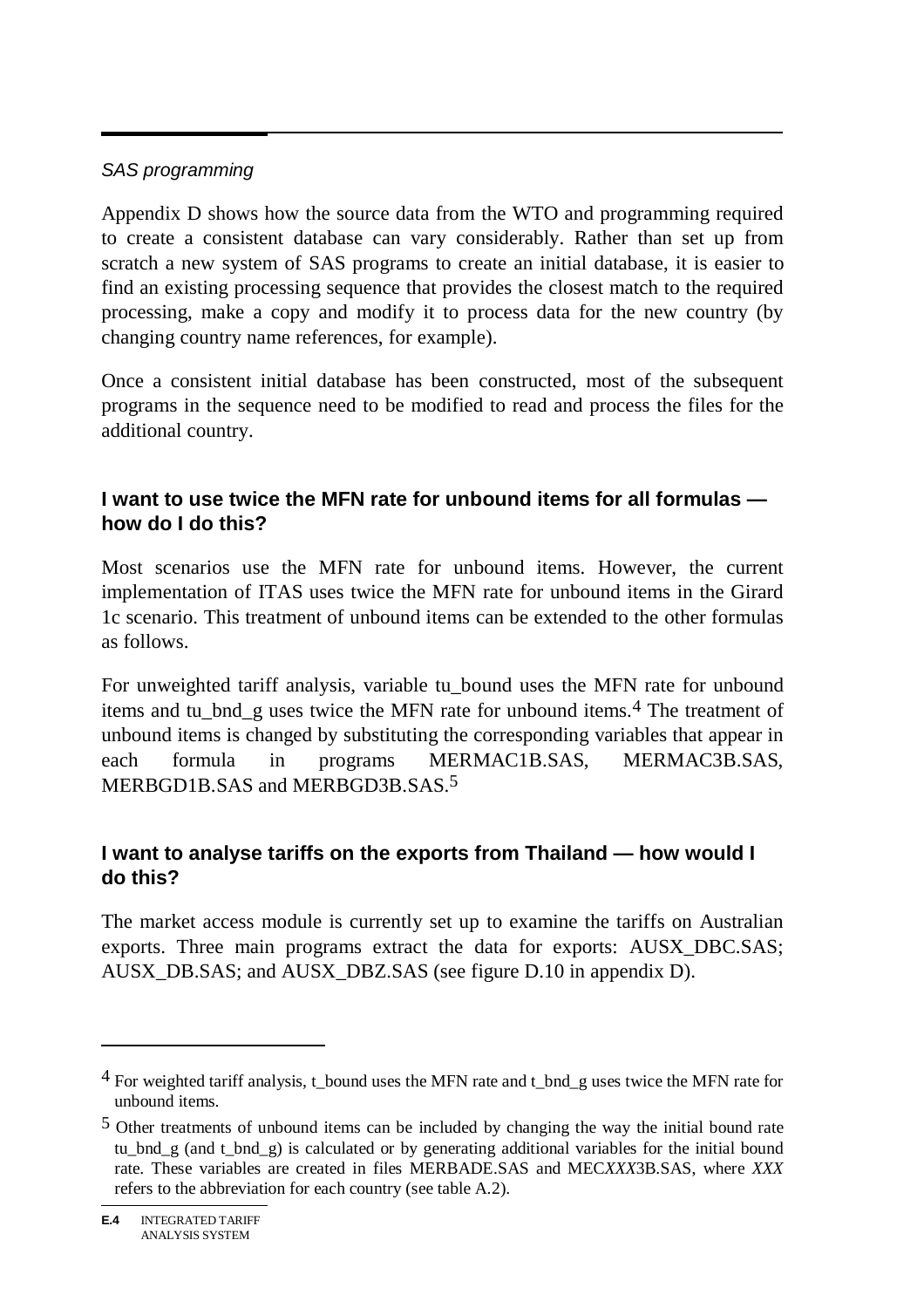$\overline{a}$ These programs currently read the final data file for each country except Australia and extract data for which the export partner is Australia, thereby generating a consolidated file for Australian exports to the remaining 18 countries in ITAS.

A file containing trade and tariff data for Thailand's exports can be created by amending these programs to read the final data file for each country except Thailand and extracting data for which Thailand is the exporting partner. If the output files (AUSEXPC.SD2, AUSEXP.SD2 and AUSEXPZ.SD2) are not renamed then the remaining programs in the market access module may be re-run (and Australian market access information will be overwritten with that for Thailand).

#### **I want to use the Flexible Swiss formula but target a different maximum bound rate — how would I do this?**

FSsolvers.XLS contains detailed instructions on how to gather the required data and use the solver function in Excel to calculate the *a* and *b* parameters for the Flexible Swiss formula.

In general, the process is as follows:

- Paste data for a country into the spreadsheet.
- Ensure all formulas cover the entire data range.
- Re-set the *a* and *b* parameters to 8 and 1 to verify that you have correctly regenerated the Swiss8 results (that is, to check the formulas are working).
- Specify the new target maximum for the (observed) final tariff.
- Run the solver.
- Examine the results (some results may not be feasible in light of the way the Flexible Swiss formula effectively 'pivots' the final tariffs from the Swiss formula).

After the Flexible Swiss parameter values have been calculated, these values are manually entered into the MERMAC3B.SAS program and the Flexible Swiss formula activated.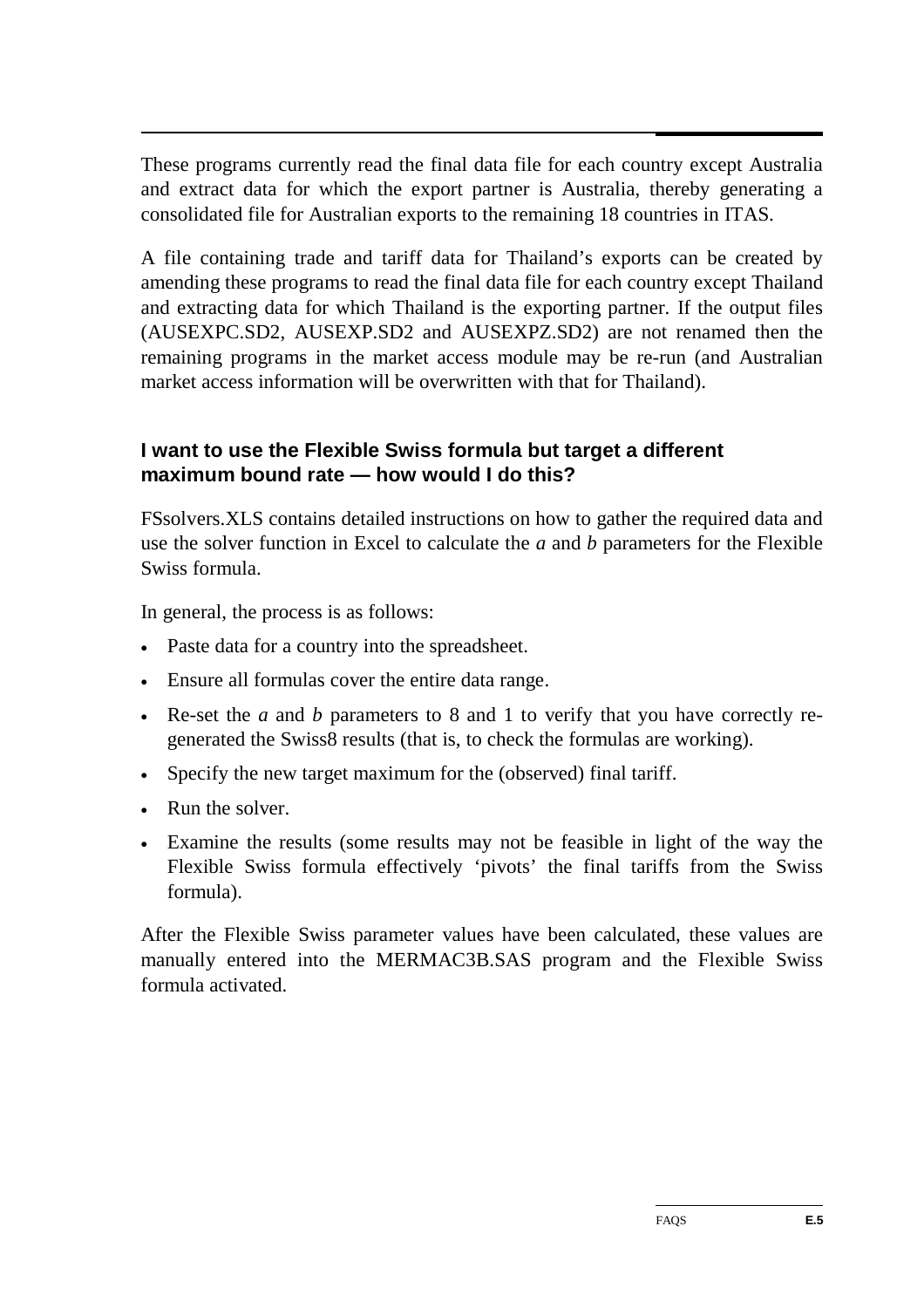#### $\overline{a}$ **Using existing results from ITAS**

#### **I want to create tables — how was table 4.4 created?**

Table 4.4 uses data from WTOMCMB1.XLS and WTOMCMB2.XLS which are located in the \ITAS\MERGE directory. The average applied tariffs, Swiss8, Girard 1a and Combined Swiss are in the rows which correspond to the variable name TU\_APP which is the SAS summary variable name representing average applied rates. The Combined Swiss rates use Swiss8 for industrialised countries and the Swiss16 results for developing countries. The percentage changes were calculated from these data.

#### **I want to set up a distribution graph — where are the data and how do I do it?**

Distribution graphs such as those contained in figure 4.1 are generated using the histogram facility in Excel. The required data are contained in four files:

- WTOMCMAX1.XLS initial and final (Girard formulas) bound and applied rates for each HS6 item (maximum across partners) for Australia, Bangladesh, Brazil, Canada, China, EU, India, Indonesia and Japan;
- WTOMCMAX2.XLS initial and final (Girard formulas) bound and applied rates for each HS6 item (maximum across partners) for Korea, Malaysia, Mexico, New Zealand, Philippines, Singapore, South Africa, Taiwan, Thailand and US;
- WTOMAMAX1.XLS initial and final (Chinese and Swiss formulas) bound and applied rates for each HS6 item (maximum across partners) for Australia, Bangladesh, Brazil, Canada, China, EU, India, Indonesia and Japan; and
- WTOMAMAX2.XLS initial and final (Chinese and Swiss formulas) bound and applied rates for each HS6 item (maximum across partners) for Korea, Malaysia, Mexico, New Zealand, Philippines, Singapore, South Africa, Taiwan, Thailand and US.

#### **I liked the line charts — where are the data and how do I create one?**

Two types of line chart are useful for summarising tariff structures — one comparing bound and applied schedules and another comparing how a schedule of applied rates is expected to change when formulas are implemented (see figures 4.2 to 4.5).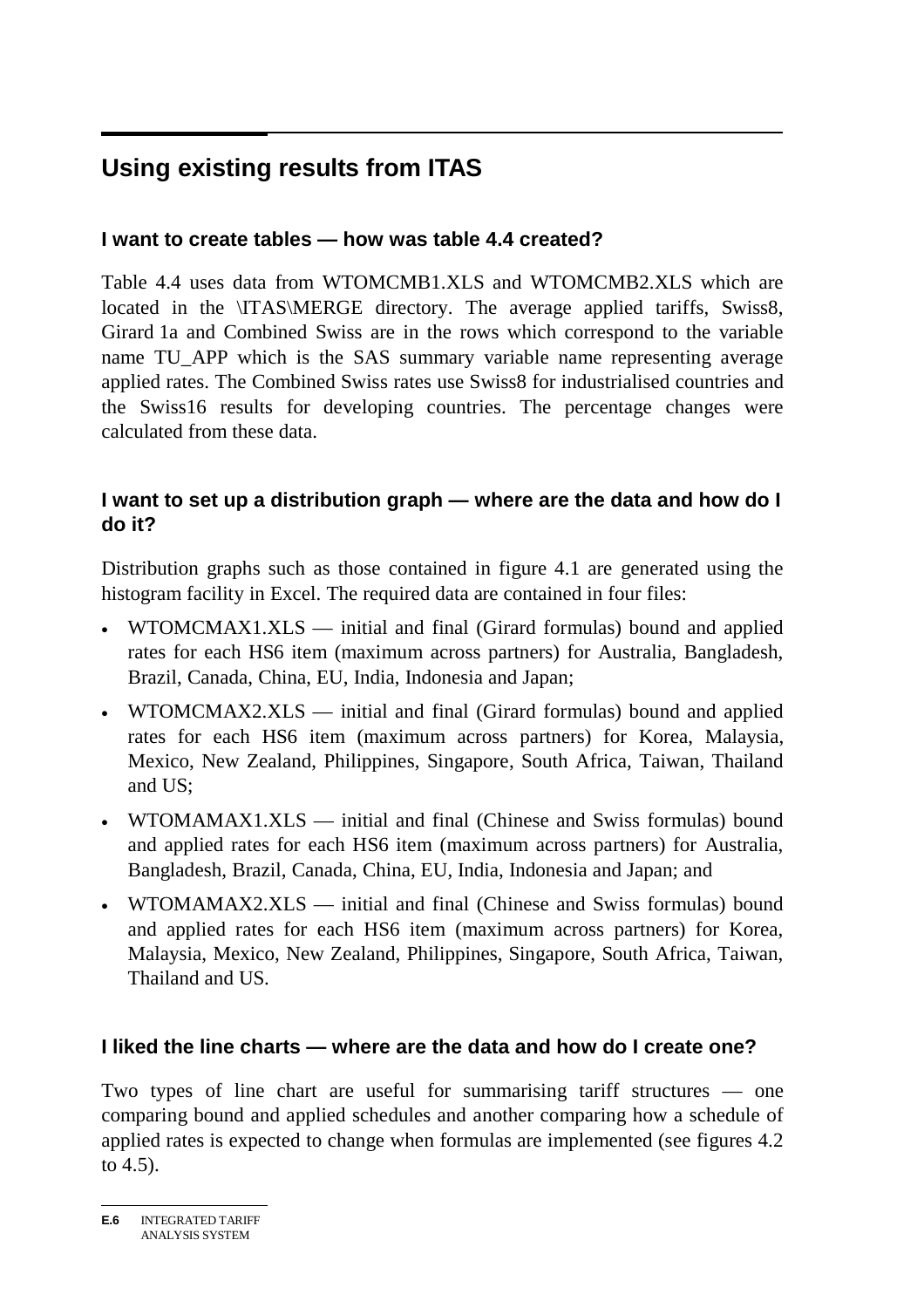$\overline{a}$ Data for these charts are contained in files WTOMCMAX1.XLS and WTOMCMAX2.XLS (Girard formulas) and WTOMAMAX1.XLS, WTOMAMAX2.XLS (Chinese and Swiss formulas).

An additional Excel file included with ITAS (STEP CHARTS.XLS) contains instructions for creating a line chart and two example charts, showing bound and applied rates for a country on one chart and initial and final applied rates for a country on another chart. Charts for other countries and/or formulas are created by replacing the data in the spreadsheet.

#### **I need to summarise tariffs on chemical products — where do I find the data I need?**

The import tariff module creates a set of sector-specific results. Average initial and final bound and applied rates for the chemical product sector of each importing country are contained in WTOMTT1.XLS. Similar averages for high tariff items in the sector are contained in WTOMTT2.XLS.6

The market access module produces sectoral results relating to tariffs on Australia's exports.7 AUSXTT1.XLS contains initial and final bound and applied tariffs averaged across trading partners and HS6 products in the chemical products sector.

#### **How many commodities are there?**

-

The 1996 HS6 classification currently adopted in ITAS identifies 5734 products, of which 4938 are industrial products.

## **Why aren't the formulas used at the individual line item level and what difference does aggregating to HS6 make?**

Tariffs on bilateral imports are aggregated from line items to HS6 categories before formulas are used. Applying formulas at this level allows users to specify their own formulas, if required, and for ITAS to be made available to everyone, including non-authorised users in the sense of the WTO conditions of use. Applying formulas at the line item level would mean either hard-wiring particular formulas and making results aggregated to the HS6 level available, or restricting the availability of ITAS to users authorised to access WTO data.

<sup>6</sup> High tariff items are those HS6 items with initial applied rates in excess of 15 per cent.

<sup>7</sup> This module could be extended to cover exports from other countries, as outlined in chapter 5.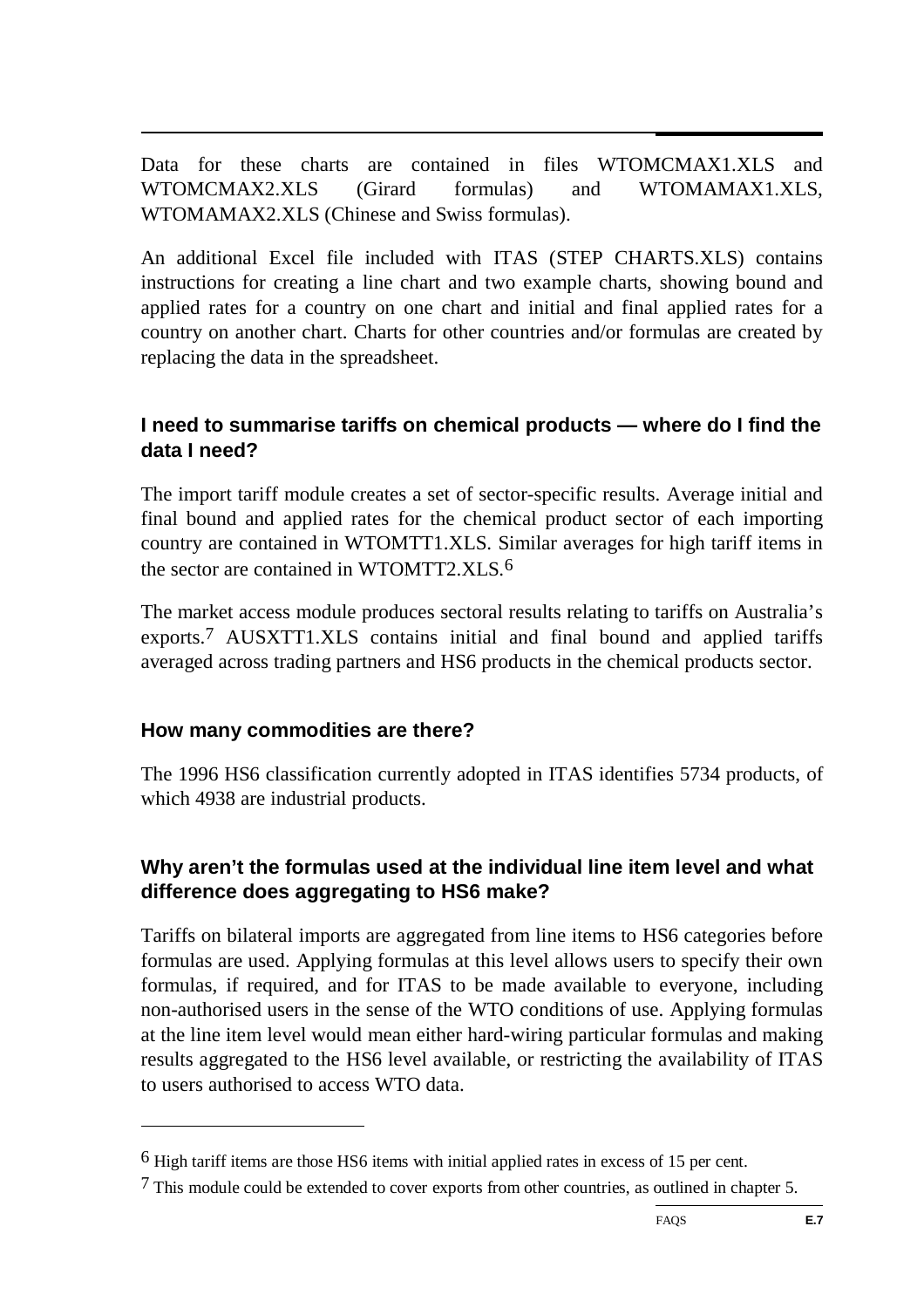$\overline{\phantom{a}}$ Sensitivity analysis in appendix C shows that, for most countries and HS6 categories, there is little difference between initial and final tariffs estimated at the HS6 level or at the more disaggregated level.

#### **Where do I get more information on WITS?**

World Integrated Trade Solution (WITS) is a software system developed by the World Bank in close collaboration with UNCTAD. Although the software is free, use of the WITS-compatible databases may be subject to a fee or to access restrictions. Further information and registration details are available at http://wits.worldbank.org/witsweb.

#### **Where do I get more information on MAcMap?**

Market Access Map (MAcMap) is a database jointly produced by CEPII and the ITC. A range of information about the database and some selected simulation results are available on the MAcMap website, located at http://www.cepii.fr/anglaisgraph/bdd/macmap.htm.

## **Where do I get more information on PC-IDB?**

Personal Computer Integrated Database (PC-IDB) is produced by the WTO. It is available on CD-ROM, but access is restricted to authorised WTO users. The database is periodically updated and distributed to WTO members. Further details are available by contacting the WTO.

## **Where do I get more information on GTAP?**

The Global Trade Analysis Project model (GTAP) is a computable general equilibrium model of the world economy. The original model is documented in Hertel (1997). The latest version (version 6.2) was released in November 2003 and is available at http://www.gtap.agecon.purdue.edu.

The latest database used by GTAP (version 5) is documented in Dimaranan and McDougall (2002). The GTAP database is updated bi-annually, with the next release (version 6) due in 2004.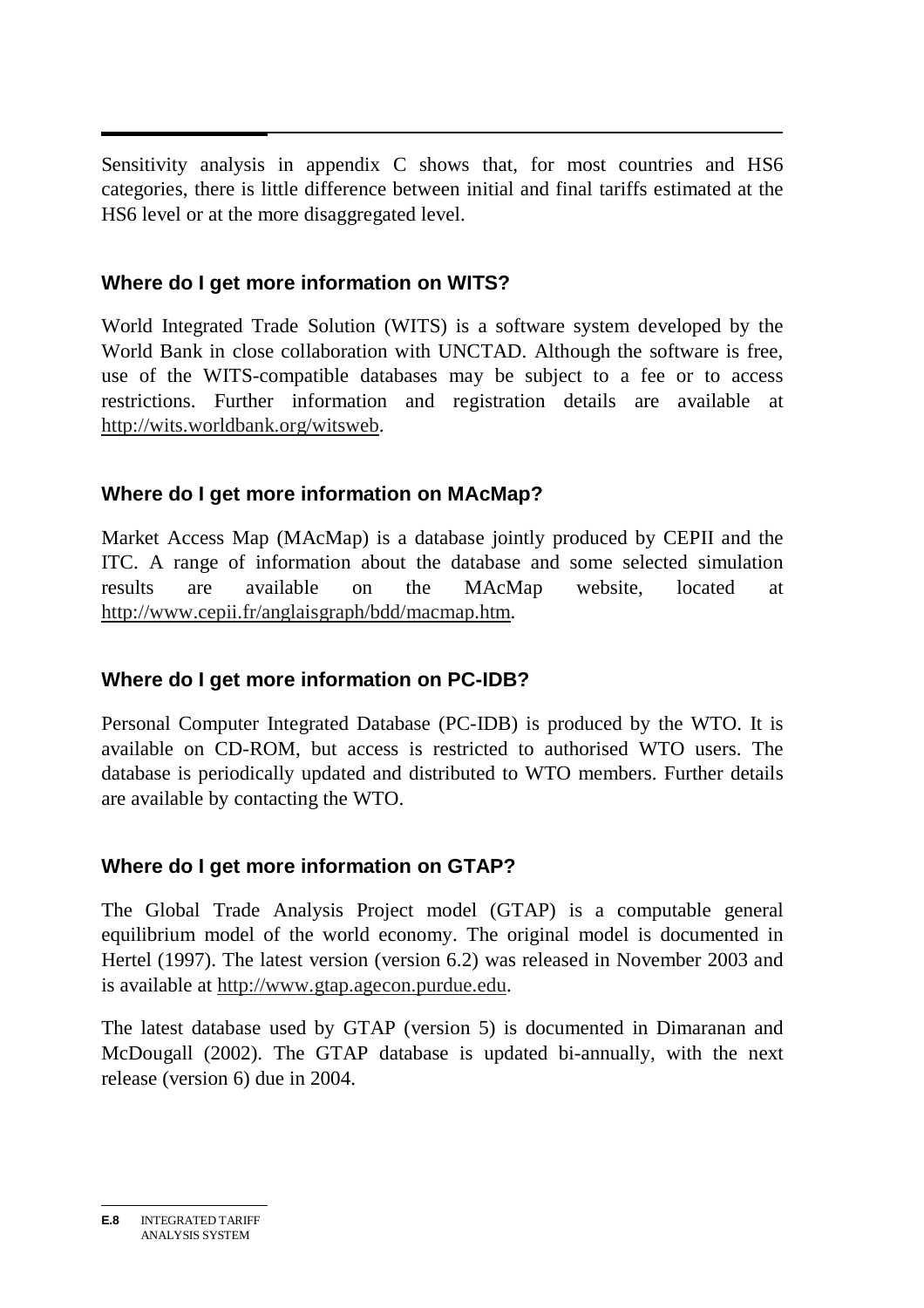## References

- ABS (Australian Bureau of Statistics) 2002, *International Trade Australia*, Cat. no. 5465.0, ABS Canberra.
- Bouët A., Decreux Y., Fontagné L., Jean S. and Laborde D. 2004, Computing an exhaustive and consistent, ad-valorem equivalent measure of applied protection: a detailed description of MAcMap-HS6 methodology, CEPII, Paris, http://www.cepii.fr/anglaisgraph/bdd/macmap.htm (accessed 9 June 2004).
- Dimaranan, B.V. and McDougall, R.A. 2002, *Global Trade, Assistance, and Production: The GTAP 5 Data Base*, Center for Global Trade Analysis, Purdue University.
- Francois, J. and Martin, W. 2003, 'Formula approaches for market access negotiations', *The World Economy*, vol. 26, no. 1, pp. 1–28.
- Hertel, T.W. (ed) 1997, *Global Trade Analysis: Modeling and Applications*, Cambridge University Press, Cambridge.
- Productivity Commission 2002, *Trade & Assistance Review 2001-02*, Annual Report Series 2001-02, AusInfo, Canberra.
- UN (United Nations) 2000, *1999 International Trade Statistics Yearbook*, New York.
- WCO (World Customs Organisation) 1996, *Harmonised Commodity Description and Coding System*, Brussels.
- World Bank 2003, *Global Economic Prospects 2004*, Washington.
- WTO (World Trade Organisation) 1994, *The Results of the Uruguay Round of Multilateral Trade Negotiations: The Legal Text*, GATT Secretariat, Geneva.
- —— 1999, *Integrated Database*, www.wto.org.
- —— 2001, *Consolidated Tariff Schedule*, www.wto.org.
- —— 2002a, *Market Access for Non-Agricultural Products*, Contribution paper from Korea to the WTO Negotiating Group on Market Access, Ref. TN/MA/W/6/Add.1, http://docsonline.wto.org, 27 December, Geneva.